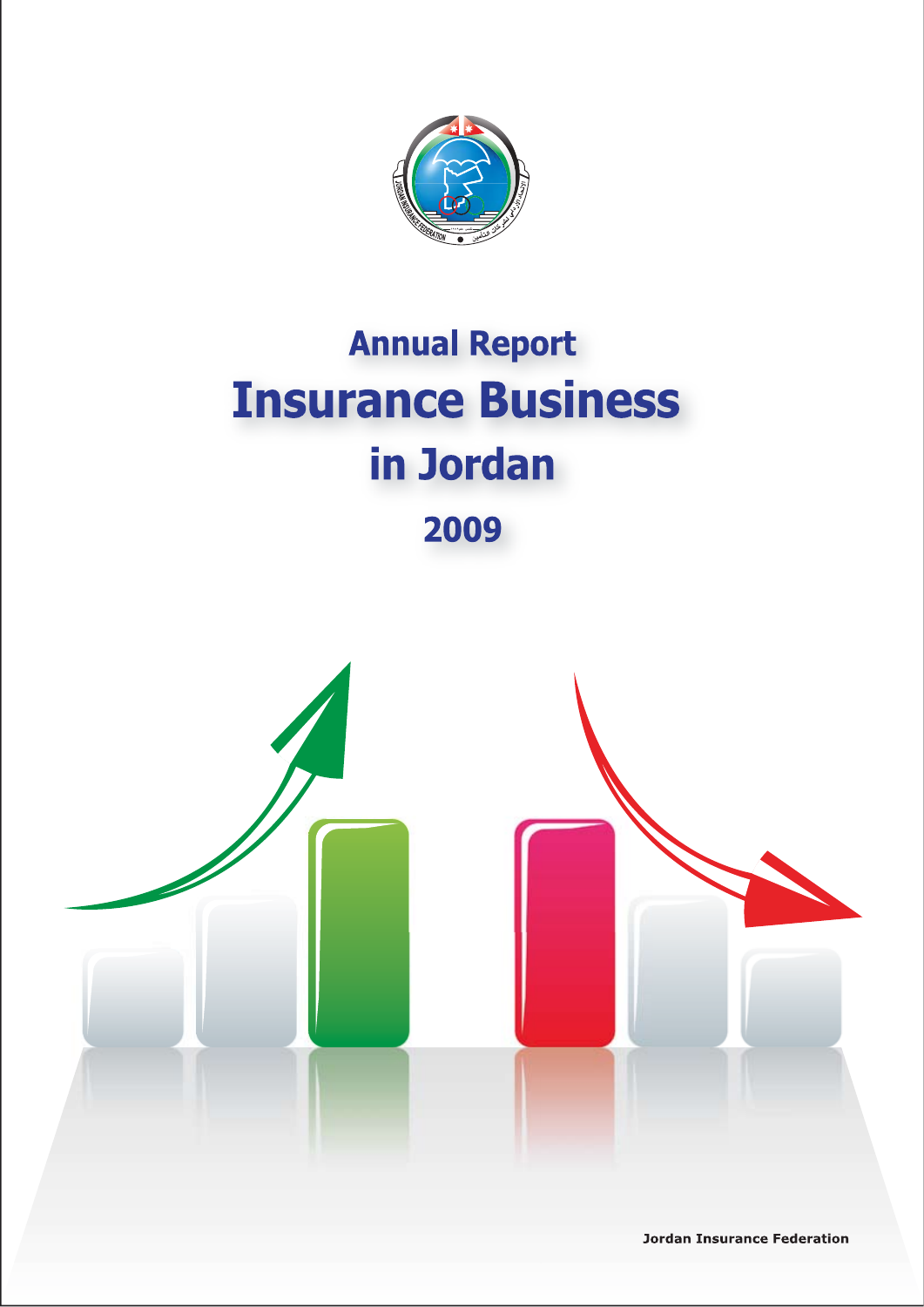

# *Annual Report 2009*

| Table No.         | Description                                                                                                                                          | Page No.                |  |  |  |  |  |  |
|-------------------|------------------------------------------------------------------------------------------------------------------------------------------------------|-------------------------|--|--|--|--|--|--|
| <b>Charts</b>     | Growth in Insurance Business 2009                                                                                                                    | $1 - 2$                 |  |  |  |  |  |  |
| Table $(1)$       | Insurance Business for the Year 2008-2009                                                                                                            |                         |  |  |  |  |  |  |
| Table $(2)$       | Insurance Operations For The Year 2009 - (Total Premiums & Paid Claims)                                                                              | $\overline{\mathbf{4}}$ |  |  |  |  |  |  |
| Table (3)         | Insurance Branches Results As in 31/12/2009 Premiums, Abroad Reinsures Premiums<br>Share, Paid Claims, Abroad Reinsurers Claims Share, Profit (Loss) | 5                       |  |  |  |  |  |  |
| Table (4)         | Growth of Premiums for all Classes 2002-2009                                                                                                         |                         |  |  |  |  |  |  |
| Table $(5)$       | Growth of Paid Claims for all Classes 2002-2009                                                                                                      | 7                       |  |  |  |  |  |  |
| Table (6)         | Written Premiums of Jordan Insurance Market 2008-2009                                                                                                | 8                       |  |  |  |  |  |  |
| Table (7)         | Paid Claims of Jordan Insurance Market 2008-2009                                                                                                     | 9                       |  |  |  |  |  |  |
| <b>Chart</b>      | Companies Shares % in Gross Premiums for the year of 2009                                                                                            | 10                      |  |  |  |  |  |  |
| Table (8)         | Underwritten Premiums 2009-Companies Share of all Classes                                                                                            | $11 - 12$               |  |  |  |  |  |  |
| Table (9)         | Motor Underwritten Premiums 2009                                                                                                                     | 13                      |  |  |  |  |  |  |
| Table $(10)$      | Companies Classification & Share of Gross Written Premiums for The Year 2009                                                                         | $14-16$                 |  |  |  |  |  |  |
| <b>Chart</b>      | Companies Share of Paid Claims for The Year 2009                                                                                                     | 17                      |  |  |  |  |  |  |
| Table $(11)$      | Paid Claims 2009-Companies Share of all Classes                                                                                                      | 18-19                   |  |  |  |  |  |  |
| Table $(12)$      | Motor Paid Claims 2009                                                                                                                               | 20                      |  |  |  |  |  |  |
| Table $(13)$      | Companies Classification & Share of Paid Claims for The Year 2009                                                                                    | $21 - 23$               |  |  |  |  |  |  |
| Table $(14)$      | Net Profit (Loss) for Jordan Insurance Companies as Per Class for The Year 2009                                                                      | 24-25                   |  |  |  |  |  |  |
| Table $(15)$      | Motor Net Profit (Loss) as in 31/12/2009                                                                                                             | 26                      |  |  |  |  |  |  |
| Table $(16)$      | Insurance Companies According to Profit (Loss) as Per Class for The Year 2009                                                                        | $27 - 28$               |  |  |  |  |  |  |
| <b>Table (17)</b> | Total Assets/Investments/Paid-up Capital/ Shareholders' Equity/ Retained Earnings (Accumulated<br>Profit & (Loss))2009                               | 29                      |  |  |  |  |  |  |
| Table $(18)$      | Insurance Companies According to Total Assets, Investments, Paid Up Capital for The<br><b>Year 2009</b>                                              | 30                      |  |  |  |  |  |  |
| Table $(19)$      | Classification of The Insurance Companies According to Shareholders' Equity, Retained<br>Earnings, Statutory Reserve, Voluntary Reserve of 2009      | 31                      |  |  |  |  |  |  |
| Table $(20)$      | Insurance Companies According to Fixed Assets and Other Assets 2009                                                                                  | 32                      |  |  |  |  |  |  |
| <b>Table (21)</b> | Insurance Companies According to Statutory & Voluntary Reserves 2009                                                                                 | 33                      |  |  |  |  |  |  |
| Table $(22)$      | Insurance Companies Balance Sheet Indicators as in 2009                                                                                              | 34                      |  |  |  |  |  |  |
| Table $(23)$      | Insurance Companies Balance Sheet Indicators as in 2008                                                                                              | 35                      |  |  |  |  |  |  |
| Table $(24)$      | Gross Administrative Expenses for Insurance Companies Distributed on Insurance Underwriting<br>Branches for The Year 2009                            | $36 - 37$               |  |  |  |  |  |  |
| Table $(25)$      | Gross Administrative & General Expenses for Jordan Insurance Companies for The<br><b>Year 2009</b>                                                   | 38                      |  |  |  |  |  |  |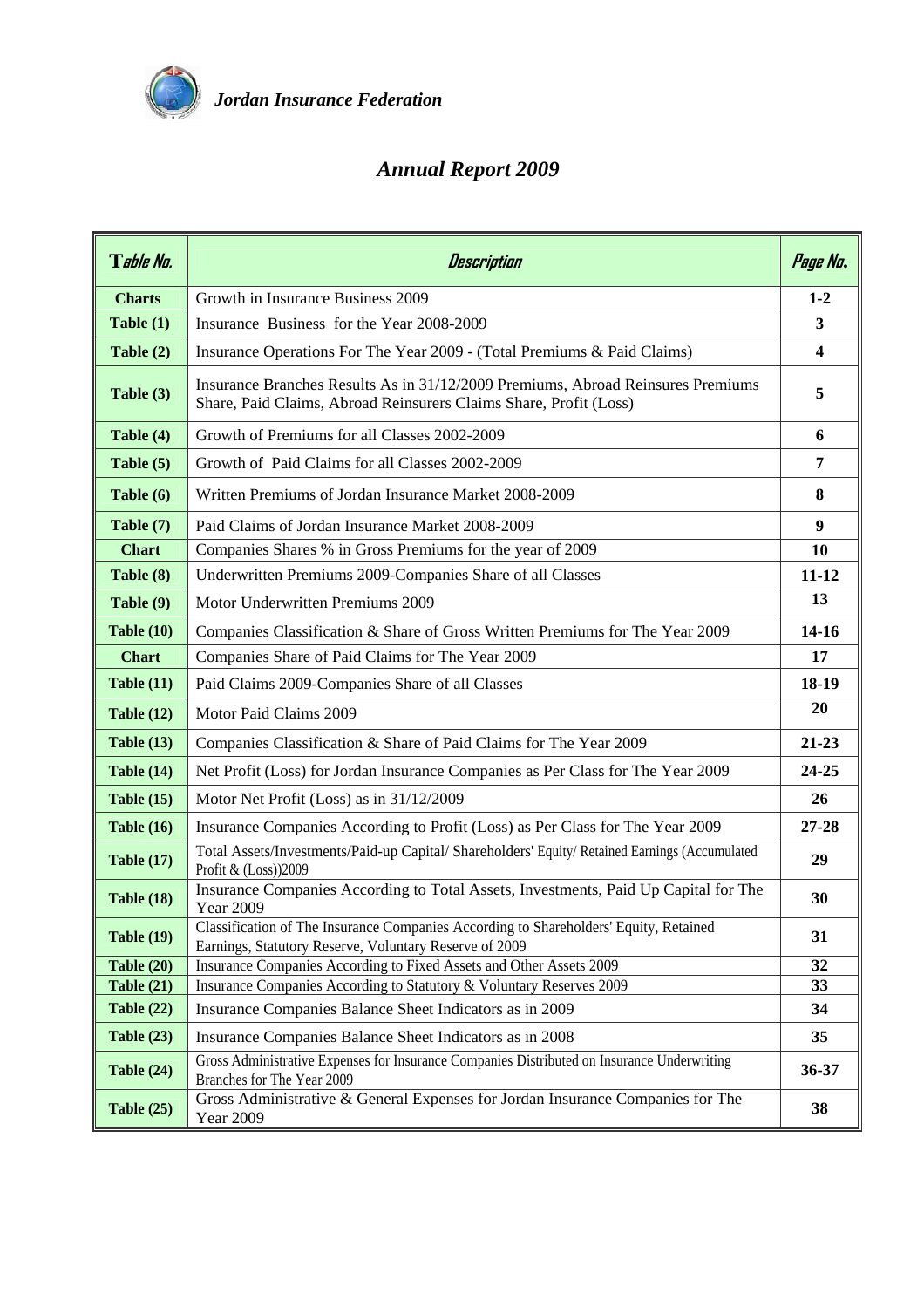# **Growth in Insurance Business 2009**



**Paid Up Capital 2000-2009**



**Total Assets 2000-2009**



**Total Retained Earnings (Losses) 2000-2009 (2009 Figures, represents 27 companies out of 28 companies)**



**Investments 2000-2009**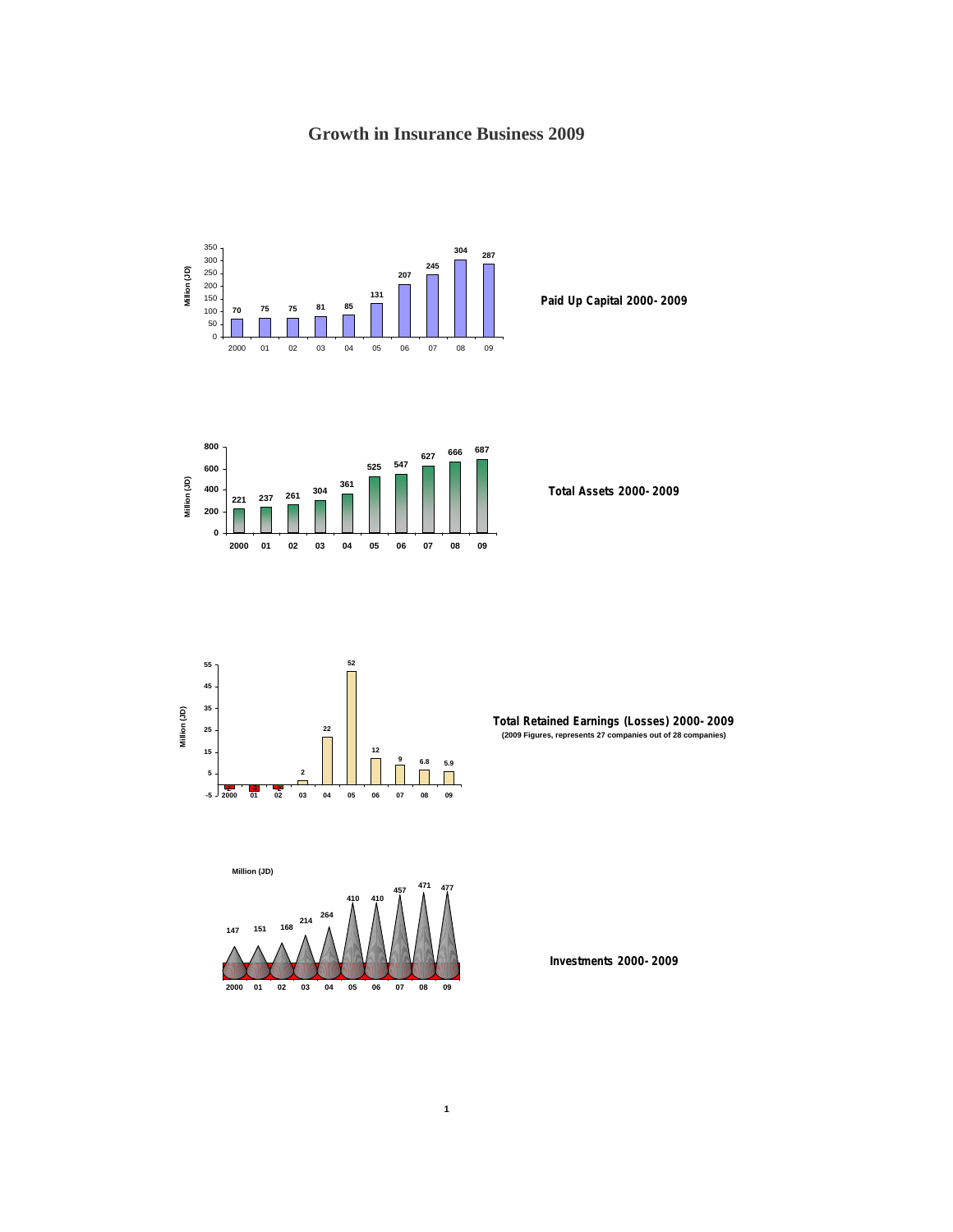

 **Net Profit (Loss) 2000-2009**



 **Total Underwritten Premiums 2000-2009**



 **Total Paid Claims 2000-2009**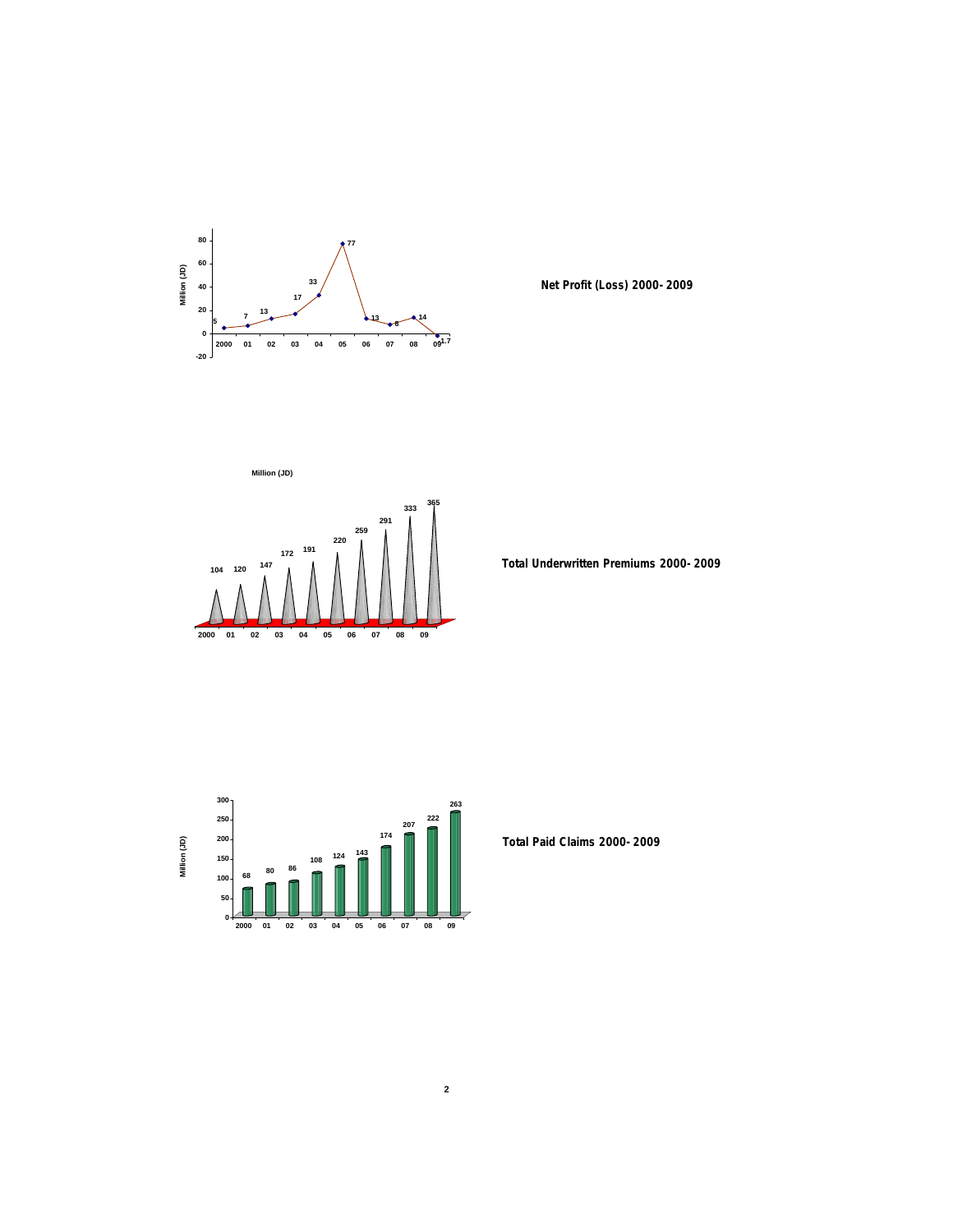# **Table (1)**

# **Insurance Business for the Year 2009\***

|                                                          | 2009          | 2008         | Change%  |
|----------------------------------------------------------|---------------|--------------|----------|
|                                                          |               | (JD)         |          |
| <b>Total Underwritten Premiums</b>                       | 365, 153, 254 | 333,023,323  | 9.6%     |
| <b>Non-Life Premiums (General Insurances)</b>            | 248,151,908   | 231,818,456  | 7.0%     |
| <b>Life Premiums</b>                                     | 34,877,796    | 35,868,388   | $2.8% -$ |
| <b>Medical Premiums</b>                                  | 82,123,550    | 65,336,479   | 25.7%    |
| <b>Total Paid Claims</b>                                 | 263,296,388   | 221,590,639  | 18.8%    |
| <b>Non-Life Paid Claims(General Insurances)</b>          | 176,563,356   | 154,942,648  | 14.0%    |
| <b>Life Paid Claims</b>                                  | 19,465,005    | 16,824,883   | 15.7%    |
| <b>Medical Paid Claims</b>                               | 67,268,027    | 49,823,108   | 35.0%    |
|                                                          |               | Million (JD) |          |
| <b>Shareholders' Equity</b>                              | 363.4         | 356.7        | 1.9%     |
| <b>Total Technical Provisions</b>                        | 210.2         | 194,9        | 7.9%     |
| Paid Up Capital                                          | 287.3         | 304.4        | 5.6%     |
| Total Shareholders' Equity & Technical Provisions        | 573.6         | 551.5        | 4%       |
| <b>Total Assets</b>                                      | 686.5         | 666.2        | 3.0%     |
| <b>Investments</b>                                       | 476.7         | 470.6        | 1.3%     |
| <b>Retained Earnings (Acccmulated Losses) for 27 Cos</b> | 5.9           | 9.2          | 35.4%    |
| <b>Net Profit (Before Tax)**</b>                         | 7.3           | 21           | 65.2%    |
| <b>Net Technical Profit</b>                              | 7.9           | 17.5         | 54.9%-   |
| <b>Net Profit (After Tax and Fees)</b>                   | $-1.7$        | 14           | $112 -$  |

\* The above figures represents insurance business inside Jordan and the abroad Insurance business for insurance companies branches is not included.

\*\* The source of net profit befor tax for 2009 is Insurance Commission annual report for 2009.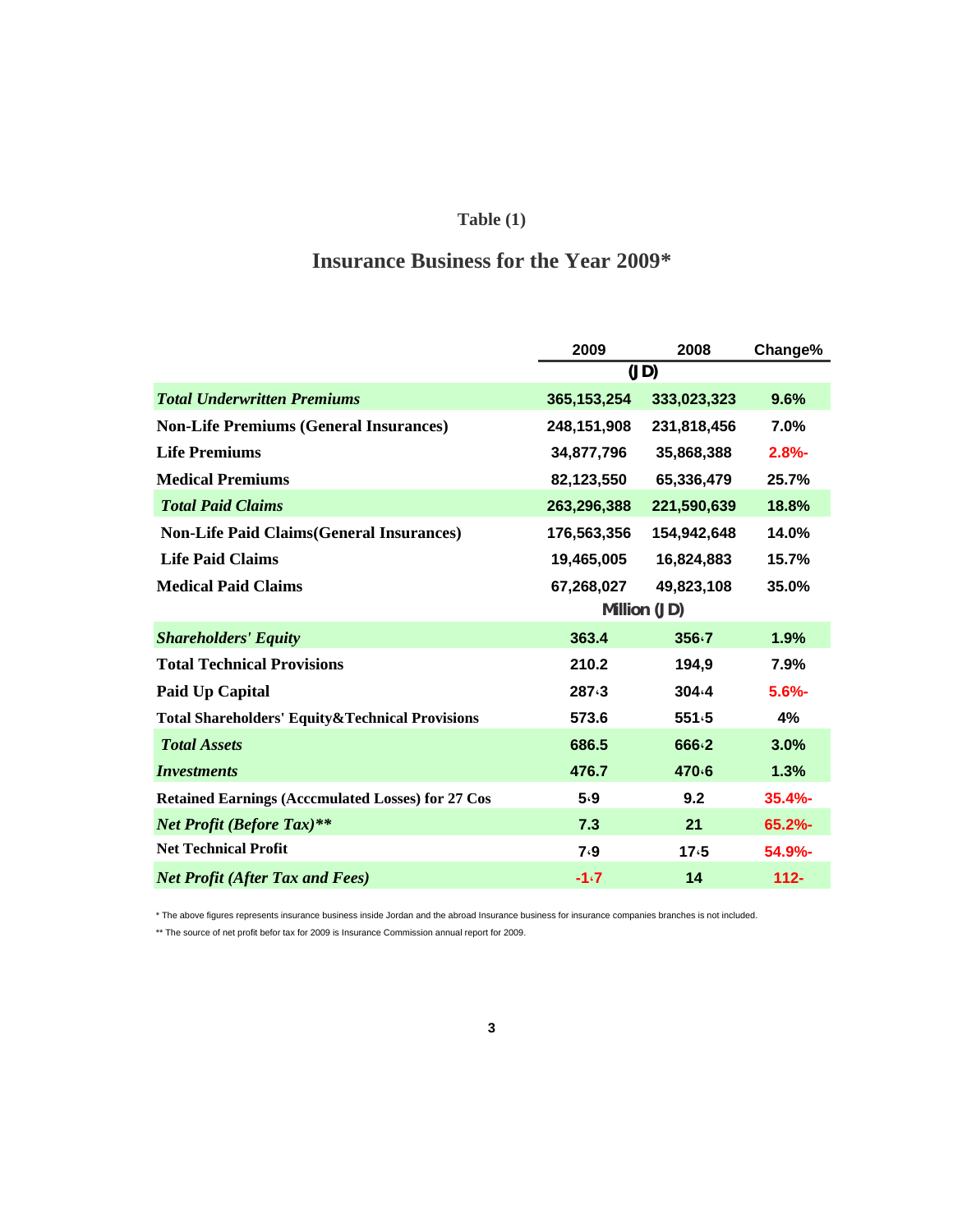#### **Table (2)**

### **Insurance Operations For the Year 2009 Total Premiums & Paid Claims (JD)**

| Branch/Year                              | 2009          | Change%2009 | 2008        | Change%2008 | Branch/Year                                    | 2009        | Change%2009 | 2008        | Change%2008 |
|------------------------------------------|---------------|-------------|-------------|-------------|------------------------------------------------|-------------|-------------|-------------|-------------|
| Marine Insurance*                        | 24,945,796    | $14.9% -$   | 29,305,374  | 23.9%       | Marine Insurance**                             | 6,532,261   | $20.6% -$   | 8,231,767   | 49.1%       |
| Fire Insurance**                         | 53,490,355    | 13.2%       | 47,261,451  | 12.2%       | Fire Insurance***                              | 18,501,336  | 47.9%       | 12,513,184  | $50.5% -$   |
| <b>Motor Insurance</b>                   | 150,027,925   | 7.8%        | 139,192,988 | 7%          | Motor Insurance****                            | 146,951,062 | 11.3%       | 131,991,110 | 5.4%        |
| Compulsory (Third Party Liability Ins.)  | 94,006,060    | 10.0%       | 85,436,296  | 6.1%        | <b>Compulsory (Third Party Liability Ins.)</b> | 89,887,715  | 11.4%       | 80,697,824  | 5.6%        |
| Comprehensive (Own Damage)Ins.           | 56,021,865    | 4.2%        | 53,756,692  | 8.7%        | <b>Comprehensive (Own Damage)</b>              | 57,063,347  | 11.2%       | 51,293,286  | 5.2%        |
| Credit Insurance                         | 607,708       | $20.8% -$   | 766,946     | $2.2% -$    | Credit Insurance                               | 926,168     | 83.4%       | 505,017     | 104.4%      |
| <b>General Accident Insurance***</b>     | 19,080,124    | 24.8%       | 15,291,697  | 9.7%        | <b>General Accident Insurance*****</b>         | 3,652,529   | 114.7%      | 1,701,570   | 3.4%        |
| <b>Total General Insurances</b>          | 248,151,908   | 7.0%        | 231,818,456 | 10.1%       | <b>Total General Insurances</b>                | 176,563,356 | 14.0%       | 154,942,648 | $2.0% -$    |
| <b>Life Assurance</b>                    | 34,877,796    | $2.8% -$    | 35,868,388  | 22.9%       | Life Assurance******                           | 19,465,005  | 15.7%       | 16,824,883  | 20.2%       |
| <b>Medical Insurance</b>                 | 82,123,550    | 25.7%       | 65,336,479  | 26.0%       | <b>Medical Insurance</b>                       | 67,268,027  | 35.0%       | 49,823,108  | 30.7%       |
| <b>Total Life&amp;Medical Insurances</b> | 117,001,346   | 15.6%       | 101,204,867 | 24.9%       | <b>Total Life&amp;Medical Insurances</b>       | 86,733,032  | 30.1%       | 66,647,991  | 27.9%       |
| <b>Total Premiums</b>                    | 365, 153, 254 | 9.6%        | 333,023,323 | 14.3%       | Total Paid Claims********                      | 263,296,388 | 18.8%       | 221,590,639 | 5.5%        |

**Notes**

\* **Marine Insurance premiums in 2009 include aviation insurance with an amount of J.D (4.608.357) & (6) insurance companies practice it.**

**Underwritten Premiums**

\*\* **Fire Insurance Account for 2009 includes engineering Ins. with an amount of J.D (15) Million** 

 **in addition to number of general accident insurances such as (Cash Ins, Fidelity Ins, Workmen compensation Ins.)** 

\*\*\***General Accident Insurance for 2009 includes liability insurance in an amount of J.D(8.311.149 ) in addition to other insurances.**   **\* Recoveries after paying claims in 2009 amounted JD ( 25.852.176 ) comparing with JD (23.622.757) in 2008**

 **\*\* Marine Insurance claims in 2009 include aviation Paid Claims with an amount of J.D (125.767) & (6) insurance companies practice it.** 

**\*\*\*\* Paid Claims for Al Barakah Takaful company for 2009 includes an amount of JD 298,794 for the old company portfolio.** \*\*\* Fire Insurance claims for 2009 includes Engineering Ins.with an amount ofJ.D (3)Millions ,in addition to some general accident insurances.

**Paid Claims\***

\*\*\*\*\*\*Life Assurance claims in 2009 include the amounts paid for surrender and maturity policies in an amount of J.D (6.266.058)  **comparing with JD( 7.626.983) in 2008. \*\*\*\*\* General Accident claims for 2009 include liability insurance in an amount of J.D ( 720.781) in addition to other Insurances.**

 **in JOIF report for 2009 \*\*\*\*\*\*\* Both Jordan Insurance company and Islamic Insurance Company Paid Claims for 2008 includes recoveries which was not presented**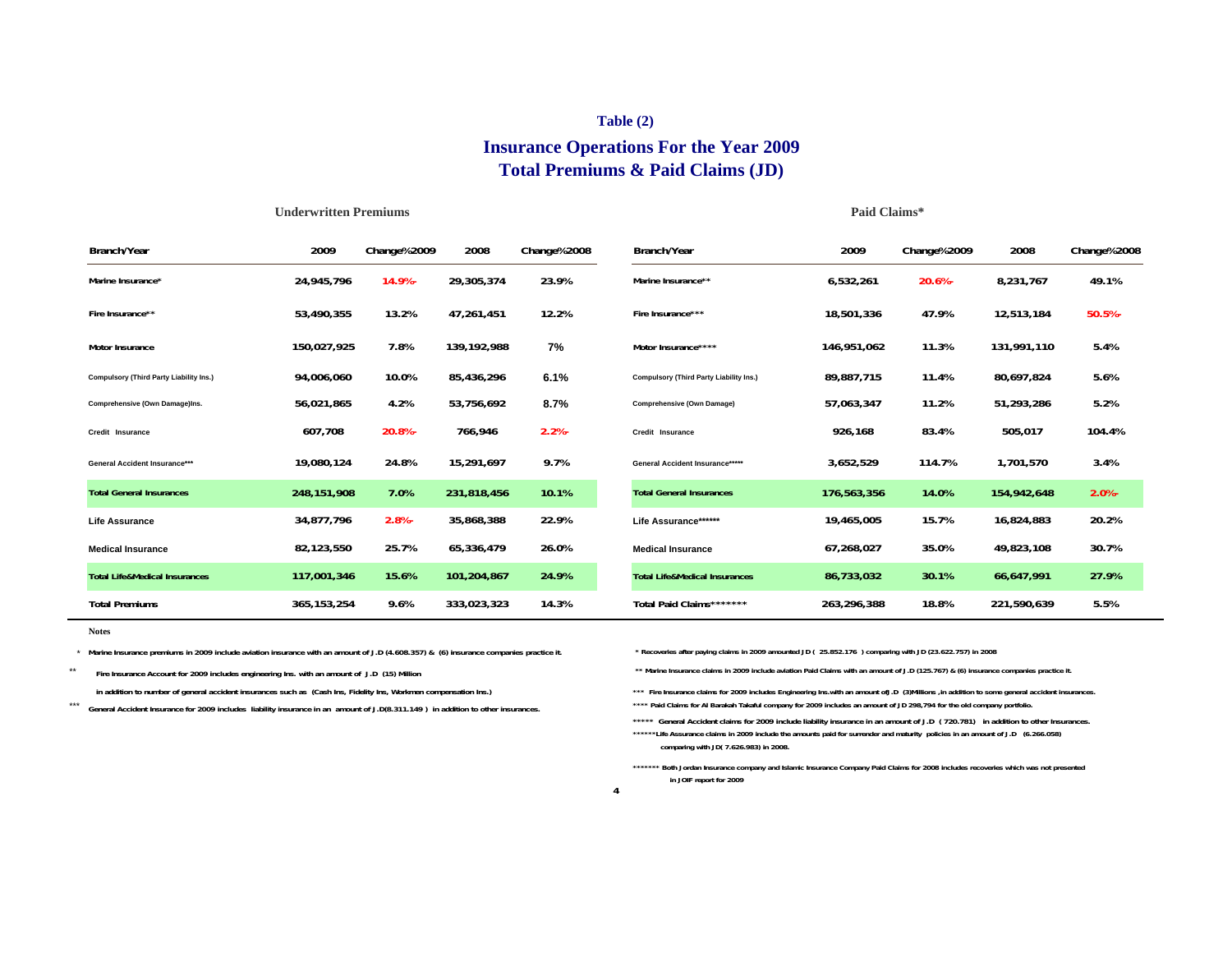### **Table (3)**

# **Insurance Branches Results As in 31/12/2009 (JD)**

**Premiums, Abroad Reinsurer´s Premiums Share,Paid Claims,Abroad Reinsurer's Paid Claims Share, Profits(Loss)**

| <b>Branch</b>                              | <b>Underwritten</b><br><b>Premiums</b> | Abroad Reinsurer's<br><b>Premiums Share</b> | <b>Paid Claims</b> | <b>Abroad Reinsurer's</b><br><b>Claims Share</b> | <b>Net Technical</b><br><b>Profit (Loss)</b> |
|--------------------------------------------|----------------------------------------|---------------------------------------------|--------------------|--------------------------------------------------|----------------------------------------------|
| <b>Marine &amp; Aviation Insurance</b>     | 24,945,796                             | 20,841,596                                  | 6,532,261          | 4,792,422                                        | 4,540,432                                    |
| <b>Fire Insurance</b>                      | 53,490,355                             | 37,663,784                                  | 18,501,336         | 15,695,673                                       | 3,095,867                                    |
| <b>General Accident Insurance</b>          | 19,080,124                             | 12,913,462                                  | 3,652,529          | 2,070,779                                        | 1,778,852                                    |
| <b>Motor Insurance</b>                     | 150,027,925                            | 4,136,551                                   | 146,951,062        | 3,432,467                                        | $8,355,157-$                                 |
| Credit Insurance                           | 607,708                                | 85,310                                      | 926,168            | 223,445                                          | $50,869 -$                                   |
| <b>Total General Insurances</b>            | 248,151,908                            | 75,640,703                                  | 176,563,356        | 26,214,786                                       | 1,009,125                                    |
| Life Assurance                             | 34,877,796                             | 9,501,204                                   | 19,465,005         | 7,500,191                                        | 6,240,507                                    |
| <b>Medical Insurance</b>                   | 82,123,550                             | 32,839,280                                  | 67,268,027         | 25,128,065                                       | 643,652                                      |
| <b>Total Life &amp; Medical Insurances</b> | 117,001,346                            | 42340484                                    | 86,733,032         | 32628256                                         | 6,884,159                                    |
| <b>Total</b>                               | 365, 153, 254                          | 117,981,187                                 | 263,296,388        | 58,843,042                                       | 7,893,284                                    |

| *Net Profit (Before Tax & Fees) (JD) |      | 7.307.146  |
|--------------------------------------|------|------------|
| *Net Profit (After Tax & Fees)       | (JD) | 1.694.788- |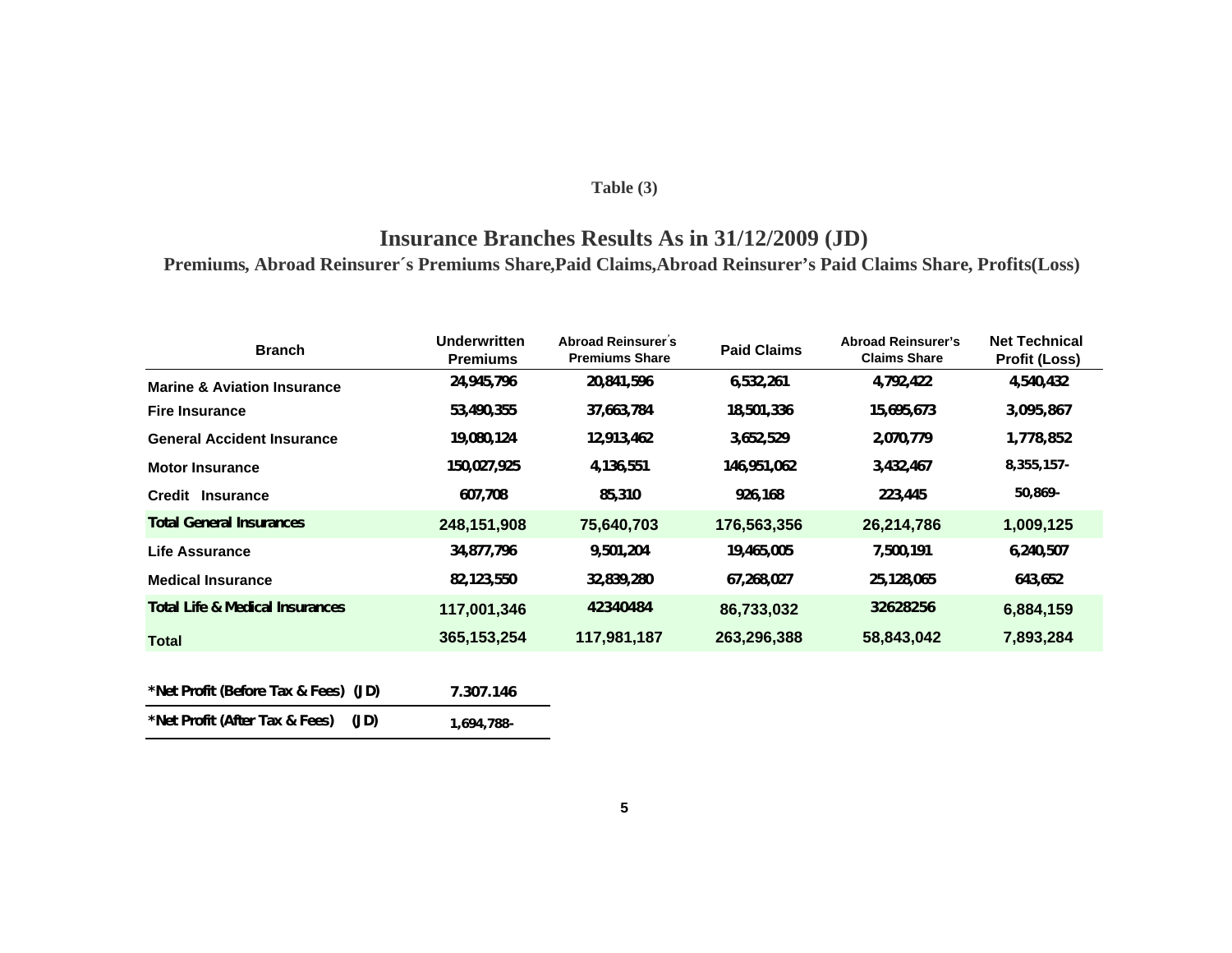### **Table (4) Growth of Premiums for All Classes 2002-2009**

|         |                                          |             |              |             |              |              | (JD)         |             |               |
|---------|------------------------------------------|-------------|--------------|-------------|--------------|--------------|--------------|-------------|---------------|
|         |                                          | 2002        | 2003         | 2004        | 2005         | 2006         | 2007         | 2008        | 2009          |
|         | <b>MARINE &amp; AVIATION INSURANCE *</b> | 10,475,721  | 12,241,626   | 17,494,940  | 21,176,828   | 22,480,539   | 23,659,208   | 29,305,374  | 24,945,796    |
| $\star$ | Less (Local) reinsurers premiums         | 507,584     | 1,010,655    | 929,086     | 1,140,827    | 1,059,363    | 923,008      | 1,009,692   | 746,095       |
| $\star$ | Less (Abroad) reinsurers premiums        | 7,909,009   | 8,964,923    | 13,839,022  | 17, 151, 314 | 18,034,763   | 18,732,262   | 23,992,651  | 20,841,596    |
| $\star$ | Net retained premiums                    | 2,059,128   | 2,266,048    | 2,726,832   | 2,884,687    | 3,386,413    | 4,003,938    | 4,303,031   | 3,358,105     |
|         | <b>FIRE INSURANCE</b>                    | 13,601,397  | 22,668,736   | 24,077,609  | 29,697,050   | 35,157,911   | 42, 107, 238 | 47,261,451  | 53,490,355    |
|         | Less (Local) reinsurers premiums         | 2,778,691   | 3,698,816    | 3,762,526   | 4,024,830    | 5,904,345    | 6,058,814    | 8,767,024   | 13,334,525    |
| $\star$ | Less (Abroad) reinsurers premiums        | 10,090,313  | 17,635,299   | 19,174,260  | 24,174,670   | 27,347,592   | 33,859,232   | 36,255,601  | 37,663,784    |
| $\star$ | Net retained premiums                    | 732,393     | 1,334,621    | 1,140,823   | 1,497,550    | 1,905,974    | 2,189,192    | 2,238,826   | 2,492,046     |
|         | <b>MOTOR INSURANCE</b>                   | 64,555,052  | 77,134,629   | 88,028,467  | 100,961,858  | 121,046,810  | 129,986,435  | 139,192,995 | 150,027,925   |
|         | Less (Local) reinsurers premiums         | 2,696,057   | 2,686,606    | 3,798,322   | 5,688,014    | 13,182,704   | 9,687,405    | 8,140,450   | 9,941,442     |
| $\star$ | Less (Abroad) reinsurers premiums        | 533,330     | 133,049      | 4,221,617   | 4,330,062    | 4,374,560    | 4,412,971    | 4,865,815   | 4,136,551     |
| $\star$ | Net retained premiums                    | 61,325,665  | 74,314,974   | 80,008,528  | 90,943,782   | 103,489,546  | 115,886,059  | 126,186,730 | 135,949,932   |
|         | <b>GENERAL ACCIDENT INSURANCE **</b>     | 13,736,547  | 8,250,603    | 8,247,122   | 8,680,770    | 11,234,062   | 13,943,182   | 15,291,697  | 19,080,124    |
|         | Less (Local) reinsurers premiums         | 2,584,186   | 1,036,203    | 650,466     | 769,322      | 1,442,109    | 2,046,979    | 2,209,901   | 1,685,038     |
| $\star$ | Less (Abroad) reinsurers premiums        | 9,330,736   | 5,843,224    | 5,806,392   | 5,762,573    | 5,400,258    | 8,004,959    | 9,076,937   | 12,913,462    |
| $\star$ | Net retained premiums                    | 1,821,625   | 1,371,176    | 1,790,264   | 2,148,875    | 4,391,695    | 3,891,244    | 4,004,859   | 4,481,624     |
|         | <b>CREDIT INSURANCE</b>                  | 154,928     | 440,472      | 395,726     | 577,577      | 766,198      | 784,230      | 766,946     | 607,708       |
| $\star$ | Less (Local) reinsurers premiums         |             |              |             |              |              |              |             |               |
| $\star$ | Less (Abroad) reinsurers premiums        | 74,795      | 239,769      | 202,039     | 211,349      | 235,686      | 9,555        | 55,735      | 85,310        |
|         | Net retained premiums                    | 80,133      | 200,703      | 193,687     | 366,228      | 530,512      | 774,675      | 711,211     | 522,398       |
|         | <b>TOTAL NON-LIFE INSURANCES</b>         | 102,523,645 | 120,736,066  | 138,243,864 | 161,094,083  | 190,685,520  | 210,480,293  | 231,818,463 | 248, 151, 908 |
|         | Less (Local) reinsurers premiums         | 8,566,518   | 8,432,280    | 9,140,400   | 11,622,993   | 21,588,521   | 18,716,206   | 20,127,067  | 25,707,100    |
|         | Less (Abroad) reinsurers premiums        | 27,938,183  | 32,816,264   | 43,243,330  | 51,629,968   | 55,392,859   | 65,018,979   | 74,246,739  | 75,640,703    |
|         | <b>Net retained premiums</b>             | 66,018,944  | 79,487,522   | 85,860,134  | 97,841,122   | 113,704,140  | 126,745,108  | 137,444,657 | 146,804,105   |
|         | <b>LIFE ASSURANCE</b>                    | 18,526,363  | 19,634,856   | 21,523,897  | 22,905,628   | 25, 153, 740 | 29,180,011   | 35,868,388  | 34,877,796    |
|         | Less (Local) reinsurers premiums         | 7,240       | 306,859      | 390,226     | 473,319      | 763,408      | 1,404,152    | 2,238,557   | 3,120,519     |
|         | Less (Abroad) reinsurers premiums        | 4,423,166   | 4,396,925    | 4,554,890   | 5,039,707    | 6,132,999    | 7,001,073    | 9,929,611   | 9,501,204     |
|         | Net retained premiums                    | 14,095,957  | 14,931,072   | 16,578,781  | 17,392,602   | 18,257,333   | 20,774,786   | 23,700,220  | 22,256,073    |
|         | <b>MEDICAL INSURANCE</b>                 | 25,824,599  | 31, 157, 770 | 31,656,229  | 35,848,123   | 42,897,537   | 51,817,044   | 65,336,479  | 82,123,550    |
| $\star$ | Less (Local) reinsurers premiums         | 17,954      | 494,903      | 273,429     | 149,913      | 82,289       | 82,636       | 92,494      | 591,280       |
|         | Less (Abroad) reinsurers premiums        | 9,692,651   | 6,743,757    | 6,916,392   | 11,981,385   | 16,791,379   | 20,116,682   | 23,724,403  | 32,839,280    |
| $\star$ | Net retained premiums                    | 16,113,994  | 23,919,110   | 24,466,408  | 23,716,825   | 26,023,869   | 31,617,726   | 41,519,582  | 48,692,990    |
|         | <b>TOTAL UNDERWRITTEN PREMIUMS</b>       | 146,874,607 | 171,528,692  | 191,423,990 | 219,847,834  | 258,736,797  | 291,477,348  | 333,023,330 | 365, 153, 254 |
|         | Less (Local) reinsurers premiums         | 8,591,712   | 9,234,042    | 9,804,055   | 12,246,225   | 22,434,218   | 20,202,994   | 22,458,118  | 29,418,899    |
|         | Less (Abroad) reinsurers premiums        | 42,054,000  | 43,956,946   | 54,714,612  | 68,651,060   | 78,317,237   | 92,136,734   | 107,900,753 | 117,981,187   |
|         | <b>Net Retained Premiums</b>             | 96,228,895  | 118,337,704  | 126,905,323 | 138,950,549  | 157,985,342  | 179,137,620  | 202,664,459 | 217,753,168   |

\*  **Marine Insurance premiums in 2009 include Aviation insurance premiums with an amount of J.D ( 4.608.357)**

\*\* **General Accident Insurance premiums in 2009 include Liability Insurance premiums with an amount of J.D( 8.311.149 ) in addition to other Insurances.**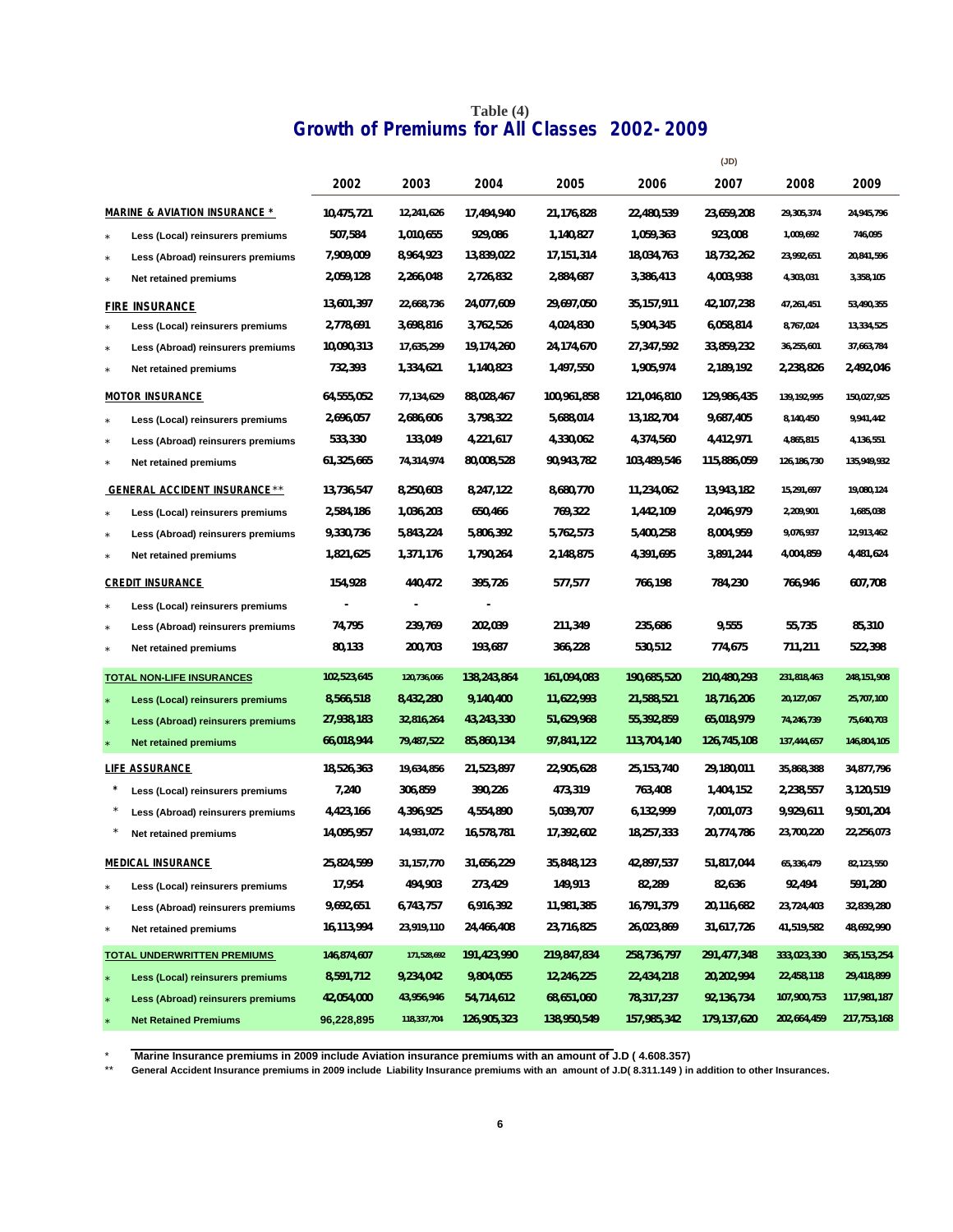|                                                              | 2002       | 2003               | 2004                  | 2005                  | 2006         | 2007                  | 2008                    | 2009                    |
|--------------------------------------------------------------|------------|--------------------|-----------------------|-----------------------|--------------|-----------------------|-------------------------|-------------------------|
| <b>MARINE &amp; AVIATION INSURANCE*</b>                      | 2,417,211  | 2,445,701          | 2,720,875             | 3,535,048             | 3,560,454    | 5,512,832             | 8,231,767               | 6,532,261               |
| $\ast$<br><b>Recoveries</b>                                  |            | 218,910            | 185,650               | 173,171               | 204,229      | 214,657               | 385,722                 | 307,968                 |
| <b>Less Local Reinsurers Share</b>                           | 10,824     | 28,169             | 109,847               | 213,654               | 80,084       | 293,468               | 152,631                 | 697,753                 |
|                                                              | 2,064,583  | 1,766,338          | 1,943,137             | 2,679,319             | 2,770,051    | 3,174,326             | 7,083,387               | 4,792,422               |
| Less (Abroad)Reinsurers Share<br>×<br><b>Retained Claims</b> | 341,804    | 432,284            | 482,241               | 468,904               | 506,090      | 1,830,381             | 610,027                 | 734,118                 |
|                                                              |            |                    |                       |                       |              |                       |                         |                         |
| <b>FIRE INSURANCE</b>                                        | 4,146,282  | 9,215,695          | 8,084,922             | 11,607,891            | 21,218,351   | 25,228,349            | 12,513,183              | 18,501,336              |
| Recoveries                                                   |            | 171634             | 165,660               | 156,184               | 183,209      | 479,600               | 168,762                 | 438,024                 |
| <b>Less Local Reinsurers Share</b>                           | 49,912     | 975,465            | 689,301               | 1,247,869             | 965,159      | 2,252,578             | 1,656,567               | 1,767,683               |
| Less (Abroad)Reinsurers Share                                | 3,701,321  | 7,239,501          | 6,771,143             | 7,937,791             | 18,558,309   | 20,945,367            | 8,929,480               | 15,695,673              |
| <b>Retained Claims</b>                                       | 395,049    | 829,095            | 458,818               | 2,266,047             | 1,511,674    | 1,550,804             | 1,758,374               | 599,956                 |
| <b>MOTOR INSURANCE</b>                                       | 42,237,755 | 58,224,901         | 70,144,221            | 87,241,664            | 103,299,965  | 122,735,277           | 131,991,111             | 146,951,062             |
| Recoveries                                                   |            | 6,154,886          | 8,121,316             | 10,861,117            | 14,687,134   | 17,003,017            | 20,526,643              | 23,423,575              |
| <b>Less Local Reinsurers Share</b>                           | 328,671    | 1,932,893          | 1,995,532             | 3,980,656             | 5,163,848    | 4,348,802             | 3,335,187               | 2,923,598               |
|                                                              | 5,427,652  | 4,534,170          | 4,990,001             | 6,464,452             | 4,744,769    | 5,369,946             | 3,734,046               | 3,432,467               |
| Less (Abroad)Reinsurers Share                                | 36,481,432 | 45,602,952         | 55,037,372            | 65,935,439            | 78,704,214   | 96,013,512            | 104,395,235             | 117, 171, 422           |
| <b>Retained Claims</b>                                       |            |                    |                       |                       |              |                       |                         |                         |
| <b>GENERAL ACCIDENT INSURANCE**</b>                          | 3,789,634  | 1,292,442          | 2,826,105             | 2,118,734             | 1,729,187    | 1,638,804             | 1,701,571               | 3,652,529               |
| <b>Recoveries</b>                                            |            | 8,921              | 20,849                | 724,109               | 5,645        | 25,008                | 49,492                  | 48,403                  |
| <b>Less Local Reinsurers Share</b>                           | 39,257     | 89,374             | 568,785               | 291,342               | 141,882      | 73,125                | 105,883                 | 204,771                 |
| Less (Abroad)Reinsurers Share                                | 3,291,785  | 753,007<br>441,140 | 1,602,244             | 664,283               | 1,104,886    | 972,770               | 575,526                 | 2,070,779               |
| <b>Retained Claims</b>                                       | 458,592    |                    | 634,227               | 439,000               | 476,774      | 567,901               | 970,670                 | 1,328,576               |
| <b>CREDIT INSURANCE</b>                                      | 870,066    | 365,582            | 258,750               | 198,002               | 91,872       | 247,061               | 505,017                 | 926,168                 |
| <b>Recoveries</b>                                            |            |                    |                       |                       |              | 98,082                | 115,234                 | 198,168                 |
| <b>Less Local Reinsurers Share</b>                           |            |                    |                       |                       |              |                       |                         |                         |
| Less (Abroad)Reinsurers Share                                | 761,197    | 238,441            | 255,946               | 157,605               | 90,457       | 133,386               | 217,790                 | 223,445                 |
| ×<br><b>Retained Claims</b>                                  | 108,869    | 127,141            | 2.804                 | 40,397                | 1,415        | 15,593                | 171,993                 | 504,555                 |
| <b>TOTAL NON-LIFE INSURANCE</b>                              | 53,460,948 | 71,544,321         | 84,034,873            | 104,701,339           | 129,899,829  | 155, 362, 323         | 154,942,649             | 176,563,356             |
| <b>Recoveries</b>                                            |            | 6,554,351          | 8,493,475             | 11,914,581            | 15,080,217   | 17,820,364            | 21,245,853              | 24,416,138              |
| Less Local Reinsurers Share                                  | 428,664    | 3,025,901          | 3,363,465             | 5,733,521             | 6,350,973    | 6,967,973             | 5,250,268               | 5,593,805               |
| Less (Abroad) Reinsurers Share                               | 15,246,538 | 14,531,457         | 15,562,471            | 17,903,450            | 27,268,472   | 30,595,795            | 20,540,229              | 26,214,786              |
| <b>Retained Claims</b>                                       | 37,785,746 | 47,432,612         | 56,615,462            | 69,149,787            | 81,200,167   | 99,978,191            | 107,906,299             | 120,338,627             |
| <b>LIFE ASSURANCE ***</b>                                    | 10,019,249 | 10,144,003         | 11,445,823            | 10,275,554            | 10,946,351   | 13,994,725            | 16,824,883              | 19,465,005              |
| <b>Recoveries</b>                                            |            |                    |                       |                       |              | 4,097                 | 46,754                  | 33,670                  |
| <b>Less Local Reinsurers Share</b>                           |            | 55,953             | 28,887                | 51,983                | 85,894       | 211,264               | 1,744,123               | 215,491                 |
| Less (Abroad)Reinsurers Share                                | 3,830,999  | 2,785,832          | 4,348,751             | 2,815,678             | 3,915,100    | 5,127,180             | 4,530,737               | 7,500,191               |
| <b>Retained Claims</b>                                       | 6,188,250  | 7,302,218          | 7,068,185             | 7,407,893             | 6,945,357    | 8,656,281             | 10,503,269              | 11,715,653              |
|                                                              |            | 26,420,906         |                       |                       | 33,592,633   |                       |                         |                         |
| <u>MEDICAL INSURANCE</u><br>Recoveries<br>*                  | 22,707,312 | 378,516            | 28,095,453<br>634,785 | 27,866,828<br>725,585 | 695,980      | 38,126,942<br>674,792 | 49,823,108<br>2,330,150 | 67,268,027<br>1,402,368 |
| <b>Less Local Reinsurers Share</b>                           | 2,718      | 237,188            | 160,336               | 168,335               | 45,402       | 66,123                | 186,974                 | 326,090                 |
| Less (Abroad)Reinsurers Share                                | 9,716,453  | 18,571,370         | 5,701,295             | 7,618,322             | 11,980,181   | 14,481,427            | 16,382,461              | 25,128,065              |
| <b>Retained Claims</b>                                       | 12,988,141 | 7,233,832          | 21,599,037            | 19,354,586            | 20,871,070   | 22,904,600            | 30,923,523              | 40,411,504              |
| <b>Total Paid Claims</b>                                     | 86,187,509 | 108,109,230        | 123,576,149           | 142,843,721           | 174,438,813  | 207,483,990           | 221,590,640             | 263,296,388             |
| <b>Recoveries</b>                                            |            | 6,932,867          | 9,128,260             | 12,640,166            | 15,776,197   | 18,499,253            | 23,622,757              | 25,852,176              |
| Less Local Reinsurers Share                                  | 431,382    | 3,319,042          | 3,552,688             | 5,953,839             | 6,482,269    | 7,245,360             | 7,181,365               | 6,135,386               |
| Less (Abroad) Reinsurers Share                               | 28,793,990 | 35,888,659         | 25,612,517            | 28,337,450            | 43, 163, 753 | 50,204,402            | 41,453,427              | 58,843,042              |
| <b>Retained Claims</b>                                       | 56,962,137 | 61,968,662         | 85,282,684            | 95,912,266            | 109,016,594  | 131,534,975           | 149,333,091             | 172,465,784             |

### **Growth of Paid Claims for All Classes (JD) (2002-2009) Table (5)**

**\* Marine insurance Claims in 2009 include aviation Paid Claims in an amount of J.D( 125.767 ) .**

**\*\* General Accident Claims in 2009 include liability paid claims in an amount of J.D (720.781 ) in addition to other insurances.**

**\*\*\* Life Assurance claims in 2009 include the amounts paid for surrender and maturity policies in an amount of J.D (6.266.058)**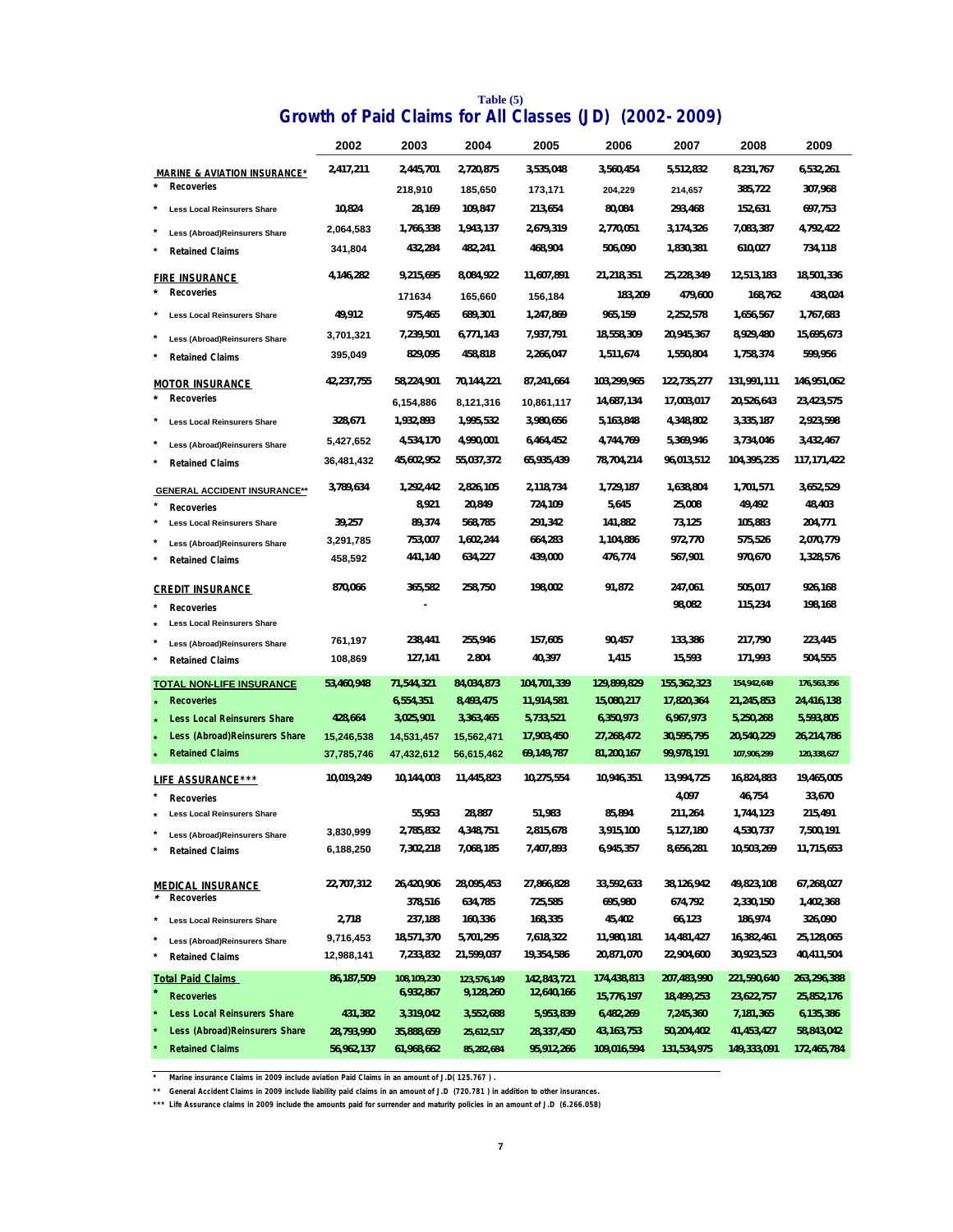# **Table (6) Written Premiums of Jordan Insurance Market 2009 (JD)**

 $\hat{\mathbf{r}}$ 

|                                                |               |               | Arrange of<br><b>Branch</b> | Share of<br><b>Gross Premiums</b> | Growth%        | Arrange according<br>to Average |
|------------------------------------------------|---------------|---------------|-----------------------------|-----------------------------------|----------------|---------------------------------|
|                                                | 2008          | 2009          | 2009                        | 2009                              |                | Growth%                         |
| <b>MARINE &amp; AVIATION INSURANCE*</b>        | 29,305,374    | 24,945,796    |                             |                                   |                |                                 |
| $^\star$<br>Less (Local) reinsurers premiums   | 1,009,692     | 746,095       | 5                           | 6.8                               | (14.9)         | 6                               |
| $^\star$<br>Less (Abroad) reinsurers premiums  | 23,992,651    | 20,841,596    |                             |                                   |                |                                 |
| $^\star$<br>Net retained premiums              | 4,303,031     | 3,358,105     |                             |                                   |                |                                 |
| <b>FIRE INSURANCE</b>                          | 47,261,451    | 53,490,355    |                             |                                   |                |                                 |
| $^{\star}$<br>Less (Local) reinsurers premiums | 8,767,024     | 13,334,525    | 3                           | 14.6                              | 13.2           | 3                               |
| $^\star$<br>Less (Abroad) reinsurers premiums  | 36,255,601    | 37,663,784    |                             |                                   |                |                                 |
| $^\star$<br>Net retained premiums              | 2,238,826     | 2,492,046     |                             |                                   |                |                                 |
| <b>MOTOR INSURANCE</b>                         | 139,192,995   | 150,027,925   |                             |                                   |                |                                 |
| $^\star$<br>Less (Local) reinsurers premiums   | 8,140,450     | 9,941,442     | 1                           | 41.1                              | 7.8            | 4                               |
| $^\star$<br>Less (Abroad) reinsurers premiums  | 4,865,815     | 4,136,551     |                             |                                   |                |                                 |
| $^\star$<br>Net retained premiums              | 126, 186, 730 | 135,949,932   |                             |                                   |                |                                 |
| <b>GENERAL ACCIDENT INSURANCE**</b>            | 15,291,697    | 19,080,124    |                             |                                   |                |                                 |
| $^\star$<br>Less (Local) reinsurers premiums   | 2,209,901     | 1,685,038     | 6                           | 5.2                               | 24.8           | 2                               |
| $^\star$<br>Less (Abroad) reinsurers premiums  | 9,076,937     | 12,913,462    |                             |                                   |                |                                 |
| $^\star$<br>Net retained premiums              | 4,004,859     | 4,481,624     |                             |                                   |                |                                 |
| <b>Credit Insurance</b>                        | 766,946       | 607,708       |                             |                                   |                |                                 |
| $\star$<br>Less (Local) reinsurers premiums    |               |               | 7                           | 0.2                               | (20.8)         | 7                               |
| $^\star$<br>Less (Abroad) reinsurers premiums  | 55,735        | 85,310        |                             |                                   |                |                                 |
| $^\star$<br>Net retained premiums              | 711,211       | 522,398       |                             |                                   |                |                                 |
| <b>TOTAL (NON-LIFE) INSURANCES</b>             | 231,818,463   | 248, 151, 908 |                             |                                   |                |                                 |
| $\star$<br>Less (Local) reinsurers premiums    | 20,127,067    | 25,707,100    |                             | 67.9                              | $\overline{7}$ |                                 |
| $\star$<br>Less (Abroad) reinsurers premiums   | 74,246,739    | 75,640,703    |                             |                                   |                |                                 |
| $\star$<br><b>Net retained premiums</b>        | 137,444,657   | 146,804,105   |                             |                                   |                |                                 |
| <b>LIFE ASSURANCE</b>                          | 35,868,388    | 34,877,796    |                             |                                   |                |                                 |
| $^\star$<br>Less (Local) reinsurers premiums   | 2,238,557     | 3,120,519     | 4                           | 9.6                               | (2.8)          | 5                               |
| *<br>Less (Abroad) reinsurers premiums         | 9,929,611     | 9,501,204     |                             |                                   |                |                                 |
| $^\star$<br>Net retained premiums              | 23,700,220    | 22,256,073    |                             |                                   |                |                                 |
| <b>MEDICAL INSURANCE</b>                       | 65,336,479    | 82,123,550    |                             |                                   |                |                                 |
| Less (Local) reinsurers premiums               | 92,494        | 591,280       | 2                           | 22.5                              | 25.7           | 1                               |
| $\ast$<br>Less (Abroad) reinsurers premiums    | 23,724,403    | 32,839,280    |                             |                                   |                |                                 |
| $\pmb{\ast}$<br>Net retained premiums          | 41,519,582    | 48,692,990    |                             |                                   |                |                                 |
| <b>TOTAL UNDERWRITTEN PREMIUMS</b>             | 333,023,330   | 365, 153, 254 |                             |                                   |                |                                 |
| $\star$<br>Less (Local) reinsurers premiums    | 22,458,118    | 29,418,899    |                             | 100                               | 9.6            |                                 |
| Less (Abroad) reinsurers premiums              | 107,900,753   | 117,981,187   |                             |                                   |                |                                 |
| <b>Net retained premiums</b>                   | 202,664,459   | 217,753,168   |                             |                                   |                |                                 |

**\* Marine Insurance premiums in 2009 include Aviation insurance premiums with an amount of JD (4.608.357 )**

**\*\* in addition to other insurances. General Accident Insurance premiums in 2009 include Liability insurance premiums with an amount of JD ( 8.311.149 )**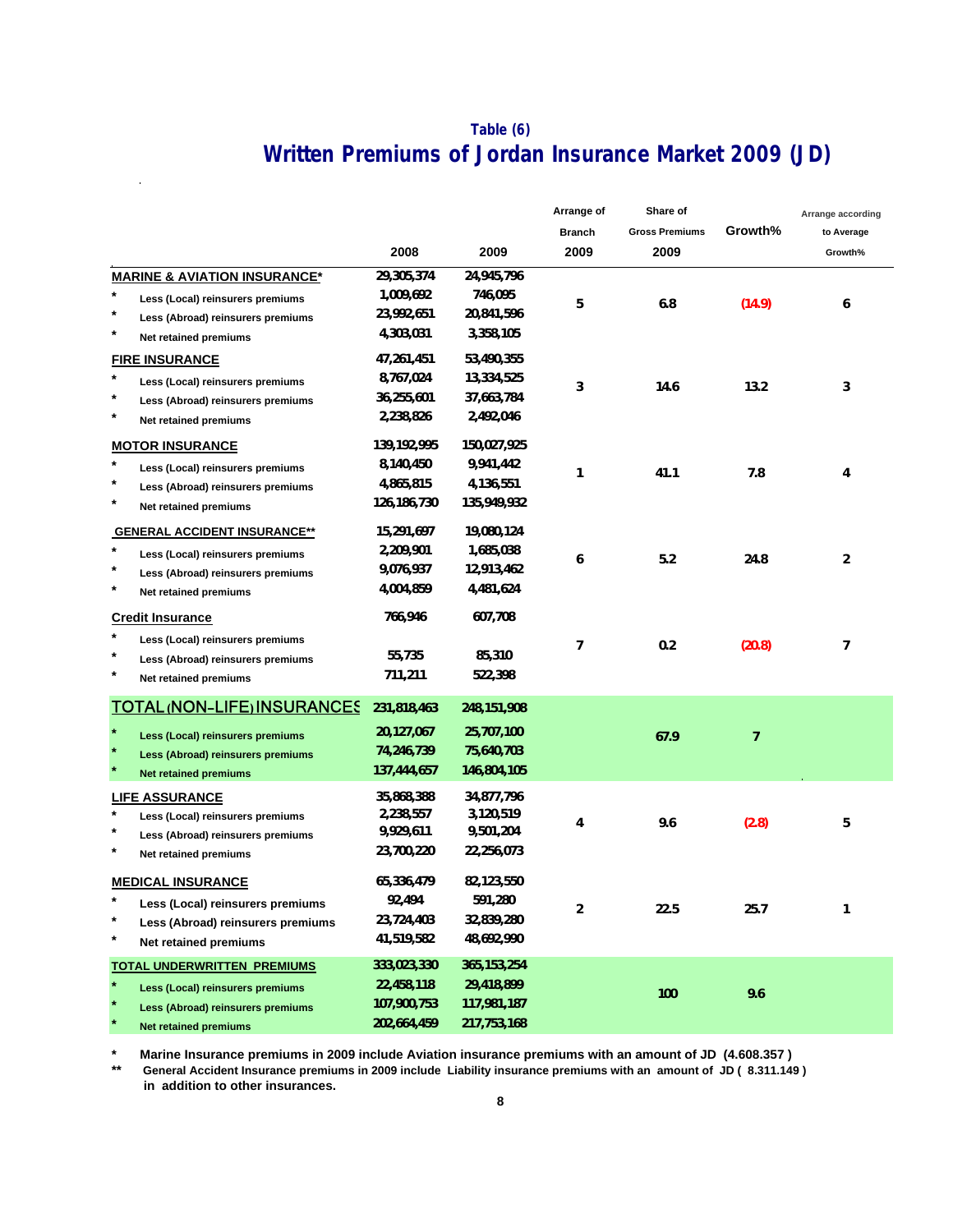# **Paid Claims of Jordan Insurance Market 2009 (JD) Table (7)**

|                                         |             |             | Arrange of<br><b>Branch</b> | Share of<br>Gross<br>Claims | Growth % | Arrange<br>According to<br>Average |
|-----------------------------------------|-------------|-------------|-----------------------------|-----------------------------|----------|------------------------------------|
|                                         | 2008        | 2009        | 2009                        | %                           |          | Growth%                            |
| <b>MARINE &amp; AVIATION INSURANCE*</b> | 8,231,767   | 6,532,261   |                             | 2009                        |          |                                    |
| * Recoveries                            | 385,722     | 307,968     |                             |                             |          |                                    |
| * Less Local Reinsurers Share           | 152,631     | 697,753     | 5                           | 2.5                         | (20.6)   | 7                                  |
| * Less (Abroad)Reinsurers Share         | 7,083,387   | 4,792,422   |                             |                             |          |                                    |
| * Retained Claims                       | 610,027     | 734,118     |                             |                             |          |                                    |
| FIRE INSURANCE                          | 12,513,183  | 18,501,336  |                             |                             |          |                                    |
| * Recoveries                            | 168,762     | 438,024     | 4                           | 7                           | 47.9     | 3                                  |
| * Less Local Reinsurers Share           | 1,656,567   | 1,767,683   |                             |                             |          |                                    |
| * Less (Abroad)Reinsurers Share         | 8,929,480   | 15,695,673  |                             |                             |          |                                    |
| * Retained Claims                       | 1,758,374   | 599,956     |                             |                             |          |                                    |
| <b>MOTOR INSURANCE</b>                  | 131,991,111 | 146,951,062 |                             |                             |          |                                    |
| * Recoveries                            | 20,526,643  | 23,423,575  | 1                           | 55.8                        | 11.3     | 6                                  |
| * Less Local Reinsurers Share           | 3,335,187   | 2,923,598   |                             |                             |          |                                    |
| * Less (Abroad)Reinsurers Share         | 3,734,046   | 3,432,467   |                             |                             |          |                                    |
| * Retained Claims                       | 104,395,235 | 117,171,422 |                             |                             |          |                                    |
| <b>GENERAL ACCIDENT INSURANCE**</b>     | 1,701,571   | 3,652,529   |                             |                             |          |                                    |
| * Recoveries                            | 49,492      | 48,403      | 6                           | 1.4                         | 114.7    | 1                                  |
| * Less Local Reinsurers Share           | 105,883     | 204,771     |                             |                             |          |                                    |
| * Less (Abroad)Reinsurers Share         | 575,526     | 2,070,779   |                             |                             |          |                                    |
| * Retained Claims                       | 970,670     | 1,328,576   |                             |                             |          |                                    |
| <b>CREDIT INSURANCE</b>                 | 505,017     | 926,168     |                             |                             |          |                                    |
| * Recoveries                            | 115,234     | 198,168     |                             | 0.4                         |          |                                    |
| * Less Local Reinsurers Share           |             |             | 7                           |                             | 83.4     | $\overline{2}$                     |
| * Less (Abroad)Reinsurers Share         | 217,790     | 223,445     |                             |                             |          |                                    |
| * Retained Claims                       | 171,993     | 504,555     |                             |                             |          |                                    |
| <b>TOTAL NON-LIFE INSURANCES</b>        | 154,942,649 | 176,563,356 |                             |                             |          |                                    |
| <b>INGLUVEIIES</b>                      | 21,245,853  | 24,416,138  |                             |                             |          |                                    |
| * Less Local Reinsurers Share           | 5,250,268   | 5,593,805   |                             | 67.1                        | 14       |                                    |
| * Less (Abroad)Reinsurers Share         | 20,540,229  | 26,214,786  |                             |                             |          |                                    |
| * Retained Claims                       | 107,906,299 | 120,338,627 |                             |                             |          |                                    |
| <b>LIFE ASSURANCE ***</b>               | 16,824,883  | 19,465,005  |                             |                             |          |                                    |
| * Recoveries                            | 46,754      | 33,670      | 3                           | 7.4                         | 15.7     | 5                                  |
| * Less Local Reinsurers Share           | 1,744,123   | 215,491     |                             |                             |          |                                    |
| * Less (Abroad)Reinsurers Share         | 4,530,737   | 7,500,191   |                             |                             |          |                                    |
| * Retained Claims                       | 10,503,269  | 11,715,653  |                             |                             |          |                                    |
| MEDICAL INSURANCE                       | 49,823,108  | 67,268,027  | 2                           | 25.5                        | 35       | 4                                  |
| * Recoveries                            | 2,330,150   | 1,402,368   |                             |                             |          |                                    |
| * Less Local Reinsurers Share           | 186,974     | 326,090     |                             |                             |          |                                    |
| * Less (Abroad)Reinsurers Share         | 16,382,461  | 25,128,065  |                             |                             |          |                                    |
| * Retained Claims                       | 30,923,523  | 40,411,504  |                             |                             |          |                                    |
| <b>Total Paid Claims</b>                | 221,590,640 | 263,296,388 |                             |                             |          |                                    |
| * Recoveries                            | 23,622,757  | 25,852,176  |                             |                             |          |                                    |
| * Less Local Reinsurers Share           | 7,181,365   | 6,135,386   |                             | 100                         | 18.8     |                                    |
| * Less (Abroad)Reinsurers Share         | 41,453,427  | 58,843,042  |                             |                             |          |                                    |
| * Retained Claims                       | 149,333,091 | 172,465,784 |                             |                             |          |                                    |

\* **Marine insurance Claims in 2009 include Aviation Paid Claims in an amount ofJ.D (125.767 )** 

\*\* **General Accident Claims in 2009 include Liability Paid Claims in an amount of J.D (720.781) in addition to other insurances** 

\*\*\*  **Life Assurance claims in 2009 include the amounts paid for surrender and maturity policies in an amount of J.D (6.266.058)**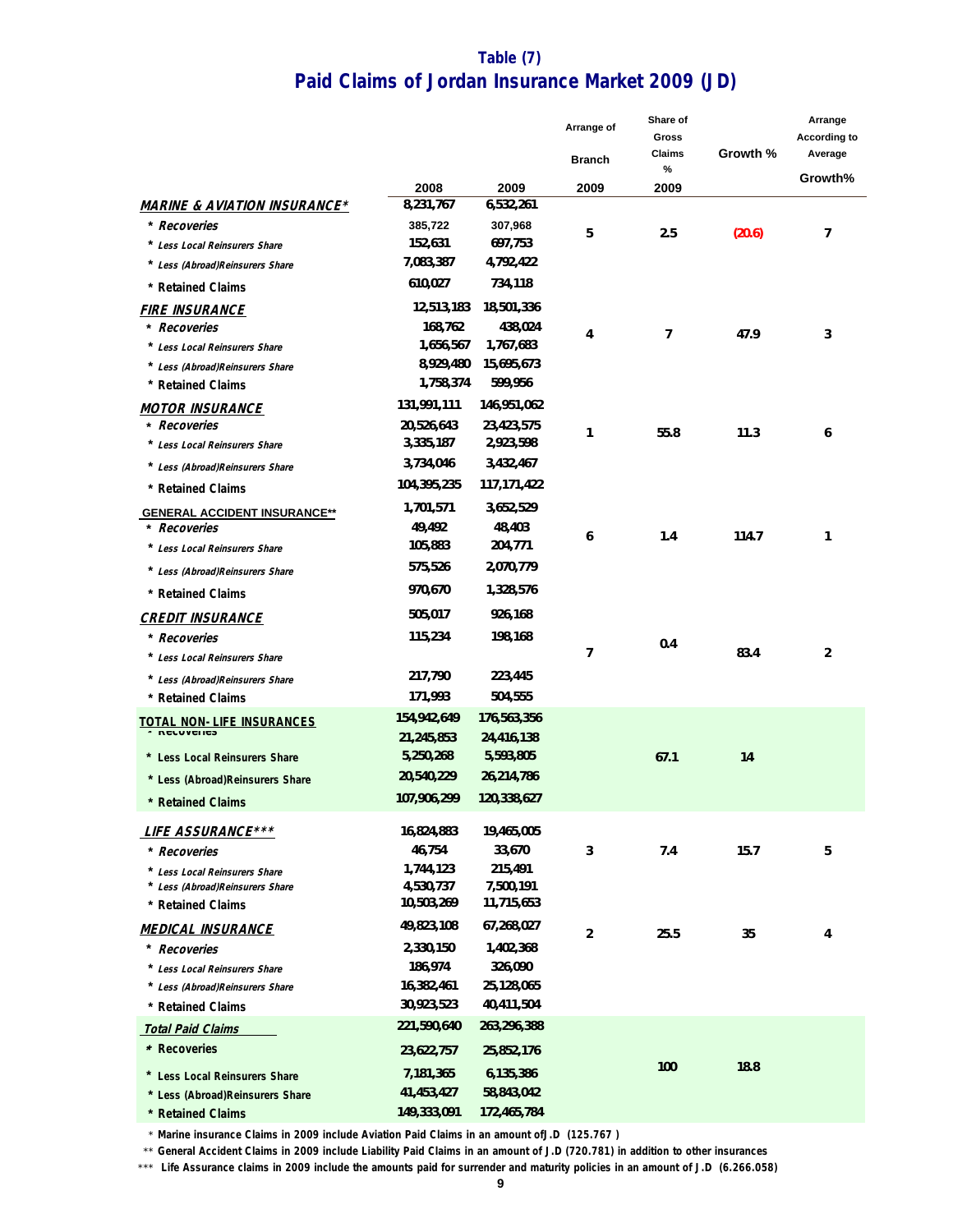# **Companies Share % in Gross Premiums 2009**

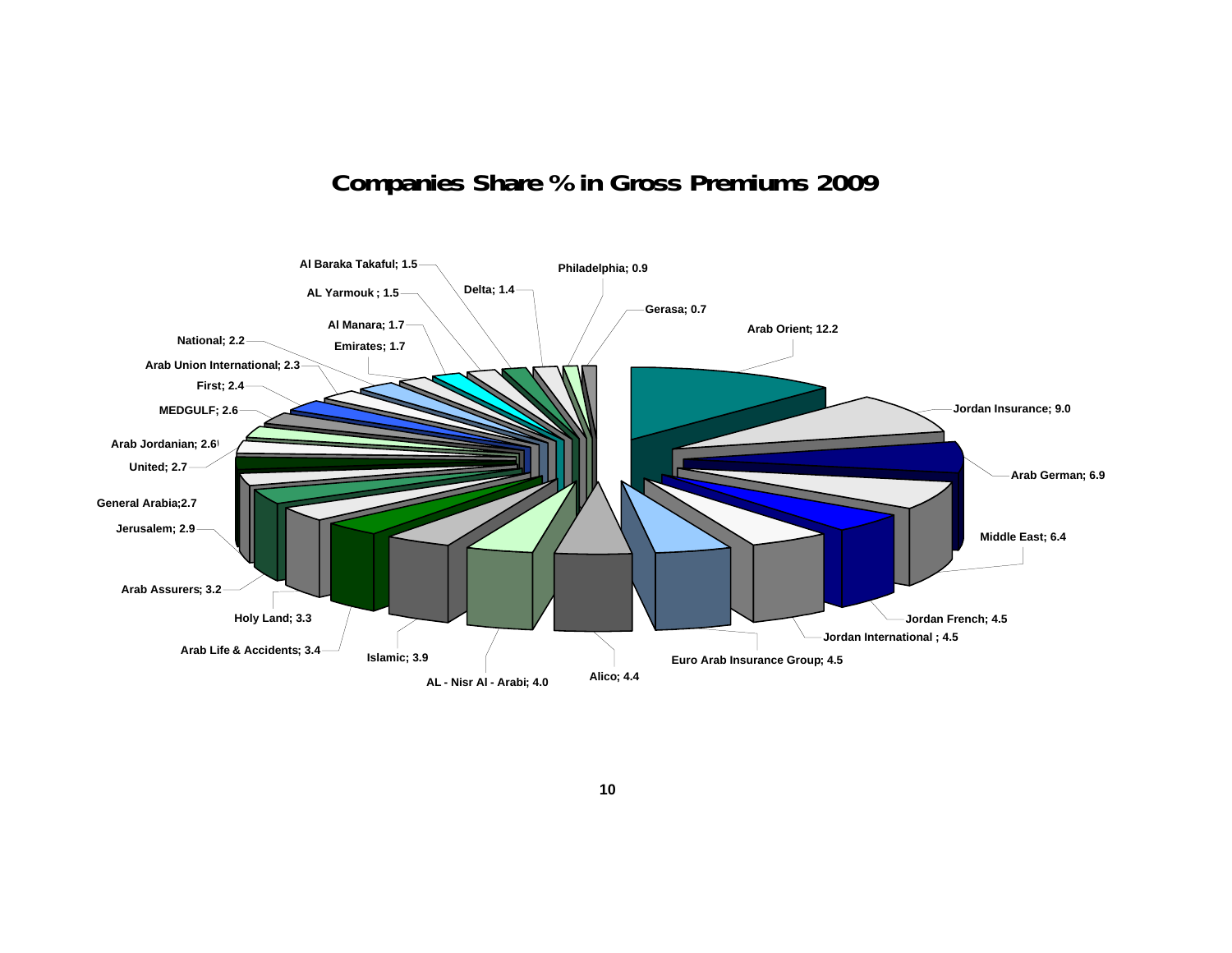### **Table (8) Underwritten Premiums 2009 (JD) (Companie's Share of All Classes)**

**-1**

|    |                                   |           |                                           |           |            |           | Total             |                                             |            |           |           |                |           |                  |         |                       | Motor                                                  |            |                                 |
|----|-----------------------------------|-----------|-------------------------------------------|-----------|------------|-----------|-------------------|---------------------------------------------|------------|-----------|-----------|----------------|-----------|------------------|---------|-----------------------|--------------------------------------------------------|------------|---------------------------------|
| No | Company                           |           | Marine                                    |           | Aviation   |           | Marine + Aviation | <b>Fire&amp; Other Property</b>             | Damages    | Liability |           | Other Branches |           | Credit Insurance |         |                       | <b>Compulsory</b> (Third Party<br>Liability Insurance) |            | Comprehensive (Own<br>(Damages) |
|    |                                   | 2009      | 2008                                      | 2009      | 2008       | 2009      | 2008              | 2009                                        | 2008       | 2009      | 2008      | 2009           | 2008      | 2009             | 2008    | 2009                  | 2008                                                   | 2009       | 2008                            |
|    | 1 Jordan Insurance                | 1,946,858 | 2,634,706                                 |           |            | 1,946,858 | 2,634,706         | 9,858,046                                   | 10.111.465 | 1,511,750 | 1,542,677 | 65,405         | 53,209    |                  |         | 3.030.070             | 2,208,760                                              | 6.171.264  | 5.799.163                       |
|    | 2 Middle East Insurance           | 3,325,327 | 3,501,372                                 | 466,859   | 439,562    | 3,792,186 | 3,940,934         | 5,831,368                                   | 5,589,006  | 1,467,279 | 1,178,245 | 352,260        | 320,929   |                  |         | 2,664,139             | 2,473,644                                              | 3,191,083  | 3,377,243                       |
|    | 3 National Insurance              | 300,907   | 848,184                                   |           |            | 300,907   | 848,184           | 3,090,319                                   | 2,460,414  | 132,774   | 183,062   | 4,162          | 4,336     |                  |         | 2,122,558             | 1.880.651                                              | 1,269,969  | 1,187,086                       |
|    | 4 United Insurance                | 451,178   | 590,094                                   |           |            | 451,178   | 590,094           | 1,383,855                                   | 1,217,796  | 261,326   | 190,903   | 17,635         | 22,866    |                  |         | 2,968,163             | 2,648,897                                              | 2,904,791  | 2,201,667                       |
|    | 5 AL Manara Insurance             | 259,205   | 235.067                                   | 1.041.624 | 921.407    | 1,300,829 | 1,156,474         | 417,111                                     | 501.527    | 109.116   | 340.051   | 40,285         | 27,760    |                  |         | 2.439.096             | 2.101.952                                              | 1.444.114  | 2.635.226                       |
|    | <b>6</b> General Arabia Insurance | 967,530   | 3,210,766                                 |           |            | 967,530   | 3.210.766         | 2.435.472                                   | 1,815,601  |           |           | 629,387        | 471,069   |                  |         | 1.577.254             | 1.444.905                                              | 1,563,279  | 1.367.465                       |
|    | 7 Jerusalem Insurance             | 1,875,685 | 1,798,596                                 |           |            | 1,875,685 | 1,798,596         | 1,575,250                                   | 1,565,195  | 62,283    | 167,885   | 80,729         | 187,436   |                  |         | 2,465,666             | 3,051,579                                              | 3,074,527  | 3,113,682                       |
|    | 8 AL-Nisr Al-Arabi Insurance      | 646,856   | 821,233                                   |           |            | 646,856   | 821,233           | 1,383,963                                   | 1,298,924  | 310,143   | 260,947   | 326,039        | 352,287   |                  |         | 1,804,918             | 1,537,551                                              | 1,593,811  | 1,442,698                       |
|    | 9 Jordan French Insurance         | 1,333,334 | 1,250,171                                 | 254.553   | 250,963    | 1,587,887 | 1,501,134         | 604,287                                     | 608,977    | 62,576    | 19,453    | 887,553        | 235,237   | 271.885          | 250,990 | 4,838,636             | 5,035,475                                              | 2.876.763  | 2,216,958                       |
|    | 10 Arab Union International Ins.  | 473,841   | 824,249                                   |           |            | 473,841   | 824,249           | 203,311                                     | 177,689    |           |           | 48,971         | 32,094    |                  |         | 6,552,415             | 4,965,786                                              | 591.003    | 688,997                         |
|    | 11 Delta Insurance                | 392,381   | 576,984                                   |           |            | 392,381   | 576,984           | 1,480,141                                   | 1,456,831  | 201,880   | 93,712    | 42,532         | 56,795    |                  |         | 1,759,204             | 1,549,323                                              | 633,125    | 560,306                         |
|    | 12 Jordan Emirates Insurance      | 57,592    | 88,608                                    |           | $12,151 -$ | 57,592    | 76,457            | 757,518                                     | 633,266    | 9,671     | 45,960    | 24,895         | 25,948    |                  |         | 2,740,666             | 1,765,868                                              | 2,041,839  | 511,456                         |
|    | 13 Al Yarmouk Insurance           | 540,685   | 1,087,131                                 |           |            | 540,685   | 1.087.131         | 2,554,218                                   | 2,133,325  | 288,243   | 10,333    | 29,331         | 13,442    |                  |         | 889.912               | 1.855.941                                              | 188.876    | 156,110                         |
|    | 14 Holy Land Insurance            | 13,918    | 32,712                                    |           |            | 13,918    | 32,712            | 517,748                                     | 333,220    | 27,815    | 27,056    |                |           |                  |         | 10,745,830 11,749,635 |                                                        | 764,806    | 162,251                         |
|    | 15 Arab Life & Accidents Ins.     | 713,445   | 1,294,263                                 |           |            | 713,445   | 1,294,263         | 1,188,092                                   | 1,473,461  | 57.243    | 451,236   | 422,024        |           | 196.597          | 409.351 | 3.198.261             | 3,596,325                                              | 3.478.397  | 4,447,944                       |
|    | 16 Philadelphia Insurance         | 80,958    | 76,939                                    |           |            | 80,958    | 76,939            | 76,263                                      | 74.179     | 6,040     | 18,697    | 11,217         | 6,603     |                  |         | 2.419.977             | 2,274,282                                              | 637,379    | 732,258                         |
|    | 17 American Life Insurance(Alico) |           |                                           |           |            | 0         | 0                 |                                             |            |           |           | 1,665,947      | 1,806,738 |                  |         |                       |                                                        |            |                                 |
|    | 18 Jordan International Ins.      | 1,481,720 | 1.533.428                                 | 322.974   | 364.960    | 1,804,694 | 1,898,388         | 1.645.470                                   | 1,422,730  | 80.355    | 241,048   | 13,000         | 5,951     |                  |         | 5.450.488             | 2.986.618                                              | 1,485,065  | 1,932,278                       |
|    | 19 Arab German Insurance          | 603,443   | 1,001,820                                 | 2,114,617 |            | 2,718,060 | 1,001,820         | 4,005,693                                   | 3,751,684  | 671,176   | 512,056   | 116,410        | 123,611   |                  |         | 5.141.104             | 5,409,694                                              | 3,061,933  | 3,776,349                       |
|    | 20 Euro Arab Insurance Group      | 1,008,000 | 570,896                                   |           |            | 1,008,000 | 570,896           | 1,283,846                                   | 1,055,309  | 2,566,567 | 1,863,836 |                |           |                  |         | 3.512.360             | 3.657.834                                              | 2,482,330  | 2,457,910                       |
|    | 21 Islamic Insurance              | 752,241   | 887,459                                   |           |            | 752,241   | 887,459           | 1,017,563                                   | 895,728    |           |           | 249,245        | 247,579   |                  |         | 5.407.631             | 4.145.965                                              | 2,113,716  | 2.162.230                       |
|    | 22 Arab Assurers                  | 934,888   | 905,839                                   |           |            | 934,888   | 905,839           | 1,022,562                                   | 1,115,541  | 32,079    | 30,989    | 212,722        | 195,866   | 139,226          | 106,605 | 4,621,669             | 4,483,161                                              | 2,668,393  | 3,001,902                       |
|    | 23 Al Baraka Takaful              | 192,532   | 114,528                                   |           |            | 192,532   | 114,528           | 201,170                                     | 163,044    |           |           | 26,603         | 31,041    |                  |         | 3.378.342             | 3.355.925                                              | 687.830    | 738.688                         |
|    | 24 Arab Jordanian Ins. Group      | 544,989   | 755,596                                   |           |            | 544,989   | 755,596           | 845,911                                     | 979,206    |           |           | 199,302        | 356,187   |                  |         | 5,552,684             | 4,703,378                                              | 1,327,329  | 1,448,908                       |
|    | 25 Arab Orient Insurance          | 863,237   | 1,172,790                                 | 407,730   | 995.500    | 1,270,967 | 2,168,290         | 4,020,620                                   | 3,790,390  | 306,712   | 555,743   | 4,934,541      | 2,778,094 |                  |         | 3,990,289             | 3,226,189                                              | 7,124,244  | 5,907,359                       |
|    | 26 Gerasa Insurance               | 13,256    | 43,579                                    |           |            | 13,256    | 43,579            | 127,572                                     | 217,607    | 5,162     | 4,095     | 3,978          | 4,746     |                  |         | 1,813,467             | 1,877,909                                              | 194,429    | 254,976                         |
|    | 27 MEDGULF Insurance              | 257,770   | 279,527                                   |           |            | 257,770   | 279,527           | 1,955,616                                   | 1,485,969  | 3.887     | 8.856     | 142,228        | 23,878    |                  |         | 984.113               | 793.164                                                | 1,411,539  | 970,561                         |
|    | 28 First Insurance                | 305,663   | 208,596                                   |           |            | 305,663   | 208,596           | 4,007,370                                   | 933,367    | 137,072   | 73,367    | 222,574        | 87,788    |                  |         | 1,937,148             | 655,885                                                | 1,040,031  | 505,021                         |
|    | Total                             |           | 20,337,439 26,345,133 4,608,357 2,960,241 |           |            |           |                   | 24,945,796 29,305,374 53,490,355 47,261,451 |            | 8,311,149 | 7,820,207 | 10,768,975     | 7,471,490 | 607,708          | 766.946 |                       | 94,006,060 85,436,296                                  | 56,021,865 | 53,756,692                      |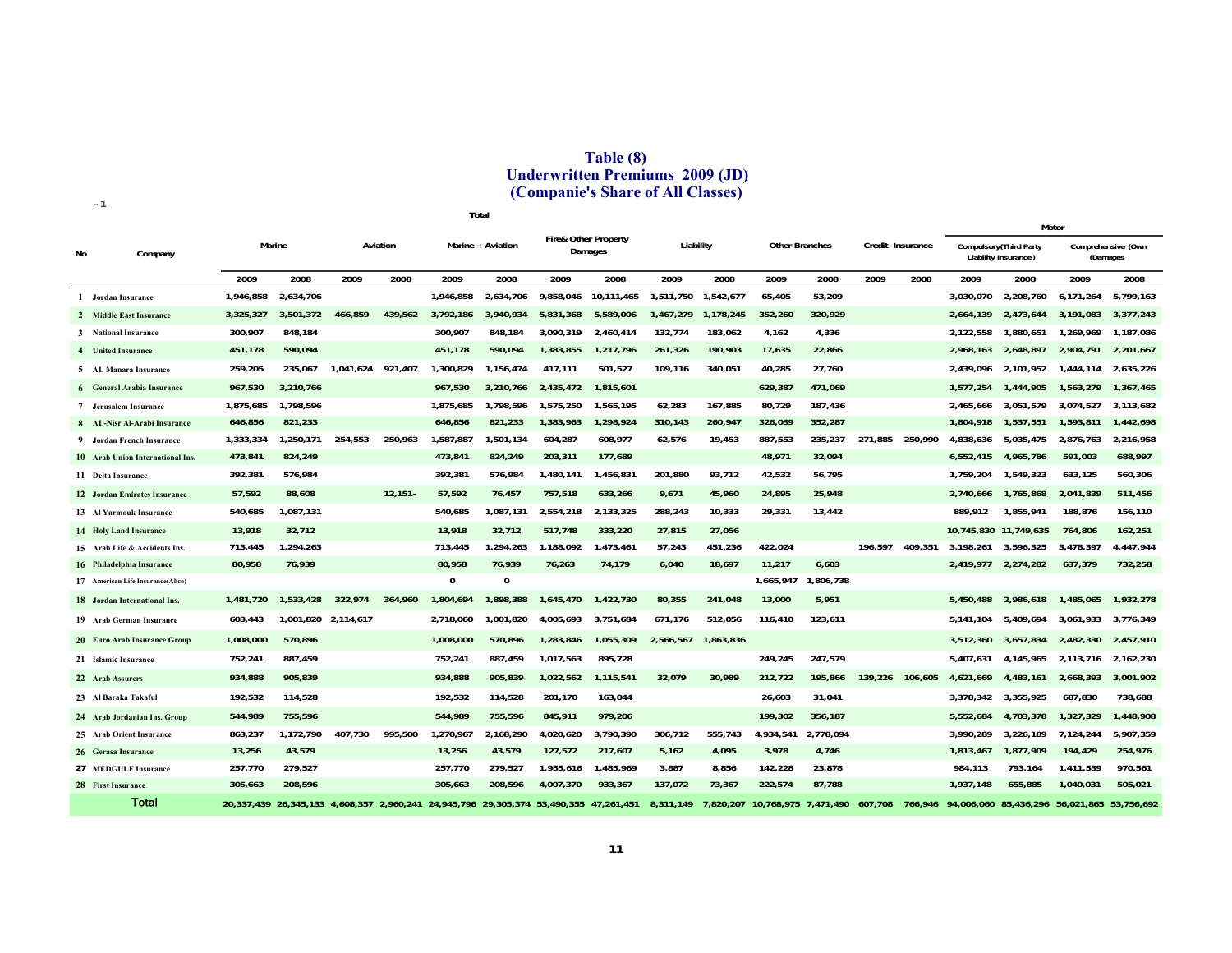### **(Companie's Share of All Classes)** Cont.-2 **Table (8) Underwritten Premiums 2009 (JD)**

**2009 2008 2009 2008 2009 2008 2009 2008 2009 2008 2009 2008 2009 2008 2009 2008 1Jordan Insurance** 1 Jordan Insurance 9,201,334 8,007,923 22,583,393 22,349,980 4,001,571 3,116,602 6,148,511 5,142,228 10,150,082 8,258,830 32,733,475 30,608,810 8.96 9.19 7,114,558 7,725,940 **2Middle East Insurance**2 Middle East Insurance 5,855,222 5,850,887 17,298,315 16,880,001 3,388,507 2,828,488 2,530,249 2,098,268 5,918,756 4,926,756 23,217,071 21,806,757 6.36 6.55 **3National Insurance 3,392,527 3,067,737 6,920,689 6,563,733 823,251 652,084 269,237 198,833 1,092,488 850,917 8,013,177 7,414,650 2.19 2.23 4United Insurance 5,872,954 4,850,564 7,986,948 6,872,223 1,566,378 879,921 160,827 78,769 1,727,205 958,690 9,714,153 7,830,913 2.66 2.35 5AL Manara Insurance 3,883,210 4,737,178 5,750,551 6,762,990 284,903 186,249 284,903 186,249 6,035,454 6,949,239 1.65 2.09 6General Arabia Insurance**6 General Arabia Insurance 3,140,533 2,812,370 7,172,922 8,309,806 1,943,331 2,239,808 903,687 1,027,529 2,847,018 3,267,337 10,019,940 11,577,143 2.74 3.48 **7Jerusalem Insurance** 7 Jerusalem Insurance 5,540,193 6,165,261 9,134,140 9,884,373 1,088,888 1,055,890 165,651 452,690 1,254,539 1,508,580 10,388,679 11,392,953 2.85 3.42 8 AL-Nisr Al-Arabi Insurance 3,398,729 2,980,249 6,065,730 5,713,640 4,180,715 3,413,599 4,824,163 4,309,044 9,004,878 7,722,643 15,070,608 13,436,283 4.13 4.03 9 Jordan French Insurance 7,715,399 7,252,433 11,129,587 9,868,224 4,862,059 4,768,007 565,809 677,006 5,427,868 5,445,013 16,557,455 15,313,237 4.53 4.60 10 Arab Union International Ins. 7,143,418 5,654,783 7,869,541 6,688,815 535,623 314,134 535,623 314,134 8,405,164 7,002,949 2.30 2.10 **11Delta Insurance 2,392,329 2,109,629 4,509,263 4,293,951 691,528 600,489 12,602 6,954 704,130 607,443 5,213,393 4,901,394 1.43 1.47** 12 Jordan Emirates Insurance 4,782,505 2,277,324 5,632,181 3,058,955 641,794 238,945 641,794 238,945 6,273,975 3,297,900 1.72 0.99 **13Al Yarmouk Insurance 1,078,788 2,012,051 4,491,265 5,256,282 951,793 764,283 25,401 22,503 977,194 786,786 5,468,459 6,043,068 1.50 1.81 14Holy Land Insurance 11,510,636 11,911,886 12,070,117 12,304,874 0 0 12,070,117 12,304,874 3.31 3.69 15Arab Life & Accidents Ins.**5 Arab Life & Accidents Ins. 6,676,658 8,044,269 9,254,059 11,672,580 761,773 775,358 2,288,812 3,753,425 3,55,425 3,505,585 4,528,783 1,238,444 16,201,363 3.37 4.86 1,659,951 1,235,532 **16Philadelphia Insurance 3,057,356 3,006,540 3,231,834 3,182,958 89,151 89,151 0 3,320,985 3,182,958 0.91 0.96 17American Life Insurance(Alico) \* 0 0 1,665,947 1,806,738 2,734,802 2,754,331 11,691,775 13,317,402 14,426,577 16,071,733 16,092,524 17,878,471 4.41 5.37 18Jordan International Ins.**8 Jordan International Ins. 6,935,553 4,918,896 10,479,072 8,487,013 5,244,623 4,620,692 814,322 857,897 6,058,945 5,478,589 16,538,017 13,965,602 4.53 4.19 **19Arab German Insurance**9 Arab German Insurance 8,203,037 9,186,043 15,714,376 14,575,214 8,513,526 9,126,270 1,057,151 1,067,646 9,570,677 10,193,916 25,285,053 24,769,130 6.92 7.44 20 Euro Arab Insurance Group 5,994,690 6,115,744 10,853,103 9,605,785 4,701,840 3,869,248 826,445 895,447 5,528,285 4,764,695 16,381,388 14,370,480 4.49 4.32 **21Islamic Insurance** 17,521,347 6,308,195 9,540,396 8,338,961 2,945,147 2,889,024 1,638,140 1,320,363 4,583,287 4,209,387 14,123,683 12,548,348 3.87 3.77 14,123,683 12,548,348 3.87 3.77 **22Arab Assurers 7,290,062 7,485,063 9,631,539 9,839,903 1,086,111 826,285 809,423 447,631 1,895,534 1,273,916 11,527,073 11,113,819 3.16 3.34 23ِAl Baraka Takaful 4,066,172 4,094,613 4,486,477 4,403,226 946,057 929,921 946,057 929,921 5,432,534 5,333,147 1.49 1.60** 24 Arab Jordanian Ins. Group 6,880,013 6,152,286 8,470,215 8,243,275 967,343 793,568 145,591 194,753 1,112,934 988,321 9,583,149 9,231,596 2.62 2.77 **25Arab Orient Insurance 11,114,533 9,133,548 21,647,373 18,426,065 22,941,288 13,795,055 22,941,288 13,795,055 44,588,661 32,221,120 12.21 9.68 26Gerasa Insurance 2,007,896 2,132,885 2,157,864 2,402,912 208,220 250,162 208,220 250,162 2,366,084 2,653,074 0.65 0.80 27MEDGULF Insurance 2,395,652 1,763,725 4,755,153 3,561,955 4,782,401 3,081,544 4,782,401 3,081,544 9,537,554 6,643,499 2.61 2 28First Insurance 2,977,179 1,160,906 7,649,858 2,464,024 1,240,927 566,522 1,240,927 566,522 8,890,785 3,030,546 2.43 0.91** 150,027,925 139,192,988 248,151,908 231,818,456 82,123,550 65,336,479 34,877,796 35,868,388 117,001,346 101,204,867 365,153,254 333,023,323 100 100 8,774,509 8,961,472 **Non Life Insurances Medical No. Market s Share %Gross Underwritten PremiumsTotal MotorLife**Total**Gross Underwritten Premiums for Branches Outside JordanCompanies Compulsory (Third Party Liability Ins.)&** Non Life Insurances Medical Medical Medical Life **Comprehensive (Own Damages)** 

**Non life figures for this company represents personal accidents premiums.**

\*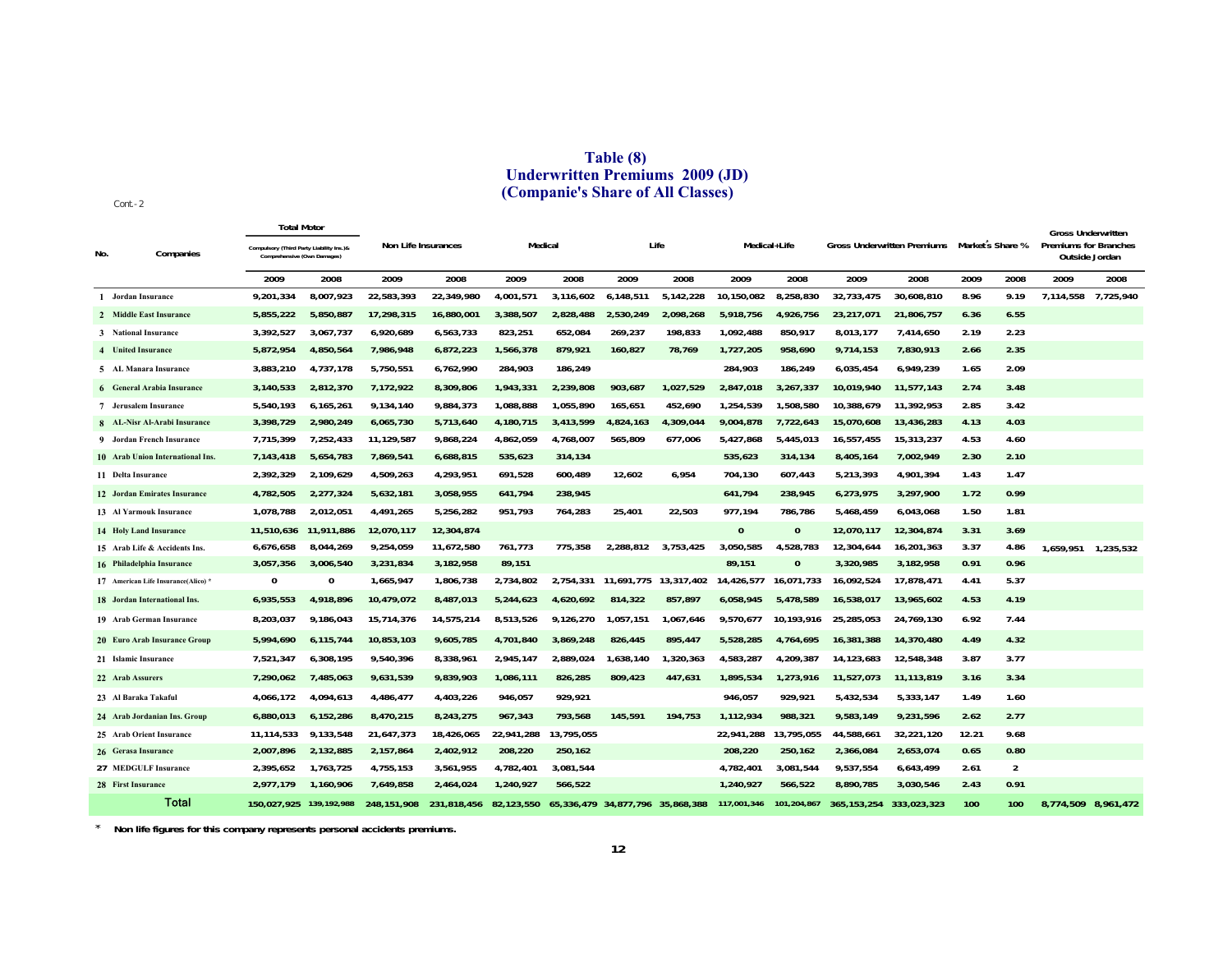|     |                                  |            |                                                  |            | As in 31/12/2009 compared with 31/12/2008(JD) |                                                    |            |                               |            |                                       |            |                     |             |
|-----|----------------------------------|------------|--------------------------------------------------|------------|-----------------------------------------------|----------------------------------------------------|------------|-------------------------------|------------|---------------------------------------|------------|---------------------|-------------|
| No. | Company                          |            | Compulsory T.P.L /Jordanian**<br><b>Vehicles</b> |            | <b>Compulsory T.P.L from</b><br>Comprehensive | <b>Compulsory T.P.L Foreign</b><br><b>Vehicles</b> |            | <b>Total Compulsory/T.P.L</b> |            | <b>Comprehensive (Own</b><br>Damages) |            | <b>Total Motors</b> |             |
|     |                                  | 2009       | 2008                                             | 2009       | 2008                                          | 2009                                               | 2008       | 2009                          | 2008       | 2009                                  | 2008       | 2009                | 2008        |
|     | 1 Jordan Insurance               | 1,311,052  | 835,749                                          | 1,111,815  | 848,951                                       | 607,203                                            | 524,060    | 3,030,070                     | 2,208,760  | 6,171,264                             | 5,799,163  | 9,201,334           | 8,007,923   |
|     | 2 Middle East Insurance          | 1,362,066  | 1,199,154                                        | 794,100    | 772,343                                       | 507,973                                            | 502,147    | 2,664,139                     | 2,473,644  | 3,191,083                             | 3,377,243  | 5,855,222           | 5,850,887   |
| 3   | <b>National Insurance</b>        | 1,272,938  | 1,120,641                                        | 306,553    | 277,778                                       | 543,067                                            | 482,232    | 2,122,558                     | 1,880,651  | 1,269,969                             | 1,187,086  | 3,392,527           | 3,067,737   |
|     | <b>United Insurance</b>          | 1,796,838  | 1,469,643                                        | 619,593    | 614,088                                       | 551,732                                            | 565,166    | 2,968,163                     | 2,648,897  | 2,904,791                             | 2,201,667  | 5,872,954           | 4,850,564   |
| 5   | AL Manara Insurance              | 1,385,476  | 887,059                                          | 526,148    | 712,924                                       | 527,472                                            | 501,969    | 2,439,096                     | 2,101,952  | 1,444,114                             | 2,635,226  | 3,883,210           | 4,737,178   |
|     | <b>General Arabia Insurance</b>  | 672,233    | 645,129                                          | 372,027    | 317,158                                       | 532,994                                            | 482,618    | 1,577,254                     | 1,444,905  | 1,563,279                             | 1,367,465  | 3,140,533           | 2,812,370   |
|     | 7 Jerusalem Insurance            | 1,021,902  | 1,670,886                                        | 882,439    | 909,653                                       | 561,325                                            | 471,040    | 2,465,666                     | 3,051,579  | 3,074,527                             | 3,113,682  | 5,540,193           | 6,165,261   |
|     | 8 AL-Nisr Al-Arabi Insurance     | 679,353    | 476,480                                          | 591,432    | 558,925                                       | 534,133                                            | 502,146    | 1,804,918                     | 1,537,551  | 1,593,811                             | 1,442,698  | 3,398,729           | 2,980,249   |
|     | 9 Jordan French Insurance        | 3,485,122  | 4,018,830                                        | 780,960    | 560,750                                       | 572,554                                            | 455,895    | 4,838,636                     | 5,035,475  | 2,876,763                             | 2,216,958  | 7,715,399           | 7,252,433   |
|     | 10 Arab Union International Ins. | 6,045,403  | 4,375,883                                        | 114,098    | 114,127                                       | 392,914                                            | 475,776    | 6,552,415                     | 4,965,786  | 591,003                               | 688,997    | 7,143,418           | 5,654,783   |
|     | 11 Delta Insurance               | 515,153    | 513,294                                          | 130,768    | 122,814                                       | 1,113,283                                          | 913,215    | 1,759,204                     | 1,549,323  | 633,125                               | 560,306    | 2,392,329           | 2,109,629   |
|     | 12 Jordan Emirates Insurance     | 595,647    | 531,986                                          | 1,071,297  | 204,145                                       | 1,073,722                                          | 1,029,737  | 2,740,666                     | 1,765,868  | 2,041,839                             | 511,456    | 4,782,505           | 2,277,324   |
|     | 13 Al Yarmouk Insurance          | 301,614    | 1,347,780                                        | 33,310     | 31,925                                        | 554,988                                            | 476,236    | 889,912                       | 1,855,941  | 188,876                               | 156,110    | 1,078,788           | 2,012,051   |
|     | <b>14 Holy Land Insurance</b>    | 10,009,453 | 10,180,133                                       | 186,450    | 1,115,029                                     | 549,927                                            | 454,473    | 10,745,830                    | 11,749,635 | 764,806                               | 162,251    | 11,510,636          | 11,911,886  |
|     | 15 Arab Life & Accidents Ins.    | 951,951    | 1,109,782                                        | 1,147,983  | 1,511,810                                     | 1,098,327                                          | 974,733    | 3,198,261                     | 3,596,325  | 3,478,397                             | 4,447,944  | 6,676,658           | 8,044,269   |
|     | 16 Philadelphia Insurance        | 1,414,211  | 1,674,311                                        | 322,659    | 397,011                                       | 683,107                                            | 202,960    | 2,419,977                     | 2,274,282  | 637,379                               | 732,258    | 3,057,356           | 3,006,540   |
|     | 17 Jordan International Ins.     | 4,331,958  | 1,913,941                                        | 566,590    | 570,564                                       | 551,940                                            | 502,113    | 5,450,488                     | 2,986,618  | 1,485,065                             | 1,932,278  | 6,935,553           | 4,918,896   |
|     | 18 Arab German Insurance         | 4,004,835  | 4,079,783                                        | 729,117    | 931,790                                       | 407,152                                            | 398,121    | 5,141,104                     | 5,409,694  | 3,061,933                             | 3,776,349  | 8,203,037           | 9,186,043   |
|     | 19 Euro Arab Insurance Group     | 2,097,494  | 2,085,760                                        | 863,375    | 1,195,523                                     | 551,491                                            | 376,551    | 3,512,360                     | 3,657,834  | 2,482,330                             | 2,457,910  | 5,994,690           | 6,115,744   |
|     | 20 Islamic Insurance             | 4,251,594  | 3,035,944                                        | 607,053    | 629,557                                       | 548,984                                            | 480,464    | 5,407,631                     | 4,145,965  | 2,113,716                             | 2,162,230  | 7,521,347           | 6,308,195   |
|     | 21 Arab Assurers                 | 2,889,431  | 2,371,397                                        | 1,211,308  | 1,705,559                                     | 520,930                                            | 406,205    | 4,621,669                     | 4,483,161  | 2,668,393                             | 3,001,902  | 7,290,062           | 7,485,063   |
|     | 22 Al Baraka Takaful             | 2,654,236  | 2,638,209                                        | 190,039    | 194,606                                       | 534,067                                            | 523,110    | 3,378,342                     | 3,355,925  | 687,830                               | 738,688    | 4,066,172           | 4,094,613   |
|     | 23 Arab Jordanian Ins. Group     | 5,003,993  | 3,796,875                                        | 301,293    | 275,044                                       | 247,398                                            | 631,459    | 5,552,684                     | 4,703,378  | 1,327,329                             | 1,448,908  | 6,880,013           | 6,152,286   |
|     | 24 Arab Orient Insurance         | 1,315,893  | 1,134,390                                        | 1,578,409  | 1,348,713                                     | 1,095,987                                          | 743,086    | 3,990,289                     | 3,226,189  | 7,124,244                             | 5,907,359  | 11,114,533          | 9,133,548   |
|     | 25 Gerasa Insurance              | 1,181,687  | 1,275,516                                        | 80,913     | 124,995                                       | 550,867                                            | 477,398    | 1,813,467                     | 1,877,909  | 194,429                               | 254,976    | 2,007,896           | 2,132,885   |
|     | <b>26 MEDGULF Insurance</b>      | 122,977    | 61,818                                           | 310,070    | 229,199                                       | 551,066                                            | 502,147    | 984,113                       | 793,164    | 1,411,539                             | 970,561    | 2,395,652           | 1,763,725   |
|     | 27 First Insurance               | 392,185    | 148,611                                          | 499,553    | 203,611                                       | 1,045,410                                          | 303,663    | 1,937,148                     | 655,885    | 1,040,031                             | 505,021    | 2,977,179           | 1,160,906   |
|     | Total                            | 61,066,695 | 54,598,984                                       | 15,929,352 | 16,478,592                                    | 17,010,013                                         | 14,358,720 | 94,006,060                    | 85,436,296 | 56,021,865                            | 53,756,692 | 150,027,925         | 139,192,988 |

# **Table (9) Motor Underwritten Premiums 2009\***

**\* The Numbers are according to the tables issued by Insurance Companies**

**\*\*The T.P.L for Jordanian Vehicles Premiums include T.P.L Policies issued by the Unified Office & T.P.L Tenders Premiums & Orange Card Policies.**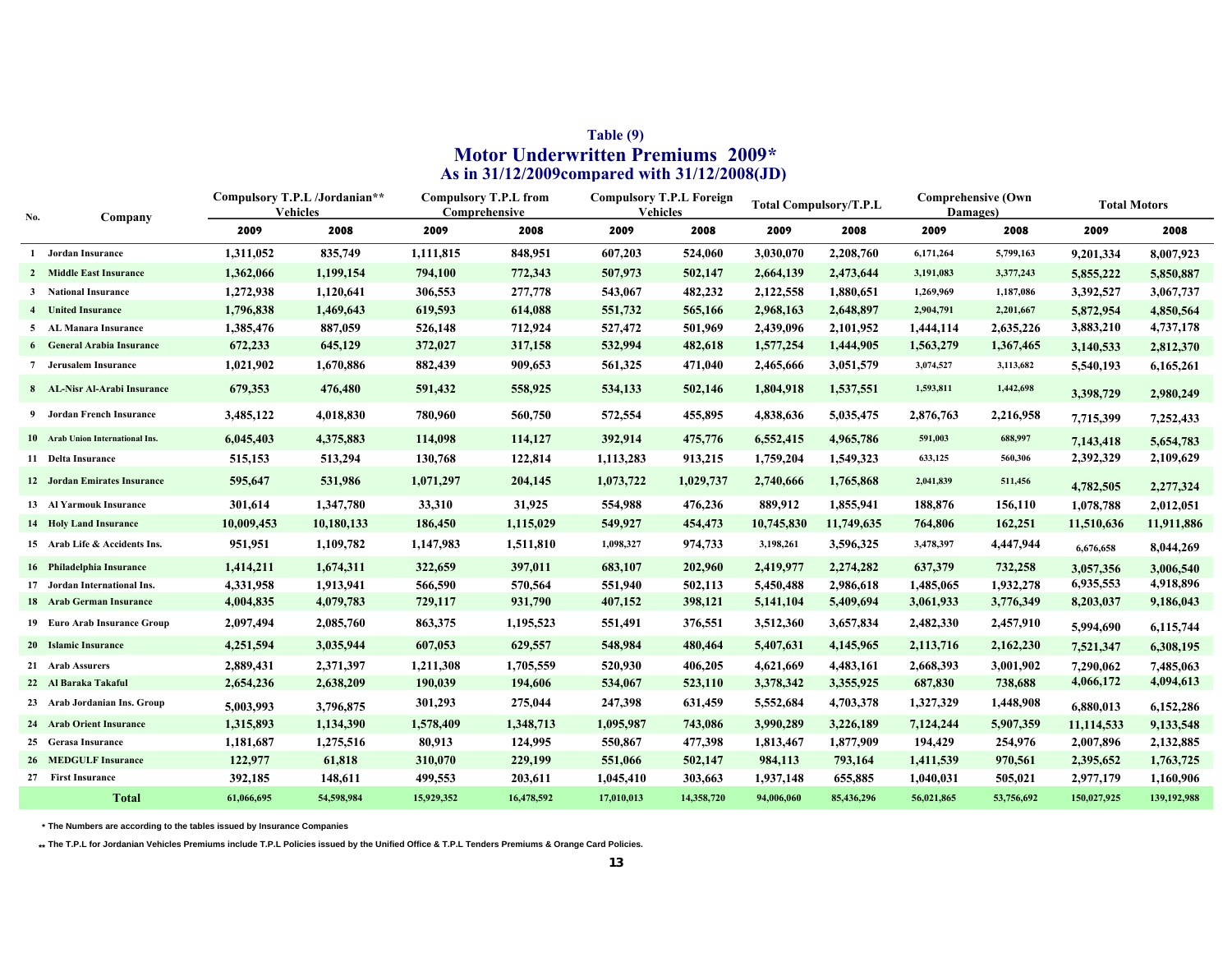#### **Table (10) Companie's Classification & Share of Gross Written Premiums 2009 (JD)**

**-1**

#### **Classification of companies according to(Non Life Insurances Premiums)**

| $\boldsymbol{\psi}$     | <b>Companies</b>                     | Non Life Insurance | <b>Companies Share%</b> |
|-------------------------|--------------------------------------|--------------------|-------------------------|
| 1                       | <b>Jordan Insurance</b>              | 22,583,393         | 9.10                    |
| $\overline{2}$          | <b>Arab Orient Insurance</b>         | 21,647,373         | 8.72                    |
| 3                       | <b>Middle East Insurance</b>         | 17,298,315         | 6.97                    |
| $\overline{\mathbf{4}}$ | Arab German Insurance                | 15,714,376         | 6.33                    |
| 5                       | <b>Holy Land Insurance</b>           | 12.070.117         | 4.86                    |
| 6                       | Jordan French Insurance              | 11,129,587         | 4.48                    |
| $\overline{7}$          | <b>Euro Arab Insurance Group</b>     | 10,853,103         | 4.37                    |
| 8                       | <b>Jordan International Ins.</b>     | 10,479,072         | 3.88                    |
| 9                       | <b>Arab Assurers</b>                 | 9,631,539          | 3.84                    |
| 10                      | <b>Islamic Insurance</b>             | 9,540,396          | 3.84                    |
| 11                      | Arab Life & Accidents Ins.           | 9.254.059          | 3.73                    |
| 12                      | <b>Jerusalem Insurance</b>           | 9,134,140          | 3.68                    |
| 13                      | Arab Jordanian Ins. Group            | 8,470,215          | 3.41                    |
| 14                      | <b>United Insurance</b>              | 7.986.948          | 3.22                    |
| 15                      | <b>Arab Union International Ins.</b> | 7,869,541          | 3.17                    |
| 16                      | <b>First Insurance</b>               | 7,649,858          | 3.08                    |
| 17                      | <b>General Arabia Insurance</b>      | 7,172,922          | 2.89                    |
| 18                      | <b>National Insurance</b>            | 6,920,689          | 2.79                    |
| 19                      | <b>AL-Nisr Al-Arabi Insurance</b>    | 6,065,730          | 2.32                    |
| 20                      | <b>AL Manara Insurance</b>           | 5,750,551          | 2.27                    |
| 21                      | <b>Jordan Emirates Insurance</b>     | 5,632,181          | 2.27                    |
| 22                      | <b>MEDGULF Insurance</b>             | 4,755,153          | 1.92                    |
| 23                      | <b>Delta Insurance</b>               | 4,509,263          | 1.82                    |
| 24                      | <b>Al Yarmouk Insurance</b>          | 4.491.265          | 1.81                    |
| 25                      | Al Baraka Takaful                    | 4,486,477          | 1.81                    |
| 26                      | Philadelphia Insurance               | 3,231,834          | 1.30                    |
| 27                      | <b>Gerasa Insurance</b>              | 2,157,864          | 0.87                    |
| 28                      | American Life Insurance(Alico)*      | 1.665.947          | 1                       |
|                         | Total                                | 248,151,908        | 100.00                  |

| r,             | <b>Companies</b>                   |             | Non Life Insurance Companies Share% | $\boldsymbol{\mathrm{\mathit{v}}}_{\mathrm{o}}$ | <b>Companies</b>                      | Life & Midical<br><b>Insurance</b> | <b>Companies Share%</b> | r.             | <b>Companies</b>                      | <b>Gross Premiums</b> | <b>Companies SI</b> |
|----------------|------------------------------------|-------------|-------------------------------------|-------------------------------------------------|---------------------------------------|------------------------------------|-------------------------|----------------|---------------------------------------|-----------------------|---------------------|
|                | 1 Jordan Insurance                 | 22.583.393  | 9.10                                | $\mathbf{1}$                                    | <b>Arab Orient Insurance</b>          | 22,941,288                         | 19.61                   | -1             | <b>Arab Orient Insurance</b>          | 44,588,661            | 12.21               |
| $\mathbf{2}$   | <b>Arab Orient Insurance</b>       | 21,647,373  | 8.72                                | $\mathbf{2}$                                    | <b>American Life Insurance(Alico)</b> | 14,426,577                         | 12.33                   | $\overline{2}$ | <b>Jordan Insurance</b>               | 32,733,475            | 8.96                |
| 3              | <b>Middle East Insurance</b>       | 17,298,315  | 6.97                                | 3                                               | <b>Jordan Insurance</b>               | 10,150,082                         | 8.68                    | 3              | <b>Arab German Insurance</b>          | 25,285,053            | 6.92                |
| $\overline{4}$ | Arab German Insurance              | 15,714,376  | 6.33                                | $\overline{4}$                                  | <b>Arab German Insurance</b>          | 9,570,677                          | 8.18                    | $\overline{4}$ | <b>Middle East Insurance</b>          | 23,217,071            | 6.36                |
|                | <b>5</b> Holy Land Insurance       | 12,070,117  | 4.86                                | 5                                               | AL-Nisr Al-Arabi Insurance            | 9,004,878                          | 7.70                    | 5              | Jordan French Insurance               | 16,557,455            | 4.53                |
| 6              | Jordan French Insurance            | 11,129,587  | 4.48                                | 6                                               | Jordan International Ins.             | 6,058,945                          | 5.18                    | 6              | Jordan International Ins.             | 16,538,017            | 4.53                |
|                | <b>Euro Arab Insurance Group</b>   | 10,853,103  | 4.37                                | $\overline{7}$                                  | <b>Middle East Insurance</b>          | 5,918,756                          | 5.06                    | $\overline{7}$ | <b>Euro Arab Insurance Group</b>      | 16,381,388            | 4.49                |
| 8              | Jordan International Ins.          | 10,479,072  | 3.88                                | 8                                               | <b>Euro Arab Insurance Group</b>      | 5,528,285                          | 4.72                    | 8              | <b>American Life Insurance(Alico)</b> | 16,092,524            | 4.41                |
| 9              | <b>Arab Assurers</b>               | 9,631,539   | 3.84                                | 9                                               | Jordan French Insurance               | 5,427,868                          | 4.64                    | 9              | <b>AL-Nisr Al-Arabi Insurance</b>     | 15,070,608            | 4.13                |
|                | 10 Islamic Insurance               | 9,540,396   | 3.84                                |                                                 | <b>10 MEDGULF Insurance</b>           | 4,782,401                          | 4.09                    | 10             | <b>Islamic Insurance</b>              | 14, 123, 683          | 3.87                |
|                | 11 Arab Life & Accidents Ins.      | 9,254,059   | 3.73                                | 11                                              | <b>Islamic Insurance</b>              | 4,583,287                          | 3.92                    | 11             | Arab Life & Accidents Ins.            | 12,304,644            | 3.37                |
|                | <b>12</b> Jerusalem Insurance      | 9,134,140   | 3.68                                | 12 <sup>2</sup>                                 | Arab Life & Accidents Ins.            | 3,050,585                          | 2.61                    | 12             | <b>Holy Land Insurance</b>            | 12,070,117            | 3.31                |
|                | 13 Arab Jordanian Ins. Group       | 8,470,215   | 3.41                                | 13                                              | <b>General Arabia Insurance</b>       | 2,847,018                          | 2.43                    | 13             | <b>Arab Assurers</b>                  | 11,527,073            | 3.16                |
|                | <b>14</b> United Insurance         | 7,986,948   | 3.22                                | 14                                              | <b>Arab Assurers</b>                  | 1,895,534                          | 1.62                    | 14             | <b>Jerusalem Insurance</b>            | 10,388,679            | 2.85                |
|                | 15 Arab Union International Ins.   | 7,869,541   | 3.17                                | 15                                              | <b>United Insurance</b>               | 1,727,205                          | 1.48                    | 15             | <b>General Arabia Insurance</b>       | 10,019,940            | 2.74                |
|                | <b>16 First Insurance</b>          | 7,649,858   | 3.08                                | 16                                              | <b>Jerusalem Insurance</b>            | 1,254,539                          | 1.07                    | 16             | <b>United Insurance</b>               | 9,714,153             | 2.66                |
|                | 17 General Arabia Insurance        | 7,172,922   | 2.89                                | 17                                              | <b>First Insurance</b>                | 1,240,927                          | 1.06                    | 17             | Arab Jordanian Ins. Group             | 9,583,149             | 2.62                |
|                | <b>18</b> National Insurance       | 6,920,689   | 2.79                                |                                                 | 18 Arab Jordanian Ins. Group          | 1,112,934                          | 0.95                    | 18             | <b>MEDGULF Insurance</b>              | 9,537,554             | 2.61                |
|                | 19 AL-Nisr Al-Arabi Insurance      | 6,065,730   | 2.32                                | 19                                              | <b>National Insurance</b>             | 1,092,488                          | 0.93                    | 19             | <b>First Insurance</b>                | 8,890,785             | 2.43                |
|                | 20 AL Manara Insurance             | 5,750,551   | 2.27                                |                                                 | 20 Al Yarmouk Insurance               | 977,194                            | 0.84                    | 20             | Arab Union International Ins.         | 8,405,164             | 2.30                |
|                | 21 Jordan Emirates Insurance       | 5,632,181   | 2.27                                | 21                                              | Al Baraka Takaful                     | 946,057                            | 0.81                    | 21             | <b>National Insurance</b>             | 8,013,177             | 2.19                |
|                | 22 MEDGULF Insurance               | 4,755,153   | 1.92                                |                                                 | 22 Delta Insurance                    | 704,130                            | 0.60                    | 22             | <b>Jordan Emirates Insurance</b>      | 6,273,975             | 1.72                |
|                | 23 Delta Insurance                 | 4,509,263   | 1.82                                | 23                                              | <b>Jordan Emirates Insurance</b>      | 641,794                            | 0.55                    | 23             | <b>AL Manara Insurance</b>            | 6,035,454             | 1.65                |
|                | 24 Al Yarmouk Insurance            | 4,491,265   | 1.81                                | 24                                              | <b>Arab Union International Ins.</b>  | 535,623                            | 0.46                    | 24             | <b>Al Yarmouk Insurance</b>           | 5,468,459             | 1.50                |
|                | 25 Al Baraka Takaful               | 4,486,477   | 1.81                                | 25                                              | <b>AL Manara Insurance</b>            | 284,903                            | 0.24                    | 25             | Al Baraka Takaful                     | 5,432,534             | 1.49                |
|                | 26 Philadelphia Insurance          | 3,231,834   | 1.30                                | 26                                              | <b>Gerasa Insurance</b>               | 208,220                            | 0.18                    | 26             | <b>Delta Insurance</b>                | 5,213,393             | 1.43                |
|                | 27 Gerasa Insurance                | 2,157,864   | 0.87                                | 27                                              | Philadelphia Insurance                | 89,151                             | 0.08                    | 27             | Philadelphia Insurance                | 3,320,985             | 0.91                |
|                | 28 American Life Insurance(Alico)* | 1,665,947   | $\mathbf{1}$                        | 28                                              | <b>Holy Land Insurance*</b>           |                                    |                         | 28             | <b>Gerasa Insurance</b>               | 2,366,084             | 0.65                |
|                | <b>Total</b>                       | 248,151,908 | 100.00                              |                                                 | <b>Total</b>                          | 117,001,346                        | 100.00                  |                | <b>Total</b>                          | 365, 153, 254         | 100.00              |

**Classification of companies according to (Life & Medical Premiums) Classification of companies according to (Gross Premiums)**

| ∕°                      | <b>Companies</b>                      | <b>Life &amp; Midical</b><br>Insurance | <b>Companies Share%</b> | ∕°                      | <b>Companies</b>                      | <b>Gross Premiums</b> | <b>Companies Share%</b> |
|-------------------------|---------------------------------------|----------------------------------------|-------------------------|-------------------------|---------------------------------------|-----------------------|-------------------------|
| $\mathbf{1}$            | <b>Arab Orient Insurance</b>          | 22,941,288                             | 19.61                   | $\mathbf{1}$            | <b>Arab Orient Insurance</b>          | 44,588,661            | 12.21                   |
| $\overline{2}$          | <b>American Life Insurance(Alico)</b> | 14,426,577                             | 12.33                   | $\overline{2}$          | <b>Jordan Insurance</b>               | 32,733,475            | 8.96                    |
| 3                       | <b>Jordan Insurance</b>               | 10,150,082                             | 8.68                    | $\overline{\mathbf{3}}$ | Arab German Insurance                 | 25,285,053            | 6.92                    |
| $\overline{\mathbf{4}}$ | <b>Arab German Insurance</b>          | 9,570,677                              | 8.18                    | $\overline{4}$          | <b>Middle East Insurance</b>          | 23,217,071            | 6.36                    |
| 5                       | <b>AL-Nisr Al-Arabi Insurance</b>     | 9,004,878                              | 7.70                    | 5                       | Jordan French Insurance               | 16,557,455            | 4.53                    |
| 6                       | <b>Jordan International Ins.</b>      | 6,058,945                              | 5.18                    | 6                       | <b>Jordan International Ins.</b>      | 16,538,017            | 4.53                    |
| $\overline{7}$          | <b>Middle East Insurance</b>          | 5,918,756                              | 5.06                    | $\overline{7}$          | <b>Euro Arab Insurance Group</b>      | 16,381,388            | 4.49                    |
| 8                       | <b>Euro Arab Insurance Group</b>      | 5,528,285                              | 4.72                    | 8                       | <b>American Life Insurance(Alico)</b> | 16,092,524            | 4.41                    |
| 9                       | Jordan French Insurance               | 5,427,868                              | 4.64                    | 9                       | <b>AL-Nisr Al-Arabi Insurance</b>     | 15,070,608            | 4.13                    |
| 10                      | <b>MEDGULF Insurance</b>              | 4,782,401                              | 4.09                    | 10                      | <b>Islamic Insurance</b>              | 14,123,683            | 3.87                    |
| 11                      | <b>Islamic Insurance</b>              | 4,583,287                              | 3.92                    | 11                      | Arab Life & Accidents Ins.            | 12,304,644            | 3.37                    |
| 12                      | Arab Life & Accidents Ins.            | 3,050,585                              | 2.61                    | 12                      | <b>Holy Land Insurance</b>            | 12,070,117            | 3.31                    |
| 13                      | <b>General Arabia Insurance</b>       | 2,847,018                              | 2.43                    | 13                      | <b>Arab Assurers</b>                  | 11,527,073            | 3.16                    |
| 14                      | <b>Arab Assurers</b>                  | 1,895,534                              | 1.62                    | 14                      | <b>Jerusalem Insurance</b>            | 10,388,679            | 2.85                    |
| 15                      | <b>United Insurance</b>               | 1,727,205                              | 1.48                    | 15                      | <b>General Arabia Insurance</b>       | 10,019,940            | 2.74                    |
| 16                      | <b>Jerusalem Insurance</b>            | 1,254,539                              | 1.07                    | 16                      | <b>United Insurance</b>               | 9,714,153             | 2.66                    |
| 17                      | <b>First Insurance</b>                | 1,240,927                              | 1.06                    | 17                      | Arab Jordanian Ins. Group             | 9,583,149             | 2.62                    |
| 18                      | Arab Jordanian Ins. Group             | 1,112,934                              | 0.95                    | 18                      | <b>MEDGULF Insurance</b>              | 9,537,554             | 2.61                    |
| 19                      | <b>National Insurance</b>             | 1,092,488                              | 0.93                    | 19                      | <b>First Insurance</b>                | 8,890,785             | 2.43                    |
| 20                      | <b>Al Yarmouk Insurance</b>           | 977,194                                | 0.84                    | 20                      | <b>Arab Union International Ins.</b>  | 8,405,164             | 2.30                    |
| 21                      | Al Baraka Takaful                     | 946,057                                | 0.81                    | 21                      | <b>National Insurance</b>             | 8,013,177             | 2.19                    |
| 22                      | <b>Delta Insurance</b>                | 704,130                                | 0.60                    | 22                      | <b>Jordan Emirates Insurance</b>      | 6,273,975             | 1.72                    |
| 23                      | <b>Jordan Emirates Insurance</b>      | 641,794                                | 0.55                    | 23                      | AL Manara Insurance                   | 6,035,454             | 1.65                    |
| 24                      | <b>Arab Union International Ins.</b>  | 535,623                                | 0.46                    | 24                      | <b>Al Yarmouk Insurance</b>           | 5,468,459             | 1.50                    |
| 25                      | <b>AL Manara Insurance</b>            | 284,903                                | 0.24                    | 25                      | Al Baraka Takaful                     | 5,432,534             | 1.49                    |
| 26                      | <b>Gerasa Insurance</b>               | 208,220                                | 0.18                    | 26                      | <b>Delta Insurance</b>                | 5,213,393             | 1.43                    |
| 27                      | Philadelphia Insurance                | 89,151                                 | 0.08                    | 27                      | Philadelphia Insurance                | 3,320,985             | 0.91                    |
| 28                      | <b>Holy Land Insurance*</b>           |                                        |                         | 28                      | <b>Gerasa Insurance</b>               | 2,366,084             | 0.65                    |
|                         | <b>Total</b>                          | 117,001,346                            | 100.00                  |                         | <b>Total</b>                          | 365, 153, 254         | 100.00                  |

\***The figures shown for (Alico) represents General Accidents Insurance** \* **Company dosen't practice Life & Medical Insurance**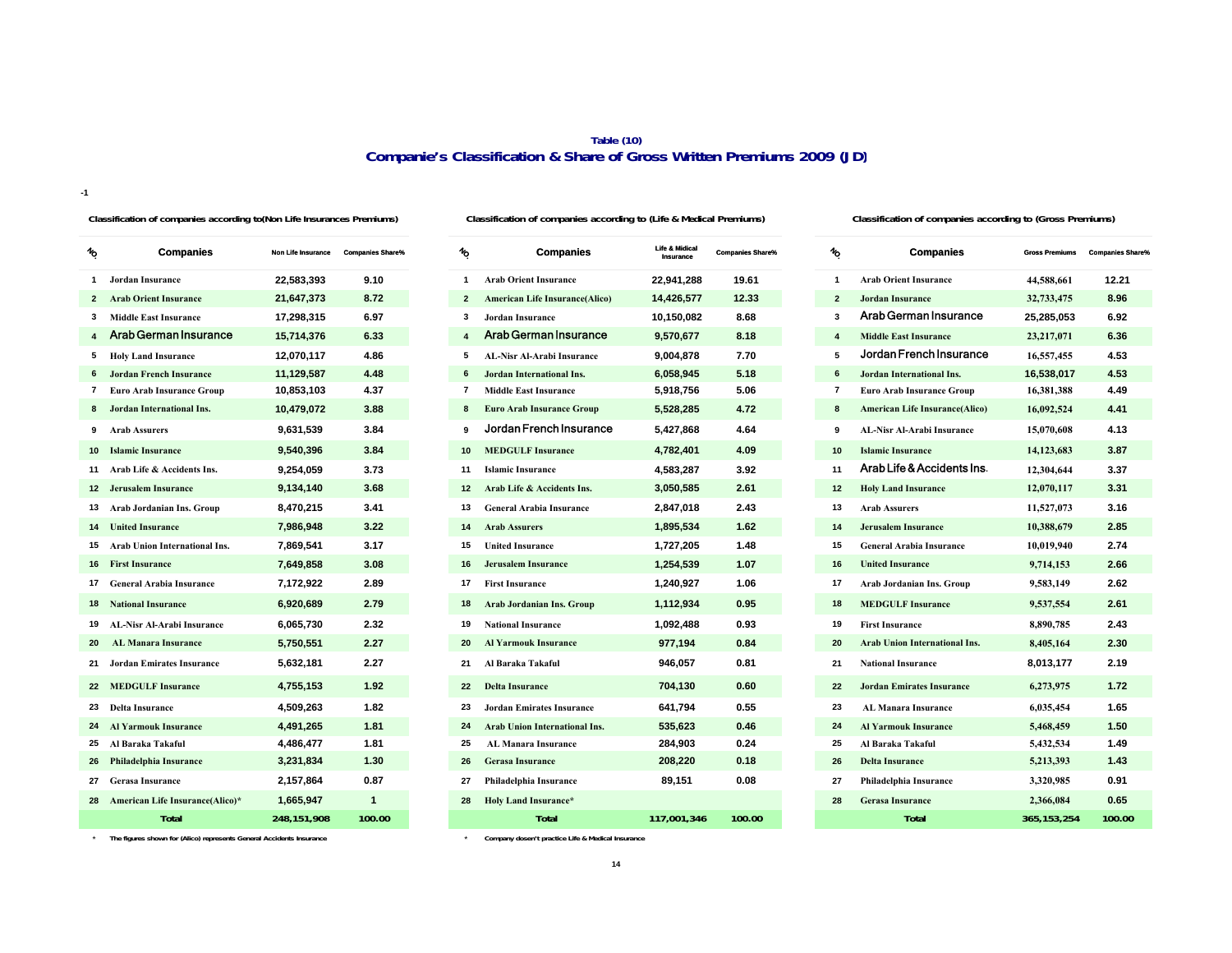# **Tabel (10) Companies Classification & Share of Gross Written Premiums Per Class As in 31/12/2009**

**Cont.-2**

|                                                                | <b>Marine &amp; Transport</b>          |                         |  |               | <b>Fire&amp;Other Property Damages</b> |                         |                                             | <b>General Accident</b>                |                        |  |  |  |
|----------------------------------------------------------------|----------------------------------------|-------------------------|--|---------------|----------------------------------------|-------------------------|---------------------------------------------|----------------------------------------|------------------------|--|--|--|
| $\boldsymbol{\mathcal{U}}_{\!\!\scriptscriptstyle\mathcal{O}}$ | <b>Companies</b>                       | <b>Written Premiums</b> |  | $\frac{1}{6}$ | <b>Companies</b>                       | <b>Written Premiums</b> | $\textbf{\textit{h}}_{\textbf{\textit{O}}}$ | <b>Companies</b>                       | <b>Written Premium</b> |  |  |  |
|                                                                | <b>Middle East Insurance</b>           | 3,792,186               |  |               | <b>Jordan Insurance</b>                | 9,858,046               |                                             | <b>Arab Orient Insurance</b>           | 5,241,253              |  |  |  |
| $\mathbf{2}$                                                   | <b>Arab German Insurance</b>           | 2,718,060               |  | $\mathbf{2}$  | <b>Middle East Insurance</b>           | 5,831,368               | 2                                           | <b>Euro Arab Insurance Group</b>       | 2,566,567              |  |  |  |
| 3                                                              | <b>Jordan Insurance</b>                | 1,946,858               |  | 3             | <b>Arab Orient Insurance</b>           | 4,020,620               | 3                                           | <b>Middle East Insurance</b>           | 1,819,539              |  |  |  |
| 4                                                              | <b>Jerusalem Insurance</b>             | 1,875,685               |  | 4             | <b>First Insurance</b>                 | 4,007,370               |                                             | <b>American Life Insurance (Alico)</b> | 1,665,947              |  |  |  |
| 5                                                              | Jordan International Ins.              | 1,804,694               |  | 5             | <b>Arab German Insurance</b>           | 4,005,693               | 5                                           | Jordan Insurance                       | 1,577,155              |  |  |  |
| 6                                                              | <b>Jordan French Insurance</b>         | 1,587,887               |  | 6             | <b>National Insurance</b>              | 3,090,319               | 6                                           | <b>Jordan French Insurance</b>         | 950,129                |  |  |  |
|                                                                | AL Manara Insurance                    | 1,300,829               |  |               | <b>Al Yarmouk Insurance</b>            | 2,554,218               |                                             | <b>Arab German Insurance</b>           | 787,586                |  |  |  |
| 8                                                              | <b>Arab Orient Insurance</b>           | 1,270,967               |  | 8             | <b>General Arabia Insurance</b>        | 2,435,472               | 8                                           | <b>AL-Nisr Al-Arabi Insurance</b>      | 636,182                |  |  |  |
| 9                                                              | <b>Euro Arab Insurance Group</b>       | 1,008,000               |  | 9             | <b>MEDGULF Insurance</b>               | 1,955,616               | 9                                           | <b>General Arabia Insurance</b>        | 629,387                |  |  |  |
| 10                                                             | <b>General Arabia Insurance</b>        | 967,530                 |  | 10            | Jordan International Ins.              | 1,645,470               |                                             | <b>10</b> Arab Life & Accidents Ins.   | 479,267                |  |  |  |
| 11                                                             | <b>Arab Assurers</b>                   | 934,888                 |  |               | <b>11</b> Jerusalem Insurance          | 1,575,250               | 11                                          | <b>First Insurance</b>                 | 359,646                |  |  |  |
| 12                                                             | <b>Islamic Insurance</b>               | 752,241                 |  |               | <b>12 Delta Insurance</b>              | 1,480,141               |                                             | <b>12</b> Al Yarmouk Insurance         | 317,574                |  |  |  |
| 13                                                             | Arab Life & Accidents Ins.             | 713,445                 |  |               | <b>13 AL-Nisr Al-Arabi Insurance</b>   | 1,383,963               |                                             | <b>13</b> United Insurance             | 278,961                |  |  |  |
| 14                                                             | <b>AL-Nisr Al-Arabi Insurance</b>      | 646,856                 |  |               | <b>14</b> United Insurance             | 1,383,855               |                                             | <b>14 Islamic Insurance</b>            | 249,245                |  |  |  |
| 15                                                             | Arab Jordanian Ins. Group              | 544,989                 |  |               | <b>15</b> Euro Arab Insurance Group    | 1,283,846               |                                             | <b>15 Arab Assurers</b>                | 244,801                |  |  |  |
| 16                                                             | <b>Al Yarmouk Insurance</b>            | 540,685                 |  |               | 16 Arab Life & Accidents Ins.          | 1,188,092               |                                             | <b>16 Delta Insurance</b>              | 244,412                |  |  |  |
| 17                                                             | <b>Arab Union International Ins.</b>   | 473,841                 |  |               | <b>17</b> Arab Assurers                | 1,022,562               |                                             | <b>17</b> Arab Jordanian Ins. Group    | 199,302                |  |  |  |
| 18                                                             | <b>United Insurance</b>                | 451,178                 |  |               | <b>18 Islamic Insurance</b>            | 1,017,563               |                                             | <b>18 AL Manara Insurance</b>          | 149,401                |  |  |  |
| 19                                                             | <b>Delta Insurance</b>                 | 392,381                 |  |               | <b>19</b> Arab Jordanian Ins. Group    | 845,911                 |                                             | <b>19 MEDGULF Insurance</b>            | 146,115                |  |  |  |
| 20                                                             | <b>First Insurance</b>                 | 305,663                 |  |               | <b>20</b> Jordan Emirates Insurance    | 757,518                 |                                             | <b>20</b> Jerusalem Insurance          | 143,012                |  |  |  |
| 21                                                             | <b>National Insurance</b>              | 300,907                 |  |               | <b>21</b> Jordan French Insurance      | 604,287                 | 21.                                         | <b>National Insurance</b>              | 136,936                |  |  |  |
| 22                                                             | <b>MEDGULF Insurance</b>               | 257,770                 |  |               | <b>22 Holy Land Insurance</b>          | 517,748                 |                                             | <b>22</b> Jordan International Ins.    | 93,355                 |  |  |  |
| 23                                                             | Al Baraka Takaful                      | 192,532                 |  | 23            | <b>AL Manara Insurance</b>             | 417,111                 | 23                                          | <b>Arab Union International Ins.</b>   | 48,971                 |  |  |  |
| 24                                                             | Philadelphia Insurance                 | 80,958                  |  | 24            | <b>Arab Union International Ins.</b>   | 203,311                 |                                             | <b>24 Jordan Emirates Insurance</b>    | 34,566                 |  |  |  |
| 25                                                             | <b>Jordan Emirates Insurance</b>       | 57,592                  |  | 25            | Al Baraka Takaful.                     | 201,170                 | 25                                          | <b>Holy Land Insurance</b>             | 27,815                 |  |  |  |
| 26                                                             | <b>Holy Land Insurance</b>             | 13,918                  |  |               | 26 Gerasa Insurance                    | 127,572                 | 26                                          | Al Baraka Takaful                      | 26,603                 |  |  |  |
| 27                                                             | <b>Gerasa Insurance</b>                | 13,256                  |  |               | Philadelphia Insurance                 | 76,263                  |                                             | Philadelphia Insurance                 | 17,257                 |  |  |  |
| 28                                                             | <b>American Life Insurance(Alico)*</b> |                         |  |               | 28 American Life Insurance(Alico)*     |                         |                                             | 28 Gerasa Insurance                    | 9,140                  |  |  |  |
|                                                                | Total                                  | 24,945,796              |  |               | Total                                  | 53,490,355              |                                             | Total                                  | 19,080,124             |  |  |  |

| <b>Marine &amp; Transport</b> |                         |                   | <b>Fire&amp;Other Property Damages</b>  |                         | <b>General Accident</b> |                                       |
|-------------------------------|-------------------------|-------------------|-----------------------------------------|-------------------------|-------------------------|---------------------------------------|
| <b>Companies</b>              | <b>Written Premiums</b> | $\frac{1}{6}$     | <b>Companies</b>                        | <b>Written Premiums</b> | $\frac{1}{6}$           | <b>Companies</b>                      |
| t Insurance                   | 3,792,186               | 1                 | <b>Jordan Insurance</b>                 | 9,858,046               | 1                       | <b>Arab Orient Insurance</b>          |
| an Insurance                  | 2,718,060               | $\mathbf{2}$      | <b>Middle East Insurance</b>            | 5,831,368               | 2                       | <b>Euro Arab Insurance Group</b>      |
| ırance                        | 1,946,858               | 3                 | <b>Arab Orient Insurance</b>            | 4,020,620               | 3                       | <b>Middle East Insurance</b>          |
| nsurance                      | 1,875,685               | 4                 | <b>First Insurance</b>                  | 4,007,370               | 4                       | <b>American Life Insurance(Alico)</b> |
| rnational Ins.                | 1,804,694               | 5                 | <b>Arab German Insurance</b>            | 4,005,693               | 5                       | <b>Jordan Insurance</b>               |
| nch Insurance                 | 1,587,887               | 6                 | <b>National Insurance</b>               | 3,090,319               | 6                       | <b>Jordan French Insurance</b>        |
| <b>Insurance</b>              | 1,300,829               | 7                 | <b>Al Yarmouk Insurance</b>             | 2,554,218               | 7                       | <b>Arab German Insurance</b>          |
| t Insurance                   | 1,270,967               | 8                 | <b>General Arabia Insurance</b>         | 2,435,472               | 8                       | <b>AL-Nisr Al-Arabi Insurance</b>     |
| <b>Insurance Group</b>        | 1,008,000               | 9                 | <b>MEDGULF Insurance</b>                | 1,955,616               | 9                       | <b>General Arabia Insurance</b>       |
| abia Insurance                | 967,530                 | 10                | Jordan International Ins.               | 1,645,470               | 10.                     | Arab Life & Accidents Ins.            |
| ers                           | 934,888                 | 11                | <b>Jerusalem Insurance</b>              | 1,575,250               | 11                      | <b>First Insurance</b>                |
| ırance                        | 752,241                 | $12 \overline{ }$ | <b>Delta Insurance</b>                  | 1,480,141               | 12.                     | <b>Al Yarmouk Insurance</b>           |
| z Accidents Ins.              | 713,445                 | 13                | <b>AL-Nisr Al-Arabi Insurance</b>       | 1,383,963               | 13                      | <b>United Insurance</b>               |
| <b>Arabi Insurance</b>        | 646,856                 | 14.               | <b>United Insurance</b>                 | 1,383,855               |                         | <b>14 Islamic Insurance</b>           |
| nian Ins. Group               | 544,989                 | 15.               | <b>Euro Arab Insurance Group</b>        | 1,283,846               | 15                      | <b>Arab Assurers</b>                  |
| k Insurance                   | 540,685                 | 16.               | Arab Life & Accidents Ins.              | 1,188,092               |                         | <b>16</b> Delta Insurance             |
| International Ins.            | 473,841                 | 17                | <b>Arab Assurers</b>                    | 1,022,562               | 17                      | Arab Jordanian Ins. Group             |
| rance                         | 451,178                 | 18                | <b>Islamic Insurance</b>                | 1,017,563               | 18                      | <b>AL Manara Insurance</b>            |
| ance                          | 392,381                 |                   | <b>19</b> Arab Jordanian Ins. Group     | 845,911                 |                         | <b>19 MEDGULF Insurance</b>           |
| ance                          | 305,663                 | 20                | <b>Jordan Emirates Insurance</b>        | 757,518                 | 20                      | <b>Jerusalem Insurance</b>            |
| surance                       | 300,907                 | 21                | Jordan French Insurance                 | 604,287                 | 21.                     | <b>National Insurance</b>             |
| Insurance                     | 257,770                 | $22 \,$           | <b>Holy Land Insurance</b>              | 517,748                 | 22.                     | Jordan International Ins.             |
| <b>Fakaful</b>                | 192,532                 | 23                | <b>AL Manara Insurance</b>              | 417,111                 | 23                      | Arab Union International Ins.         |
| a Insurance                   | 80,958                  | 24                | <b>Arab Union International Ins.</b>    | 203,311                 | 24                      | <b>Jordan Emirates Insurance</b>      |
| irates Insurance              | 57,592                  | 25                | Al Baraka Takaful.                      | 201,170                 | 25.                     | <b>Holy Land Insurance</b>            |
| Insurance                     | 13,918                  | 26                | <b>Gerasa Insurance</b>                 | 127,572                 | 26                      | Al Baraka Takaful                     |
| ırance                        | 13,256                  | 27                | Philadelphia Insurance                  | 76,263                  | 27                      | Philadelphia Insurance                |
| ife Insurance(Alico)*         |                         | 28                | <b>American Life Insurance (Alico)*</b> |                         | 28.                     | <b>Gerasa Insurance</b>               |
| <b>Total</b>                  | 24,945,796              |                   | <b>Total</b>                            | 53,490,355              |                         | Total                                 |

|                |               | <b>Fire&amp;Other Property Damages</b> |                         |                 | <b>General Accident</b>               |                         |
|----------------|---------------|----------------------------------------|-------------------------|-----------------|---------------------------------------|-------------------------|
| itten Premiums | $\frac{1}{2}$ | <b>Companies</b>                       | <b>Written Premiums</b> | $\mathcal{U}_0$ | <b>Companies</b>                      | <b>Written Premiums</b> |
| 3,792,186      |               | <b>Jordan Insurance</b>                | 9,858,046               | 1               | <b>Arab Orient Insurance</b>          | 5,241,253               |
| 2,718,060      | 2             | <b>Middle East Insurance</b>           | 5,831,368               | $\mathbf{2}$    | <b>Euro Arab Insurance Group</b>      | 2,566,567               |
| 1,946,858      | 3             | <b>Arab Orient Insurance</b>           | 4,020,620               | 3               | <b>Middle East Insurance</b>          | 1,819,539               |
| 1,875,685      | 4             | <b>First Insurance</b>                 | 4,007,370               | 4               | <b>American Life Insurance(Alico)</b> | 1,665,947               |
| 1,804,694      | 5             | <b>Arab German Insurance</b>           | 4,005,693               | 5               | Jordan Insurance                      | 1,577,155               |
| 1,587,887      | 6             | <b>National Insurance</b>              | 3,090,319               | 6               | <b>Jordan French Insurance</b>        | 950,129                 |
| 1,300,829      | 7             | <b>Al Yarmouk Insurance</b>            | 2,554,218               | 7               | <b>Arab German Insurance</b>          | 787,586                 |
| 1,270,967      | 8             | <b>General Arabia Insurance</b>        | 2,435,472               | 8               | <b>AL-Nisr Al-Arabi Insurance</b>     | 636,182                 |
| 1,008,000      | 9             | <b>MEDGULF Insurance</b>               | 1,955,616               | 9               | <b>General Arabia Insurance</b>       | 629,387                 |
| 967,530        | 10            | Jordan International Ins.              | 1,645,470               | 10              | Arab Life & Accidents Ins.            | 479,267                 |
| 934,888        | 11            | <b>Jerusalem Insurance</b>             | 1,575,250               | 11              | <b>First Insurance</b>                | 359,646                 |
| 752,241        | 12            | <b>Delta Insurance</b>                 | 1,480,141               | $12 \,$         | <b>Al Yarmouk Insurance</b>           | 317,574                 |
| 713,445        | 13            | <b>AL-Nisr Al-Arabi Insurance</b>      | 1,383,963               | 13              | <b>United Insurance</b>               | 278,961                 |
| 646,856        | 14            | <b>United Insurance</b>                | 1,383,855               | 14              | <b>Islamic Insurance</b>              | 249,245                 |
| 544,989        | 15            | <b>Euro Arab Insurance Group</b>       | 1,283,846               | 15              | <b>Arab Assurers</b>                  | 244,801                 |
| 540,685        | 16            | Arab Life & Accidents Ins.             | 1,188,092               | 16              | <b>Delta Insurance</b>                | 244,412                 |
| 473,841        | 17            | <b>Arab Assurers</b>                   | 1,022,562               | 17              | <b>Arab Jordanian Ins. Group</b>      | 199,302                 |
| 451,178        | 18            | <b>Islamic Insurance</b>               | 1,017,563               | 18              | <b>AL Manara Insurance</b>            | 149,401                 |
| 392,381        | 19            | Arab Jordanian Ins. Group              | 845,911                 | 19              | <b>MEDGULF Insurance</b>              | 146,115                 |
| 305,663        | 20            | <b>Jordan Emirates Insurance</b>       | 757,518                 | 20              | <b>Jerusalem Insurance</b>            | 143,012                 |
| 300,907        | 21            | Jordan French Insurance                | 604,287                 | 21              | <b>National Insurance</b>             | 136,936                 |
| 257,770        | 22            | <b>Holy Land Insurance</b>             | 517,748                 | 22              | <b>Jordan International Ins.</b>      | 93,355                  |
| 192,532        | 23            | <b>AL Manara Insurance</b>             | 417,111                 | 23              | <b>Arab Union International Ins.</b>  | 48,971                  |
| 80,958         | 24            | <b>Arab Union International Ins.</b>   | 203,311                 | 24              | <b>Jordan Emirates Insurance</b>      | 34,566                  |
| 57,592         | 25            | Al Baraka Takaful.                     | 201,170                 | 25              | <b>Holy Land Insurance</b>            | 27,815                  |
| 13,918         | 26            | <b>Gerasa Insurance</b>                | 127,572                 | 26              | Al Baraka Takaful                     | 26,603                  |
| 13,256         | 27            | Philadelphia Insurance                 | 76,263                  | 27              | Philadelphia Insurance                | 17,257                  |
|                | 28            | <b>American Life Insurance(Alico)*</b> |                         | 28              | <b>Gerasa Insurance</b>               | 9,140                   |
| 24,945,796     |               | <b>Total</b>                           | 53,490,355              |                 | Total                                 | 19,080,124              |

**\*The Companies dosen't practice Marine & Fire Insurances**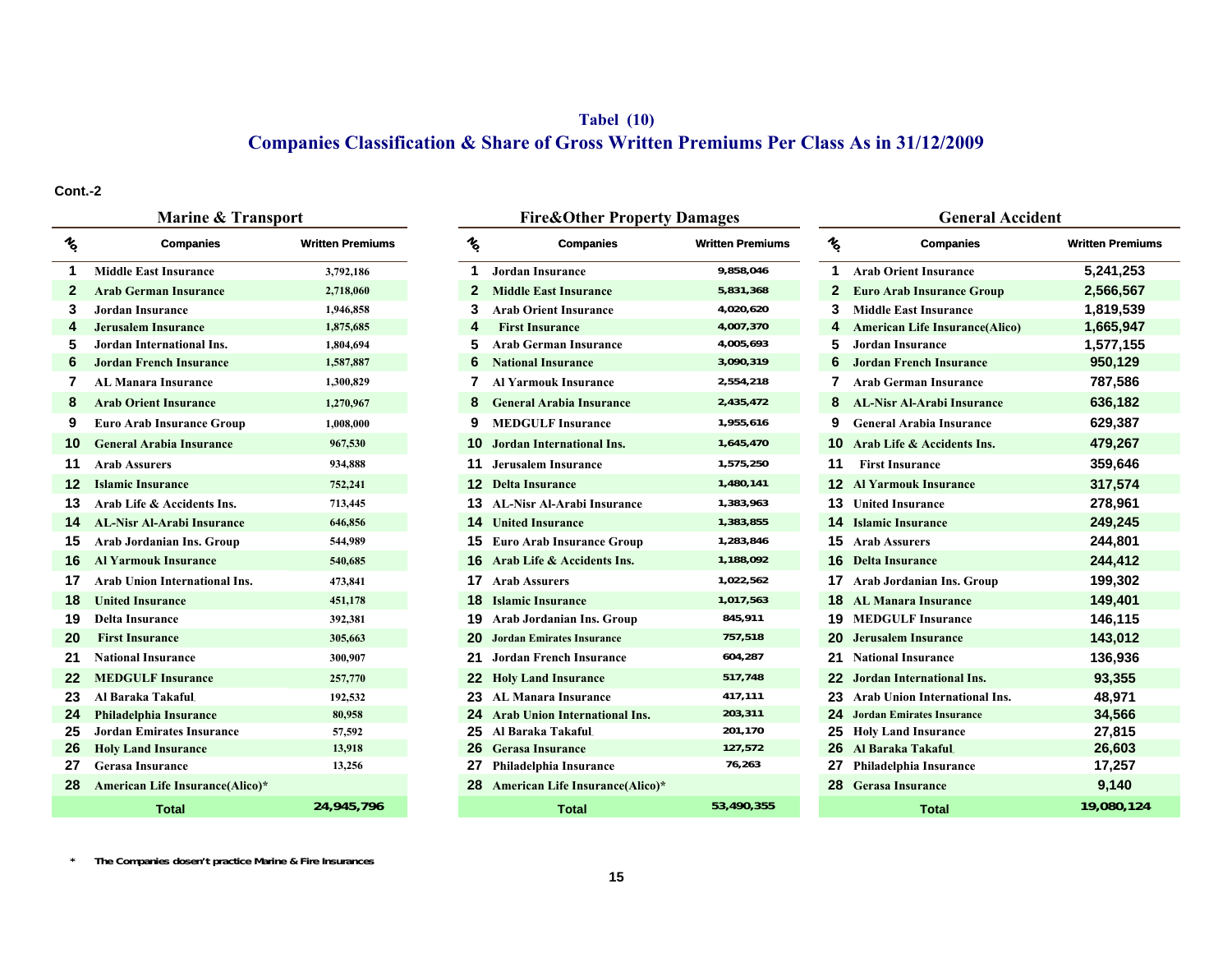### **Table (10)**

# **Companie's Classification & Share of Gross Written Premiums Per Class As in 31/12/2009**

**Cont. -3**

\*

|                   | Life                                   |                            |                 | Medical                                  |                     |                         | Motor(Compulsory(Third Party Liability Insurance)&Comprehensive(Own Damage |                    |  |  |  |
|-------------------|----------------------------------------|----------------------------|-----------------|------------------------------------------|---------------------|-------------------------|----------------------------------------------------------------------------|--------------------|--|--|--|
| $v_{\mathcal{O}}$ | Companies                              | Written<br><b>Premiums</b> | $\mathcal{U}_O$ | Companies                                | Written<br>Premiums | $\mathcal{U}_Q$         | Companies                                                                  | Written<br>Premium |  |  |  |
|                   | <b>American Life Insurance (Alico)</b> | 11,691,775                 |                 | <b>Arab Orient Insurance</b>             | 22,941,288          | $\overline{1}$          | <b>Holy Land Insurance</b>                                                 | 11,510,63          |  |  |  |
| 2                 | Jordan Insurance                       | 6,148,511                  |                 | <b>Arab German Insurance</b>             | 8,513,526           | $\overline{\mathbf{2}}$ | <b>Arab Orient Insurance</b>                                               | 11,114,53          |  |  |  |
|                   | <b>AL-Nisr Al-Arabi Insurance</b>      | 4,824,163                  |                 | Jordan International Ins.                | 5,244,623           |                         | Jordan Insurance                                                           | 9,201,334          |  |  |  |
|                   | <b>Middle East Insurance</b>           | 2,530,249                  |                 | <b>Jordan French Insurance</b>           | 4,862,059           |                         | <b>Arab German Insurance</b>                                               | 8,203,037          |  |  |  |
| 5.                | Arab Life & Accidents Ins.             | 2,288,812                  |                 | <b>MEDGULF Insurance</b>                 | 4,782,401           | 5.                      | <b>Jordan French Insurance</b>                                             | 7,715,399          |  |  |  |
| 6                 | <b>Islamic Insurance</b>               | 1,638,140                  |                 | <b>Euro Arab Insurance Group</b>         | 4,701,840           | 6                       | <b>Islamic Insurance</b>                                                   | 7,521,347          |  |  |  |
|                   | <b>7</b> Arab German Insurance         | 1,057,151                  |                 | <b>AL-Nisr Al-Arabi Insurance</b>        | 4,180,715           | 7                       | <b>Arab Assurers</b>                                                       | 7,290,062          |  |  |  |
|                   | <b>General Arabia Insurance</b>        | 903,687                    |                 | <b>Jordan Insurance</b>                  | 4,001,571           | 8                       | <b>Arab Union International Ins.</b>                                       | 7,143,418          |  |  |  |
|                   | <b>Euro Arab Insurance Group</b>       | 826,445                    |                 | <b>Middle East Insurance</b>             | 3,388,507           | 9                       | Jordan International Ins.                                                  | 6,935,553          |  |  |  |
|                   | <b>10</b> Jordan International Ins.    | 814,322                    |                 | <b>10 Islamic Insurance</b>              | 2,945,147           |                         | <b>10</b> Arab Jordanian Ins. Group                                        | 6,880,013          |  |  |  |
|                   | <b>11 Arab Assurers</b>                | 809,423                    |                 | <b>11</b> American Life Insurance(Alico) | 2,734,802           |                         | 11 Arab Life & Accidents Ins.                                              | 6,676,658          |  |  |  |
|                   | <b>12 Jordan French Insurance</b>      | 565,809                    |                 | <b>12 General Arabia Insurance</b>       | 1,943,331           |                         | <b>12 Euro Arab Insurance Group</b>                                        | 5,994,690          |  |  |  |
|                   | <b>13</b> National Insurance           | 269,237                    |                 | <b>13</b> United Insurance               | 1,566,378           |                         | <b>13</b> United Insurance                                                 | 5,872,954          |  |  |  |
|                   | <b>14</b> Jerusalem Insurance          | 165,651                    |                 | <b>14</b> First Insurance                | 1,240,927           |                         | <b>14 Middle East Insurance</b>                                            | 5,855,222          |  |  |  |
|                   | <b>15</b> United Insurance             | 160,827                    |                 | <b>15</b> Jerusalem Insurance            | 1,088,888           |                         | <b>15</b> Jerusalem Insurance                                              | 5,540,193          |  |  |  |
|                   | <b>16</b> Arab Jordanian Ins. Group    | 145,591                    |                 | <b>16 Arab Assurers</b>                  | 1,086,111           |                         | <b>16</b> Jordan Emirates Insurance                                        | 4,782,505          |  |  |  |
|                   | <b>17</b> Al Yarmouk Insurance         | 25,401                     |                 | <b>17</b> Arab Jordanian Ins. Group      | 967,343             |                         | 17 Al Baraka Takaful                                                       | 4,066,172          |  |  |  |
|                   | <b>18 Delta Insurance</b>              | 12,602                     |                 | <b>18 Al Yarmouk Insurance</b>           | 951,793             |                         | <b>18</b> AL Manara Insurance                                              | 3,883,210          |  |  |  |
|                   | <b>19 Gerasa Insurance*</b>            |                            |                 | 19 Al Baraka Takaful                     | 946,057             |                         | <b>19</b> AL-Nisr Al-Arabi Insurance                                       | 3,398,729          |  |  |  |
|                   | 20 AL Manara Insurance*                |                            |                 | <b>20 National Insurance</b>             | 823,251             |                         | <b>20 National Insurance</b>                                               | 3,392,527          |  |  |  |
|                   | 21 Arab Union International Ins.*      |                            | 21              | Arab Life & Accidents Ins.               | 761,773             | 21.                     | <b>General Arabia Insurance</b>                                            | 3,140,533          |  |  |  |
|                   | 22 Jordan Emirates Insurance*          |                            |                 | <b>22 Delta Insurance</b>                | 691,528             |                         | 22 Philadelphia Insurance                                                  | 3,057,356          |  |  |  |
|                   | 23 Holy Land Insurance*                |                            |                 | Jordan Emirates Insurance                | 641,794             |                         | 23 First Insurance                                                         | 2,977,179          |  |  |  |
|                   | 24 Philadelphia Insurance*             |                            |                 | 24 Arab Union International Ins.         | 535,623             |                         | <b>24 MEDGULF Insurance</b>                                                | 2,395,652          |  |  |  |
|                   | 25 Al Baraka Takaful*                  |                            | 25              | <b>AL Manara Insurance</b>               | 284,903             |                         | 25 Delta Insurance                                                         | 2,392,329          |  |  |  |
|                   | 26 Arab Orient Insurance*              |                            |                 | <b>26 Gerasa Insurance</b>               | 208,220             |                         | <b>26 Gerasa Insurance</b>                                                 | 2,007,896          |  |  |  |
|                   | 27 MEDGULF Insurance*                  |                            |                 | Philadelphia Insurance                   | 89,151              |                         | <b>Al Yarmouk Insurance</b>                                                | 1,078,788          |  |  |  |
|                   | 28 First Insurance *                   |                            |                 | 28 Holy Land Insurance*                  |                     |                         | 28 American Life Insurance(Alico)*                                         |                    |  |  |  |
|                   | Total                                  | 34.877.796                 |                 | Total                                    | 82.123.550          |                         | Total                                                                      | 150.027.9          |  |  |  |

| Life              |                     |                 | Medical                               |                     | Motor(Compulsory(Third F |                               |
|-------------------|---------------------|-----------------|---------------------------------------|---------------------|--------------------------|-------------------------------|
| Companies         | Written<br>Premiums | $\mathcal{U}_O$ | Companies                             | Written<br>Premiums | $\frac{\eta}{\sigma}$    | Comp                          |
| urance (Alico)    | 11,691,775          | 1               | <b>Arab Orient Insurance</b>          | 22,941,288          | 1                        | <b>Holy Land Insurand</b>     |
| ee                | 6,148,511           | $\mathbf{2}$    | <b>Arab German Insurance</b>          | 8,513,526           | $\mathbf{2}$             | <b>Arab Orient Insural</b>    |
| bi Insurance      | 4,824,163           | 3               | Jordan International Ins.             | 5,244,623           | 3                        | <b>Jordan Insurance</b>       |
| urance            | 2,530,249           | 4               | <b>Jordan French Insurance</b>        | 4,862,059           | 4                        | <b>Arab German Insur</b>      |
| cidents Ins.      | 2,288,812           | 5               | <b>MEDGULF Insurance</b>              | 4,782,401           | 5                        | <b>Jordan French Insu</b>     |
| ce                | 1,638,140           | 6               | <b>Euro Arab Insurance Group</b>      | 4,701,840           | 6                        | <b>Islamic Insurance</b>      |
| nsurance          | 1,057,151           | 7               | <b>AL-Nisr Al-Arabi Insurance</b>     | 4,180,715           | 7                        | <b>Arab Assurers</b>          |
| <b>Insurance</b>  | 903,687             | 8               | <b>Jordan Insurance</b>               | 4,001,571           | 8                        | <b>Arab Union Interna</b>     |
| rance Group       | 826,445             | 9               | <b>Middle East Insurance</b>          | 3,388,507           | 9                        | <b>Jordan Internationa</b>    |
| ional Ins.        | 814,322             | 10              | <b>Islamic Insurance</b>              | 2,945,147           | 10                       | <b>Arab Jordanian Ins.</b>    |
|                   | 809,423             | 11              | <b>American Life Insurance(Alico)</b> | 2,734,802           | 11                       | Arab Life & Accide            |
| Insurance         | 565,809             | 12              | <b>General Arabia Insurance</b>       | 1,943,331           | 12                       | <b>Euro Arab Insurano</b>     |
| nce               | 269,237             | 13              | <b>United Insurance</b>               | 1,566,378           | 13                       | <b>United Insurance</b>       |
| ance <sup>.</sup> | 165,651             |                 | <b>14 First Insurance</b>             | 1,240,927           |                          | <b>14 Middle East Insural</b> |
| e:                | 160,827             | 15              | <b>Jerusalem Insurance</b>            | 1,088,888           | 15                       | Jerusalem Insuranc            |
| <b>Ins. Group</b> | 145,591             | 16              | <b>Arab Assurers</b>                  | 1,086,111           |                          | <b>16</b> Jordan Emirates Ins |
| urance            | 25,401              | 17              | Arab Jordanian Ins. Group             | 967,343             | 17.                      | Al Baraka Takaful             |
|                   | 12,602              | 18              | <b>Al Yarmouk Insurance</b>           | 951,793             | 18                       | <b>AL Manara Insural</b>      |
| $ce^*$            |                     | 19              | Al Baraka Takaful                     | 946,057             | 19                       | AL-Nisr Al-Arabi Iı           |
| urance*           |                     | 20              | <b>National Insurance</b>             | 823,251             | 20                       | <b>National Insurance</b>     |
| ernational Ins.*  |                     | 21              | Arab Life & Accidents Ins.            | 761,773             | 21                       | <b>General Arabia Insu</b>    |
| s Insurance*      |                     | 22              | <b>Delta Insurance</b>                | 691,528             | 22                       | Philadelphia Insura           |
| rance*            |                     | 23              | <b>Jordan Emirates Insurance</b>      | 641,794             | 23                       | <b>First Insurance</b>        |
| urance*           |                     | 24              | <b>Arab Union International Ins.</b>  | 535,623             | 24                       | <b>MEDGULF Insurar</b>        |
| ful*              |                     | 25              | <b>AL Manara Insurance</b>            | 284,903             | 25                       | <b>Delta Insurance</b>        |
| urance*           |                     | 26              | <b>Gerasa Insurance</b>               | 208,220             | 26                       | <b>Gerasa Insurance</b>       |
| urance*           |                     | 27              | Philadelphia Insurance                | 89,151              | 27                       | Al Yarmouk Insura             |
| $\star$           |                     |                 | 28 Holy Land Insurance*               |                     |                          | 28 American Life Insur        |
| Total             | 34,877,796          |                 | <b>Total</b>                          | 82,123,550          |                          | Total                         |

 \* \***The company classified under No. 28 doesn't practice Medical Insurance. Motor Insurance.**

|                     |                                              | Medical                               |                     |                | Motor(Compulsory(Third Party Liability Insurance)&Comprehensive(Own Damages)) |                     |
|---------------------|----------------------------------------------|---------------------------------------|---------------------|----------------|-------------------------------------------------------------------------------|---------------------|
| Written<br>Premiums | $v_{\!\scriptscriptstyle\!\! Q}$             | Companies                             | Written<br>Premiums | $v_{\rm Q}$    | Companies                                                                     | Written<br>Premiums |
| 11,691,775          | 1<br><b>Arab Orient Insurance</b>            |                                       | 22,941,288          | 1              | <b>Holy Land Insurance</b>                                                    | 11,510,636          |
| 6,148,511           | $\mathbf{2}$<br><b>Arab German Insurance</b> |                                       | 8,513,526           | $\overline{2}$ | <b>Arab Orient Insurance</b>                                                  | 11,114,533          |
| 4,824,163           | 3<br><b>Jordan International Ins.</b>        |                                       | 5,244,623           | 3              | Jordan Insurance                                                              | 9,201,334           |
| 2,530,249           | <b>Jordan French Insurance</b><br>4          |                                       | 4,862,059           | 4              | <b>Arab German Insurance</b>                                                  | 8,203,037           |
| 2,288,812           | <b>MEDGULF Insurance</b><br>5                |                                       | 4,782,401           | 5              | <b>Jordan French Insurance</b>                                                | 7,715,399           |
| 1,638,140           | 6                                            | <b>Euro Arab Insurance Group</b>      | 4,701,840           | 6              | <b>Islamic Insurance</b>                                                      | 7,521,347           |
| 1,057,151           | 7                                            | <b>AL-Nisr Al-Arabi Insurance</b>     | 4,180,715           | 7              | <b>Arab Assurers</b>                                                          | 7,290,062           |
| 903,687             | 8<br><b>Jordan Insurance</b>                 |                                       | 4,001,571           | 8              | <b>Arab Union International Ins.</b>                                          | 7,143,418           |
| 826,445             | 9<br><b>Middle East Insurance</b>            |                                       | 3,388,507           | 9              | Jordan International Ins.                                                     | 6,935,553           |
| 814,322             | <b>Islamic Insurance</b><br>10               |                                       | 2,945,147           | 10             | <b>Arab Jordanian Ins. Group</b>                                              | 6,880,013           |
| 809,423             | 11                                           | <b>American Life Insurance(Alico)</b> | 2,734,802           | 11             | Arab Life & Accidents Ins.                                                    | 6,676,658           |
| 565,809             | <b>General Arabia Insurance</b><br>12        |                                       | 1,943,331           | 12             | <b>Euro Arab Insurance Group</b>                                              | 5,994,690           |
| 269,237             | 13<br><b>United Insurance</b>                |                                       | 1,566,378           | 13             | <b>United Insurance</b>                                                       | 5,872,954           |
| 165,651             | 14<br><b>First Insurance</b>                 |                                       | 1,240,927           | 14             | <b>Middle East Insurance</b>                                                  | 5,855,222           |
| 160,827             | <b>Jerusalem Insurance</b><br>15             |                                       | 1,088,888           | 15             | <b>Jerusalem Insurance</b>                                                    | 5,540,193           |
| 145,591             | <b>Arab Assurers</b><br>16.                  |                                       | 1,086,111           | 16             | <b>Jordan Emirates Insurance</b>                                              | 4,782,505           |
| 25,401              | Arab Jordanian Ins. Group<br>17.             |                                       | 967,343             | 17             | Al Baraka Takaful                                                             | 4,066,172           |
| 12,602              | <b>Al Yarmouk Insurance</b><br>18            |                                       | 951,793             | 18             | <b>AL Manara Insurance</b>                                                    | 3,883,210           |
|                     | Al Baraka Takaful<br>19                      |                                       | 946,057             | 19             | <b>AL-Nisr Al-Arabi Insurance</b>                                             | 3,398,729           |
|                     | 20<br><b>National Insurance</b>              |                                       | 823,251             | 20             | <b>National Insurance</b>                                                     | 3,392,527           |
|                     | 21<br>Arab Life & Accidents Ins.             |                                       | 761,773             | 21             | <b>General Arabia Insurance</b>                                               | 3,140,533           |
|                     | 22<br><b>Delta Insurance</b>                 |                                       | 691,528             | 22             | Philadelphia Insurance                                                        | 3,057,356           |
|                     | <b>Jordan Emirates Insurance</b><br>23       |                                       | 641,794             | 23             | <b>First Insurance</b>                                                        | 2,977,179           |
|                     | 24                                           | <b>Arab Union International Ins.</b>  | 535,623             | 24             | <b>MEDGULF Insurance</b>                                                      | 2,395,652           |
|                     | 25<br><b>AL Manara Insurance</b>             |                                       | 284,903             | 25             | <b>Delta Insurance</b>                                                        | 2,392,329           |
|                     | <b>Gerasa Insurance</b><br>26                |                                       | 208,220             | 26             | <b>Gerasa Insurance</b>                                                       | 2,007,896           |
|                     | Philadelphia Insurance<br>27                 |                                       | 89,151              | 27             | <b>Al Yarmouk Insurance</b>                                                   | 1,078,788           |
|                     | 28 Holy Land Insurance*                      |                                       |                     | 28             | <b>American Life Insurance(Alico)*</b>                                        |                     |
| 34,877,796          |                                              | <b>Total</b>                          | 82,123,550          |                | <b>Total</b>                                                                  | 150,027,925         |
|                     |                                              |                                       |                     |                |                                                                               |                     |

**The company under classification No. 28 doesn'´t practice**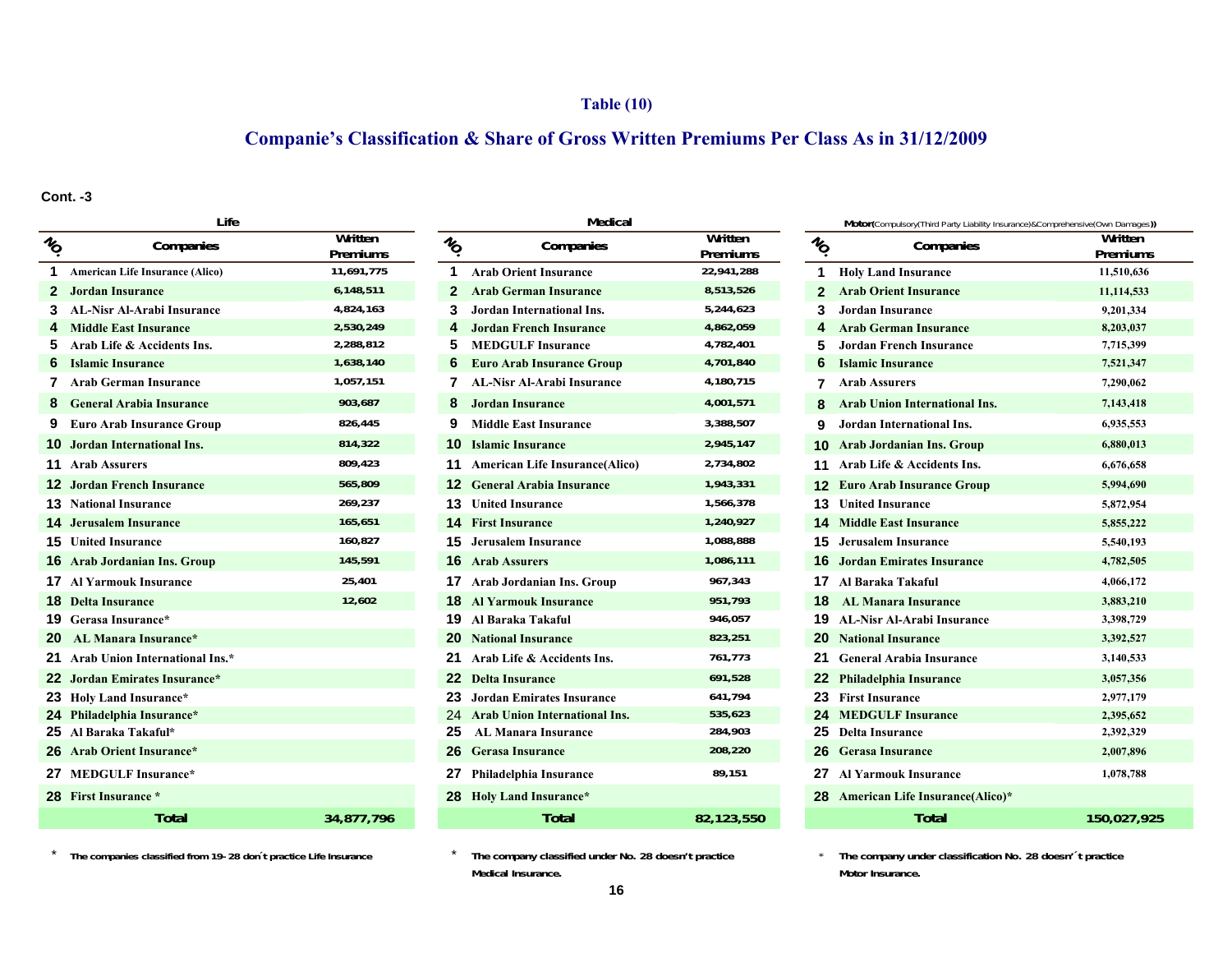# **Companies Share % in Paid Claims 2009**

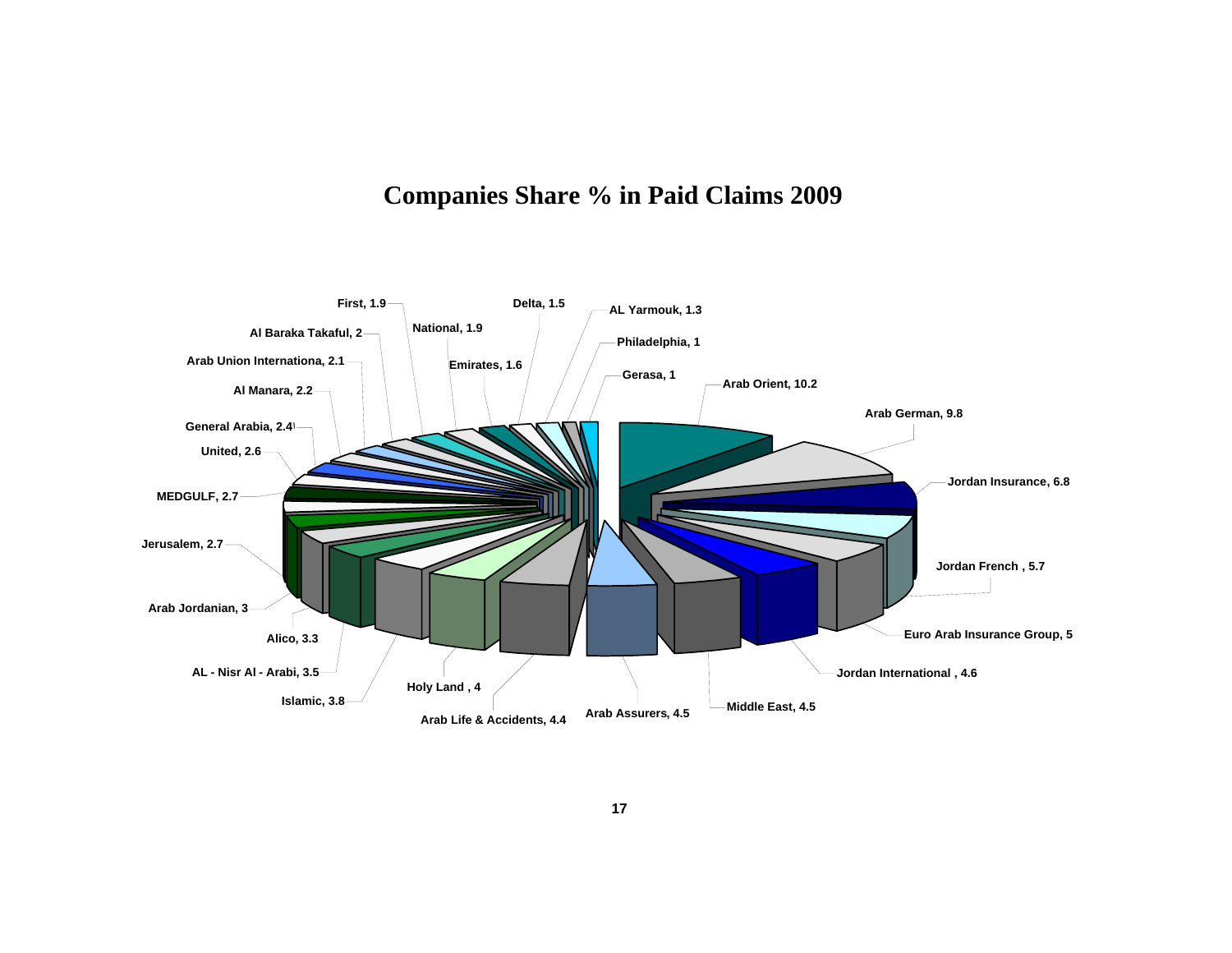| Table $(11)$                                     |  |
|--------------------------------------------------|--|
| <b>Paid Claims</b>                               |  |
| <b>Companie's Share of All Classes 2009 (JD)</b> |  |

**-1**

|                           |                                   |           |           |         |          |           |                         | <b>Fire&amp; Other Property</b> |            |         |           |                       |         |         |         |            | Motor                                                  |            |                    |
|---------------------------|-----------------------------------|-----------|-----------|---------|----------|-----------|-------------------------|---------------------------------|------------|---------|-----------|-----------------------|---------|---------|---------|------------|--------------------------------------------------------|------------|--------------------|
| No                        | Companies                         |           | Marine    |         | Aviation |           | Total Marine + Aviation |                                 | Damages    |         | Liability | <b>Other Branches</b> |         |         | Credit  |            | <b>Compulsory</b> (Third Party<br>Liability Insurance) | (Damages   | Comprehensive (Own |
|                           |                                   | 2009      | 2008      | 2009    | 2008     | 2009      | 2008                    | 2009                            | 2008       | 2009    | 2008      | 2009                  | 2008    | 2009    | 2008    | 2009       | 2008                                                   | 2009       | 2008               |
|                           | 1 Jordan Insurance                | 2.044.160 | 1.302.307 |         |          | 2.044.160 | 1,302,307               | 2,125,489                       | 966,101    | 38,110  | 21,285    |                       | 27,242  |         |         | 2,240,466  | 1,894,989                                              | 4,802,660  | 5,029,100          |
|                           | 2 Middle East Insurance           | 434,335   | 317,469   |         |          | 434,335   | 317,469                 | 995,886                         | 728,343    | 14,290  | 13,371    | 23,109                | 23,832  |         |         | 3,050,417  | 2,446,600                                              | 3,234,529  | 2,963,880          |
|                           | 3 National Insurance              | 29,816    | 583,895   |         |          | 29,816    | 583,895                 | 313,436                         | 771,155    | 2,562   | 40,146    |                       | 20      |         |         | 2,585,698  | 2,730,297                                              | 1,240,432  | 1,267,738          |
|                           | 4 United Insurance                | 200,681   | 183,697   |         |          | 200.681   | 183,697                 | 1,667,964                       | 433,150    | 6.028   | 17,088    | 45                    | 1.180   |         |         | 2,273,687  | 1,854,794                                              | 1,343,475  | 1,497,843          |
|                           | 5 AL Manara Insurance             | 98,823    | 4,863     | 125,114 | 284,000  | 223,937   | 288,863                 | 302,914                         | 76,542     | 1,566   | 225       | 466,869               | 181,627 |         |         | 2,281,747  | 2,008,850                                              | 2,166,672  | 1,756,800          |
|                           | 6 General Arabia Insurance        | 245,644   | 176,195   |         |          | 245,644   | 176,195                 | 186,340                         | 625,879    |         |           | 105,439               | 77,462  |         |         | 1,370,376  | 1,301,163                                              | 1,307,017  | 1,061,245          |
|                           | 7 Jerusalem Insurance             | 441,920   | 421,058   |         |          | 441,920   | 421,058                 | 485,850                         | 382,724    | 33,267  | 24,616    | 1,916                 | 12,240  |         |         | 2,884,503  | 2,835,639                                              | 2,446,288  | 2,055,663          |
|                           | 8 AL-Nisr Al-Arabi Insurance      | 311,607   | 209,323   |         |          | 311,607   | 209.323                 | 602,194                         | 291,721    | 10,250  | 1,425     | 159,719               | 9.938   |         |         | 1,974,459  | 1,553,079                                              | 1,187,838  | 1,131,346          |
|                           | 9 Jordan French Insurance         | 265,473   | 99,455    |         |          | 265,473   | 99,455                  | 185,898                         | 158,400    | 3,941   | 2,228     | 401,987               | 224,033 |         |         | 7,076,622  | 6,438,006                                              | 2,843,243  | 2,300,224          |
|                           | 10 Arab Union International Ins.  | 26,860    | 21,684    |         |          | 26,860    | 21,684                  | 3,091                           | 3,744      |         |           | 88                    | 59      |         |         | 4,431,269  | 3,234,511                                              | 514,801    | 391,552            |
| 11 Delta Insurance        |                                   | 670,850   | 64,268    |         |          | 670,850   | 64,268                  | 647,960                         | 189,626    | 14,850  | 12,921    | 6,560                 | 3,374   |         |         | 1,294,251  | 1,058,839                                              | 651,435    | 519,931            |
|                           | 12 Jordan Emirates Insurance      | 28,905    | 368,162   |         |          | 28,905    | 368,162                 | 71,545                          | 1,668,335  |         | 481       | 50,883                | 38,136  |         |         | 2,268,922  | 3,017,024                                              | 1,305,594  | 1,613,613          |
|                           | 13 Al Yarmouk Insurance           | 51,428    | 2,790,259 |         |          | 51,428    | 2,790,259               | 38,780                          | 260,034    | 457     | 1,411     | 6,063                 |         |         |         | 2,206,768  | 3,568,388                                              | 95,050     | 72,070             |
|                           | <b>14 Holy Land Insurance</b>     | 550       | 760       |         |          | 550       | 760                     | 573,944                         | 319,029    | 4,045   | 10,245    |                       |         |         |         | 8,838,514  | 5,043,543                                              | 1,329,768  | 721,165            |
|                           | 15 Arab Life & Accidents Ins.     | 220,556   | 133,609   |         |          | 220,556   | 133,609                 | 616,127                         | 716,269    | 183,845 | 86,881    | 17,764                |         | 860.920 | 488,313 | 3,031,611  | 3,965,098                                              | 3,085,546  | 2,893,612          |
|                           | 16 Philadelphia Insurance         | 12,652    | 3,501     |         |          | 12.652    | 3,501                   | 32,818                          | 23,815     | 2,842   | 3,421     | 2,500                 | 11.300  |         |         | 2,412,421  | 2,269,743                                              | 438.354    | 551,591            |
|                           | 17 American Life Insurance(Alico) |           |           |         |          | $\bf{0}$  | $\mathbf{0}$            |                                 |            |         |           | 483,286               | 100,834 |         |         |            |                                                        |            |                    |
|                           | 18 Jordan International Ins.      | 270,713   | 199,861   | 653     | 1,000    | 271,366   | 200,861                 | 497,256                         | 246,331    | 5,617   | 58,994    |                       | 75      |         |         | 3,791,166  | 3,829,070                                              | 1,681,194  | 2,182,265          |
|                           | 19 Arab German Insurance          | 220,994   | 129,579   |         |          | 220,994   | 129,579                 | 4,886,767                       | 1,875,788  | 109,303 | 240,906   | 13,753                | 8,994   |         |         | 7,627,576  | 6,858,061                                              | 4,433,160  | 5,556,968          |
|                           | 20 Euro Arab Insurance Group      | 108,677   | 107,709   |         |          | 108,677   | 107,709                 | 345,056                         | 107,278    | 215,090 | 126,147   |                       |         |         |         | 2,714,059  | 2.944.584                                              | 5,467,984  | 4,051,540          |
|                           | 21 Islamic Insurance              | 64,401    | 168,775   |         |          | 64,401    | 168,775                 | 180,213                         | 171,130    |         |           | 38,141                | 41,318  |         |         | 4,381,580  | 3,389,460                                              | 2,286,502  | 2,401,225          |
| 22 Arab Assurers          |                                   | 144,195   | 289,543   |         |          | 144,195   | 289,543                 | 331,397                         | 248,730    | 14,445  | 4,825     | 11,797                | 21,367  | 65,248  | 16,704  | 5,971,819  | 5,145,626                                              | 3,531,925  | 3,118,557          |
|                           | 23 Al Baraka Takaful              | 126,738   | 29,076    |         |          | 126,738   | 29,076                  | 5,117                           | 20,374     |         |           |                       |         |         |         | 3,565,374  | 4,208,773                                              | 804,447    | 458,313            |
|                           | 24 Arab Jordanian Ins. Group      | 51,113    | 176,817   |         |          | 51,113    | 176,817                 | 380,853                         | 1,328,662  |         |           | 29,446                | 29,711  |         |         | 5,052,466  | 3,933,067                                              | 1,519,175  | 2,141,488          |
|                           | 25 Arab Orient Insurance          | 219,939   | 152,550   |         |          | 219,939   | 152,550                 | 863,904                         | 786,659    | 38,499  | 42,312    | 1,095,375             | 171,568 |         |         | 2,893,470  | 1,942,583                                              | 6,797,466  | 4,775,277          |
|                           | 26 Gerasa Insurance               | 814       |           |         |          | 814       | $\bf{0}$                | 9,825                           | 15,103     |         | 320       | 1,783                 |         |         |         | 2,288,073  | 2,798,986                                              | 202,244    | 318,557            |
|                           | 27 MEDGULF Insurance              | 7,143     | 7,724     |         |          | 7,143     | 7,724                   | 130,692                         | 74,006     | 70      |           | 843                   | 5,793   |         |         | 413,026    | 160,902                                                | 1,257,484  | 372,521            |
| <b>28 First Insurance</b> |                                   | 107.507   | 4,628     |         |          | 107,507   | 4,628                   | 2,020,020                       | 24,256     | 21,704  | 1,550     | 14,382                | 669     |         |         | 967,375    | 266,149                                                | 1,089,064  | 89,202             |
|                           | Total                             | 6.406.494 | 7.946.767 | 125,767 | 285,000  | 6.532.261 | 8.231.767               | 18.501.336                      | 12.513.184 | 720.781 | 710,798   | 2.931.748             | 990.772 | 926.168 | 505.017 | 89.887.715 | 80,697,824                                             | 57,063,347 | 51.293.286         |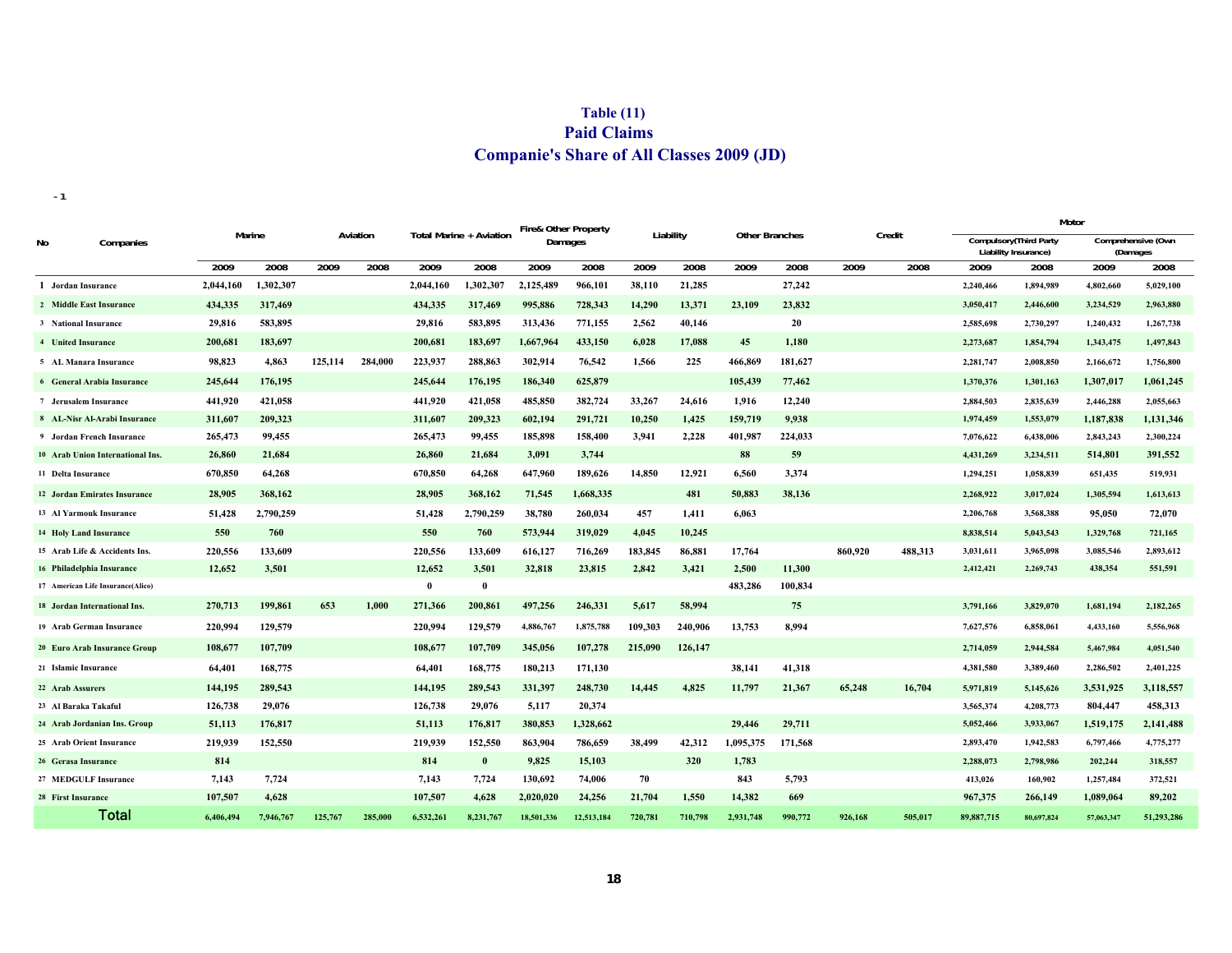| Table $(11)$                                     |
|--------------------------------------------------|
| <b>Paid Claims</b>                               |
| <b>Companie's Share of All Classes 2009 (JD)</b> |

Cont.-2

|     |                                   |                                          | <b>Total Motor</b>          |                     |             |            |            |            |            |            |              |              |                   |       |                  |                                | <b>Gross</b> Paid Claims for |
|-----|-----------------------------------|------------------------------------------|-----------------------------|---------------------|-------------|------------|------------|------------|------------|------------|--------------|--------------|-------------------|-------|------------------|--------------------------------|------------------------------|
| No. | Companies                         | Compulsory (Third Party Liability Ins.)& | Comprehensive (Own Damages) | Non Life Insurances |             | Medical    |            |            | Life       |            | Medical+Life |              | Gross Paid Claims |       | Market s Share % | <b>Branches Outside Jordan</b> |                              |
|     |                                   | 2009                                     | 2008                        | 2009                | 2008        | 2009       | 2008       | 2009       | 2008       | 2009       | 2008         | 2009         | 2008              | 2009  | 2008             | 2009                           | 2008                         |
|     | 1 Jordan Insurance                | 7,043,126                                | 6,924,089                   | 11,250,885          | 9,241,024   | 2,648,250  | 1,707,337  | 4,000,020  | 3,368,523  | 6,648,270  | 5,075,860    | 17,899,155   | 14,316,884        | 6.80  | 6.46             | 4,840,815                      | 4,226,739                    |
|     | 2 Middle East Insurance           | 6,284,946                                | 5,410,480                   | 7,752,566           | 6,493,495   | 2,806,603  | 2,048,527  | 1,266,938  | 780,237    | 4,073,541  | 2,828,764    | 11,826,107   | 9,322,259         | 4.49  | 4.21             |                                |                              |
|     | 3 National Insurance              | 3,826,130                                | 3,998,035                   | 4,171,944           | 5,393,251   | 633,843    | 395,849    | 123,005    | 40,244     | 756,848    | 436,093      | 4,928,792    | 5,829,344         | 1.87  | 2.63             |                                |                              |
|     | 4 United Insurance                | 3,617,162                                | 3,352,637                   | 5,491,880           | 3,987,752   | 1,207,964  | 660,410    | 45,470     | 31,200     | 1,253,434  | 691,610      | 6,745,314    | 4,679,362         | 2.56  | 2.11             |                                |                              |
|     | 5 AL Manara Insurance             | 4,448,419                                | 3,765,650                   | 5,443,705           | 4,312,907   | 324,824    | 127,707    |            |            | 324,824    | 127,707      | 5,768,529    | 4,440,614         | 2.19  | 2.00             |                                |                              |
|     | <b>6</b> General Arabia Insurance | 2,677,393                                | 2,362,408                   | 3,214,816           | 3,241,944   | 2,169,635  | 1,871,503  | 850,593    | 252,920    | 3,020,228  | 2,124,423    | 6,235,044    | 5,366,367         | 2.37  | 2.42             |                                |                              |
|     | 7 Jerusalem Insurance             | 5,330,791                                | 4,891,302                   | 6,293,744           | 5,731,940   | 815,998    | 680,405    | 75,875     | 269,187    | 891,873    | 949,592      | 7,185,617    | 6,681,532         | 2.73  | 3.02             |                                |                              |
|     | 8 AL-Nisr Al-Arabi Insurance      | 3,162,297                                | 2,684,425                   | 4,246,067           | 3,196,832   | 3,205,757  | 2,570,753  | 1,632,192  | 1,370,367  | 4,837,949  | 3,941,120    | 9,084,016    | 7,137,952         | 3.45  | 3.22             |                                |                              |
|     | 9 Jordan French Insurance         | 9,919,865                                | 8,738,230                   | 10,777,164          | 9,222,346   | 3,941,215  | 4,078,691  | 273,750    | 431,853    | 4,214,965  | 4,510,544    | 14,992,129   | 13,732,890        | 5.69  | 6.20             |                                |                              |
|     | 10 Arab Union International Ins.  | 4.946.070                                | 3.626.063                   | 4,976,109           | 3,651,550   | 641,818    | 162,902    |            |            | 641.818    | 162,902      | 5,617,927    | 3,814,452         | 2.13  | 1.72             |                                |                              |
|     | 11 Delta Insurance                | 1,945,686                                | 1,578,770                   | 3,285,906           | 1,848,959   | 604,493    | 411,317    |            |            | 604,493    | 411,317      | 3,890,399    | 2,260,276         | 1.48  | 1.02             |                                |                              |
|     | 12 Jordan Emirates Insurance      | 3,574,516                                | 4,630,637                   | 3,725,849           | 6,705,751   | 469,493    | 440,801    |            |            | 469,493    | 440,801      | 4,195,342    | 7,146,552         | 1.59  | 3.23             |                                |                              |
|     | 13 Al Yarmouk Insurance           | 2,301,818                                | 3,640,458                   | 2,398,546           | 6,692,162   | 901,829    | 602,928    | 16,000     | 76,807     | 917,829    | 679,735      | 3,316,375    | 7,371,897         | 1.26  | 3.33             |                                |                              |
|     | <b>14 Holy Land Insurance</b>     | 10,168,282                               | 5,764,708                   | 10,746,821          | 6,094,742   |            |            |            |            | $\theta$   | $\mathbf{0}$ | 10,746,821   | 6,094,742         | 4.08  | 2.75             |                                |                              |
|     | 15 Arab Life & Accidents Ins.     | 6,117,157                                | 6,858,710                   | 8,016,369           | 8,283,782   | 739,133    | 732,561    | 2,734,692  | 1,722,740  | 3,473,825  | 2,455,301    | 11,490,194   | 10,739,083        | 4.36  | 4.85             | 602,845                        | 853,567                      |
|     | 16 Philadelphia Insurance         | 2,850,775                                | 2,821,334                   | 2,901,587           | 2,863,371   | 18,487     |            |            |            | 18,487     | $\mathbf{0}$ | 2,920,074    | 2,863,371         | 1.11  | 1.29             |                                |                              |
|     | 17 American Life Insurance(Alico) | $\mathbf{0}$                             | $\theta$                    | 483,286             | 100,834     | 2,405,569  | 1,921,661  | 5,708,672  | 6,196,355  | 8,114,241  | 8.118.016    | 8,597,527    | 8,218,850         | 3.27  | 3.71             |                                |                              |
|     | 18 Jordan International Ins.      | 5,472,360                                | 6,011,335                   | 6,246,599           | 6,517,596   | 5,373,911  | 5,241,267  | 496,602    | 325,636    | 5,870,513  | 5,566,903    | 12, 117, 112 | 12,084,499        | 4.60  | 5.45             |                                |                              |
|     | 19 Arab German Insurance          | 12,060,736                               | 12,415,029                  | 17,291,553          | 14,670,296  | 7,911,692  | 9,790,021  | 684,475    | 467,486    | 8,596,167  | 10,257,507   | 25,887,720   | 24,927,803        | 9.83  | 11.25            |                                |                              |
|     | 20 Euro Arab Insurance Group      | 8,182,043                                | 6,996,124                   | 8,850,866           | 7,337,258   | 3,993,984  | 3,171,466  | 317,921    | 586,320    | 4,311,905  | 3,757,786    | 13,162,771   | 11,095,044        | 5.00  | 5.01             |                                |                              |
|     | 21 Islamic Insurance*             | 6,668,082                                | 5,790,685                   | 6,950,837           | 6,171,908   | 2,527,709  | 1,980,406  | 456,345    | 406,533    | 2,984,054  | 2,386,939    | 9,934,891    | 8,558,847         | 3.77  | 3.86             |                                |                              |
|     | 22 Arab Assurers                  | 9,503,744                                | 8,264,183                   | 10,070,826          | 8,845,352   | 1,050,915  | 728,468    | 678,263    | 448,475    | 1,729,178  | 1,176,943    | 11,800,004   | 10,022,295        | 4.48  | 4.52             |                                |                              |
|     | 23 Al Baraka Takaful**            | 4,369,821                                | 4,667,086                   | 4,501,676           | 4,716,536   | 873,634    | 568,476    |            |            | 873,634    | 568,476      | 5,375,310    | 5,285,012         | 2.04  | 2.39             |                                |                              |
|     | 24 Arab Jordanian Ins. Group      | 6,571,641                                | 6,074,555                   | 7,033,053           | 7,609,745   | 678,615    | 381,580    | 104,192    | 50,000     | 782,807    | 431,580      | 7,815,860    | 8,041,325         | 2.97  | 3.63             |                                |                              |
|     | 25 Arab Orient Insurance          | 9,690,936                                | 6,717,860                   | 11,908,653          | 7,870,949   | 15,064,200 | 8,215,149  |            |            | 15,064,200 | 8,215,149    | 26,972,853   | 16,086,098        | 10.24 | 7.26             |                                |                              |
|     | 26 Gerasa Insurance               | 2,490,317                                | 3,117,543                   | 2,502,739           | 3,132,966   | 156,854    | 145,699    |            |            | 156,854    | 145,699      | 2,659,593    | 3,278,665         | 1.01  | 1.48             |                                |                              |
|     | 27 MEDGULF Insurance              | 1,670,510                                | 533,423                     | 1,809,258           | 620,946     | 5,250,917  | 1,094,441  |            |            | 5,250,917  | 1,094,441    | 7,060,175    | 1,715,387         | 2.68  | 0.77             |                                |                              |
|     | 29 First Insurance                | 2,056,439                                | 355,351                     | 4,220,052           | 386,454     | 850,685    | 92,783     |            |            | 850,685    | 92,783       | 5,070,737    | 479,237           | 1.93  | 0.22             |                                |                              |
|     | <b>Total</b>                      | 146.951.062                              | 131.991.110                 | 176.563.356         | 154,942,648 | 67.268.027 | 49.823.108 | 19.465.005 | 16,824,883 | 86,733,032 | 66.647.991   | 263.296.388  | 221.590.639       | 100   | 100              | 5,443,660                      | 5,080,306                    |

\* **Both Jordan Insurance company and Islamic Insurance company paid claims in 2008 include recoveries which was not presented in JOIF report in 2008**

**\*\* Al Baraka Takaful paid claims for Motor insurance in 2009 included an amount of JD 298.794 from the old portfolio of the company**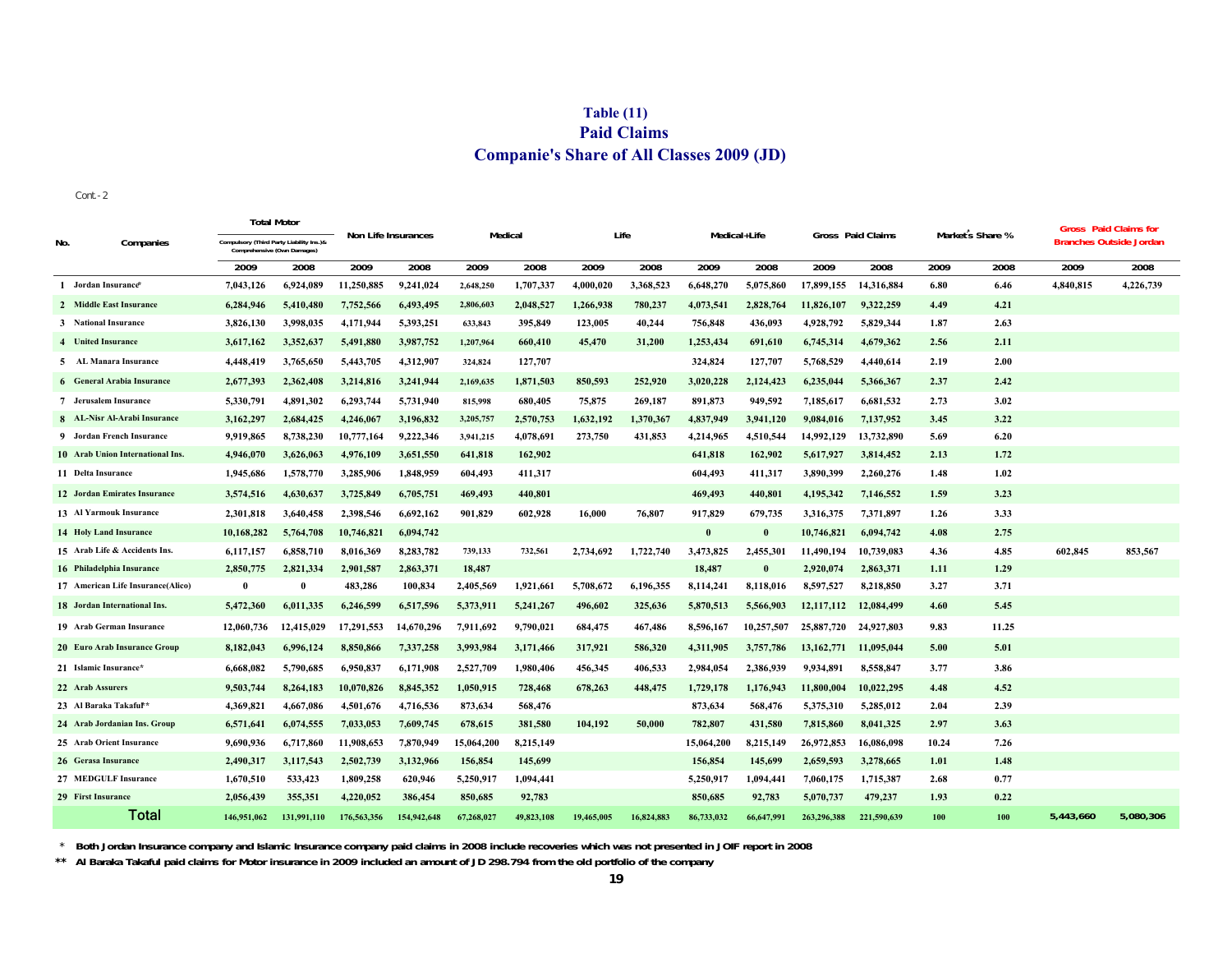### **Table (12) Motor Paid Claims As in 31/12/2009 Compared with 31/12/2008 (JD)**

#### **2009 2008 2009 2008 2009 2008 2009 2008 2009 2008 2009 2008 1 Jordan Insurance 1,025,740 845,131 1,046,696 890,453 168,030 159,405 2,240,466 1,894,989 4,802,660 5,029,100 7,043,126 6,924,089** 2 Middle East Insurance 2 Middle East Insurance 1,593,969 1,352,620 1,179,233 907,985 277,215 185,995 3,050,417 2,446,600 3,234,529 2,963,880 6,284,946 5,410,480 **3 National Insurance 2,112,573 2,377,674 303,539 259,834 169,586 92,789 2,585,698 2,730,297 1,240,432 1,267,738 3,826,130 3,998,035 4 United Insurance 1,349,854 820,669 781,831 948,691 142,002 85,434 2,273,687 1,854,794 1,343,475 1,497,843 3,617,162 3,352,637 5 AL Manara Insurance AL Manara Insurance 1,121,848 1,069,226 946,714 728,272 213,185 211,352 2,281,747 2,008,850 2,166,672 1,756,800 4,448,419 3,765,650 6 General Arabia Insurance 720,143 884,621 481,009 294,460 169,224 122,082 1,370,376 1,301,163 1,307,017 1,061,245 2,677,393 2,362,408 7 Jerusalem Insurance 1,778,167 1,900,503 991,342 827,616 114,994 107,520 2,884,503 2,835,639 2,446,288 2,055,663 5,330,791 4,891,302** 8 AL-Nisr Al-Arabi Insurance 1,121,934 923,473 640,459 499,725 212,066 129,881 1,974,459 1,553,079 1,187,838 1,131,346 <sub>3,162,297</sub> <sub>2,684,425</sub> **9** Jordan French Insurance 9 Jordan French Insurance 5,713,702 5,320,123 1,000,512 928,132 362,408 189,751 7,076,622 6,438,006 2,843,243 2,300,224 9,919,865 8,738,230 **10** Arab Union International Ins. 0 Arab Union International Ins. 4,130,887 3,016,033 200,902 134,685 99,480 83,793 4,431,269 3,234,511 514,801 391,552 4,946,070 3,626,063 **11 Delta Insurance 880,634 809,997 174,975 135,435 238,642 113,407 1,294,251 1,058,839 651,435 519,931 1,945,686 1,578,770** 12 Jordan Emirates Insurance 1,577,135 2,117,883 416,676 537,672 275,111 361,469 2,268,922 3,017,024 1,305,594 1,613,613 <sub>3,5</sub>74,516 4,630,637 13 Al Yarmouk Insurance **Al Yarmouk Insurance 2,009,220 3,420,231 51,711 32,975 145,837 115,182 2,206,768 3,568,388 95,050 72,070 2,301,818 3,640,458 14 Holy Land Insurance Holy Land Insurance 7,821,686 4,348,319 795,865 566,671 220,963 128,553 8,838,514 5,043,543 1,329,768 721,165 10,168,282 5,764,708 6,117,157 6,858,710 <sup>15</sup> Arab Life & Accidents Ins. 1,558,163 2,284,843 1,325,991 1,557,066 147,457 123,189 3,031,611 3,965,098 3,085,546 2,893,612** 16 Philadelphia Insurance **Philadelphia Insurance 1,605,314 1,659,094 377,710 504,098 429,397 106,551 2,412,421 2,269,743 438,354 551,591 2,850,775 2,821,334 17** Jordan International Ins. 7 Jordan International Ins. 2,854,946 2,102,749 749,356 1,369,963 186,864 356,358 3,791,166 3,829,070 1,681,194 2,182,265 5,472,360 6,011,335 **18** Arab German Insurance 8 Arab German Insurance 7,255,013 5,555,302 341,728 1,245,087 30,835 57,672 7,627,576 6,858,061 4,433,160 5,556,968 12,060,736 12,415,029 **19 Euro Arab Insurance Group 2,591,081 2,899,739 122,978 44,845 2,714,059 2,944,584 5,467,984 4,051,540 8,182,043 6,996,124 20 Islamic Insurance 3,638,231 2,717,923 637,794 585,681 105,555 85,856 4,381,580 3,389,460 2,286,502 2,401,225 6,668,082 5,790,685** 21 Arab Assurers **Arab Assurers 4,452,794 4,009,372 1,519,025 1,071,092 65,162 5,971,819 5,145,626 3,531,925 3,118,557 9,503,744 8,264,183** 22 Al Baraka Takaful **ِAl Baraka Takaful 3,134,926 3,874,881 244,503 239,815 185,945 94,077 3,565,374 4,208,773 804,447 458,313 4,369,821 4,667,086** 23 Arab Jordanian Ins. Group 4,455,007 3,267,731 527,941 513,902 69,518 151,434 5,052,466 3,933,067 1,519,175 2,141,488 <sub>6,5</sub>71,641 6,074,555 24 **Arab Orient Insurance** 4 Arab Orient Insurance 1,057,431 1,157,832 1,628,093 593,056 207,946 191,695 2,893,470 1,942,583 6,797,466 4,775,277 9,690,936 6,717,860 25 **Gerasa Insurance Gerasa Insurance 1,907,848 2,388,922 217,306 275,967 162,919 134,097 2,288,073 2,798,986 202,244 318,557 2,490,317 3,117,543 26 MEDGULF Insurance MEDGULF Insurance 33,257 22,522 213,200 55,579 166,569 82,801 413,026 160,902 1,257,484 372,521 1,670,510 533,423 27 First Insurance 527,026 189,911 316,747 41,483 123,602 34,755 967,375 266,149 1,089,064 89,202 2,056,439 355,351 68,028,529 61,337,324 17,110,858 15,745,395 4,748,328 3,615,105 89,887,715 80,697,824 57,063,347 51,293,286 146,951,062 131,991,110 Compulsory T.P.L /Jordanian Vehicles Compulsory T.P.L from Comprehensive Compulsory T.P.L / Foreign Vehicles Total Compulsory/T.P.L Comprehensive (Own Damages) Total Motors** Total **NOCompanies**

 $\star$ **Both Jordan Insurance company and Islamic Insurance company paid claims in 2008 include recoveries which was not presented in JOIF report in 2008**

**\*\*Al Baraka Takaful paid claims for Motor insurance in 2009 included an amount of JD 298.794 from the old portfolio of the company**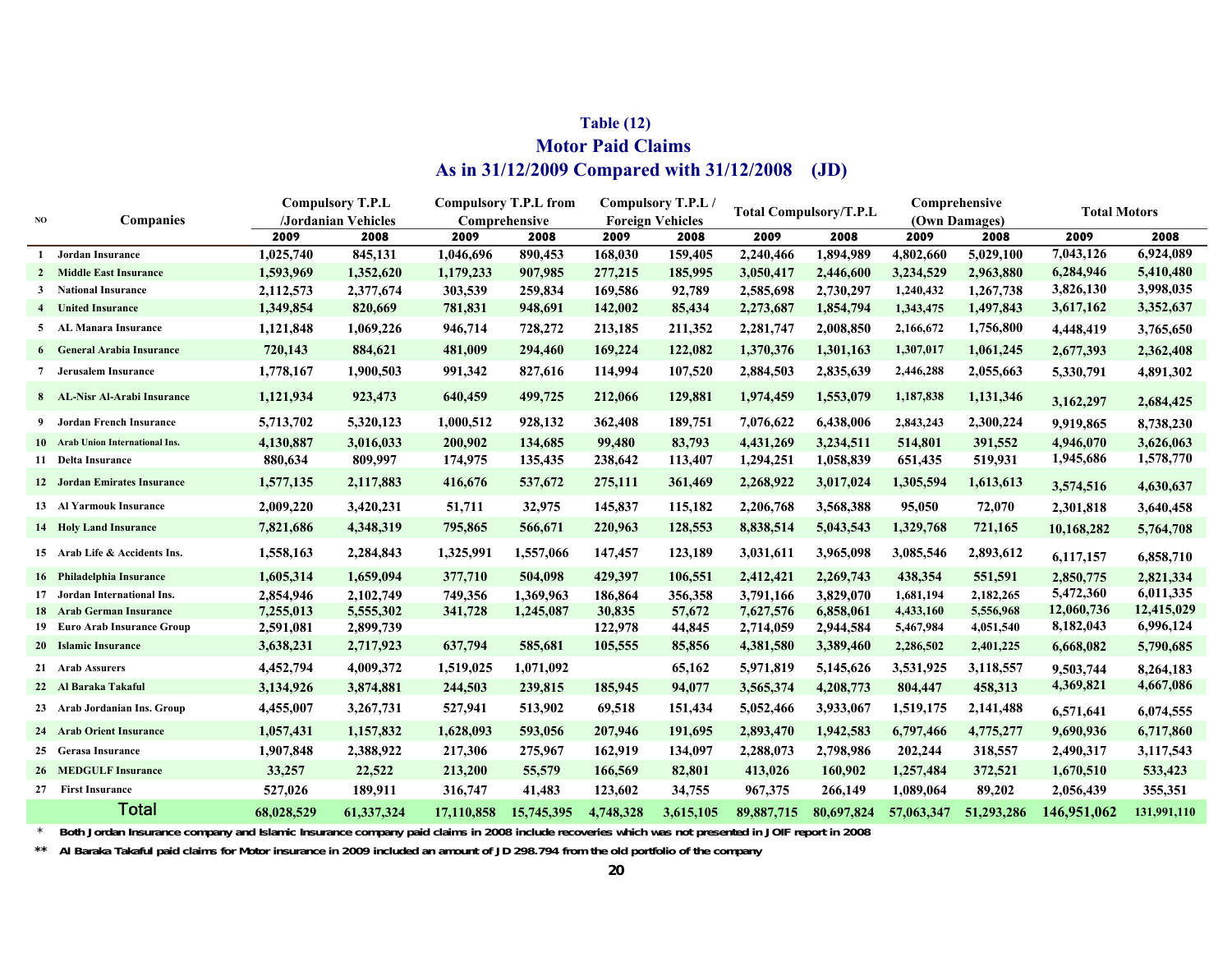### **Tabel (13) Companie's Classification & Share of Total Paid Claims 2009 (JD)**

**-1**

### **Classification of companies according to(Non Life Insurances Paid Claims) Classification of companies according to (Total Paid Claims)**

**Classification of companies according to (Life & Medical Paid Claims)**

| %<br><b>Companies</b>                     | <b>Non Life Paid Claims</b> | <b>Companies Share%</b> | ู∕∿             | <b>Companies</b>                      | <b>Life &amp; Midical Paid</b><br>Claims | <b>Companies Share%</b> | h,           | <b>Companies</b>                      | <b>Total Paid Claims</b> | <b>Companies S</b> |
|-------------------------------------------|-----------------------------|-------------------------|-----------------|---------------------------------------|------------------------------------------|-------------------------|--------------|---------------------------------------|--------------------------|--------------------|
| <b>1</b> Arab German Insurance            | 17,291,553                  | 9.79                    |                 | <b>1</b> Arab Orient Insurance        | 15,064,200                               | 17.37                   | 1            | <b>Arab Orient Insurance</b>          | 26,972,853               | 10.24              |
| 2 Arab Orient Insurance                   | 11,908,653                  | 6.74                    | $\mathbf{2}$    | <b>Arab German Insurance</b>          | 8,596,167                                | 9.91                    | $\mathbf{2}$ | <b>Arab German Insurance</b>          | 25,887,720               | 9.83               |
| 3 Jordan Insurance                        | 11.250.885                  | 6.37                    | 3               | <b>American Life Insurance(Alico)</b> | 8,114,241                                | 9.36                    | 3            | <b>Jordan Insurance</b>               | 17,899,155               | 6.80               |
| 4 Jordan French Insurance                 | 10,777,164                  | 6.10                    | 4               | Jordan Insurance                      | 6,648,270                                | 7.67                    | 4            | <b>Jordan French Insurance</b>        | 14,992,129               | 5.69               |
| <b>5</b> Holy Land Insurance              | 10,746,821                  | 6.09                    | 5               | Jordan International Ins.             | 5,870,513                                | 6.77                    | 5            | <b>Euro Arab Insurance Group</b>      | 13, 162, 771             | 5.00               |
| <b>6</b> Arab Assurers                    | 10,070,826                  | 5.70                    | 6               | <b>MEDGULF Insurance</b>              | 5,250,917                                | 6.05                    | 6            | Jordan International Ins.             | 12,117,112               | 4.60               |
| <b>7</b> Euro Arab Insurance Group        | 8,850,866                   | 5.01                    |                 | <b>7</b> AL-Nisr Al-Arabi Insurance   | 4,837,949                                | 5.58                    | 7            | <b>Middle East Insurance</b>          | 11,826,107               | 4.49               |
| 8 Arab Life & Accidents Ins.              | 8,016,369                   | 4.54                    | 8               | <b>Euro Arab Insurance Group</b>      | 4,311,905                                | 4.97                    | 8            | <b>Arab Assurers</b>                  | 11,800,004               | 4.48               |
| <b>9</b> Middle East Insurance            | 7,752,566                   | 4.39                    | 9               | <b>Jordan French Insurance</b>        | 4,214,965                                | 4.86                    | 9            | Arab Life & Accidents Ins.            | 11,490,194               | 4.36               |
| <b>10</b> Arab Jordanian Ins. Group       | 7,033,053                   | 3.98                    |                 | <b>10</b> Middle East Insurance       | 4,073,541                                | 4.70                    | 10           | <b>Holy Land Insurance</b>            | 10,746,821               | 4.08               |
| <b>11 Islamic Insurance</b>               | 6,950,837                   | 3.94                    |                 | 11 Arab Life & Accidents Ins.         | 3,473,825                                | 4.01                    | 11           | <b>Islamic Insurance</b>              | 9,934,891                | 3.77               |
| <b>12</b> Jerusalem Insurance             | 6,293,744                   | 3.56                    | 12 <sup>1</sup> | <b>General Arabia Insurance</b>       | 3,020,228                                | 3.48                    | 12           | <b>AL-Nisr Al-Arabi Insurance</b>     | 9,084,016                | 3.45               |
| <b>13</b> Jordan International Ins.       | 6,246,599                   | 3.54                    | 13              | <b>Islamic Insurance</b>              | 2,984,054                                | 3.44                    | 13           | <b>American Life Insurance(Alico)</b> | 8,597,527                | 3.27               |
| <b>14</b> United Insurance                | 5,491,880                   | 3.11                    | 14              | <b>Arab Assurers</b>                  | 1,729,178                                | 1.99                    | 14           | Arab Jordanian Ins. Group             | 7,815,860                | 2.97               |
| <b>15</b> AL Manara Insurance             | 5,443,705                   | 3.08                    |                 | <b>15</b> United Insurance            | 1,253,434                                | 1.45                    | 15           | <b>Jerusalem Insurance</b>            | 7,185,617                | 2.73               |
| <b>16</b> Arab Union International Ins.   | 4,976,109                   | 2.82                    | 16              | <b>Al Yarmouk Insurance</b>           | 917,829                                  | 1.06                    | 16           | <b>MEDGULF Insurance</b>              | 7.060.175                | 2.68               |
| 17 Al Baraka Takaful*                     | 4,501,676                   | 2.55                    |                 | <b>17</b> Jerusalem Insurance         | 891,873                                  | 1.03                    | 17           | <b>United Insurance</b>               | 6,745,314                | 2.56               |
| <b>18 AL-Nisr Al-Arabi Insurance</b>      | 4,246,067                   | 2.40                    | 18              | Al Baraka Takaful                     | 873,634                                  | 1.01                    | 18           | <b>General Arabia Insurance</b>       | 6,235,044                | 2.37               |
| <b>19 First Insurance</b>                 | 4,220,052                   | 2.39                    |                 | <b>19</b> First Insurance             | 850,685                                  | 0.98                    | 19           | <b>AL Manara Insurance</b>            | 5,768,529                | 2.19               |
| <b>20 National Insurance</b>              | 4,171,944                   | 2.36                    |                 | 20 Arab Jordanian Ins. Group          | 782,807                                  | 0.90                    | 20           | <b>Arab Union International Ins.</b>  | 5,617,927                | 2.13               |
| 21 Jordan Emirates Insurance              | 3,725,849                   | 2.11                    |                 | <b>21</b> National Insurance          | 756,848                                  | 0.87                    | 21           | Al Baraka Takaful*                    | 5,375,310                | 2.04               |
| <b>22 Delta Insurance</b>                 | 3,285,906                   | 1.86                    | 22              | <b>Arab Union International Ins.</b>  | 641,818                                  | 0.74                    | 22           | <b>First Insurance</b>                | 5,070,737                | 1.93               |
| 23 General Arabia Insurance               | 3,214,816                   | 1.82                    | 23              | <b>Delta Insurance</b>                | 604,493                                  | 0.70                    | 23           | <b>National Insurance</b>             | 4,928,792                | 1.87               |
| 24 Philadelphia Insurance                 | 2,901,587                   | 1.64                    | 24              | <b>Jordan Emirates Insurance</b>      | 469,493                                  | 0.54                    | 24           | <b>Jordan Emirates Insurance</b>      | 4,195,342                | 1.59               |
| 25 Gerasa Insurance                       | 2,502,739                   | 1.42                    | 25              | <b>AL Manara Insurance</b>            | 324,824                                  | 0.37                    | 25           | <b>Delta Insurance</b>                | 3,890,399                | 1.48               |
| <b>26 Al Yarmouk Insurance</b>            | 2,398,546                   | 1.36                    | 26              | <b>Gerasa Insurance</b>               | 156,854                                  | 0.18                    | 26           | <b>Al Yarmouk Insurance</b>           | 3,316,375                | 1.26               |
| <b>27 MEDGULF Insurance</b>               | 1,809,258                   | 1.02                    | 27              | Philadelphia Insurance                | 18,487                                   | 0.02                    | 27           | Philadelphia Insurance                | 2,920,074                | 1.11               |
| <b>28 American Life Insurance (Alico)</b> | 483,286                     | 0.27                    | 28              | <b>Holy Land Insurance*</b>           |                                          |                         | 28           | <b>Gerasa Insurance</b>               | 2,659,593                | 1.01               |
| <b>Total</b>                              | 176,563,356                 | 100.00                  |                 | <b>Total</b>                          | 86,733,032                               | 100                     |              | <b>Total</b>                          | 263,296,388              | 100.00             |
|                                           |                             |                         |                 |                                       |                                          |                         |              |                                       |                          |                    |

| panies         | <b>Non Life Paid Claims</b> | <b>Companies Share%</b> | $\boldsymbol{\mathrm{\mathit{v}}}_{\mathrm{\mathrm{o}}}$ | <b>Companies</b>                       | Life & Midical Paid<br><b>Claims</b> | <b>Companies Share%</b> | $\boldsymbol{\mathrm{v}}_{\mathrm{o}}$ |                | <b>Companies</b>                      | <b>Total Paid Claim</b> |
|----------------|-----------------------------|-------------------------|----------------------------------------------------------|----------------------------------------|--------------------------------------|-------------------------|----------------------------------------|----------------|---------------------------------------|-------------------------|
| surance        | 17,291,553                  | 9.79                    | 1.                                                       | <b>Arab Orient Insurance</b>           | 15,064,200                           | 17.37                   | 1                                      |                | <b>Arab Orient Insurance</b>          | 26,972,853              |
| rance          | 11,908,653                  | 6.74                    |                                                          | 2 Arab German Insurance                | 8,596,167                            | 9.91                    | $\mathbf{2}$                           |                | <b>Arab German Insurance</b>          | 25,887,720              |
|                | 11,250,885                  | 6.37                    | 3                                                        | <b>American Life Insurance (Alico)</b> | 8,114,241                            | 9.36                    | 3                                      |                | <b>Jordan Insurance</b>               | 17,899,155              |
| <b>surance</b> | 10,777,164                  | 6.10                    |                                                          | <b>Jordan Insurance</b>                | 6,648,270                            | 7.67                    | 4                                      |                | <b>Jordan French Insurance</b>        | 14,992,129              |
| ance           | 10,746,821                  | 6.09                    | 5                                                        | Jordan International Ins.              | 5,870,513                            | 6.77                    |                                        | 5              | Euro Arab Insurance Group             | 13, 162, 771            |
|                | 10,070,826                  | 5.70                    | 6                                                        | <b>MEDGULF Insurance</b>               | 5,250,917                            | 6.05                    | 6                                      |                | <b>Jordan International Ins.</b>      | 12, 117, 112            |
| ance Group     | 8,850,866                   | 5.01                    |                                                          | <b>AL-Nisr Al-Arabi Insurance</b>      | 4,837,949                            | 5.58                    |                                        | $\overline{7}$ | <b>Middle East Insurance</b>          | 11,826,107              |
| dents Ins.     | 8,016,369                   | 4.54                    | 8                                                        | <b>Euro Arab Insurance Group</b>       | 4,311,905                            | 4.97                    | 8                                      |                | <b>Arab Assurers</b>                  | 11,800,004              |
| rance          | 7,752,566                   | 4.39                    | 9                                                        | Jordan French Insurance                | 4,214,965                            | 4.86                    | 9                                      |                | Arab Life & Accidents Ins.            | 11,490,194              |
| ns. Group      | 7,033,053                   | 3.98                    |                                                          | <b>Middle East Insurance</b><br>10     | 4,073,541                            | 4.70                    | 10                                     |                | <b>Holy Land Insurance</b>            | 10,746,821              |
|                | 6,950,837                   | 3.94                    |                                                          | 11 Arab Life & Accidents Ins.          | 3,473,825                            | 4.01                    | 11                                     |                | <b>Islamic Insurance</b>              | 9,934,891               |
| nce            | 6,293,744                   | 3.56                    |                                                          | <b>12</b> General Arabia Insurance     | 3,020,228                            | 3.48                    |                                        | 12             | <b>AL-Nisr Al-Arabi Insurance</b>     | 9,084,016               |
| onal Ins.      | 6,246,599                   | 3.54                    |                                                          | <b>13</b> Islamic Insurance            | 2,984,054                            | 3.44                    | 13                                     |                | <b>American Life Insurance(Alico)</b> | 8,597,527               |
|                | 5,491,880                   | 3.11                    |                                                          | <b>14</b> Arab Assurers                | 1,729,178                            | 1.99                    | 14                                     |                | Arab Jordanian Ins. Group             | 7,815,860               |
| rance          | 5,443,705                   | 3.08                    |                                                          | <b>United Insurance</b><br>15          | 1,253,434                            | 1.45                    | 15                                     |                | <b>Jerusalem Insurance</b>            | 7,185,617               |
| national Ins.  | 4,976,109                   | 2.82                    |                                                          | <b>16</b> Al Yarmouk Insurance         | 917,829                              | 1.06                    | 16                                     |                | <b>MEDGULF Insurance</b>              | 7,060,175               |
| ul *           | 4,501,676                   | 2.55                    |                                                          | <b>17</b> Jerusalem Insurance          | 891,873                              | 1.03                    | 17                                     |                | <b>United Insurance</b>               | 6,745,314               |
| i Insurance    | 4,246,067                   | 2.40                    |                                                          | <b>18</b> Al Baraka Takaful            | 873,634                              | 1.01                    | 18                                     |                | <b>General Arabia Insurance</b>       | 6,235,044               |
|                | 4,220,052                   | 2.39                    |                                                          | <b>19</b> First Insurance              | 850,685                              | 0.98                    | 19                                     |                | <b>AL Manara Insurance</b>            | 5,768,529               |
| ce             | 4,171,944                   | 2.36                    |                                                          | 20 Arab Jordanian Ins. Group           | 782,807                              | 0.90                    | 20                                     |                | <b>Arab Union International Ins.</b>  | 5,617,927               |
| Insurance      | 3,725,849                   | 2.11                    |                                                          | <b>21</b> National Insurance           | 756,848                              | 0.87                    | 21                                     |                | Al Baraka Takaful*                    | 5,375,310               |
|                | 3,285,906                   | 1.86                    |                                                          | 22 Arab Union International Ins.       | 641,818                              | 0.74                    | 22                                     |                | <b>First Insurance</b>                | 5,070,737               |
| nsurance       | 3,214,816                   | 1.82                    |                                                          | 23<br><b>Delta Insurance</b>           | 604,493                              | 0.70                    | 23                                     |                | <b>National Insurance</b>             | 4,928,792               |
| rance          | 2,901,587                   | 1.64                    |                                                          | <b>Jordan Emirates Insurance</b><br>24 | 469,493                              | 0.54                    | 24                                     |                | <b>Jordan Emirates Insurance</b>      | 4,195,342               |
|                | 2,502,739                   | 1.42                    | 25                                                       | <b>AL Manara Insurance</b>             | 324,824                              | 0.37                    | 25                                     |                | <b>Delta Insurance</b>                | 3,890,399               |
| rance          | 2,398,546                   | 1.36                    |                                                          | <b>26 Gerasa Insurance</b>             | 156,854                              | 0.18                    | 26                                     |                | <b>Al Yarmouk Insurance</b>           | 3,316,375               |
| rance          | 1,809,258                   | 1.02                    | 27                                                       | Philadelphia Insurance                 | 18,487                               | 0.02                    | 27                                     |                | Philadelphia Insurance                | 2,920,074               |
| surance(Alico) | 483,286                     | 0.27                    |                                                          | 28 Holy Land Insurance*                |                                      |                         | 28                                     |                | <b>Gerasa Insurance</b>               | 2,659,593               |
|                | 176,563,356                 | 100.00                  |                                                          | <b>Total</b>                           | 86,733,032                           | 100                     |                                        |                | <b>Total</b>                          | 263,296,38              |
|                |                             |                         |                                                          |                                        |                                      |                         |                                        |                |                                       |                         |

| <b>Companies Share%</b> |              |                                        | Claims                                                                                                                                                                                                                                                                                | <b>Companies Share%</b> |              |                                       | <b>Total Paid Claims</b> | <b>Companies Share%</b> |
|-------------------------|--------------|----------------------------------------|---------------------------------------------------------------------------------------------------------------------------------------------------------------------------------------------------------------------------------------------------------------------------------------|-------------------------|--------------|---------------------------------------|--------------------------|-------------------------|
| 9.79                    | 1.           | <b>Arab Orient Insurance</b>           | 15,064,200                                                                                                                                                                                                                                                                            | 17.37                   | 1            | <b>Arab Orient Insurance</b>          | 26,972,853               | 10.24                   |
| 6.74                    | $\mathbf{2}$ | <b>Arab German Insurance</b>           | 8,596,167                                                                                                                                                                                                                                                                             | 9.91                    | $\mathbf{2}$ | <b>Arab German Insurance</b>          | 25,887,720               | 9.83                    |
| 6.37                    | 3            | <b>American Life Insurance (Alico)</b> | 8,114,241                                                                                                                                                                                                                                                                             | 9.36                    | 3            | <b>Jordan Insurance</b>               | 17,899,155               | 6.80                    |
| 6.10                    | 4            | <b>Jordan Insurance</b>                | 6,648,270                                                                                                                                                                                                                                                                             | 7.67                    | 4            | <b>Jordan French Insurance</b>        | 14,992,129               | 5.69                    |
| 6.09                    | 5            | <b>Jordan International Ins.</b>       | 5,870,513                                                                                                                                                                                                                                                                             | 6.77                    | 5            | Euro Arab Insurance Group             | 13, 162, 771             | 5.00                    |
| 5.70                    | 6            | <b>MEDGULF Insurance</b>               | 5,250,917                                                                                                                                                                                                                                                                             | 6.05                    | 6            | <b>Jordan International Ins.</b>      | 12,117,112               | 4.60                    |
| 5.01                    | 7            | <b>AL-Nisr Al-Arabi Insurance</b>      | 4,837,949                                                                                                                                                                                                                                                                             | 5.58                    | 7            | <b>Middle East Insurance</b>          | 11.826.107               | 4.49                    |
| 4.54                    | 8            | <b>Euro Arab Insurance Group</b>       | 4,311,905                                                                                                                                                                                                                                                                             | 4.97                    | 8            | <b>Arab Assurers</b>                  | 11,800,004               | 4.48                    |
| 4.39                    | 9            | <b>Jordan French Insurance</b>         | 4,214,965                                                                                                                                                                                                                                                                             | 4.86                    | 9            | Arab Life & Accidents Ins.            | 11,490,194               | 4.36                    |
| 3.98                    |              |                                        | 4,073,541                                                                                                                                                                                                                                                                             | 4.70                    | 10           | <b>Holy Land Insurance</b>            | 10,746,821               | 4.08                    |
| 3.94                    |              | Arab Life & Accidents Ins.             | 3,473,825                                                                                                                                                                                                                                                                             | 4.01                    | 11           | <b>Islamic Insurance</b>              | 9,934,891                | 3.77                    |
| 3.56                    |              |                                        | 3,020,228                                                                                                                                                                                                                                                                             | 3.48                    | $12 \,$      | <b>AL-Nisr Al-Arabi Insurance</b>     | 9,084,016                | 3.45                    |
| 3.54                    |              | <b>Islamic Insurance</b>               | 2,984,054                                                                                                                                                                                                                                                                             | 3.44                    | 13           | <b>American Life Insurance(Alico)</b> | 8,597,527                | 3.27                    |
| 3.11                    |              |                                        | 1,729,178                                                                                                                                                                                                                                                                             | 1.99                    | 14           | Arab Jordanian Ins. Group             | 7,815,860                | 2.97                    |
| 3.08                    |              | <b>United Insurance</b>                | 1,253,434                                                                                                                                                                                                                                                                             | 1.45                    | 15           | Jerusalem Insurance                   | 7,185,617                | 2.73                    |
| 2.82                    |              |                                        | 917,829                                                                                                                                                                                                                                                                               | 1.06                    | 16           | <b>MEDGULF Insurance</b>              | 7,060,175                | 2.68                    |
| 2.55                    |              | Jerusalem Insurance                    | 891,873                                                                                                                                                                                                                                                                               | 1.03                    | 17           | <b>United Insurance</b>               | 6,745,314                | 2.56                    |
| 2.40                    |              |                                        | 873,634                                                                                                                                                                                                                                                                               | 1.01                    | 18           | <b>General Arabia Insurance</b>       | 6,235,044                | 2.37                    |
| 2.39                    |              |                                        | 850,685                                                                                                                                                                                                                                                                               | 0.98                    | 19           | <b>AL Manara Insurance</b>            | 5,768,529                | 2.19                    |
| 2.36                    |              | <b>Arab Jordanian Ins. Group</b>       | 782,807                                                                                                                                                                                                                                                                               | 0.90                    | 20           | <b>Arab Union International Ins.</b>  | 5,617,927                | 2.13                    |
| 2.11                    | 21           | <b>National Insurance</b>              | 756,848                                                                                                                                                                                                                                                                               | 0.87                    | 21           | Al Baraka Takaful*                    | 5,375,310                | 2.04                    |
| 1.86                    |              | <b>Arab Union International Ins.</b>   | 641,818                                                                                                                                                                                                                                                                               | 0.74                    | 22           | <b>First Insurance</b>                | 5,070,737                | 1.93                    |
| 1.82                    |              | <b>Delta Insurance</b>                 | 604,493                                                                                                                                                                                                                                                                               | 0.70                    | 23           | <b>National Insurance</b>             | 4,928,792                | 1.87                    |
| 1.64                    |              | <b>Jordan Emirates Insurance</b>       | 469,493                                                                                                                                                                                                                                                                               | 0.54                    | 24           | <b>Jordan Emirates Insurance</b>      | 4,195,342                | 1.59                    |
| 1.42                    | 25           | <b>AL Manara Insurance</b>             | 324,824                                                                                                                                                                                                                                                                               | 0.37                    | 25           | <b>Delta Insurance</b>                | 3,890,399                | 1.48                    |
| 1.36                    |              | <b>Gerasa Insurance</b>                | 156,854                                                                                                                                                                                                                                                                               | 0.18                    | 26           | <b>Al Yarmouk Insurance</b>           | 3,316,375                | 1.26                    |
| 1.02                    |              | Philadelphia Insurance                 | 18,487                                                                                                                                                                                                                                                                                | 0.02                    | 27           | Philadelphia Insurance                | 2,920,074                | 1.11                    |
| 0.27                    |              |                                        |                                                                                                                                                                                                                                                                                       |                         | 28           | <b>Gerasa Insurance</b>               | 2,659,593                | 1.01                    |
| 100.00                  |              | <b>Total</b>                           | 86,733,032                                                                                                                                                                                                                                                                            | 100                     |              | <b>Total</b>                          | 263,296,388              | 100.000                 |
|                         |              |                                        | <b>10</b> Middle East Insurance<br>11<br><b>12</b> General Arabia Insurance<br>13<br><b>14</b> Arab Assurers<br>15<br><b>16</b> Al Yarmouk Insurance<br>17<br><b>18</b> Al Baraka Takaful<br><b>19</b> First Insurance<br>20<br>22<br>23<br>24<br>26<br>27<br>28 Holy Land Insurance* | n,<br>Companies         |              |                                       |                          | ″্<br><b>Companies</b>  |

#### \* \* **Al Baraka Takaful paid claims for motor insurance in 2009 includedan amount of JD 298.794 from The company doesn't practice Life& Medical Insurances**

 **the old portfolio of the company**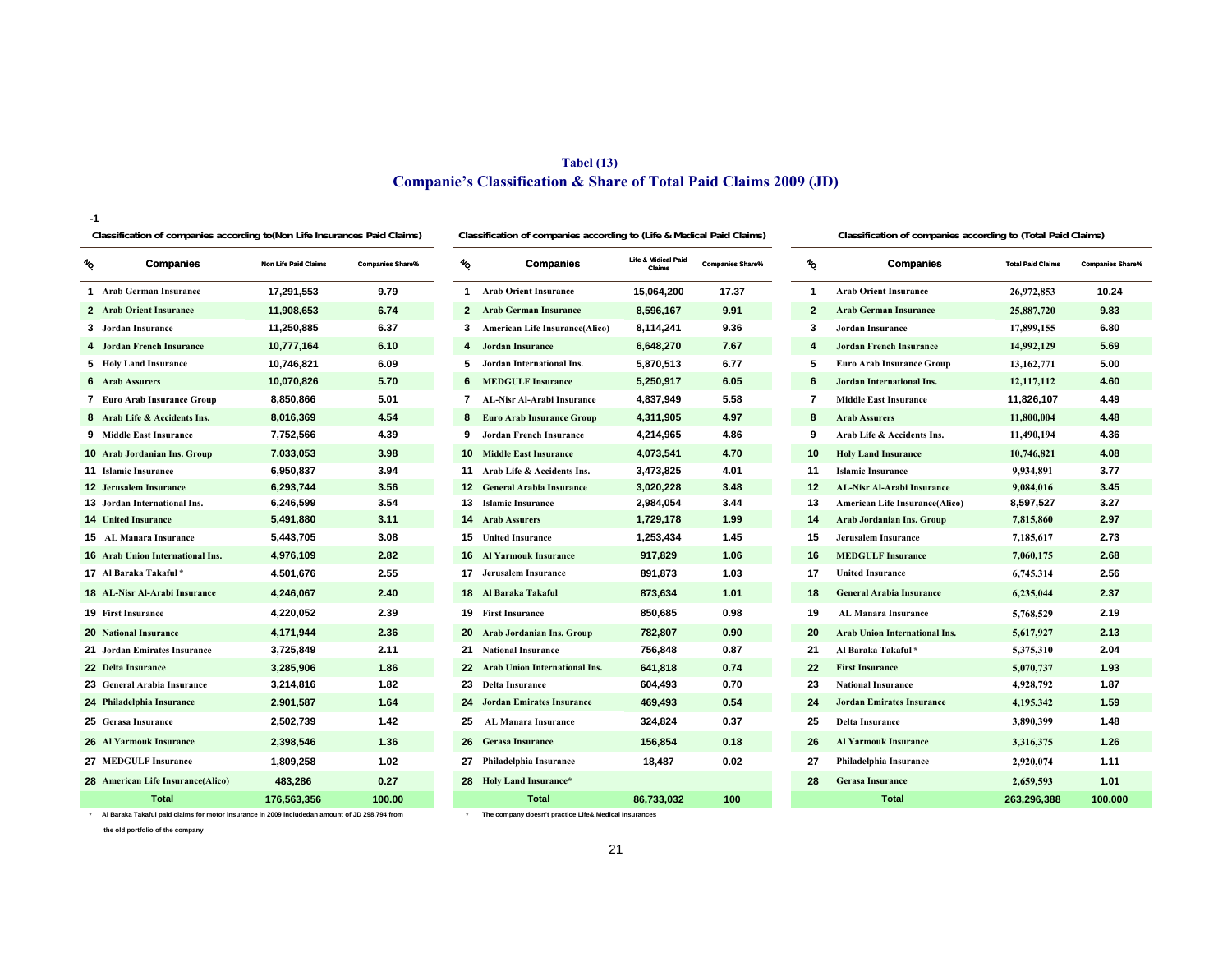### **Table (13)**

# **Companies Classification & Share of Paid Claims Per Class As in 31/12/2009 (JD)**

#### **Cont. -2**

|                        | $m$ allic $\alpha$ italispult             |                    |               | <b>FIFOLITIEL FIUPEITY DAINAYES</b> |                    |               | OCHCLAI ACCIUCIII                        |                    |
|------------------------|-------------------------------------------|--------------------|---------------|-------------------------------------|--------------------|---------------|------------------------------------------|--------------------|
| $\frac{\eta}{\varrho}$ | Companies                                 | <b>Paid Claims</b> | $\frac{1}{6}$ | Companies                           | <b>Paid Claims</b> | $\frac{1}{2}$ | Companies                                | <b>Paid Claims</b> |
| 1.                     | <b>Jordan Insurance</b>                   | 2,044,160          |               | <b>Arab German Insurance</b>        | 4,886,767          | 1.            | <b>Arab Orient Insurance</b>             | 1,133,874          |
| 2                      | <b>Delta Insurance</b>                    | 670,850            |               | <b>Jordan Insurance</b>             | 2,125,489          |               | <b>American Life Insurance(Alico)</b>    | 483,286            |
|                        | <b>Jerusalem Insurance</b>                | 441,920            |               | <b>First Insurance</b>              | 2,020,020          |               | <b>AL Manara Insurance</b>               | 468,435            |
|                        | <b>Middle East Insurance</b>              | 434,335            |               | <b>United Insurance</b>             | 1,667,964          |               | <b>Jordan French Insurance</b>           | 405,928            |
| 5.                     | <b>AL-Nisr Al-Arabi Insurance</b>         | 311,607            |               | <b>Middle East Insurance</b>        | 995,886            |               | <b>Euro Arab Insurance Group</b>         | 215,090            |
| 6                      | <b>Jordan International Insurance</b>     | 271,366            |               | <b>Arab Orient Insurance</b>        | 863,904            |               | Arab Life & Accidents Insurance          | 201,609            |
|                        | <b>Jordan French Insurance</b>            | 265,473            |               | <b>Delta Insurance</b>              | 647,960            |               | AL-Nisr Al-Arabi Insurance               | 169,969            |
| 8                      | <b>General Arabia Insurance</b>           | 245.644            |               | Arab Life & Accidents Insurance     | 616,127            |               | <b>Arab German Insurance</b>             | 123,056            |
|                        | <b>AL Manara Insurance</b>                | 223,937            |               | <b>AL-Nisr Al-Arabi Insurance</b>   | 602,194            |               | <b>General Arabia Insurance</b>          | 105,439            |
|                        | <b>10</b> Arab German Insurance           | 220.994            |               | <b>10</b> Holy Land Insurance       | 573,944            |               | <b>10</b> Jordan Emirates Insurance      | 50,883             |
|                        | <b>11</b> Arab Life & Accidents Insurance | 220,556            |               | Jordan International Insurance      | 497,256            |               | 11 Islamic Insurance                     | 38,141             |
|                        | <b>12</b> Arab Orient Insurance           | 219,939            | 12.           | <b>Jerusalem Insurance</b>          | 485,850            |               | <b>12</b> Jordan Insurance               | 38,110             |
|                        | <b>13</b> United Insurance                | 200,681            | 13            | Arab Jordanian Insurance Group      | 380,853            |               | <b>13</b> Middle East Insurance          | 37,399             |
|                        | <b>14</b> Arab Assurers                   | 144,195            |               | <b>14</b> Euro Arab Insurance Group | 345,056            |               | <b>14</b> First Insurance                | 36,086             |
|                        | 15 Al Baraka Takaful                      | 126,738            | 15            | <b>Arab Assurers</b>                | 331,397            |               | <b>15</b> Jerusalem Insurance            | 35,183             |
|                        | <b>16</b> Euro Arab Insurance Group       | 108,677            |               | <b>16</b> National Insurance        | 313,436            |               | <b>16</b> Arab Jordanian Insurance Group | 29,446             |
|                        | <b>17</b> First Insurance                 | 107,507            |               | <b>17</b> AL Manara Insurance       | 302,914            |               | <b>17</b> Arab Assurers                  | 26,242             |
|                        | <b>18</b> Islamic Insurance               | 64,401             |               | <b>General Arabia Insurance</b>     | 186,340            |               | <b>18</b> Delta Insurance                | 21,410             |
|                        | <b>19</b> Al Yarmouk Insurance            | 51,428             |               | Jordan French Insurance             | 185,898            |               | <b>19</b> Al Yarmouk Insurance           | 6,520              |
|                        | <b>20</b> Arab Jordanian Insurance Group  | 51,113             | 20            | <b>Islamic Insurance</b>            | 180,213            |               | <b>20</b> United Insurance               | 6,073              |
|                        | 21 National Insurance                     | 29,816             | 21            | <b>MEDGULF Insurance</b>            | 130,692            |               | 21 Philadelphia Insurance                | 5,342              |
|                        | <b>22</b> Jordan Emirates Insurance       | 28,905             | 22            | <b>Jordan Emirates Insurance</b>    | 71,545             |               | 22 Jordan International Insurance        | 5,617              |
|                        | 23 Arab Union International Ins.          | 26,860             | 23.           | <b>Al Yarmouk Insurance</b>         | 38,780             |               | 23 Holy Land Insurance                   | 4,045              |
|                        | 24 Philadelphia Insurance                 | 12,652             |               | <b>Philadelphia Insurance</b>       | 32,818             |               | 24 National Insurance                    | 2,562              |
|                        | 25 MEDGULF Insurance                      | 7,143              |               | <b>Gerasa Insurance</b>             | 9,825              |               | 25 Gerasa Insurance                      | 1,783              |
|                        | 26 Gerasa Insurance                       | 814                | 26            | Al Baraka Takaful                   | 5,117              |               | <b>26 MEDGULF Insurance</b>              | 913                |
|                        | <b>27</b> Holy Land Insurance             | 550                |               | Arab Union International Ins.       | 3,091              |               | 27 Arab Union International Ins.         | 88                 |
|                        | 28 American Life Insurance(Alico)*        |                    |               | 28 American Life Insurance(Alico)*  |                    |               | 28 Al Baraka Takaful **                  |                    |
|                        | <b>Total</b>                              | 6,532,261          |               | <b>Total</b>                        | 18.501.336         |               | <b>Total</b>                             | 3.652.529          |

| Marine & Transport     |                    |               | <b>Fire&amp;Other Property Damages</b>   |                    |               | <b>General Accident</b>               |                    |
|------------------------|--------------------|---------------|------------------------------------------|--------------------|---------------|---------------------------------------|--------------------|
| Companies              | <b>Paid Claims</b> | $\frac{1}{2}$ | Companies                                | <b>Paid Claims</b> | $\frac{1}{6}$ | Companies                             | <b>Paid Claims</b> |
|                        | 2,044,160          |               | <b>Arab German Insurance</b>             | 4,886,767          | 1             | <b>Arab Orient Insurance</b>          | 1,133,874          |
|                        | 670,850            | 2             | <b>Jordan Insurance</b>                  | 2,125,489          | 2             | <b>American Life Insurance(Alico)</b> | 483,286            |
| ınce                   | 441,920            |               | <b>First Insurance</b>                   | 2,020,020          |               | <b>AL Manara Insurance</b>            | 468,435            |
| rance                  | 434,335            |               | <b>United Insurance</b>                  | 1,667,964          |               | <b>Jordan French Insurance</b>        | 405,928            |
| i Insurance            | 311,607            |               | <b>Middle East Insurance</b>             | 995,886            | 5             | <b>Euro Arab Insurance Group</b>      | 215,090            |
| onal Insurance         | 271,366            |               | <b>Arab Orient Insurance</b>             | 863,904            | 6             | Arab Life & Accidents Insurance       | 201,609            |
| ısurance               | 265,473            |               | <b>Delta Insurance</b>                   | 647,960            |               | <b>AL-Nisr Al-Arabi Insurance</b>     | 169,969            |
| nsurance               | 245,644            |               | Arab Life & Accidents Insurance          | 616,127            | 8             | <b>Arab German Insurance</b>          | 123,056            |
| rance                  | 223,937            | 9             | <b>AL-Nisr Al-Arabi Insurance</b>        | 602,194            | 9             | <b>General Arabia Insurance</b>       | 105,439            |
| surance                | 220,994            |               | <b>10</b> Holy Land Insurance            | 573,944            |               | <b>Jordan Emirates Insurance</b>      | 50,883             |
| idents Insurance       | 220,556            | 11            | <b>Jordan International Insurance</b>    | 497,256            |               | <b>Islamic Insurance</b>              | 38,141             |
| ırance                 | 219,939            |               | <b>12</b> Jerusalem Insurance            | 485,850            |               | <b>12</b> Jordan Insurance            | 38,110             |
|                        | 200,681            |               | <b>13</b> Arab Jordanian Insurance Group | 380,853            | 13            | <b>Middle East Insurance</b>          | 37,399             |
|                        | 144,195            |               | <b>14</b> Euro Arab Insurance Group      | 345,056            | 14            | <b>First Insurance</b>                | 36,086             |
| ul                     | 126,738            |               | 15 Arab Assurers                         | 331,397            | 15            | Jerusalem Insurance                   | 35,183             |
| ance Group             | 108,677            |               | <b>16</b> National Insurance             | 313,436            |               | <b>Arab Jordanian Insurance Group</b> | 29,446             |
|                        | 107,507            |               | <b>17</b> AL Manara Insurance            | 302,914            |               | <b>17</b> Arab Assurers               | 26,242             |
|                        | 64,401             |               | <b>18</b> General Arabia Insurance       | 186,340            |               | <b>18</b> Delta Insurance             | 21,410             |
| ırance                 | 51,428             | 19            | Jordan French Insurance                  | 185,898            | 19            | <b>Al Yarmouk Insurance</b>           | 6,520              |
| <b>Insurance Group</b> | 51,113             |               | <b>20</b> Islamic Insurance              | 180,213            |               | <b>20</b> United Insurance            | 6,073              |
| ce                     | 29,816             | 21            | <b>MEDGULF Insurance</b>                 | 130,692            |               | 21 Philadelphia Insurance             | 5,342              |
| <b>Insurance</b>       | 28,905             | 22            | <b>Jordan Emirates Insurance</b>         | 71,545             |               | 22 Jordan International Insurance     | 5,617              |
| rnational Ins.         | 26,860             | 23            | <b>Al Yarmouk Insurance</b>              | 38,780             | 23            | <b>Holy Land Insurance</b>            | 4,045              |
| ırance                 | 12,652             | 24            | <b>Philadelphia Insurance</b>            | 32,818             |               | <b>24</b> National Insurance          | 2,562              |
| rance                  | 7,143              | 25            | <b>Gerasa Insurance</b>                  | 9,825              | 25            | <b>Gerasa Insurance</b>               | 1,783              |
|                        | 814                | 26.           | Al Baraka Takaful                        | 5,117              | 26            | <b>MEDGULF Insurance</b>              | 913                |
| ance                   | 550                |               | 27 Arab Union International Ins.         | 3,091              |               | 27 Arab Union International Ins.      | 88                 |
| surance(Alico)*        |                    |               | 28 American Life Insurance(Alico)*       |                    |               | 28 Al Baraka Takaful **               |                    |
| <b>Total</b>           | 6,532,261          |               | <b>Total</b>                             | 18,501,336         |               | <b>Total</b>                          | 3,652,529          |

|                         | <b>General Accident</b>               |                    |
|-------------------------|---------------------------------------|--------------------|
| $\frac{1}{2}$           | Companies                             | <b>Paid Claims</b> |
| 1                       | <b>Arab Orient Insurance</b>          | 1,133,874          |
| $\overline{2}$          | <b>American Life Insurance(Alico)</b> | 483,286            |
| 3                       | AL Manara Insurance                   | 468.435            |
| $\overline{\mathbf{4}}$ | <b>Jordan French Insurance</b>        | 405,928            |
| 5                       | <b>Euro Arab Insurance Group</b>      | 215,090            |
| 6                       | Arab Life & Accidents Insurance       | 201,609            |
| 7                       | <b>AL-Nisr Al-Arabi Insurance</b>     | 169,969            |
| 8                       | <b>Arab German Insurance</b>          | 123,056            |
| 9                       | <b>General Arabia Insurance</b>       | 105,439            |
| 10                      | <b>Jordan Emirates Insurance</b>      | 50,883             |
| 11                      | <b>Islamic Insurance</b>              | 38,141             |
| 12                      | <b>Jordan Insurance</b>               | 38,110             |
| 13 <sup>1</sup>         | <b>Middle East Insurance</b>          | 37,399             |
| 14                      | <b>First Insurance</b>                | 36,086             |
| 15 <sub>1</sub>         | <b>Jerusalem Insurance</b>            | 35,183             |
| 16.                     | <b>Arab Jordanian Insurance Group</b> | 29,446             |
| 17 <sup>1</sup>         | <b>Arab Assurers</b>                  | 26,242             |
| 18                      | <b>Delta Insurance</b>                | 21,410             |
| 19                      | <b>Al Yarmouk Insurance</b>           | 6,520              |
| 20                      | <b>United Insurance</b>               | 6,073              |
| 21                      | Philadelphia Insurance                | 5,342              |
| 22                      | <b>Jordan International Insurance</b> | 5,617              |
| 23                      | <b>Holy Land Insurance</b>            | 4.045              |
| 24                      | <b>National Insurance</b>             | 2,562              |
| 25                      | <b>Gerasa Insurance</b>               | 1,783              |
| 26 <sup>°</sup>         | <b>MEDGULF Insurance</b>              | 913                |
|                         | 27 Arab Union International Ins.      | 88                 |
| 28.                     | Al Baraka Takaful **                  |                    |
|                         | Total                                 | 3 652 520          |

**\*\*The company didn't pay any claims for General Accident Insurance in 2009**

\* **The Company dosen't practice Marine & Fire Insurances**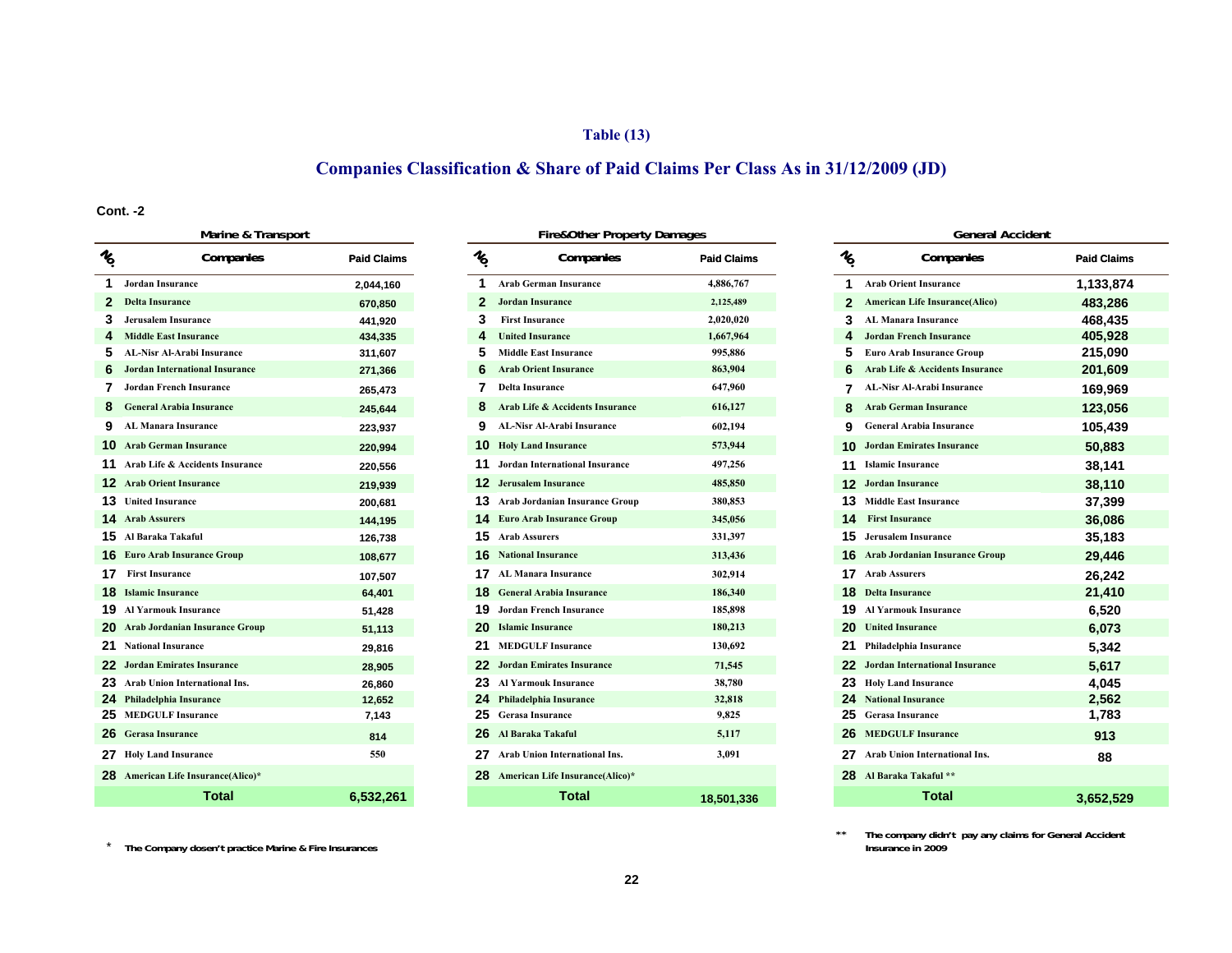### **Companie's Classification & Share of Paid Claims Per Class As in 31/12/2009 (JD) Table (13)**

#### **Cont-3**

|                                     | Life                                  |                    |                 | Medical                              |                    |               | Motor(Compulsory(Third Party Liability Insurance)&Comprehensive(Own Damages)) |                    |
|-------------------------------------|---------------------------------------|--------------------|-----------------|--------------------------------------|--------------------|---------------|-------------------------------------------------------------------------------|--------------------|
| $\mathcal{U}_O$                     | Companies                             | <b>Paid Claims</b> | $\mathcal{U}_O$ | Companies                            | <b>Paid Claims</b> | $\frac{1}{6}$ | Companies                                                                     | <b>Paid Claims</b> |
| 1.                                  | <b>American Life Insurance(Alico)</b> | 5,708,672          |                 | <b>1</b> Arab Orient Insurance       | 15,064,200         |               | <b>Arab German Insurance</b>                                                  | 12,060,736         |
| 2 Jordan Insurance                  |                                       | 4.000.020          | 2               | <b>Arab German Insurance</b>         | 7,911,692          | $\mathbf{2}$  | <b>Holy Land Insurance</b>                                                    | 10,168,282         |
| 3 Arab Life & Accidents Ins.        |                                       | 2,734,692          |                 | Jordan International Ins.            | 5,373,911          | 3.            | Jordan French Insurance                                                       | 9,919,865          |
| 4 AL-Nisr Al-Arabi Insurance        |                                       | 1,632,192          |                 | <b>MEDGULF Insurance</b>             | 5,250,917          |               | <b>Arab Orient Insurance</b>                                                  | 9,690,936          |
| 5 Middle East Insurance             |                                       | 1.266.938          | 5.              | <b>Euro Arab Insurance Group</b>     | 3,993,984          | 5.            | <b>Arab Assurers</b>                                                          | 9,503,744          |
| 6 General Arabia Insurance          |                                       | 850,593            | 6               | <b>Jordan French Insurance</b>       | 3,941,215          |               | <b>Euro Arab Insurance Group</b>                                              | 8,182,043          |
| <b>7</b> Arab German Insurance      |                                       | 684,475            |                 | <b>AL-Nisr Al-Arabi Insurance</b>    | 3,205,757          |               | 7 Jordan Insurance                                                            | 7,043,126          |
| <b>8</b> Arab Assurers              |                                       | 678,263            |                 | <b>Middle East Insurance</b>         | 2,806,603          |               | <b>Islamic Insurance</b>                                                      | 6,668,082          |
| <b>9</b> Jordan International Ins.  |                                       | 496,602            | 9               | <b>Jordan Insurance</b>              | 2,648,250          | Q             | Arab Jordanian Ins. Group                                                     | 6,571,641          |
| <b>10 Islamic Insurance</b>         |                                       | 456,345            |                 | <b>10</b> Islamic Insurance          | 2,527,709          |               | <b>10</b> Middle East Insurance                                               | 6,284,946          |
| <b>11 Euro Arab Insurance Group</b> |                                       | 317,921            |                 | 11 American Life Insurance(Alico)    | 2,405,569          |               | 11 Arab Life & Accidents Ins.                                                 | 6,117,157          |
| <b>12 Jordan French Insurance</b>   |                                       | 273,750            |                 | <b>12</b> General Arabia Insurance   | 2,169,635          |               | <b>12</b> Jordan International Ins.                                           | 5,472,360          |
| <b>13 National Insurance</b>        |                                       | 123,005            |                 | <b>13</b> United Insurance           | 1,207,964          |               | <b>13</b> Jerusalem Insurance                                                 | 5,330,791          |
| <b>14</b> Arab Jordanian Ins. Group |                                       | 104,192            |                 | <b>14</b> Arab Assurers              | 1,050,915          |               | <b>14</b> Arab Union International Ins.                                       | 4,946,070          |
| <b>15 Jerusalem Insurance</b>       |                                       | 75,875             |                 | <b>15</b> Al Yarmouk Insurance       | 901,829            |               | <b>15</b> AL Manara Insurance                                                 | 4,448,419          |
| <b>16 United Insurance</b>          |                                       | 45,470             |                 | 16 Al Baraka Takaful                 | 873,634            |               | 16 Al Baraka Takaful*                                                         | 4,369,821          |
| <b>17 Al Yarmouk Insurance</b>      |                                       | 16,000             |                 | <b>17</b> First Insurance            | 850,685            |               | <b>17</b> National Insurance                                                  | 3,826,130          |
| <b>18 Delta Insurance*</b>          |                                       |                    |                 | <b>18</b> Jerusalem Insurance        | 815,998            |               | <b>18</b> United Insurance                                                    | 3,617,162          |
| 19 Gerasa Insurance**               |                                       |                    |                 | <b>19</b> Arab Life & Accidents Ins. | 739,133            |               | <b>19</b> Jordan Emirates Insurance                                           | 3,574,516          |
| 20 AL Manara Insurance**            |                                       |                    |                 | 20 Arab Jordanian Ins. Group         | 678,615            |               | 20 AL-Nisr Al-Arabi Insurance                                                 | 3,162,297          |
| 21 Arab Union International Ins.**  |                                       |                    | 21              | <b>Arab Union International Ins.</b> | 641,818            |               | 21 Philadelphia Insurance                                                     | 2,850,775          |
| 22 Jordan Emirates Insurance**      |                                       |                    |                 | <b>22</b> National Insurance         | 633,843            |               | 22 General Arabia Insurance                                                   | 2,677,393          |
| 23 Holy Land Insurance**            |                                       |                    |                 | 23 Delta Insurance                   | 604,493            |               | 23 Gerasa Insurance                                                           | 2,490,317          |
| 24 Philadelphia Insurance**         |                                       |                    |                 | 24 Jordan Emirates Insurance         | 469,493            |               | 24 Al Yarmouk Insurance                                                       | 2,301,818          |
| 25 Al Baraka Takaful**              |                                       |                    |                 | 25 AL Manara Insurance               | 324,824            |               | 25 First Insurance                                                            | 2,056,439          |
| 26 Arab Orient Insurance**          |                                       |                    |                 | <b>26</b> Gerasa Insurance           | 156,854            |               | <b>26</b> Delta Insurance                                                     | 1,945,686          |
| 27 MEDGULF Insurance**              |                                       |                    |                 | 27 Philadelphia Insurance            | 18,487             |               | <b>27</b> MEDGULF Insurance                                                   | 1,670,510          |
| 28 First Insurance**                |                                       |                    |                 | 28 Holy Land Insurance*              |                    |               | 28 American Life Insurance(Alico)**                                           |                    |
|                                     | <b>Total</b>                          | 19,465,005         |                 | <b>Total</b>                         | 67,268,027         |               | <b>Total</b>                                                                  | 146,951,062        |
|                                     |                                       |                    |                 |                                      |                    |               |                                                                               |                    |

**\*The company didn't pay any Life Claims in 2009**

**\*\*** \*\* **Companies Classified from 19-28 don't practice Life Assurance The company doesn't practice Motor Insurance**

```
 * *
The company classified under No. 28 doesn't practice 
                                   Medical Insurance.
```
**Al Baraka Takaful paid claims for Motor insurance in 2009 included an amount of JD 298.794 from the old portfolio of the company**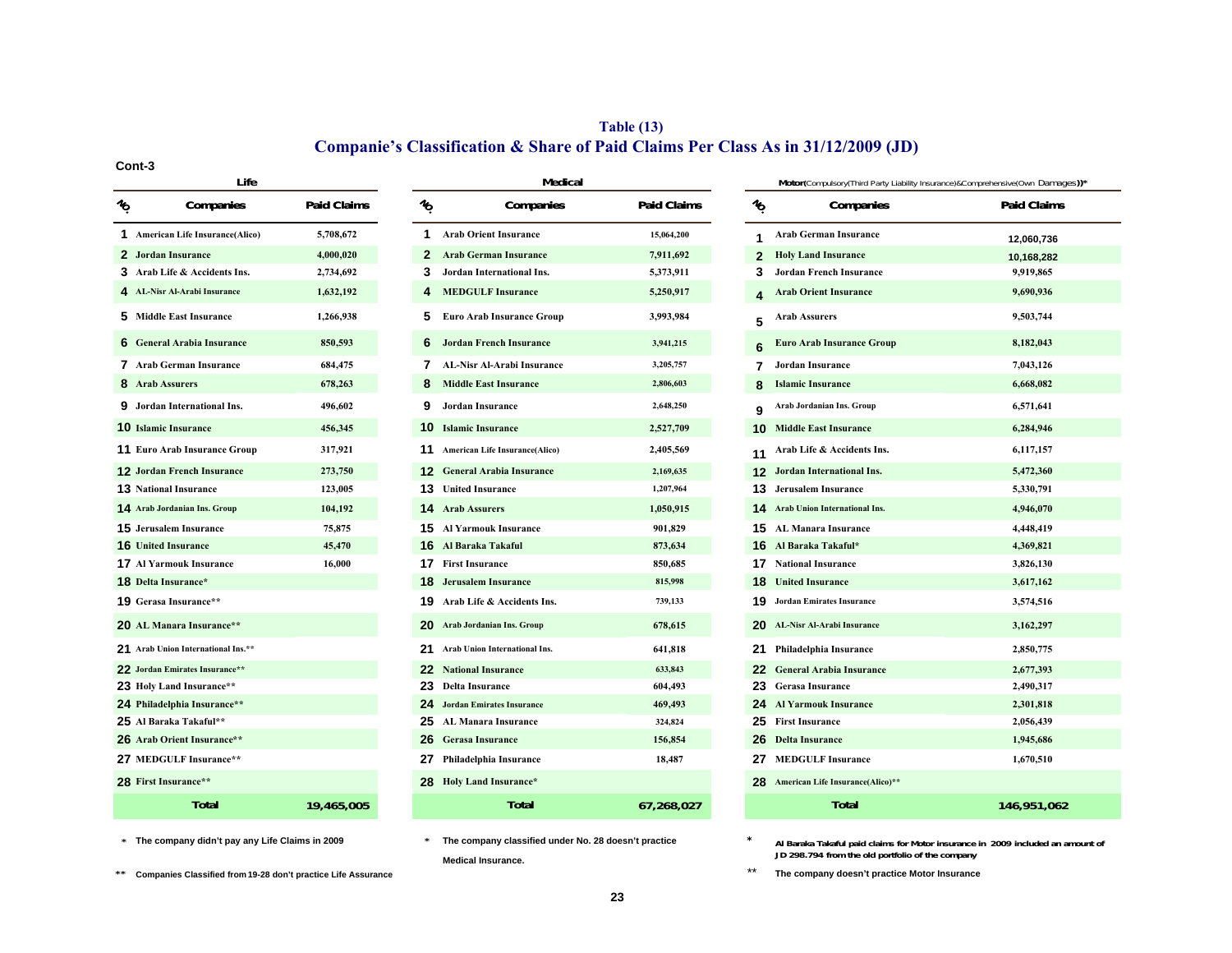| <b>Table (14)</b>                                                                    |
|--------------------------------------------------------------------------------------|
| Net Profit (Loss) For Jordan Insurance Companies as Per Class For The Year 2009 (JD) |
| (According to Insurance Branches)                                                    |

**-1**

|                 |                                       |           |           |           |          |           |                                 |                         |             |            |           |           |                       |            |         |                        | Motor                                  |
|-----------------|---------------------------------------|-----------|-----------|-----------|----------|-----------|---------------------------------|-------------------------|-------------|------------|-----------|-----------|-----------------------|------------|---------|------------------------|----------------------------------------|
| No.             | Companies                             |           | Marine    | Aviation  |          |           | Total<br><b>Marine+Aviation</b> | <b>Property Damages</b> | Fire& Other | Liability  |           |           | <b>Other Branches</b> | Credit     |         | <b>Party Liability</b> | <b>Compulsory (Third</b><br>Insurance) |
|                 |                                       | 2009      | 2008      | 2009      | 2008     | 2009      | 2008                            | 2009                    | 2008        | 2009       | 2008      | 2009      | 2008                  | 2009       | 2008    | 2009                   | 2008                                   |
|                 | <b>Jordan Insurance</b>               | 394,236   | 655,502   |           |          | 394,236   | 655,502                         | 369,763                 | 302,547     | 23,003     | 79,782    | 5,290     | 10,732                |            |         | 498,281-               | 720,621-                               |
|                 | <b>Middle East Insurance</b>          | 354,603   | 674,823   | $14,791-$ | 12,872-  | 339,812   | 661,951                         | 15,357                  | 267,791     | 34,602-    | 10,629-   | 74,977    | 54,273                |            |         | $24,572-$              | 75,320                                 |
| $\mathbf{3}$    | <b>National Insurance</b>             | 328,026   | 350,221   |           |          | 328,026   | 350,221                         | 219,763                 | 5,133-      | 22,516     | 22,461    | 434       | 1,365                 |            |         | 323,900-               | 645,822-                               |
|                 | <b>United Insurance</b>               | 1,979-    | 152,786   |           |          | 1,979-    | 152,786                         | 146,557                 | 201,124     | 22,800     | 6,768     | 4,813     | 8,965                 |            |         | 230,368-               | 302,005-                               |
| 5               | <b>AL Manara Insurance</b>            | 81,748    | 66,336    | 75,195-   | 25,424-  | 6,553     | 40,912                          | 46,227                  | 58,159      | 24,071     | 11,422-   | 59,657    | 33,590-               |            |         | 423,973-               | 114,299                                |
|                 | <b>General Arabia Insurance</b>       | 276,531   | 490,533   |           |          | 276,531   | 490,533                         | 28,384-                 | 92,465      |            |           | 28,354-   | $853 -$               |            |         | 16,358                 | 25,721                                 |
| $7\phantom{.0}$ | <b>Jerusalem Insurance</b>            | 524,857   | 544,585   |           |          | 524,857   | 544,585                         | 73,005                  | 106,059     | 42,935-    | 12,888-   | 33,516    | 34,710                |            |         | 329,204-               | 316,984-                               |
|                 | <b>AL-Nisr Al-Arabi Insurance</b>     | 138,569   | 191,760   |           |          | 138,569   | 191,760                         | 81,911                  | 133,072     | 36,098     | 44,762    | 62,618    | 82,805                |            |         | 476,809-               | 19,567                                 |
| 9               | <b>Jordan French Insurance</b>        | 53,127    | 106,472-  | 24,882    | 19,688   | 78,009    | 126,160-                        | 46,332                  | 110,022     | 24,111     | 18,602    | 22,631    | 91,667-               | $10,250 -$ | 98,008  | 1,264,606-             | 1,776,307-                             |
| 10              | <b>Arab Union International Ins.</b>  | 132,010   | 157,256   |           |          | 132,010   | 157,256                         | 19,756                  | 12,263      |            |           | 1,369     | 9,845                 |            |         | 75,756                 | 37,565                                 |
| 11              | <b>Delta Insurance</b>                | 178,807   | 125,026   |           |          | 178,807   | 125,026                         | 161,650                 | 52,630      | $3,816-$   | 34,744    | 11,392    | 20,025                |            |         | 93,985-                | $88,041-$                              |
| 12              | <b>Jordan Emirates Insurance</b>      | 28,855    | 25,792    |           |          | 28,855    | 25,792                          | 48,856                  | 739,079-    | 1,096      | $2,055 -$ | 10,854-   | 2,550                 |            |         | 261,714-               | 1,793,579-                             |
| 13              | <b>Al Yarmouk Insurance</b>           | 60,499    | 470,230   |           |          | 60,499    | 470,230                         | 62,261                  | 118,446     | $15,451 -$ | 651-      | 4,301     | 4,153                 |            |         | 938,089-               | 955,868-                               |
| 14              | <b>Holy Land Insurance</b>            | 23,593    | 32,129    |           |          | 23,593    | 32,129                          | 84,249                  | 1,923       | 12,255     | 25,713    |           |                       |            |         | 352,639                | 1,509,134                              |
| 15              | Arab Life & Accidents Ins.            | 194,819   | 286,039   |           |          | 194.819   | 286,039                         | 107,189                 | 380,967     | 75,872     | 80,569    | 95,893    |                       | 50,473-    | 94,932  | 518,683-               | 398,012-                               |
| 16              | Philadelphia Insurance                | 20,756    | 15,728    |           |          | 20,756    | 15,728                          | 75,218                  | 11,414-     | $7,365-$   | 23,569    | 2,153     | 198                   |            |         | 136,834-               | 161,293-                               |
| 17              | <b>American Life Insurance(Alico)</b> |           |           |           |          | $\bf{0}$  | $\bf{0}$                        |                         |             |            |           | 551,684   | 865,314               |            |         |                        |                                        |
| 18              | <b>Jordan International Ins.</b>      | 526,228   | 327,450   | 18,330-   | 22,307-  | 507,898   | 305,143                         | 110,662                 | 86,250      | 27.913     | 153,272-  | 4,240     | 4,134                 |            |         | 386,586-               | 1,138,312-                             |
| 19              | <b>Arab German Insurance</b>          | 16,656    | 172,806   | 24,246    |          | 40,902    | 172,806                         | 439,958                 | 61,075      | 11,101     | 37,951    | 34,475    | 23,516                |            |         | 1,162,430-             | 288,050                                |
| 20              | <b>Islamic Insurance</b>              | 280,234   | 222,369   |           |          | 280,234   | 222,369                         | 45,321                  | 75,074-     |            |           | 39,151    | 67,678                |            |         | 1,437,640-             | 995,494-                               |
| 21              | Euro Arab Insurance Group             | 352,247   | 139,209   |           |          | 352,247   | 139,209                         | 213,205                 | 192,149     | 257,376    | 364,618   |           |                       |            |         | 1,372,053              | 433,943                                |
| 22              | <b>Arab Assurers</b>                  | 245,339   | 429,785   |           |          | 245,339   | 429,785                         | 95,138                  | 106,312     | 5,881      | 441       | 22,936    | 23,089                | 9,854      | 9.099   | 1,744,898-             | 1,873,784-                             |
| 23              | Al Baraka Takaful                     | 4,643     | 21,297-   |           |          | 4,643     | 21.297-                         | 26,737-                 | 14,316-     |            |           | 3,182     | 2,684                 |            |         | 1,912,805-             | 1,289,650-                             |
| 24              | Arab Jordanian Ins. Group             | 113,375   | 169,429   |           |          | 113,375   | 169,429                         | 45,424-                 | 45,398-     |            |           | 11,027-   | 77,502                |            |         | 3,961,464-             | 756,526                                |
| 25              | <b>Arab Orient Insurance</b>          | 203,061   | 187,428   | 15,418-   | 66,664-  | 187,643   | 120,764                         | 173,281                 | 236,608     | 64,555     | 55,535    | 250,061   | 191,344               |            |         | 58,509-                | 131,687                                |
| 26              | <b>Gerasa Insurance</b>               | 9,137     | 6,397-    |           |          | 9,137     | 6,397-                          | 33,137                  | 52,752      | $205 -$    | 1,411     | 1,882     | 1,604                 |            |         | 172,847-               | 357,716-                               |
| 27              | <b>MEDGULF Insurance</b>              | 49,956    | 55,286    |           |          | 49,956    | 55,286                          | 445,199                 | 300,800     | 7,498      | 6,565     | 37,785    | 8,429                 |            |         | 464,903                | 679,136                                |
| 28              | <b>First Insurance</b>                | 25,105    | $4,000 -$ |           |          | 25,105    | $4,000 -$                       | 82,417                  | 137,492-    | 7,811      | 12,127    | 30,664    | 12,648-               |            |         | 121,849-               | 128,715-                               |
|                 | Total                                 | 4,615,038 | 5.804.342 | 74,606-   | 146,955- | 4.540.432 | 5.657.387                       | 3.095.867               | 1.845.508   | 473.983    | 600.447   | 1,304,869 | 1,356,157             | 50.869-    | 202.039 | 14,198,337-            | 8,871,255-                             |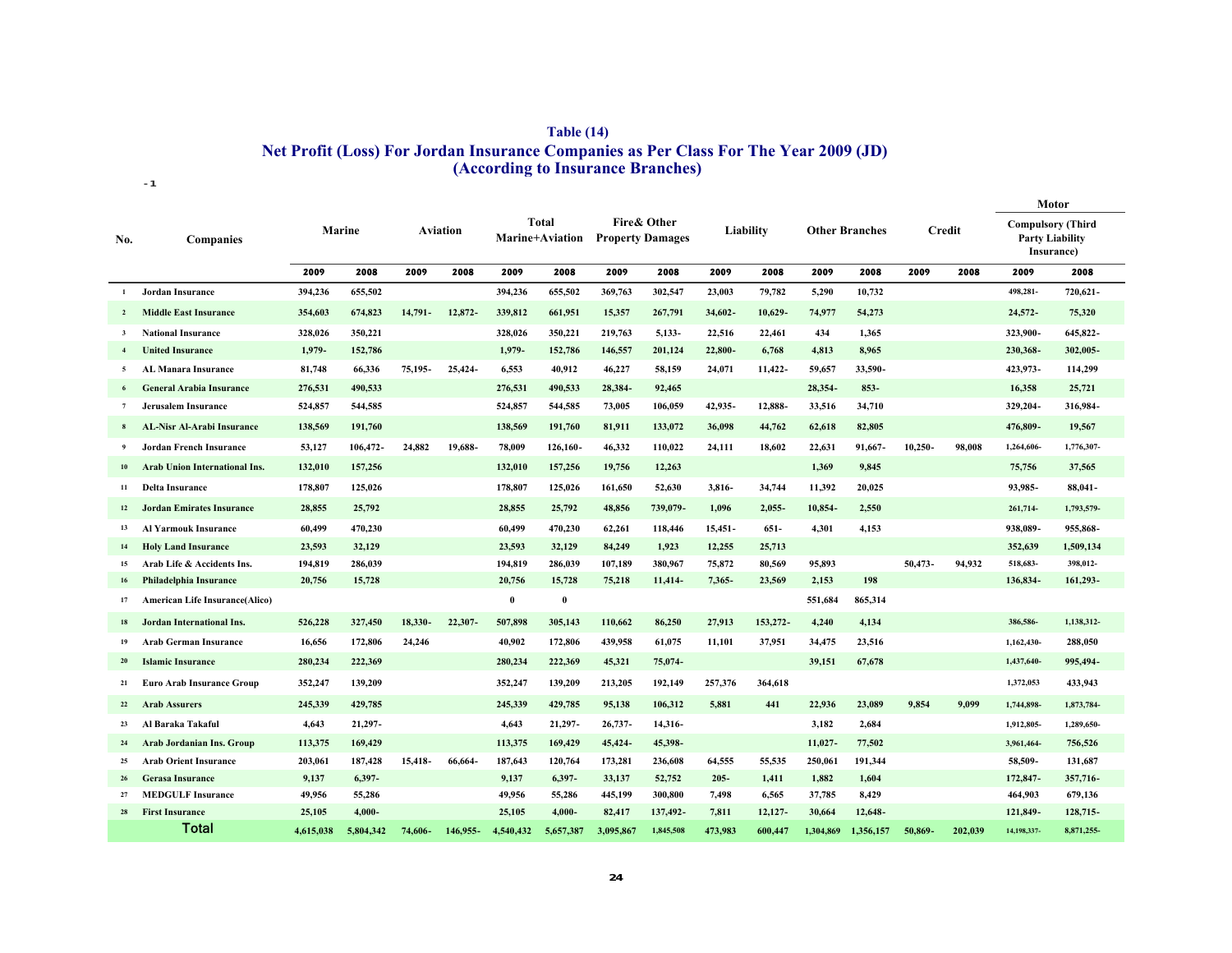### **Net Profit (Loss) For Jordan Insurance Companies as Per Class For The Year 2009 (JD) Table (14) (According to Insurance Branches)**

 **Cont.-2**

|              |                                       |             |                                | Motor                                                                                 |            |                            |            |            |            |           |           |              |              |                             |            |                                                                      |           |            |                          |
|--------------|---------------------------------------|-------------|--------------------------------|---------------------------------------------------------------------------------------|------------|----------------------------|------------|------------|------------|-----------|-----------|--------------|--------------|-----------------------------|------------|----------------------------------------------------------------------|-----------|------------|--------------------------|
| No.          | <b>Companies</b>                      |             | Comprehensive<br>(Own Damages) | <b>Compulsory (Third Party</b><br>Liability Ins.) &<br>Comprehensive (Own<br>Damages) |            | <b>Non Life Insurances</b> |            |            | Medical    |           | Life      | Medical+Life |              | <b>Net Technical Profit</b> | (Loss)     | <b>Net Technical Profit</b><br>(Loss) for branches<br>Outside Jordan |           |            | <b>Net Profit (Loss)</b> |
|              |                                       | 2009        | 2008                           | 2009                                                                                  | 2008       | 2009                       | 2008       | 2009       | 2008       | 2009      | 2008      | 2009         | 2008         | 2009                        | 2008       | 2009                                                                 | 2008      | 2009       | 2008                     |
|              | 1 Jordan Insurance                    | 1,877,461   | 1,872,379                      | 1,379,180                                                                             | 1,151,758  | 2,171,472                  | 2,200,321  | 240,932    | 419,195    | 471,951   | 518,412   | 712,883      | 937,607      | 2,884,355                   | 3,137,928  | 1,757,476                                                            | 1,435,814 | 1,450,747  | 7,250,983                |
|              | 2 Middle East Insurance               | 512,370     | 489,823                        | 487,798                                                                               | 565,143    | 883,342                    | 1,538,529  | 56,864     | 93,962     | 795,921   | 2,120,840 | 852,785      | 2,214,802    | 1,736,127                   | 3,753,331  |                                                                      |           | 1,034,316  | 468,786                  |
|              | 3 National Insurance                  | 480,265     | 468,028                        | 156.365                                                                               | 177,794-   | 727,104                    | 191.120    | 14,821     | 13.562-    | 6.997     | 43,096    | 21,818       | 29.534       | 748.922                     | 220.654    |                                                                      |           | 165,852    | 1.269.226                |
| $\mathbf{4}$ | <b>United Insurance</b>               | 403,901     | 667,175                        | 173,533                                                                               | 365,170    | 300,124                    | 734,813    | 84,742-    | 86,923     | 2,781     | 13,200    | 81,961-      | 100,123      | 218,163                     | 834,936    |                                                                      |           | 116,859-   | 453,006                  |
| 5.           | AL Manara Insurance                   | 108,970     | 259,892-                       | 315,003                                                                               | 145,593-   | 178.495                    | 91.534-    | 62,432-    | $12.047 -$ |           |           | 62,432-      | $12.047 -$   | 240.927-                    | 103,581-   |                                                                      |           | 1,605,990- | 115,991                  |
|              | <b>General Arabia Insurance</b>       | 82,441      | 340,404                        | 98.799                                                                                | 366,125    | 318,592                    | 948,270    | 262,334    | $31,601 -$ | 95,089    | 395.283   | 167, 245 -   | 363,682      | 151.347                     | 1,311,952  |                                                                      |           | 438,793    | 363,888                  |
|              | 7 Jerusalem Insurance                 | 452,287     | 354,336                        | 123,083                                                                               | 37,352     | 711,526                    | 709,818    | 108,814    | 180,107    | 10,717    | 190,940   | 119,531      | 371,047      | 831,057                     | 1,080,865  |                                                                      |           | 981,591    | 936,275                  |
|              | <b>AL-Nisr Al-Arabi Insurance</b>     | 327,963     | 174,056                        | 148,846-                                                                              | 193,623    | 170,350                    | 646,022    | 64,283     | 186,914    | 1.045.106 | 631,756   | 1,109,389    | 818,670      | 1,279,739                   | 1,464,692  |                                                                      |           | 1,481,323  | 2,125,869                |
| - 9          | Jordan French Insurance               | 830,029     | 3,035,676                      | 434,577-                                                                              | 1,259,369  | 273,744-                   | 1,268,174  | 123,618    | 539,016-   | 132,973   | 102,810   | 256,591      | 436,206-     | 17,153-                     | 831,968    |                                                                      |           | 27,227     | 27,163-                  |
|              | 10 Arab Union International Ins.      | 269,777     | 9,429                          | 345,533                                                                               | 46,994     | 498,668                    | 226,358    | 8,558      | 638-       |           |           | 8,558        | 638-         | 507,226                     | 225,720    |                                                                      |           | 217,915    | 581,892-                 |
|              | 11 Delta Insurance                    | 132,114     | 75,455                         | 38,129                                                                                | 12,586-    | 386,162                    | 219,839    | 42,337     | 101,384    | 4,462     | 3,257     | 46,799       | 104,641      | 432,961                     | 324,480    |                                                                      |           | 535,523    | 262,097                  |
|              | 12 Jordan Emirates Insurance          | 26,780      | 542,469-                       | 234,934-                                                                              | 2,336,048  | 166,981-                   | 3.048.840- | 128,820    | 31,129-    |           |           | 128,820-     | 31,129-      | 295,801                     | 3,079,969- |                                                                      |           | 221,178-   | 3,155,945                |
|              | 13 Al Yarmouk Insurance               | 39,515      | 41,825                         | 898,574-                                                                              | 914,043-   | 786,964-                   | 321,865-   | 55,381     | 83,342     | 2,221     | 7,668     | 57,602       | 91,010       | 729,362                     | 230,855-   |                                                                      |           | 735,503-   | 107,215                  |
|              | 14 Holy Land Insurance                | 357,715-    | 473,182-                       | 5,076-                                                                                | 1,035,952  | 115,021                    | 1,095,717  |            |            |           |           | $\mathbf{0}$ | $\bf{0}$     | 115.021                     | 1,095,717  |                                                                      |           | 109,790    | 103,223                  |
| 15           | <b>Arab Life &amp; Accidents Ins.</b> | 709,599     | 712,590                        | 190.916                                                                               | 314,578    | 614.216                    | 1,157,085  | 74,822-    | 37,839     | 196,000   |           | 121.178      | 37,839       | 735,394                     | 1.194.924  | 149.541                                                              | 138,998   | 277,241    | 372,801                  |
| 16           | Philadelphia Insurance                | 79,183      | 34,573                         | 57,651-                                                                               | 126,720    | 33,111                     | 98,639-    | $39-$      |            |           |           | $39-$        | $\mathbf{0}$ | 33,072                      | 98,639-    |                                                                      |           | 149,853-   | 244,465                  |
|              | 17 American Life Insurance (Alico)    |             |                                | $\bf{0}$                                                                              | $\bf{0}$   | 551,684                    | 865,314    | 36,501-    | 438,101    | 2,979,164 | 2,547,937 | 2,942,663    | 2,986,038    | 3,494,347                   | 3,851,352  |                                                                      |           | 5,252,728  | 5,484,552                |
|              | 18 Jordan International Ins.          | 386,996     | 636,899                        | 410                                                                                   | 501,413-   | 651,123                    | 259,158-   | 1,950-     | 426,549-   | 51,859    | 75,197    | 49,909       | 351,352-     | 701,032                     | 610,510-   |                                                                      |           | 710,255    | 2,138,462                |
| 19           | Arab German Insurance                 | 58,095-     | 380,240                        | 1,220,525-                                                                            | 92,190-    | 694,089-                   | 203,158    | 412,925    | 284,952    | 58,381    | 106,735   | 471,306      | 391,687      | 222,783                     | 594,845    |                                                                      |           | 1,002,856  | 2,093,404                |
|              | 20 Islamic Insurance                  | 192,753     | 186,906-                       | 1.244.887                                                                             | 1,182,400  | 880.181-                   | 967,427-   | 207,274-   | 172,433-   | 342,204   | 196,551   | 134,930      | 24,118       | 745,251-                    | 943,309-   |                                                                      |           | 844,029-   | 7,174,900                |
|              | 21 Euro Arab Insurance Group          | 1,363,821-  | 31,006                         | 8,232                                                                                 | 464,949    | 831,060                    | 1,160,925  | 397,139-   | 298,900    | 261,627   | 157,077   | 135,512-     | 455,977      | 695,548                     | 1,616,902  |                                                                      |           | 163,399    | 817,146                  |
| 22           | <b>Arab Assurers</b>                  | $131,101 -$ | 421,877                        | 1,875,999.                                                                            | 1,451,907- | 1,496,851.                 | 883,181-   | 126,683-   | 8,443-     | 162,505-  | 48,022    | 289,188-     | 39,579       | 1,786,039-                  | 843,602-   |                                                                      |           | 5,656,888  | 2,638,631                |
|              | 23 Al Baraka Takaful                  | 12,417      | 713,971-                       | 1,900,388-                                                                            | 2,003,621- | 1.919.300-                 | 2.036.550- | 401,805-   | 237,793    |           |           | 401,805-     | 237,793-     | 2,321,105-                  | 2,274,343- |                                                                      |           | 2,011,366- | 2,218,859                |
|              | 24 Arab Jordanian Ins. Group          | 319,921     | 153,454-                       | 3,641,543-                                                                            | 603,072    | 3,584,619-                 | 804,605    | 114,605-   | 93,250     | 54,441-   | 43,642    | 169,046-     | 136,892      | 3,753,665-                  | 941,497    |                                                                      |           | 4,366,204- | 446,217-                 |
| 25           | <b>Arab Orient Insurance</b>          | 454,217     | 510,864                        | 395,708                                                                               | 642,551    | 1,071,248                  | 1,246,802  | 2,590,593  | 2.217.269  |           |           | 2,590,593    | 2,217,269    | 3,661,841                   | 3,464,071  |                                                                      |           | 2,265,073  | 2,000,619                |
| 26           | <b>Gerasa Insurance</b>               | 195,044     | 242,436                        | 22,197                                                                                | 115,280-   | 66,148                     | 65,910-    | 14,086     | 20,987     |           |           | 14,086       | 20,987       | 80,234                      | 44,923-    |                                                                      |           | 743,157-   | 63,339-                  |
| 27           | <b>MEDGULF Insurance</b>              | 175,653-    | 275,883-                       | 289,250                                                                               | 403,253    | 829,688                    | 774,333    | 1,141,197- | 508,813-   |           |           | 1,141,197-   | 508,813-     | 311,509                     | 265,520    |                                                                      |           | 364,759-   | 171,931                  |
|              | 28 First Insurance                    | 35,562      | 135,697-                       | 86,287-                                                                               | 264,412-   | 59,710                     | 430,679-   | $49,217-$  | 66,481-    |           |           | 49,217-      | 66,481-      | 10,493                      | 497,160-   |                                                                      |           | 1,012,081  | 940,866                  |
|              | Total                                 | 5.843.180   | 6.997.137                      | 8.355.157-                                                                            | 1.874.118- | 1.009.125                  | 7.787.420  | 643,652    | 2.494.620  | 6.240.507 | 7.202.423 | 6.884.159    | 9.697.043    | 7.893.284                   | 17,484,463 | 1.907.017                                                            | 1.574.812 | 1.694.788- | 14,058,115               |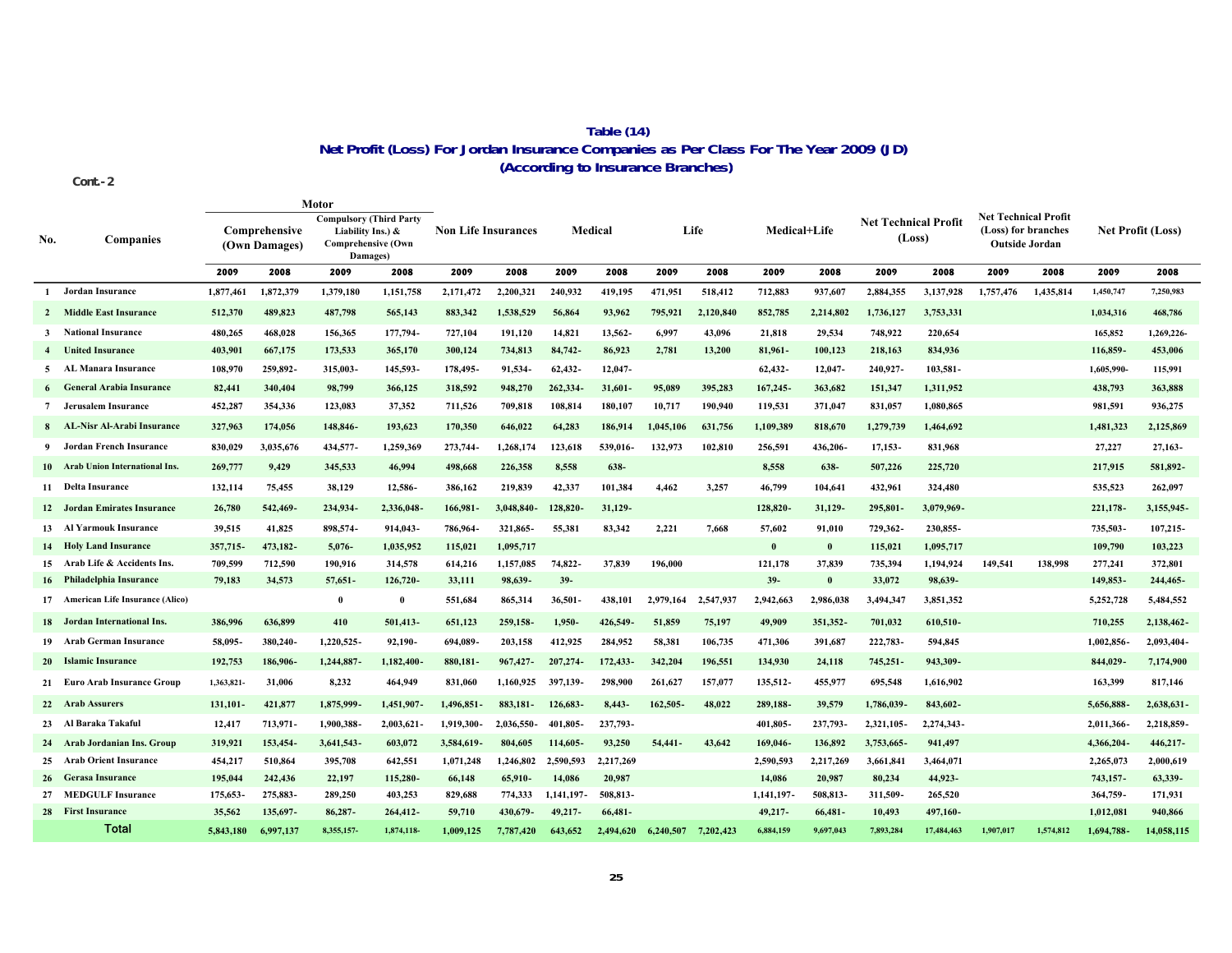| NO | Companies                         |             | <b>Compulsory T.P.L</b><br>/Jordanian Vehicles |            | <b>Compulsory T.P.L from</b><br>Comprehensive |           | Compulsory T.P.L /<br><b>Foreign Vehicles</b> |             | <b>Total Compulsory/T.P.L</b> | Comprehensive<br>(Own Damages) |           |            | <b>Total Motors</b> |
|----|-----------------------------------|-------------|------------------------------------------------|------------|-----------------------------------------------|-----------|-----------------------------------------------|-------------|-------------------------------|--------------------------------|-----------|------------|---------------------|
|    |                                   | 2009        | 2008                                           | 2009       | 2008                                          | 2009      | 2008                                          | 2009        | 2008                          | 2009                           | 2008      | 2009       | 2008                |
| 1  | Jordan Insurance                  | 346,356-    | 213,358-                                       | 545,875-   | 777,150-                                      | 393,950   | 269,887                                       | 498,281-    | 720,621-                      | 1,877,461                      | 1,872,379 | 1,379,180  | 1,151,758           |
|    | 2 Middle East Insurance           | 374,325-    | 164,720-                                       | 57,168     | 34,556-                                       | 292,585   | 274,596                                       | 24,572-     | 75,320                        | 512,370                        | 489,823   | 487,798    | 565,143             |
|    | 3 National Insurance              | 551,446-    | 1,006,567-                                     | 71,341-    | 48,099                                        | 298,887   | 312,646                                       | 323,900-    | 645,822-                      | 480,265                        | 468,028   | 156,365    | 177,794-            |
| 4  | <b>United Insurance</b>           | 29,359      | 2,450                                          | 582,017-   | 690,580-                                      | 322,290   | 386,125                                       | 230,368-    | 302,005-                      | 403,901                        | 667,175   | 173,533    | 365,170             |
|    | 5 AL Manara Insurance             | 136,387-    | 88,551-                                        | 532,454-   | 270,022-                                      | 244,868   | 472,872                                       | 423,973-    | 114,299                       | 108,970                        | 259,892-  | 315,003-   | 145,593-            |
| 6  | <b>General Arabia Insurance</b>   | 122,231-    | 285, 153-                                      | 163,253-   | 13,781                                        | 301,842   | 297,093                                       | 16,358      | 25,721                        | 82,441                         | 340,404   | 98,799     | 366,125             |
|    | 7 Jerusalem Insurance             | 317,564-    | 377,244-                                       | 373,674-   | 241,899-                                      | 362,034   | 302,159                                       | 329,204-    | 316,984-                      | 452,287                        | 354,336   | 123,083    | 37,352              |
| 8  | <b>AL-Nisr Al-Arabi Insurance</b> | 534,817-    | 321,916-                                       | 268,390-   | 42,977                                        | 326,398   | 298,506                                       | 476,809-    | 19,567                        | 327,963                        | 174,056   | 148,846-   | 193,623             |
| 9  | Jordan French Insurance           | 1,121,439-  | 1,689,889-                                     | 167,467-   | 391,151-                                      | 24,300    | 304,733                                       | 1,264,606-  | 1,776,307-                    | 830,029                        | 3,035,676 | 434,577-   | 1,259,369           |
|    | 10 Arab Union International Ins.  | 27,095-     | 280,830-                                       | 105,423-   | 38,234-                                       | 208,274   | 356,629                                       | 75,756      | 37,565                        | 269,777                        | 9,429     | 345,533    | 46,994              |
|    | 11 Delta Insurance                | 222,514-    | 338,123-                                       | 75,491-    | 10,995-                                       | 204,020   | 261,077                                       | 93,985-     | 88,041-                       | 132,114                        | 75,455    | 38,129     | 12,586-             |
|    | 12 Jordan Emirates Insurance      | 481,794-    | 1,658,924-                                     | 63,470-    | 155,476-                                      | 283,550   | 20,821                                        | 261,714-    | 1,793,579-                    | 26,780                         | 542,469-  | 234,934-   | 2,336,048-          |
|    | 13 Al Yarmouk Insurance           | 1,253,643-  | 1,309,297-                                     | 25,982-    | 5,246                                         | 341,536   | 348,183                                       | 938,089-    | 955,868-                      | 39,515                         | 41,825    | 898,574-   | 914,043-            |
|    | <b>14 Holy Land Insurance</b>     | 904,718     | 1,025,474                                      | 594,264-   | 259,343                                       | 42,185    | 224,317                                       | 352,639     | 1,509,134                     | 357,715-                       | 473,182-  | $5,076-$   | 1,035,952           |
|    | 15 Arab Life & Accidents Ins.     | 445,076-    | 323,597-                                       | 284,749-   | 353,140-                                      | 211,142   | 278,725                                       | 518,683-    | 398,012-                      | 709,599                        | 712,590   | 190,916    | 314,578             |
|    | 16 Philadelphia Insurance         | 196,240-    | 88,600-                                        | 154,733-   | 108,505-                                      | 214,139   | 35,812                                        | 136,834-    | 161,293-                      | 79,183                         | 34,573    | $57,651-$  | 126,720-            |
|    | 17 Jordan International Ins.      | 1,041,105-  | 586,749-                                       | 251,695    | 791,021-                                      | 402,824   | 239,458                                       | 386,586-    | 1,138,312-                    | 386,996                        | 636,899   | 410        | 501,413-            |
|    | 18 Arab German Insurance          | 1,918,546-  | 260,898                                        | 387,389    | 313,297-                                      | 368,727   | 340,449                                       | 1,162,430-  | 288,050                       | 58,095-                        | 380,240-  | 1,220,525- | 92,190-             |
|    | 19 Euro Arab Insurance Group      | 680,925-    | 780,297-                                       | 1,711,621  | 904,762                                       | 341,357   | 309,478                                       | 1,372,053   | 433,943                       | 1,363,821-                     | 31,006    | 8,232      | 464,949             |
|    | 20 Islamic Insurance              | 1,443,605-  | 983,946-                                       | 303,215-   | 211,491-                                      | 309,180   | 199,943                                       | 1,437,640-  | 995,494-                      | 192,753                        | 186,906-  | 1,244,887- | 1,182,400-          |
|    | 21 Arab Assurers                  | 1,631,684-  | 1,715,141-                                     | 620,713-   | 492,576-                                      | 507,499   | 333,933                                       | 1,744,898-  | 1,873,784-                    | 131,101-                       | 421,877   | 1,875,999- | 1,451,907-          |
|    | 22 Al Baraka Takaful              | 1,959,824-  | 1,495,790-                                     | 169,838-   | 96,098-                                       | 216,857   | 302,238                                       | 1,912,805-  | 1,289,650-                    | 12,417                         | 713,971-  | 1,900,388- | 2,003,621-          |
|    | 23 Arab Jordanian Ins. Group      | 3,375,428-  | 362,556                                        | 440,768-   | 29,890                                        | 145,268-  | 364,080                                       | 3,961,464-  | 756,526                       | 319,921                        | 153,454-  | 3,641,543- | 603,072             |
|    | 24 Arab Orient Insurance          | 161,841-    | 170,798-                                       | 295,528-   | 199,610                                       | 398,860   | 102,875                                       | 58,509-     | 131,687                       | 454,217                        | 510,864   | 395,708    | 642,551             |
|    | 25 Gerasa Insurance               | 63,405      | 1,318,583-                                     | 565,038-   | 631,838                                       | 328,786   | 329,029                                       | 172,847-    | 357,716-                      | 195,044                        | 242,436   | 22,197     | 115,280-            |
|    | <b>26 MEDGULF Insurance</b>       | 32,467      | 13,039-                                        | $20,232-$  | 204,405                                       | 452,668   | 487,770                                       | 464,903     | 679,136                       | 175,653-                       | 275,883-  | 289,250    | 403,253             |
|    | 27 First Insurance                | 378,734-    | 201,335-                                       | 103,514-   | 86,398-                                       | 360,399   | 159,018                                       | 121,849-    | 128,715-                      | 35,562                         | 135,697-  | 86,287-    | 264,412-            |
|    | <b>Total</b>                      | 17,692,670- | 13,761,069-                                    | 4,119,556- | 2,722,638-                                    | 7,613,889 | 7,612,452                                     | 14,198,337- | 8,871,255-                    | 5,843,180                      | 6,997,137 | 8,355,157- | 1,874,118-          |

## **As in 31/12/2009 Compared with 31/12/2008(JD) Table (15) Motor Net Profit (Loss)**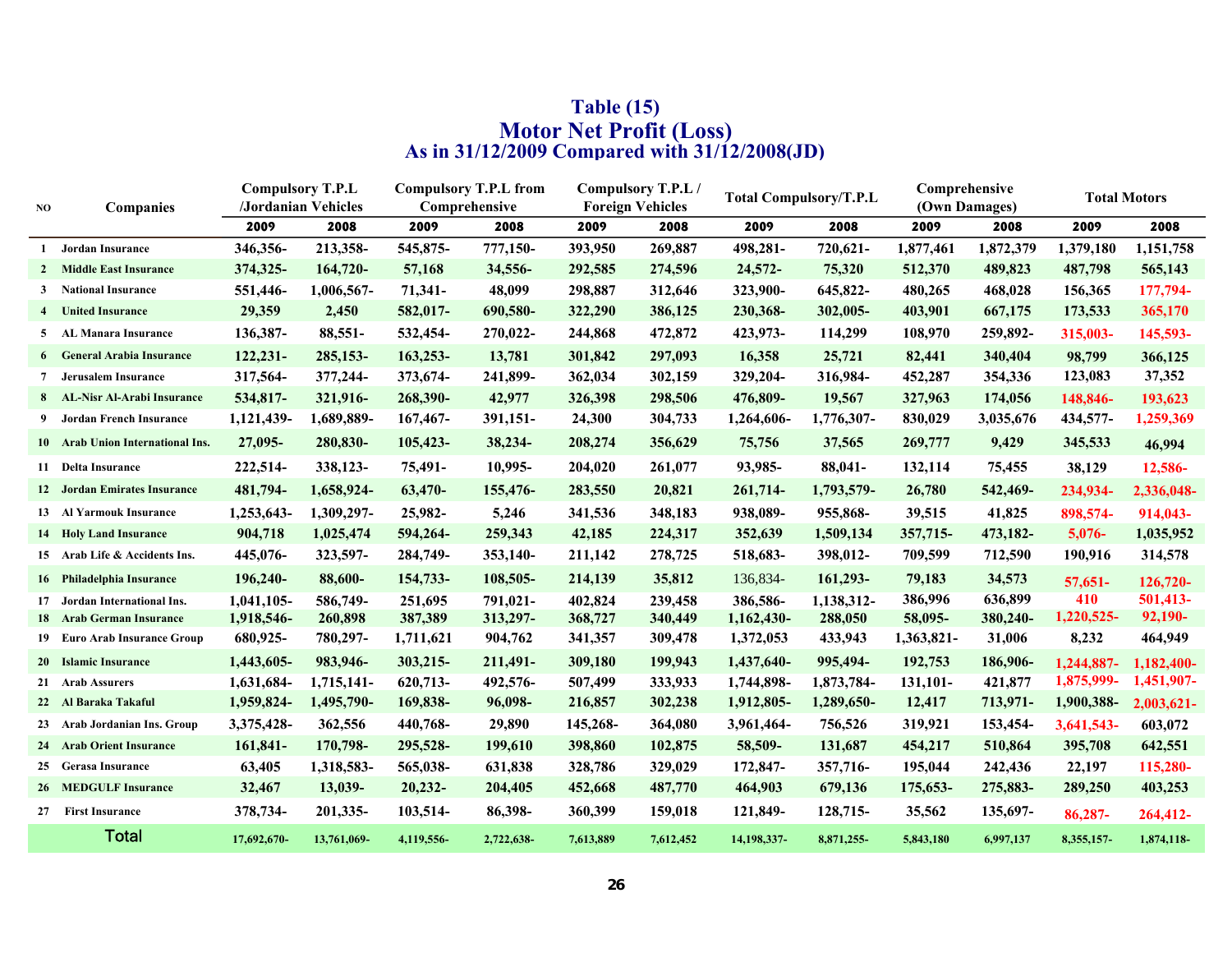# **Table (16) Insurance Companies According to Profit (Loss) Per Class as in 31/12/2009 (JD)**

**-1**

|                 | Marine & Transport                         |                |
|-----------------|--------------------------------------------|----------------|
| No              | Companies                                  | Profit (Loss)  |
| 1               | Jerusalem Insurance                        | 524,857        |
| $\overline{2}$  | <b>Jordan International Ins</b>            | 507,898        |
| 3               | <b>Jordan Insurance</b>                    | 394,236        |
| 4               | <b>Euro Arab Insurance Group</b>           | 352,247        |
| 5               | <b>Middle East Insurance</b>               | 339,812        |
| 6               | <b>National Insurance</b>                  | 328,026        |
| 7               | <b>Islamic Insurance</b>                   | 280,234        |
| 8               | <b>General Arabia Insurance</b>            | 276,531        |
| 9               | <b>Arab Assurers</b>                       | 245,339        |
| 10              | <b>Arab Life &amp; Accidents Insurance</b> | 194,819        |
| 11              | <b>Arab Orient Insurance</b>               | 187,643        |
| 12              | <b>Delta Insurance</b>                     | 178,807        |
| 13 <sup>1</sup> | <b>AL-Nisr Al-Arabi Insurance</b>          | 138,569        |
| 14              | <b>Arab Union International Ins.</b>       | 132,010        |
| 15              | Arab Jordanian Ins. Group                  | 113,375        |
| 16              | <b>Jordan French Insurance</b>             | 78,009         |
| 17              | <b>Al Varmouk Insurance</b>                | 60.499         |
| 18              | <b>MEDGULF Insurance</b>                   | 49,956         |
| 19              | <b>Arab German Insurance</b>               | 40,902         |
| 20              | <b>Jordan Emirates Insurance</b>           | 28,855         |
| 21              | <b>First Insurance</b>                     | 25,105         |
| 22              | <b>Holy Land Insurance</b>                 | 23,593         |
| 23              | Philadelphia Insurance                     | 20,756         |
| 24              | <b>Gerasa Insurance</b>                    | 9,137          |
| 25              | <b>AL Manara Insurance</b>                 | 6,553          |
| 26              | Al Baraka Takaful                          | 4,643          |
| 27              | <b>United Insurance</b>                    | 1,979-         |
| 28              | American Life Insurance(Alico)*            |                |
|                 | Total                                      | <b>4540432</b> |

|    | Marine & Transport                       |               |                           | <b>Fire&amp;Other Property Damages</b>    |               |                 | <b>General Accident</b>                 |               |
|----|------------------------------------------|---------------|---------------------------|-------------------------------------------|---------------|-----------------|-----------------------------------------|---------------|
| ъ  | Companies                                | Profit (Loss) | $\tilde{\mathcal{U}}_{0}$ | Companies                                 | Profit (Loss) | $\mathcal{U}_0$ | Companies                               | Profit (Loss) |
| 1. | <b>Jerusalem Insurance</b>               | 524,857       | 1                         | <b>MEDGULF Insurance</b>                  | 445,199       |                 | <b>American Life Insurance(Alico)</b>   | 551,684       |
|    | 2 Jordan International Ins               | 507,898       | $\mathbf{2}$              | <b>Arab German Insurance</b>              | 439,958       | $\mathbf{2}$    | <b>Arab Orient Insurance</b>            | 314,616       |
| 3. | Jordan Insurance                         | 394,236       |                           | <b>Jordan Insurance</b>                   | 369,763       |                 | <b>Euro Arab Insurance Group</b>        | 257,376       |
|    | 4 Euro Arab Insurance Group              | 352,247       |                           | <b>National Insurance</b>                 | 219,763       |                 | Arab Life & Accidents Insurance         | 171,765       |
|    | 5 Middle East Insurance                  | 339,812       |                           | <b>Euro Arab Insurance Group</b>          | 213,205       |                 | AL-Nisr Al-Arabi Insurance              | 98,716        |
|    | <b>6</b> National Insurance              | 328,026       |                           | <b>Arab Orient Insurance</b>              | 173,281       |                 | <b>AL Manara Insurance</b>              | 83,728        |
|    | <b>Islamic Insurance</b>                 | 280,234       |                           | <b>Delta Insurance</b>                    | 161,650       |                 | <b>Jordan French Insurance</b>          | 46,742        |
|    | <b>8</b> General Arabia Insurance        | 276,531       |                           | <b>United Insurance</b>                   | 146,557       |                 | <b>Arab German Insurance</b>            | 45,576        |
|    | <b>9</b> Arab Assurers                   | 245,339       |                           | <b>Jordan International Ins</b>           | 110,662       |                 | <b>MEDGULF Insurance</b>                | 45,283        |
|    | <b>Q</b> Arab Life & Accidents Insurance | 194,819       |                           | <b>10</b> Arab Life & Accidents Insurance | 107,189       | 10 <sup>1</sup> | <b>Middle East Insurance</b>            | 40,375        |
|    | <b>1</b> Arab Orient Insurance           | 187,643       |                           | <b>11</b> Arab Assurers                   | 95,138        |                 | <b>11</b> Islamic Insurance             | 39,151        |
|    | 2 Delta Insurance                        | 178,807       |                           | <b>12</b> Holy Land Insurance             | 84,249        |                 | <b>12</b> First Insurance               | 38,475        |
|    | 3 AL-Nisr Al-Arabi Insurance             | 138,569       |                           | <b>13</b> First Insurance                 | 82,417        |                 | <b>13</b> Jordan International Ins      | 32,153        |
|    | 4 Arab Union International Ins.          | 132,010       |                           | <b>14</b> AL-Nisr Al-Arabi Insurance      | 81,911        |                 | <b>14</b> Arab Assurers                 | 28,817        |
|    | 5 Arab Jordanian Ins. Group              | 113,375       |                           | <b>15</b> Philadelphia Insurance          | 75,218        |                 | <b>15</b> Jordan Insurance              | 28,293        |
|    | <b>6</b> Jordan French Insurance         | 78,009        |                           | <b>16</b> Jerusalem Insurance             | 73,005        |                 | <b>16</b> National Insurance            | 22,950        |
|    | 7 Al Yarmouk Insurance                   | 60,499        |                           | <b>17</b> Al Yarmouk Insurance            | 62,261        |                 | <b>17</b> Holy Land Insurance           | 12,255        |
|    | <b>8</b> MEDGULF Insurance               | 49,956        | 18.                       | <b>Jordan Emirates Insurance</b>          | 48,856        |                 | <b>18</b> Delta Insurance               | 7,576         |
|    | 9 Arab German Insurance                  | 40,902        |                           | <b>19</b> Jordan French Insurance         | 46,332        |                 | <b>19</b> Al Baraka Takaful.            | 3,182         |
|    | <b>20</b> Jordan Emirates Insurance      | 28,855        |                           | <b>20</b> AL Manara Insurance             | 46,227        |                 | <b>20</b> Gerasa Insurance              | 1,677         |
|    | 21 First Insurance                       | 25,105        |                           | 21 Islamic Insurance                      | 45,321        |                 | <b>21</b> Arab Union International Ins. | 1,369         |
|    | 22 Holy Land Insurance                   | 23,593        |                           | <b>22</b> Gerasa Insurance                | 33,137        |                 | <b>22</b> Philadelphia Insurance        | $5,212-$      |
|    | 23 Philadelphia Insurance                | 20,756        |                           | 23 Arab Union International Ins.          | 19,756        |                 | 23 Jerusalem Insurance                  | $9,419-$      |
|    | 24 Gerasa Insurance                      | 9,137         |                           | <b>24</b> Middle East Insurance           | 15,357        |                 | <b>24</b> Jordan Emirates Insurance     | $9,758-$      |
|    | 25 AL Manara Insurance                   | 6,553         |                           | 25 Al Baraka Takaful                      | 26,737-       |                 | 25 Arab Jordanian Ins. Group            | 11,027-       |
|    | 26 Al Baraka Takaful                     | 4,643         |                           | 26 General Arabia Insurance               | 28,384-       |                 | <b>26</b> Al Yarmouk Insurance          | $11,150 -$    |
|    | 27 United Insurance                      | $1,979-$      |                           | 27 Arab Jordanian Ins. Group              | 45,424-       |                 | <b>27</b> United Insurance              | 17,987-       |
|    | 28 American Life Insurance(Alico)*       |               |                           | 28 American Life Insurance(Alico)*        |               |                 | 28 General Arabia Insurance             | 28,354-       |
|    | <b>Total</b>                             | 4,540,432     |                           | <b>Total</b>                              | 3,095,867     |                 | <b>Total</b>                            | 1,778,852     |

| No.            | Companies                                  | Profit (Loss) |
|----------------|--------------------------------------------|---------------|
| 1              | American Life Insurance(Alico)             | 551,684       |
| $\overline{2}$ | <b>Arab Orient Insurance</b>               | 314,616       |
| 3              | <b>Euro Arab Insurance Group</b>           | 257,376       |
| 4              | <b>Arab Life &amp; Accidents Insurance</b> | 171,765       |
| 5              | AL-Nisr Al-Arabi Insurance                 | 98,716        |
| 6              | <b>AL Manara Insurance</b>                 | 83,728        |
| 7              | <b>Jordan French Insurance</b>             | 46,742        |
| 8              | <b>Arab German Insurance</b>               | 45,576        |
| 9              | <b>MEDGULF Insurance</b>                   | 45,283        |
| 10             | <b>Middle East Insurance</b>               | 40,375        |
| 11             | <b>Islamic Insurance</b>                   | 39,151        |
| 12             | <b>First Insurance</b>                     | 38,475        |
| 13             | <b>Jordan International Ins</b>            | 32,153        |
| 14             | <b>Arab Assurers</b>                       | 28,817        |
| 15             | <b>Jordan Insurance</b>                    | 28,293        |
| 16             | <b>National Insurance</b>                  | 22,950        |
| 17             | <b>Holy Land Insurance</b>                 | 12,255        |
| 18             | <b>Delta Insurance</b>                     | 7,576         |
| 19             | Al Baraka Takaful.                         | 3,182         |
| 20             | <b>Gerasa Insurance</b>                    | 1,677         |
| 21             | <b>Arab Union International Ins.</b>       | 1,369         |
| 22             | <b>Philadelphia Insurance</b>              | $5,212-$      |
| 23             | <b>Jerusalem Insurance</b>                 | 9,419-        |
| 24             | <b>Jordan Emirates Insurance</b>           | 9,758-        |
| 25             | Arab Jordanian Ins. Group                  | 11,027-       |
| 26             | <b>Al Yarmouk Insurance</b>                | 11,150-       |
| 27             | <b>United Insurance</b>                    | 17,987-       |
| 28             | <b>General Arabia Insurance</b>            | 28,354-       |
|                | Total                                      | 1,778,852     |

\***The Company dosen't practice Marine & Fire Insurances**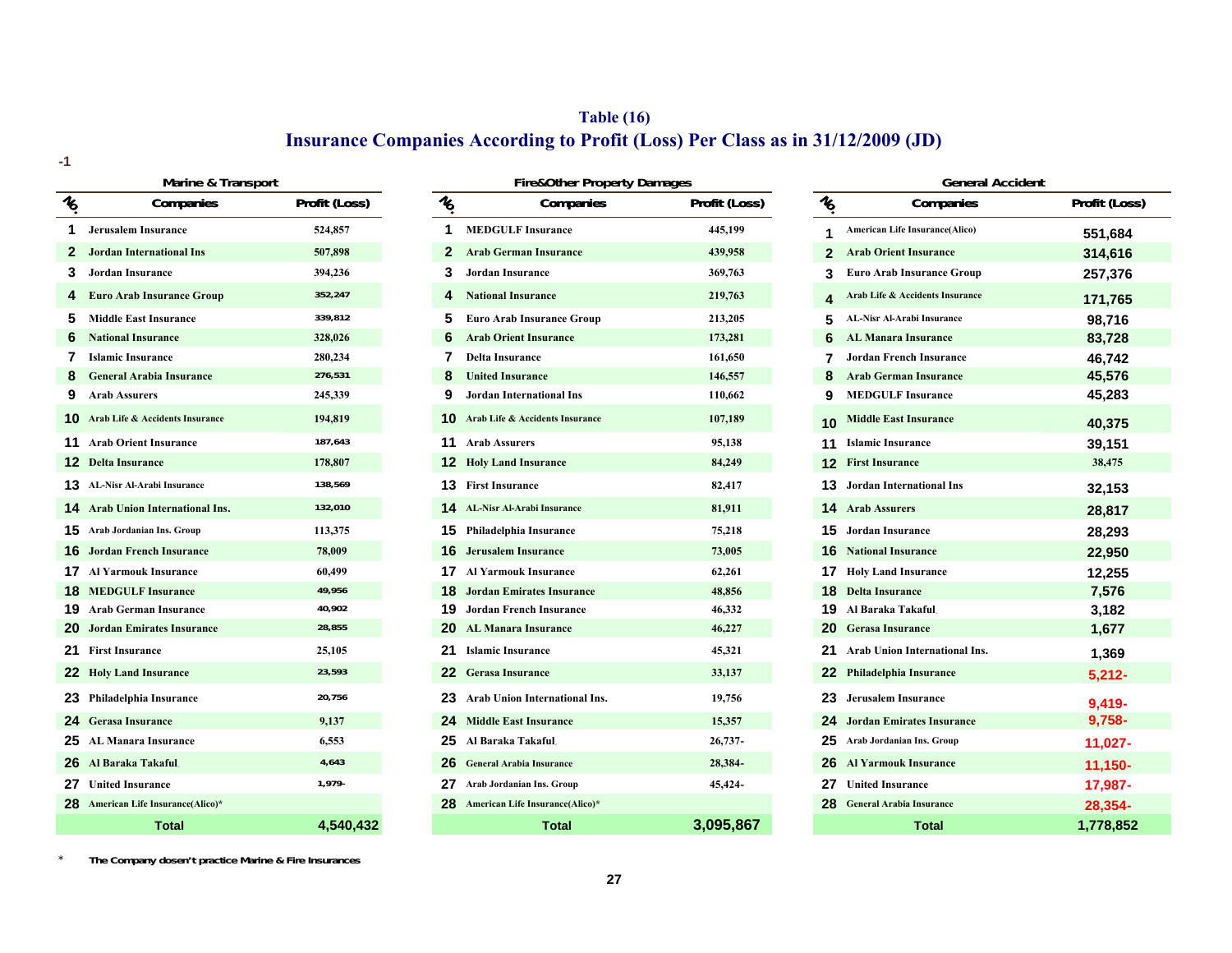# **Table (16) Insurance Companies According to Profit (Loss) Per Class as in 31/12/2009 (JD)**

**Cont. -2**

|               | Life                                  |              |               | <b>Medical</b>                               |              |               | <b>Motor</b> (Compulsory(Third Party Liability Insurance)&Comprehensive(Own Damage |             |
|---------------|---------------------------------------|--------------|---------------|----------------------------------------------|--------------|---------------|------------------------------------------------------------------------------------|-------------|
| $\frac{1}{6}$ | Companies                             | Profit(Loss) | $\frac{1}{6}$ | Companies                                    | Profit(Loss) | $\frac{1}{2}$ | Companies                                                                          | Profit(Loss |
|               | <b>American Life Insurance(Alico)</b> | 2,979,164    | 1.            | <b>Arab Orient Insurance</b>                 | 2,590,593    | 1             | <b>Jordan Insurance</b>                                                            | 1,379,180   |
|               | <b>AL-Nisr Al-Arabi Insurance</b>     | 1,045,106    |               | <b>Arab German Insurance</b>                 | 412,925      |               | <b>Middle East Insurance</b>                                                       | 487,798     |
| 3             | <b>Middle East Insurance</b>          | 795,921      | 3             | <b>Jordan Insurance</b>                      | 240,932      | 3             | <b>Arab Orient Insurance</b>                                                       | 395,708     |
|               | <b>Jordan Insurance</b>               | 471,951      |               | <b>Jordan French Insurance</b>               | 123,618      | 4             | <b>Arab Union International Insurance</b>                                          | 345,533     |
|               | <b>Islamic Insurance</b>              | 342,204      |               | <b>Jerusalem Insurance</b>                   | 108,814      | 5             | <b>MEDGULF Insurance</b>                                                           | 289,250     |
|               | <b>Euro Arab Insurance Group</b>      | 261,627      |               | <b>AL-Nisr Al-Arabi Insurance</b>            | 64,283       |               | Arab Life & Accidents Ins.                                                         | 190,916     |
|               | Arab Life & Accidents Ins.            | 196,000      |               | <b>Middle East Insurance</b>                 | 56,864       | 7             | <b>United Insurance</b>                                                            | 173,533     |
|               | <b>Jordan French Insurance</b>        | 132,973      |               | <b>Al Yarmouk Insurance</b>                  | 55,381       |               | <b>National Insurance</b>                                                          | 156,365     |
|               | <b>General Arabia Insurance</b>       | 95,089       | 9             | <b>Delta Insurance</b>                       | 42,337       | 9             | Jerusalem Insurance                                                                | 123,083     |
|               | <b>Arab German Insurance</b>          | 58,381       |               | <b>10</b> National Insurance                 | 14,821       |               | <b>10 General Arabia Insurance</b>                                                 | 98,799      |
|               | Jordan International Ins.             | 51,859       | 11            | <b>Gerasa Insurance</b>                      | 14,086       | 11            | <b>Delta Insurance</b>                                                             | 38,129      |
|               | <b>Jerusalem Insurance</b>            | 10,717       |               | <b>12</b> Arab Union International Insurance | 8,558        |               | <b>Gerasa Insurance</b>                                                            | 22,197      |
| 13.           | <b>National Insurance</b>             | 6,997        | 13            | Philadelphia Insurance                       | $39-$        | 13.           | <b>Euro Arab Insurance Group</b>                                                   | 8,232       |
| 14.           | <b>Delta Insurance</b>                | 4,462        | 14.           | Jordan International Ins.                    | 1,950-       | 14            | Jordan International Ins.                                                          | 410         |
|               | <b>15</b> United Insurance            | 2,781        |               | <b>15</b> American Life Insurance(Alico)     | 36,501-      |               | <b>15</b> Holy Land Insurance                                                      | 5,076-      |
| 16.           | <b>Al Yarmouk Insurance</b>           | 2,221        | 16.           | <b>First Insurance</b>                       | 49,217-      | 16            | <b>Philadelphia Insurance</b>                                                      | 57,651-     |
| 17            | Arab Jordanian Ins. Group             | 54,441-      | 17.           | <b>AL Manara Insurance</b>                   | 62,432-      |               | <b>17</b> First Insurance                                                          | 86,287-     |
|               | <b>18</b> Arab Assurers               | 162,505-     |               | <b>18</b> Arab Life & Accidents Ins.         | 74,822-      |               | <b>18</b> AL-Nisr Al-Arabi Insurance                                               | 148,846-    |
| 19            | Gerasa Insurance*                     |              | 19            | <b>United Insurance</b>                      | 84,742-      |               | <b>19</b> Jordan Emirates Insurance                                                | 234,934-    |
| 20            | <b>AL Manara Insurance*</b>           |              | 20            | <b>Arab Jordanian Ins. Group</b>             | 114,605-     |               | <b>20</b> AL Manara Insurance                                                      | 315,003-    |
| 21            | Arab Union International Insurance*   |              |               | 21 Arab Assurers                             | 126,683-     |               | 21 Jordan French Insurance                                                         | 434,577-    |
| 22.           | Jordan Emirates Insurance*            |              | 22.           | <b>Jordan Emirates Insurance</b>             | 128,820-     |               | <b>22</b> Al Yarmouk Insurance                                                     | 898,574     |
|               | 23 Holy Land Insurance*               |              | 23            | <b>Islamic Insurance</b>                     | 207,274-     |               | 23 Arab German Insurance                                                           | 1,220,525   |
|               | 24 Philadelphia Insurance*            |              |               | 24 General Arabia Insurance                  | 262,334-     |               | 24 Islamic Insurance                                                               | 1,244,887-  |
|               | 25 Al Baraka Takaful*                 |              | 25            | <b>Euro Arab Insurance Group</b>             | 397,139-     |               | 25 Al Baraka Takaful                                                               | 1,900,388-  |
| 26.           | <b>Arab Orient Insurance*</b>         |              | 26            | Al Baraka Takaful                            | 401,805-     |               | 26 Arab Assurers                                                                   | 1,875,999-  |
|               | 27 MEDGULF Insurance*                 |              | 27            | <b>MEDGULF Insurance</b>                     | 1,141,197-   |               | 27 Arab Jordanian Ins. Group                                                       | 3,641,543-  |
|               | 28 First Insurance*                   |              |               | 28 Holy Land Insurance*                      |              |               | 28 American Life Insurance(Alico)*                                                 |             |
|               | <b>Total</b>                          | 6,240,507    |               | <b>Total</b>                                 | 643,652      |               | <b>Total</b>                                                                       | 8.355.157   |

|              |                                                                  | Medical                                   |              |                                                    | <b>Motor</b> (Compulsory(Third Party Liabil |
|--------------|------------------------------------------------------------------|-------------------------------------------|--------------|----------------------------------------------------|---------------------------------------------|
| Profit(Loss) | $\ensuremath{\mathnormal{v}}_{\!\!\scriptscriptstyle\mathrm{Q}}$ | Companies                                 | Profit(Loss) | $\ensuremath{\mathnormal{v}}_{\!\!\mathnormal{Q}}$ | Companies                                   |
| 2,979,164    | 1                                                                | <b>Arab Orient Insurance</b>              | 2,590,593    | 1                                                  | <b>Jordan Insurance</b>                     |
| 1,045,106    | $\mathbf{2}$                                                     | <b>Arab German Insurance</b>              | 412,925      | $\overline{2}$                                     | <b>Middle East Insurance</b>                |
| 795,921      | 3                                                                | Jordan Insurance                          | 240,932      | 3                                                  | <b>Arab Orient Insurance</b>                |
| 471,951      | 4                                                                | <b>Jordan French Insurance</b>            | 123,618      | 4                                                  | <b>Arab Union International Insur</b>       |
| 342,204      | 5                                                                | <b>Jerusalem Insurance</b>                | 108,814      | 5                                                  | <b>MEDGULF Insurance</b>                    |
| 261,627      | 6                                                                | <b>AL-Nisr Al-Arabi Insurance</b>         | 64,283       | 6                                                  | Arab Life & Accidents Ins.                  |
| 196,000      | 7                                                                | <b>Middle East Insurance</b>              | 56,864       | 7                                                  | <b>United Insurance</b>                     |
| 132,973      | 8                                                                | <b>Al Yarmouk Insurance</b>               | 55,381       | 8                                                  | <b>National Insurance</b>                   |
| 95,089       | 9                                                                | <b>Delta Insurance</b>                    | 42,337       | 9                                                  | <b>Jerusalem Insurance</b>                  |
| 58,381       | 10                                                               | <b>National Insurance</b>                 | 14,821       | 10                                                 | <b>General Arabia Insurance</b>             |
| 51,859       | 11                                                               | <b>Gerasa Insurance</b>                   | 14,086       | 11                                                 | <b>Delta Insurance</b>                      |
| 10,717       | 12                                                               | <b>Arab Union International Insurance</b> | 8,558        | 12                                                 | <b>Gerasa Insurance</b>                     |
| 6.997        | 13                                                               | Philadelphia Insurance                    | 39-          | 13                                                 | <b>Euro Arab Insurance Group</b>            |
| 4,462        | 14                                                               | Jordan International Ins.                 | 1,950-       | 14                                                 | Jordan International Ins.                   |
| 2,781        | 15                                                               | American Life Insurance(Alico)            | $36,501 -$   | 15                                                 | <b>Holy Land Insurance</b>                  |
| 2,221        | 16                                                               | <b>First Insurance</b>                    | 49,217-      | 16                                                 | <b>Philadelphia Insurance</b>               |
| 54,441-      | 17                                                               | <b>AL Manara Insurance</b>                | 62,432-      | 17                                                 | <b>First Insurance</b>                      |
| $162,505 -$  | 18                                                               | Arab Life & Accidents Ins.                | 74,822-      | 18                                                 | <b>AL-Nisr Al-Arabi Insurance</b>           |
|              | 19                                                               | <b>United Insurance</b>                   | 84,742-      | 19                                                 | <b>Jordan Emirates Insurance</b>            |
|              | 20                                                               | <b>Arab Jordanian Ins. Group</b>          | 114,605-     | 20                                                 | <b>AL Manara Insurance</b>                  |
|              | 21                                                               | <b>Arab Assurers</b>                      | 126,683-     | 21                                                 | <b>Jordan French Insurance</b>              |
|              | 22                                                               | <b>Jordan Emirates Insurance</b>          | 128,820-     | 22                                                 | <b>Al Yarmouk Insurance</b>                 |
|              | 23                                                               | <b>Islamic Insurance</b>                  | 207,274-     | 23                                                 | <b>Arab German Insurance</b>                |
|              | 24                                                               | <b>General Arabia Insurance</b>           | 262,334-     | 24                                                 | <b>Islamic Insurance</b>                    |
|              | 25                                                               | <b>Euro Arab Insurance Group</b>          | 397,139-     | 25                                                 | Al Baraka Takaful.                          |
|              | 26                                                               | Al Baraka Takaful                         | 401,805-     | 26                                                 | <b>Arab Assurers</b>                        |
|              | 27                                                               | <b>MEDGULF Insurance</b>                  | 1,141,197-   | 27                                                 | Arab Jordanian Ins. Group                   |
|              | 28                                                               | <b>Holy Land Insurance*</b>               |              | 28                                                 | <b>American Life Insurance(Alico</b>        |
| 6,240,507    |                                                                  | <b>Total</b>                              | 643,652      |                                                    | <b>Total</b>                                |

#### **\*The companies classified from 19-28 don´t practice Life Insurance \* The company classified under No. 28 doesn't practice \* The company under classification No. 28 doesn'´t practice**

**Medical Insurance.**

| Life                |              |                       | <b>Medical</b>                               |                     |                       | Motor(Compulsory(Third Party Liability Insurance)&Comprehensive(Own Damages)) |              |
|---------------------|--------------|-----------------------|----------------------------------------------|---------------------|-----------------------|-------------------------------------------------------------------------------|--------------|
| Companies           | Profit(Loss) | $N_{\!\!\mathcal{O}}$ | Companies                                    | <b>Profit(Loss)</b> | $N_{\!\!\mathcal{O}}$ | Companies                                                                     | Profit(Loss) |
| surance(Alico)      | 2,979,164    | 1                     | <b>Arab Orient Insurance</b>                 | 2,590,593           | 1.                    | <b>Jordan Insurance</b>                                                       | 1,379,180    |
| <b>Insurance</b>    | 1,045,106    | 2                     | <b>Arab German Insurance</b>                 | 412,925             | 2                     | <b>Middle East Insurance</b>                                                  | 487,798      |
| ance <sup>.</sup>   | 795,921      | З                     | <b>Jordan Insurance</b>                      | 240,932             | 3                     | <b>Arab Orient Insurance</b>                                                  | 395,708      |
|                     | 471,951      | 4                     | <b>Jordan French Insurance</b>               | 123,618             |                       | <b>Arab Union International Insurance</b>                                     | 345,533      |
|                     | 342,204      | 5                     | <b>Jerusalem Insurance</b>                   | 108,814             | 5                     | <b>MEDGULF Insurance</b>                                                      | 289,250      |
| nce Group           | 261,627      | 6                     | <b>AL-Nisr Al-Arabi Insurance</b>            | 64,283              | 6                     | Arab Life & Accidents Ins.                                                    | 190,916      |
| dents Ins.          | 196,000      | 7                     | <b>Middle East Insurance</b>                 | 56,864              |                       | <b>United Insurance</b>                                                       | 173,533      |
| surance             | 132,973      | 8                     | <b>Al Yarmouk Insurance</b>                  | 55,381              |                       | <b>National Insurance</b>                                                     | 156,365      |
| <b>isurance</b>     | 95,089       | 9                     | <b>Delta Insurance</b>                       | 42,337              | 9                     | <b>Jerusalem Insurance</b>                                                    | 123,083      |
| urance              | 58,381       | 10                    | <b>National Insurance</b>                    | 14,821              | 10.                   | <b>General Arabia Insurance</b>                                               | 98,799       |
| nal Ins.            | 51,859       | 11                    | <b>Gerasa Insurance</b>                      | 14,086              | 11                    | <b>Delta Insurance</b>                                                        | 38,129       |
| nce                 | 10,717       |                       | <b>12</b> Arab Union International Insurance | 8,558               |                       | <b>12 Gerasa Insurance</b>                                                    | 22,197       |
| e.                  | 6,997        | 13                    | Philadelphia Insurance                       | $39-$               |                       | <b>13</b> Euro Arab Insurance Group                                           | 8,232        |
|                     | 4,462        | 14                    | Jordan International Ins.                    | 1,950-              |                       | <b>14</b> Jordan International Ins.                                           | 410          |
|                     | 2,781        |                       | <b>15</b> American Life Insurance(Alico)     | $36,501 -$          |                       | <b>15</b> Holy Land Insurance                                                 | 5,076-       |
| rance               | 2,221        |                       | <b>16</b> First Insurance                    | 49,217-             |                       | <b>16</b> Philadelphia Insurance                                              | 57,651-      |
| ns. Group           | 54,441-      |                       | AL Manara Insurance                          | 62,432-             |                       | <b>17</b> First Insurance                                                     | 86,287-      |
|                     | 162,505-     | 18                    | Arab Life & Accidents Ins.                   | 74,822-             |                       | <b>18</b> AL-Nisr Al-Arabi Insurance                                          | 148,846-     |
| ÷                   |              | 19                    | <b>United Insurance</b>                      | 84,742-             |                       | <b>19</b> Jordan Emirates Insurance                                           | 234,934-     |
| ance*               |              | 20                    | <b>Arab Jordanian Ins. Group</b>             | 114,605-            |                       | <b>20</b> AL Manara Insurance                                                 | 315,003-     |
| national Insurance* |              | 21                    | <b>Arab Assurers</b>                         | 126,683-            | 21                    | <b>Jordan French Insurance</b>                                                | 434,577-     |
| Insurance*          |              | 22.                   | <b>Jordan Emirates Insurance</b>             | 128,820-            |                       | <b>22</b> Al Yarmouk Insurance                                                | 898,574-     |
| nce*                |              | 23                    | <b>Islamic Insurance</b>                     | 207,274-            |                       | 23 Arab German Insurance                                                      | 1,220,525-   |
| rance*              |              | 24.                   | <b>General Arabia Insurance</b>              | 262,334-            |                       | 24 Islamic Insurance                                                          | 1,244,887-   |
| ď.                  |              | 25                    | <b>Euro Arab Insurance Group</b>             | 397,139-            |                       | 25 Al Baraka Takaful.                                                         | 1,900,388-   |
| rance*              |              | 26                    | Al Baraka Takaful                            | 401,805-            |                       | 26 Arab Assurers                                                              | 1,875,999-   |
| ance*               |              | 27                    | <b>MEDGULF Insurance</b>                     | 1,141,197-          |                       | 27 Arab Jordanian Ins. Group                                                  | 3,641,543-   |
|                     |              |                       | 28 Holy Land Insurance*                      |                     |                       | 28 American Life Insurance(Alico)*                                            |              |
| <b>Total</b>        | 6,240,507    |                       | <b>Total</b>                                 | 643,652             |                       | <b>Total</b>                                                                  | $8,355,157-$ |

**Motor Insurance.**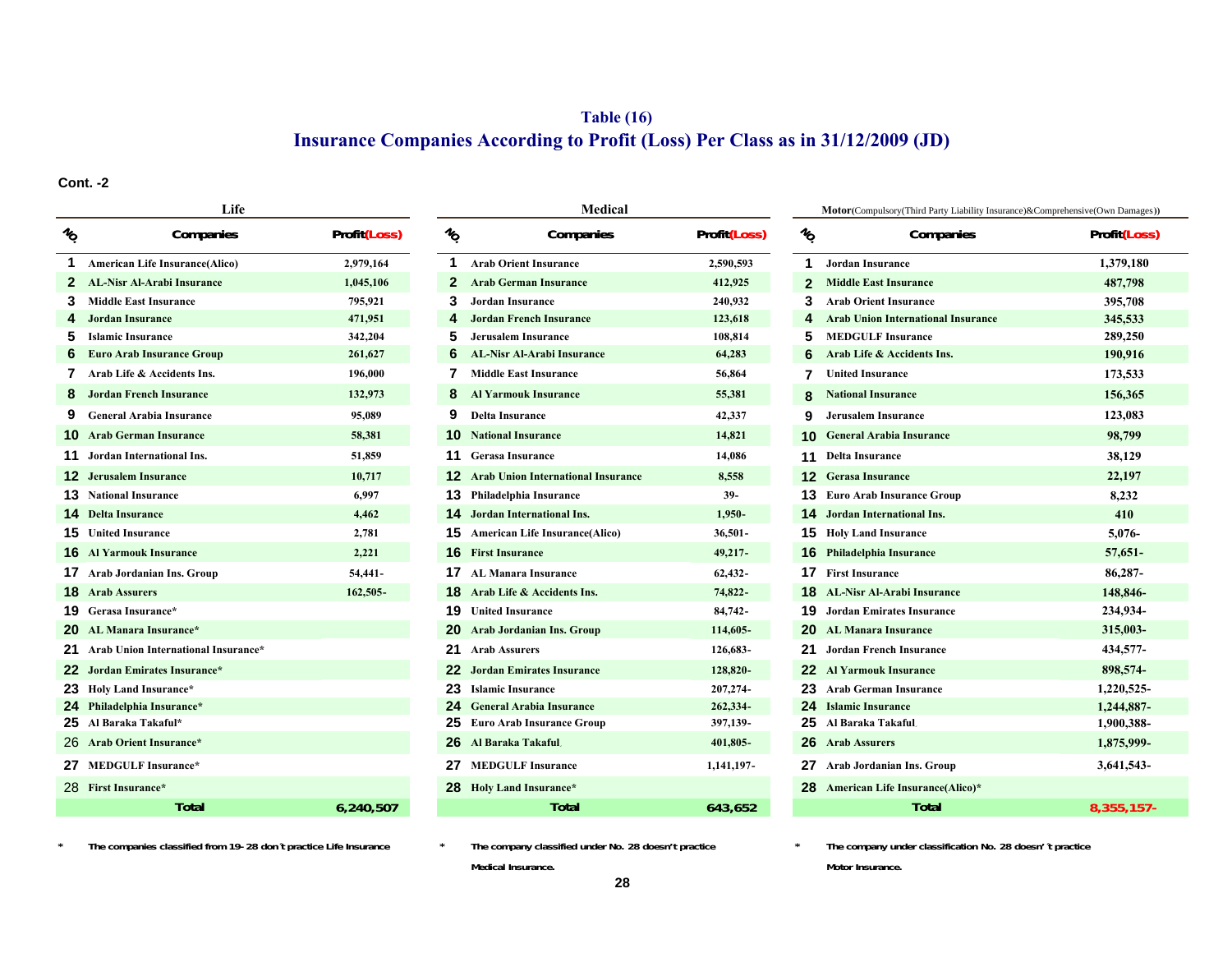### **Table (17)**

### **For The Year 2009 (JD) Insurance Companies Total Assets / Investments / Paid-up Capital / Shareholders' Equity /Retained Earnings (Accumulated Profit & (Loss))**

|                 |                                  |             |                     |             |             |               |                 |             |                             |               | <b>Retained Earnings</b>      |
|-----------------|----------------------------------|-------------|---------------------|-------------|-------------|---------------|-----------------|-------------|-----------------------------|---------------|-------------------------------|
| $\mathcal{U}_0$ | Companies                        |             | <b>Total Assets</b> |             | Investments |               | Paid Up Capital |             | <b>Shareholders' Equity</b> |               | (Accumulated) Profit & (Loss) |
|                 |                                  | 31/12/2009  | 31/12/2008          | 31/12/2009  | 31/12/2008  | 31/12/2009    | 31/12/2008      | 31/12/2009  | 31/12/2008                  | 31/12/2009    | 31/12/2008                    |
| $\mathbf{1}$    | Jordan Insurance                 | 65,430,047  | 55,623,811          | 51,400,199  | 40,267,974  | 30,000,000    | 30,000,000      | 48,140,795  | 40,634,829                  | 4,990,951     | 6,139,256                     |
| 2               | American Life Insurance (Alico)  | 86,233,936  | 82,535,511          | 80,537,748  | 76,303,687  | 4,000,000     | 4,000,000       | 33,995,413  | 29,307,071                  |               |                               |
| 3               | Middle East Insurance            | 58,852,819  | 61,965,525          | 48,662,569  | 52,973,393  | 18,000,000    | 18,000,000      | 30,853,807  | 32,760,050                  | 8,322,116     | 9,642,845                     |
|                 | <b>National Insurance</b>        | 12,871,248  | 12,671,246          | 7,653,224   | 7,979,156   | 8,000,000     | 8,000,000       | 7,503,346   | 7,337,494                   | $1,092,317 -$ | 1,220,360-                    |
| 5               | <b>United Insurance</b>          | 21,027,921  | 19,488,368          | 14,871,113  | 14,098,211  | 8,000,000     | 8,000,000       | 11,904,606  | 12,942,780                  | 586,349       | 1,503,208                     |
| 6               | <b>AL Manara Insurance</b>       | 18,599,835  | 20,004,665          | 12,949,871  | 14,868,617  | 21,000,000    | 21,000,000      | 13,562,016  | 14,888,396                  | $6,854,448-$  | $5,248,458-$                  |
| 7               | <b>General Arabia Insurance</b>  | 16,829,658  | 18,097,193          | 11,180,474  | 12,767,259  | 8,000,000     | 8,000,000       | 10,148,550  | 10,562,702                  | 731,631       | 725,160                       |
| 8               | Jerusalem Insurance              | 20,107,725  | 20,491,296          | 14,598,791  | 15,377,240  | 8,000,000     | 8,000,000       | 10,819,181  | 10,400,973                  | 886,200       | 887,935                       |
| 9               | AL-Nisr Al-Arabi Insurance       | 32,801,829  | 30,288,918          | 26,870,201  | 24,797,378  | 10,000,000    | 10,000,000      | 18,688,457  | 17,383,964                  | 1,920,931     | 1,902,868                     |
|                 | 10 Jordan French Insurance       | 18,546,820  | 20,765,245          | 5,210,563   | 3,639,572   | 9,100,000     | 9,100,000       | 6,783,139   | 7,026,640                   | $4,413,607 -$ | 4,440,834-                    |
|                 | 11 Delta Insurance               | 13,878,962  | 13,191,121          | 9,391,630   | 10,200,235  | 8,000,000     | 8,000,000       | 9,639,327   | 8,914,571                   | 754,013       | 241,956                       |
|                 | 12 Jordan Emirates Insurance     | 9,428,611   | 5,083,515           | 6,568,421   | 2,559,887   | 5,000,000     | 25,000,000      | 4,917,208   | 986,357                     | $259,617 -$   | 8,704,839-                    |
|                 | 13 Al Yarmouk Insurance          | 13,286,386  | 13,733,406          | 10,688,335  | 10,302,170  | 8,000,000     | 7,462,108       | 8,757,926   | 8,875,801                   | $514,545 -$   | 220,958                       |
|                 | 14 Holy Land Insurance           | 14,710,207  | 12,998,344          | 11,292,222  | 10,621,525  | 4,000,000     | 4,000,000       | 3,657,617   | 3,547,821                   | 980,306-      | 1,076,083-                    |
|                 | 15 Philadelphia Insurance        | 8,027,811   | 8,166,587           | 5,741,872   | 5,687,676   | 4,000,000     | 4,000,000       | 4,245,972   | 4,305,903                   | $375,226 -$   | $225,373 -$                   |
|                 | 16 Arab Life & Accidents Ins.    | 20,538,215  | 22,972,631          | 9,501,427   | 11,087,327  | 8,000,000     | 8,000,000       | 9,699,838   | 10,004,989                  | 280,790       | 613,340                       |
|                 | 17 Arab Union International Ins. | 14,793,875  | 12,963,957          | 10,155,650  | 8,776,810   | 6,000,000     | 6,000,000       | 6,438,674   | 6,214,454                   | 396,539-      | 581,892-                      |
|                 | 18 Arab Assurers*                | 14,382,813  | 17,241,800          | 6,395,040   | 8,615,826   | 8,000,000     | 8,000,000       | 2,780,954   | 6,299,211                   |               |                               |
|                 | 19 Euro Arab Insurance Group     | 21,404,032  | 19,521,048          | 12,797,738  | 12,782,625  | 8,000,000     | 8,000,000       | 9,094,274   | 9,496,445                   | 466,278       | 933,021                       |
|                 | 20 Islamic Insurance             | 22,304,388  | 23,628,834          | 18,634,985  | 19,089,055  | 12,000,000    | 10,000,000      | 15,248,361  | 15,651,800                  | 2,651,172     | 5,036,167                     |
|                 | 21 Arab German Insurance         | 34,211,548  | 33,786,489          | 11,097,783  | 14,855,800  | 10,400,680    | 10,400,680      | 9,638,611   | 10,630,871                  | 1,294,846-    | 762,064-                      |
|                 | 22 Jordan International Ins.     | 35,054,292  | 35,045,414          | 28,535,495  | 26,590,894  | 16,500,000    | 16,500,000      | 20,514,206  | 19,827,162                  | 1,897,887     | 1,216,892                     |
|                 | 23 Al Baraka Takaful             | 6,285,534   | 8,171,314           | 1,041,724   | 4,242,619   | 4,444,797     | 5,944,797       | 4,964,657   | 6,087,079                   | 749,957       | 156,858                       |
|                 | 24 Arab Jordanian Ins. Group     | 12,792,816  | 14,603,675          | 4,593,131   | 7,121,242   | 10,000,000    | 10,000,000      | 5,919,987   | 10,286,191                  | 4,828,073-    | $461,869 -$                   |
|                 | 25 Arab Orient Insurance         | 41,570,361  | 33,234,488          | 21,533,652  | 18,029,153  | 12,850,000    | 11,000,000      | 16,985,020  | 14,445,018                  | 2,601,426     | 2,339,040                     |
|                 | 26 Gerasa Insurance              | 5,063,175   | 5,731,687           | 4,293,025   | 4,558,784   | 4,000,000     | 4,000,000       | 2,329,375   | 2,264,918                   | 1,853,200-    | $1,110,043 -$                 |
|                 | 27 MEDGULF Insurance             | 18,399,905  | 16,764,138          | 6,519,727   | 9,466,982   | 10,000,000    | 10,000,000      | 9,807,830   | 10,267,661                  | $139,678 -$   | 225,061                       |
|                 | 28 First Insurance               | 29,100,452  | 27,399,041          | 24,021,901  | 22,948,085  | 24,000,000    | 24,000,000      | 26,350,527  | 25,306,372                  | 2,099,202     | 1,234,512                     |
|                 | <b>Total</b>                     | 686,535,221 | 666, 169, 267       | 476,738,511 | 470,609,182 | 287, 295, 477 | 304,407,585     | 363,389,674 | 356,657,523                 | 5,936,501     | 9,187,262                     |

**\*The source of arab Assurers company is Insurance Commission ´s annual report for 2009**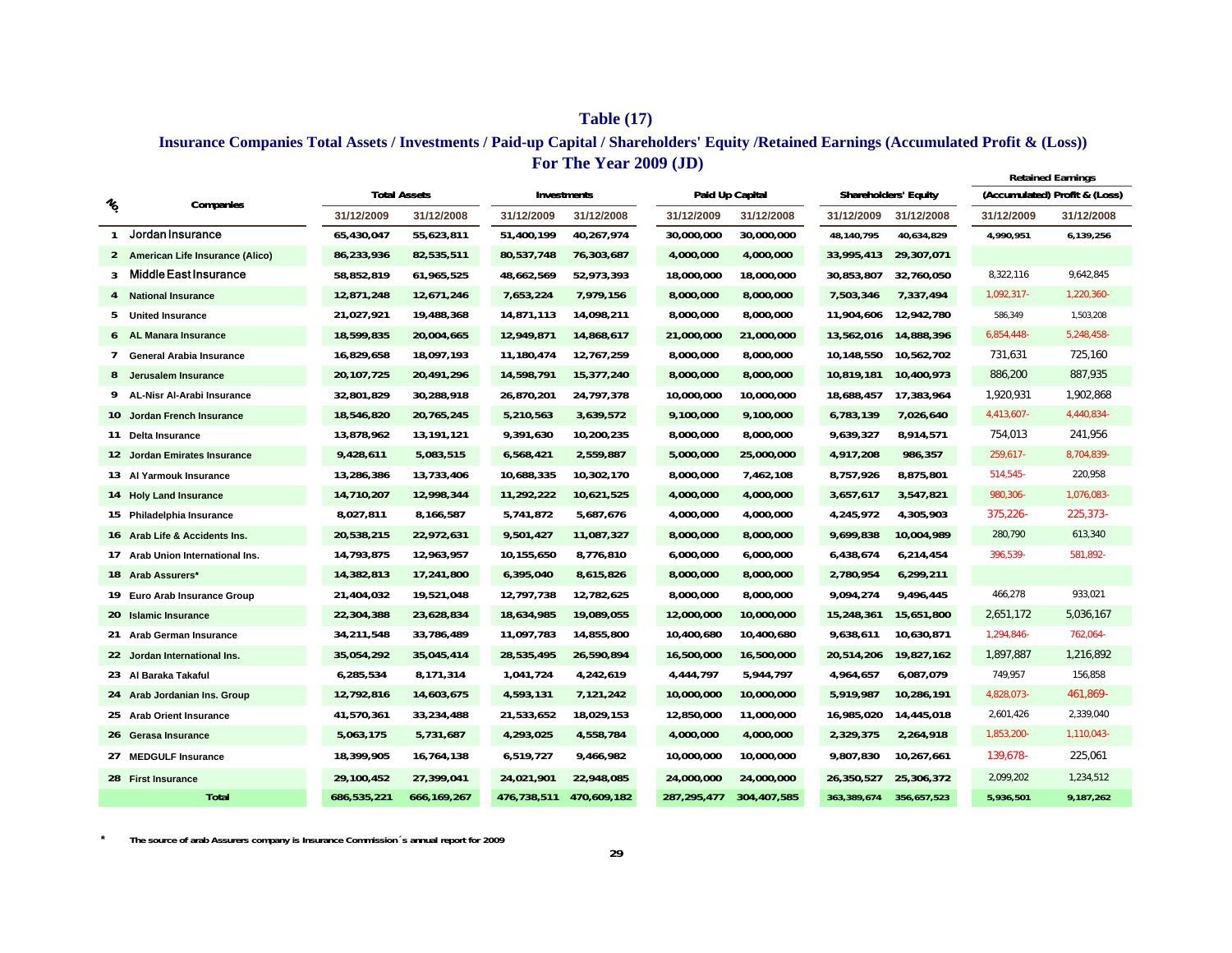# **Table (18) Classification of the Insurance Companies According to Total Assets , Investments, Paid Up Capital for the year 2009 (JD)**

|                | <b>Total Assets</b>                  |                 |                 | Investm                            |
|----------------|--------------------------------------|-----------------|-----------------|------------------------------------|
| $\frac{1}{2}$  | Companies                            | Total<br>Assets | $\mathcal{U}_O$ | Companies                          |
| 1              | American Life Insurance (Alico)      | 86,233,936      | 1               | American Life Insurance (Alico)    |
| $\overline{2}$ | <b>Jordan Insurance</b>              | 65,430,047      | $\overline{2}$  | <b>Jordan Insurance</b>            |
| 3              | <b>Middle East Insurance</b>         | 58,852,819      | 3               | <b>Middle East Insurance</b>       |
| 4              | <b>Arab Orient Insurance</b>         | 41,570,361      | $\overline{4}$  | <b>Jordan International Ins.</b>   |
| 5              | Jordan International Ins.            | 35,054,292      | 5               | <b>AL-Nisr Al-Arabi Insurance</b>  |
| 6              | <b>Arab German Insurance</b>         | 34,211,548      | 6               | <b>First Insurance</b>             |
| 7              | <b>AL-Nisr Al-Arabi Insurance</b>    | 32,801,829      | 7               | <b>Arab Orient Insurance</b>       |
| 8              | <b>First Insurance</b>               | 29,100,452      | 8               | <b>Islamic Insurance</b>           |
| 9              | <b>Islamic Insurance</b>             | 22,304,388      | 9               | <b>United Insurance</b>            |
| 10             | <b>Euro Arab Insurance Group</b>     | 21,404,032      | 10              | <b>Jerusalem Insurance</b>         |
| 11             | <b>United Insurance</b>              | 21,027,921      | 11              | <b>AL Manara Insurance</b>         |
| 12             | Arab Life & Accidents Ins.           | 20,538,215      | 12              | <b>Euro Arab Insurance Group</b>   |
| 13             | <b>Jerusalem Insurance</b>           | 20,107,725      | 13              | <b>Holy Land Insurance</b>         |
| 14             | <b>AL Manara Insurance</b>           | 18,599,835      | 14              | <b>General Arabia Insurance</b>    |
| 15             | <b>Jordan French Insurance</b>       | 18,546,820      | 15              | <b>Arab German Insurance</b>       |
| 16             | <b>MEDGULF Insurance</b>             | 18,399,905      | 16              | <b>Al Yarmouk Insurance</b>        |
| 17             | <b>General Arabia Insurance</b>      | 16,829,658      | 17              | <b>Arab Union International In</b> |
| 18             | <b>Arab Union International Ins.</b> | 14,793,875      | 18              | Arab Life & Accidents Ins.         |
| 19             | <b>Holy Land Insurance</b>           | 14,710,207      | 19              | <b>Delta Insurance</b>             |
| 20             | <b>Arab Assurers</b>                 | 14,382,813      | 20              | <b>National Insurance</b>          |
| 21             | <b>Delta Insurance</b>               | 13,878,962      | 21              | <b>Jordan Emirates Insurance</b>   |
| 22             | <b>Al Yarmouk Insurance</b>          | 13,286,386      | 22              | <b>MEDGULF Insurance</b>           |
| 23             | <b>National Insurance</b>            | 12,871,248      | 23              | <b>Arab Assurers</b>               |
| 24             | <b>Arab Jordanian Ins. Group</b>     | 12,792,816      | 24              | Philadelphia Insurance             |
| 25             | <b>Jordan Emirates Insurance</b>     | 9,428,611       | 25              | <b>Jordan French Insurance</b>     |
| 26             | Philadelphia Insurance               | 8,027,811       | 26              | Al Baraka Takaful                  |
| 27             | Al Baraka Takaful                    | 6,285,534       | 27              | Arab Jordanian Ins. Group          |
| 28             | <b>Gerasa Insurance</b>              | 5,063,175       | 28              | <b>Gerasa Insurance</b>            |
|                | Total                                | 686 535 221     |                 | Total                              |

|   | Total Assets                           |                        |                 | <b>Investments</b>                |                    |                 | Paid Up Capital                      |                    |
|---|----------------------------------------|------------------------|-----------------|-----------------------------------|--------------------|-----------------|--------------------------------------|--------------------|
| ъ | Companies                              | <b>Total</b><br>Assets | $\mathcal{U}_O$ | Companies                         | <b>Investments</b> | $\mathcal{U}_O$ | Companies                            | Paid Up<br>Capital |
|   | <b>American Life Insurance (Alico)</b> | 86,233,936             | 1               | American Life Insurance (Alico)   | 80,537,748         | $\mathbf{1}$    | <b>Jordan Insurance</b>              | 30,000,000         |
| 2 | Jordan Insurance                       | 65,430,047             | $\overline{2}$  | <b>Jordan Insurance</b>           | 51,400,199         | $\overline{2}$  | <b>First Insurance</b>               | 24,000,000         |
| 3 | <b>Middle East Insurance</b>           | 58,852,819             | 3               | <b>Middle East Insurance</b>      | 48,662,569         | 3               | <b>AL Manara Insurance</b>           | 21,000,000         |
| 4 | <b>Arab Orient Insurance</b>           | 41,570,361             | 4               | <b>Jordan International Ins.</b>  | 28,535,495         | $\overline{4}$  | <b>Middle East Insurance</b>         | 18,000,000         |
| 5 | Jordan International Ins.              | 35,054,292             | 5               | <b>AL-Nisr Al-Arabi Insurance</b> | 26,870,201         | 5               | Jordan International Ins.            | 16,500,000         |
| 6 | <b>Arab German Insurance</b>           | 34,211,548             | 6               | <b>First Insurance</b>            | 24,021,901         | 6               | <b>Arab Orient Insurance</b>         | 12,850,000         |
|   | 7 AL-Nisr Al-Arabi Insurance           | 32,801,829             | 7               | <b>Arab Orient Insurance</b>      | 21,533,652         | 7               | <b>Islamic Insurance</b>             | 12,000,000         |
|   | 8 First Insurance                      | 29,100,452             | 8               | <b>Islamic Insurance</b>          | 18,634,985         | 8               | <b>Arab German Insurance</b>         | 10,400,680         |
|   | 9 Islamic Insurance                    | 22,304,388             | 9               | <b>United Insurance</b>           | 14,871,113         | 9               | <b>MEDGULF Insurance</b>             | 10,000,000         |
|   | 10 Euro Arab Insurance Group           | 21,404,032             | 10              | <b>Jerusalem Insurance</b>        | 14,598,791         | 10              | <b>Arab Jordanian Ins. Group</b>     | 10,000,000         |
|   | 11 United Insurance                    | 21,027,921             | 11              | <b>AL Manara Insurance</b>        | 12,949,871         | 11              | <b>AL-Nisr Al-Arabi Insurance</b>    | 10,000,000         |
|   | 2 Arab Life & Accidents Ins.           | 20,538,215             | 12              | <b>Euro Arab Insurance Group</b>  | 12,797,738         | 12              | <b>Jordan French Insurance</b>       | 9,100,000          |
|   | l 3 Jerusalem Insurance                | 20,107,725             | 13              | <b>Holy Land Insurance</b>        | 11,292,222         | 13              | <b>National Insurance</b>            | 8,000,000          |
|   | <sup>14</sup> AL Manara Insurance      | 18,599,835             | 14              | <b>General Arabia Insurance</b>   | 11,180,474         | 14              | <b>United Insurance</b>              | 8,000,000          |
|   | 5 Jordan French Insurance              | 18,546,820             | 15              | <b>Arab German Insurance</b>      | 11,097,783         | 15              | <b>General Arabia Insurance</b>      | 8,000,000          |
|   | <b>16 MEDGULF Insurance</b>            | 18,399,905             | 16              | <b>Al Yarmouk Insurance</b>       | 10,688,335         | 16              | <b>Jerusalem Insurance</b>           | 8,000,000          |
|   | l 7 – General Arabia Insurance         | 16,829,658             | 17              | Arab Union International Ins.     | 10,155,650         | 17              | <b>Delta Insurance</b>               | 8,000,000          |
|   | 8 Arab Union International Ins.        | 14,793,875             | 18              | Arab Life & Accidents Ins.        | 9,501,427          | 18              | <b>Al Yarmouk Insurance</b>          | 8,000,000          |
|   | 19 Holy Land Insurance                 | 14,710,207             | 19              | <b>Delta Insurance</b>            | 9,391,630          | 19              | Arab Life & Accidents Ins.           | 8,000,000          |
|   | 20 Arab Assurers                       | 14,382,813             | 20              | <b>National Insurance</b>         | 7,653,224          | 20              | <b>Arab Assurers</b>                 | 8,000,000          |
|   | <sup>21</sup> Delta Insurance          | 13,878,962             | 21              | <b>Jordan Emirates Insurance</b>  | 6,568,421          | 21              | <b>Euro Arab Insurance Group</b>     | 8,000,000          |
|   | <sup>22</sup> Al Yarmouk Insurance     | 13,286,386             | 22              | <b>MEDGULF Insurance</b>          | 6,519,727          | 22              | <b>Arab Union International Ins.</b> | 6,000,000          |
|   | 23 National Insurance                  | 12,871,248             | 23              | <b>Arab Assurers</b>              | 6,395,040          | 23              | <b>Jordan Emirates Insurance</b>     | 5,000,000          |
|   | 24 Arab Jordanian Ins. Group           | 12,792,816             | 24              | <b>Philadelphia Insurance</b>     | 5,741,872          | 24              | Al Baraka Takaful                    | 4,444,797          |
|   | 25 Jordan Emirates Insurance           | 9,428,611              | 25              | <b>Jordan French Insurance</b>    | 5,210,563          | 25              | American Life Insurance (Alico)      | 4,000,000          |
|   | 26 Philadelphia Insurance              | 8,027,811              | 26              | Al Baraka Takaful                 | 1,041,724          | 26              | <b>Holy Land Insurance</b>           | 4,000,000          |
|   | 27 Al Baraka Takaful                   | 6,285,534              | 27              | Arab Jordanian Ins. Group         | 4,593,131          | 27              | Philadelphia Insurance               | 4,000,000          |
|   | 28 Gerasa Insurance                    | 5,063,175              | 28              | <b>Gerasa Insurance</b>           | 4,293,025          | 28              | <b>Gerasa Insurance</b>              | 4,000,000          |
|   | <b>Total</b>                           | 686,535,221            |                 | <b>Total</b>                      | 476,738,511        |                 | <b>Total</b>                         | 287, 295, 477      |
|   |                                        |                        |                 |                                   |                    |                 |                                      |                    |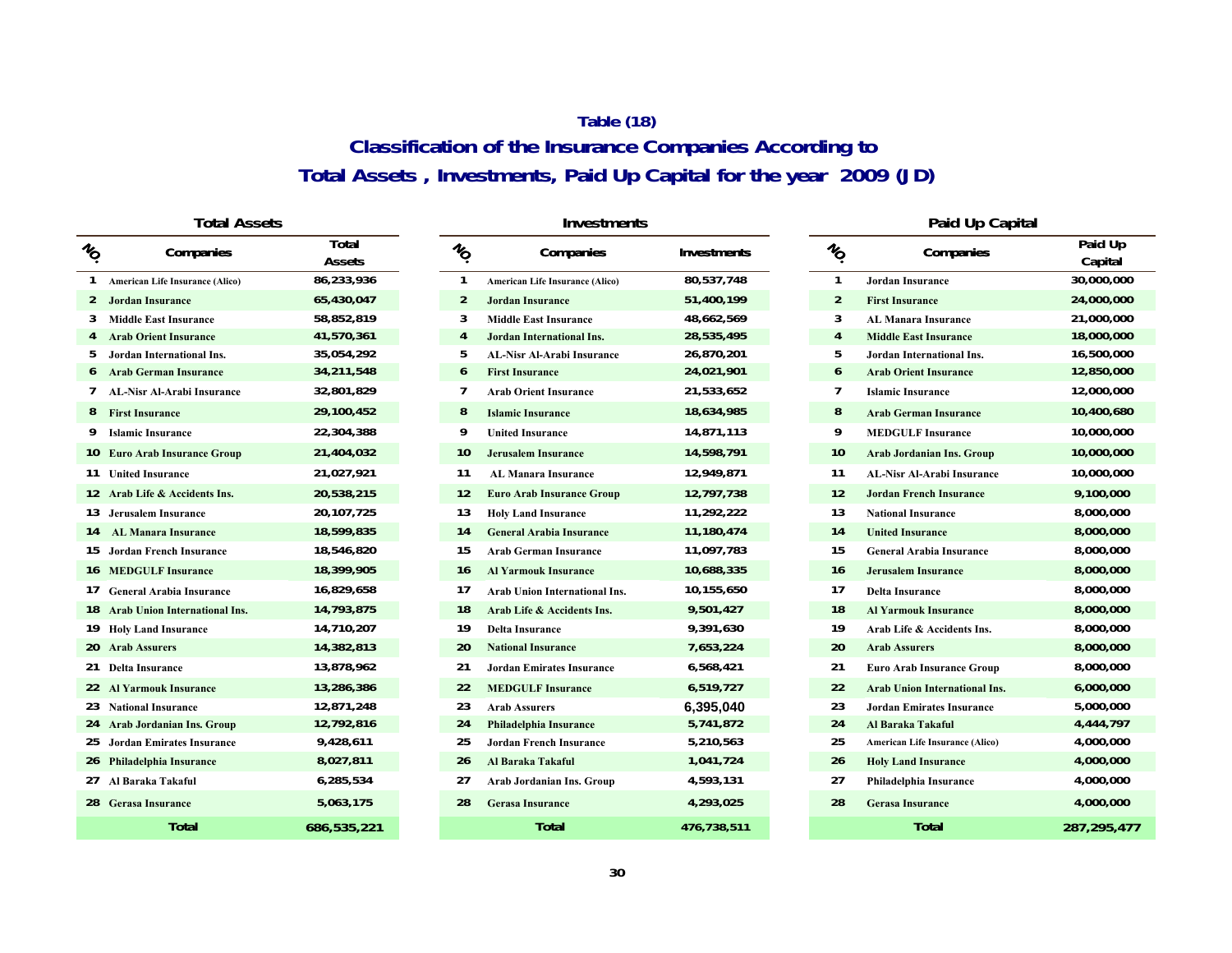### **Table (19) Classification of the Insurance Companies According to**

### **Shareholders Equity,Retained Earnings,Statutory Reserve,Voluntary Reserve for the year 2009 (JD)**

| NO. | Companies                           | Shareholders<br>Equity | NO. | Companies                                                   | <b>Retained Earnings</b><br><b>Accumulated Profit &amp; Loss</b> | NO. | Companies                          | Statutory<br>Reserve | NO.          | Companies                            | Voluntary<br>Reserve |
|-----|-------------------------------------|------------------------|-----|-------------------------------------------------------------|------------------------------------------------------------------|-----|------------------------------------|----------------------|--------------|--------------------------------------|----------------------|
|     | <b>Jordan Insurance</b>             | 48,140,795             |     | <b>Middle East Insurance</b>                                | 8.322.116                                                        |     | Jordan Insurance                   | 6,889,271            |              | <b>AL-Nisr Al-Arabi Insurance</b>    | 1,463,407            |
|     | 2 American Life Insurance (Alico)   | 33,995,413             |     | 2 Jordan Insurance                                          | 4,990,951                                                        |     | 2 Middle East Insurance            | 3,485,796            | 2            | <b>Middle East Insurance</b>         | 1,200,000            |
| 3   | <b>Middle East Insurance</b>        | 30,853,807             |     | 3 Islamic Insurance                                         | 2.651.172                                                        |     | 3 Jordan International Ins.        | 2,184,965            | 3            | <b>Islamic Insurance</b>             | 562,593              |
|     | <b>First Insurance</b>              | 26,350,527             |     | 4 Arab Orient Insurance                                     | 2,601,426                                                        |     | <b>AL-Nisr Al-Arabi Insurance</b>  | 1,576,881            |              | <b>Jerusalem Insurance</b>           | 435,514              |
|     | Jordan International Ins.           | 20,514,206             |     | 5 First Insurance                                           | 2,099,202                                                        |     | 5 Arab Orient Insurance            | 1,514,200            |              | <b>General Arabia Insurance</b>      | 170,650              |
|     | <b>6</b> AL-Nisr Al-Arabi Insurance | 18,688,457             |     | <b>6</b> AL-Nisr Al-Arabi Insurance                         | 1,920,931                                                        |     | <b>6</b> Jerusalem Insurance       | 1,497,467            |              | <b>United Insurance</b>              | 164,472              |
|     | 7 Arab Orient Insurance             | 16,985,020             |     | 7 Jordan International Ins.                                 | 1,897,887                                                        |     | 7 Arab Life & Accidents Ins.       | 1,419,048            |              | <b>Holy Land Insurance</b>           | 22,561               |
|     | 8 Islamic Insurance                 | 15,248,361             |     | 8 Jerusalem Insurance                                       | 886,200                                                          |     | 8 Islamic Insurance                | 1,302,964            | 8            | <b>Arab Union International Ins.</b> | 21,085               |
|     | <b>AL Manara Insurance</b>          | 13,562,016             |     | 9 Delta Insurance                                           | 754,013                                                          |     | 9 United Insurance                 | 1,271,671            | 9            | <b>Delta Insurance</b>               | 15,948               |
|     | <b>10</b> United Insurance          | 11,904,606             |     | <b>10 Al Baraka Takaful</b>                                 | 749,957                                                          |     | <b>10 Al Yarmouk Insurance</b>     | 1,078,022            |              | 10 Euro Arab Insurance Group         | 15,676               |
|     | 11 Jerusalem Insurance              | 10,819,181             |     | 11 General Arabia Insurance                                 | 731,631                                                          |     | 11 Jordan French Insurance         | 1,054,739            |              | 11 Arab Jordanian Ins. Group         | 12,803               |
|     | 12 General Arabia Insurance         | 10,148,550             |     | <b>12</b> United Insurance                                  | 586,349                                                          |     | 12 Delta Insurance                 | 978,501              | $12 \,$      | <b>National Insurance</b>            | 11,000               |
|     | <b>13 MEDGULF Insurance</b>         | 9,807,830              |     | 13 Euro Arab Insurance Group                                | 466,278                                                          |     | 13 General Arabia Insurance        | 837,486              | 13           | <b>Jordan French Insurance</b>       | 2,000                |
|     | 14 Arab Life & Accidents Ins.       | 9,699,838              |     | 14 Arab Life & Accidents Ins.                               | 280,790                                                          |     | 14 Arab Union International Ins.   | 833,827              |              | 14 Arab Assurers*                    |                      |
|     | 15 Delta Insurance                  | 9,639,327              |     | <b>15 MEDGULF Insurance</b>                                 | 139.678-                                                         |     | 15 Arab Jordanian Ins. Group       | 735,257              |              | 15 Jordan Emirates Insurance         |                      |
|     | 16 Arab German Insurance            | 9,638,611              |     | 16 Jordan Emirates Insurance                                | $259,617-$                                                       |     | 16 Arab German Insurance           | 660,799              |              | 16 Al Yarmouk Insurance              |                      |
|     | 17 Euro Arab Insurance Group        | 9,094,274              |     | 17 Philadelphia Insurance                                   | $375,226 -$                                                      |     | 17 Euro Arab Insurance Group       | 611,928              | 17           | Jordan Insurance                     |                      |
|     | <b>18 Al Yarmouk Insurance</b>      | 8,757,926              |     | 18 Arab Union International Ins.                            | 396,539-                                                         |     | <b>18</b> National Insurance       | 584,663              |              | 18 Philadelphia Insurance            |                      |
|     | 19 National Insurance               | 7,503,346              |     | 19 Al Yarmouk Insurance                                     | 514,545-                                                         |     | 19 Philadelphia Insurance          | 578,455              | 19           | AL Manara Insurance                  |                      |
|     | 20 Jordan French Insurance          | 6,783,139              |     | 20 Holy Land Insurance                                      | 980,306-                                                         |     | 20 Holy Land Insurance             | 577,141              | 20           | <b>Arab German Insurance</b>         |                      |
|     | 21 Arab Union International Ins.    | 6,438,674              |     | 21 National Insurance                                       | $1,092,317-$                                                     |     | 21 AL Manara Insurance             | 505,331              | 21           | <b>Arab Orient Insurance</b>         |                      |
|     | 22 Arab Jordanian Ins. Group        | 5,919,987              |     | 22 Arab German Insurance                                    | 1,294,846-                                                       |     | 22 First Insurance                 | 340,413              | $22^{\circ}$ | Arab Life & Accidents Ins.           |                      |
|     | 23 Al Baraka Takaful                | 4,964,657              |     | 23 Gerasa Insurance                                         | 1,853,200-                                                       |     | 23 Al Baraka Takaful               | 243,653              | 23           | Jordan International Ins.            |                      |
|     | 24 Jordan Emirates Insurance        | 4,917,208              |     | 24 Jordan French Insurance                                  | 4,413,607-                                                       |     | 24 Jordan Emirates Insurance       | 196,228              | 24           | Al Baraka Takaful                    |                      |
|     | 25 Philadelphia Insurance           | 4,245,972              |     | 25 Arab Jordanian Ins. Group                                | 4,828,073-                                                       |     | 25 Gerasa Insurance                | 195,347              | 25           | <b>Gerasa Insurance</b>              |                      |
|     | 26 Holy Land Insurance              | 3,657,617              |     | 26 AL Manara Insurance                                      | $6,854,448-$                                                     |     | <b>26 MEDGULF Insurance</b>        | 42,600               | 26           | <b>MEDGULF Insurance</b>             |                      |
|     | 27 Arab Assurers                    | 2,780,954              |     | 27 Arab Assurers*                                           |                                                                  |     | 27 Arab Assurers*                  |                      | 27           | <b>First Insurance</b>               |                      |
|     | 28 Gerasa Insurance                 | 2,329,375              |     | 28 American Life Insurance (Alico)                          |                                                                  |     | 28 American Life Insurance (Alico) |                      |              | 28 American Life Insurance (Alico)   |                      |
|     | <b>Total</b>                        | 363,389,674            |     | <b>Total</b>                                                | 5,936,501                                                        |     | <b>Total</b>                       | 31,196,653           |              | <b>Total</b>                         | 4,097,709            |
|     |                                     |                        |     | The detailed information for this company are not available |                                                                  |     |                                    |                      |              |                                      |                      |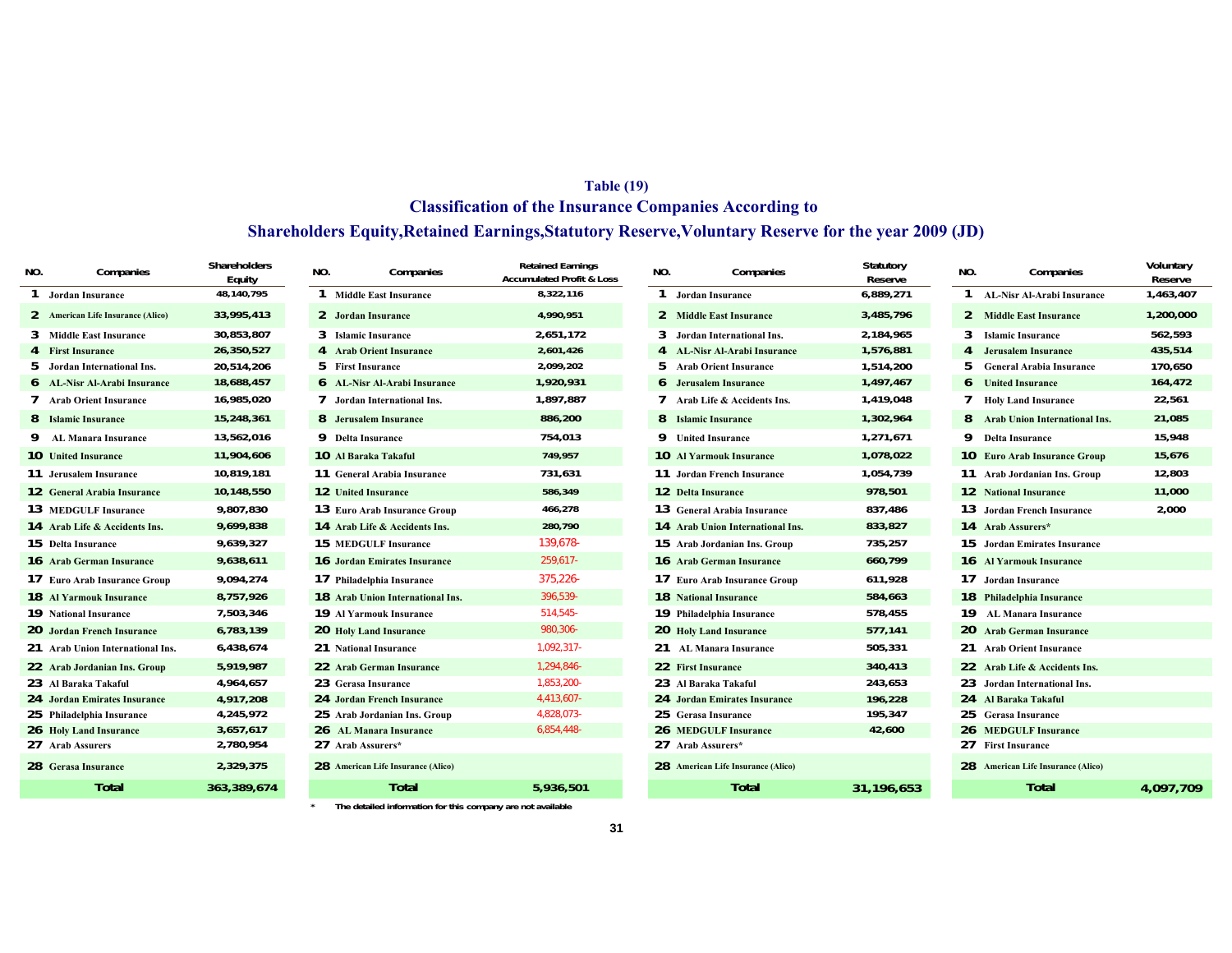# **Table (20)**

# **Fixed & Other Assets for 27 Insurance Companies As in 31/12/2009 Compared with 31/12/2008 (JD)**

| $\frac{1}{2}$<br>1 | Companies                         |            | <b>Fixed Assets</b> | <b>Other Assets</b> |            |  |
|--------------------|-----------------------------------|------------|---------------------|---------------------|------------|--|
|                    |                                   | 31/12/2009 | 31/12/2008          | 31/12/2009          | 31/12/2008 |  |
|                    | Jordan Insurance                  | 1,205,188  | 1,270,943           | 423,012             | 2,083,530  |  |
| $\overline{2}$     | American Life Insurance (Alico)   | 1,248,547  | 1,295,216           | 1,322,243           | 1,395,227  |  |
| 3                  | <b>Middle East Insurance</b>      | 991,769    | 1,023,889           | 824,419             | 804,454    |  |
| 4                  | <b>National Insurance</b>         | 340,252    | 314,140             | 893,332             | 360,172    |  |
| 5                  | <b>United Insurance</b>           | 185,601    | 194,246             | 183,111             | 220,840    |  |
| 6                  | <b>AL Manara Insurance</b>        | 98,269     | 134,425             | 254,563             | 304,217    |  |
| 7                  | <b>General Arabia Insurance</b>   | 999,153    | 173,440             | 105,157             | 84,583     |  |
| 8                  | Jerusalem Insurance               | 754,033    | 817,274             | 245,849             | 264,346    |  |
| 9                  | <b>AL-Nisr Al-Arabi Insurance</b> | 207,169    | 233,058             | 500,091             | 357,919    |  |
| 10                 | <b>Jordan French Insurance</b>    | 2,899,925  | 2,604,596           | 112,930             | 118,969    |  |
| 11                 | Delta Insurance                   | 1,487,062  | 559,865             | 137,234             | 56,791     |  |
| 12                 | <b>Jordan Emirates Insurance</b>  | 253,781    | 82,065              | 74,297              | 33,040     |  |
| 13                 | Al Yarmouk Insurance              | 630,257    | 413,459             | 130,000             | 90,194     |  |
| 14                 | <b>Holy Land Insurance</b>        | 146,557    | 152,257             | 85,708              | 42,933     |  |
| 15                 | Philadelphia Insurance            | 298,583    | 296,488             | 126,050             | 115,521    |  |
| 16                 | Arab Life & Accidents Ins.        | 1,044,886  | 1,093,626           | 151,725             | 151,033    |  |
| 17                 | Arab Union International Ins.     | 1,487,589  | 803,152             | 110,932             | 121,526    |  |
| 18                 | <b>Arab Assurers</b>              |            | 2,131,730           |                     | 177,160    |  |
| 19                 | <b>Islamic Insurance</b>          | 860,461    | 900,447             | 366,934             | 329,938    |  |
| 20                 | <b>Euro Arab Insurance Group</b>  | 790,464    | 785,112             | 334,442             | 304,226    |  |
| 21                 | Arab German Insurance             | 7,702,718  | 6,408,095           | 403,984             | 540,388    |  |
| 22                 | Jordan International Ins.         | 2,715,617  | 2,755,260           | 174,818             | 218,268    |  |
| 23                 | Al Baraka Takaful                 | 2,388,592  | 2,423,975           | 81,986              | 71,853     |  |
| 24                 | Arab Jordanian Ins. Group         | 5,314,481  | 87,114              | 67,426              | 2,477,843  |  |
| 25                 | <b>Arab Orient Insurance</b>      | 623,744    | 372,035             | 348,123             | 311,621    |  |
| 26                 | <b>Gerasa Insurance</b>           | 50,257     | 60,120              | 70,059              | 57,069     |  |
| 27                 | <b>MEDGULF Insurance</b>          | 4,291,856  | 2,764,946           | 351,560             | 277,871    |  |
| 28                 | <b>First Insurance</b>            | 1,641,403  | 1,710,025           | 434,766             | 634,564    |  |
|                    | <b>Total</b>                      | 40,658,214 | 31,860,998          | 8,314,751           | 12,006,096 |  |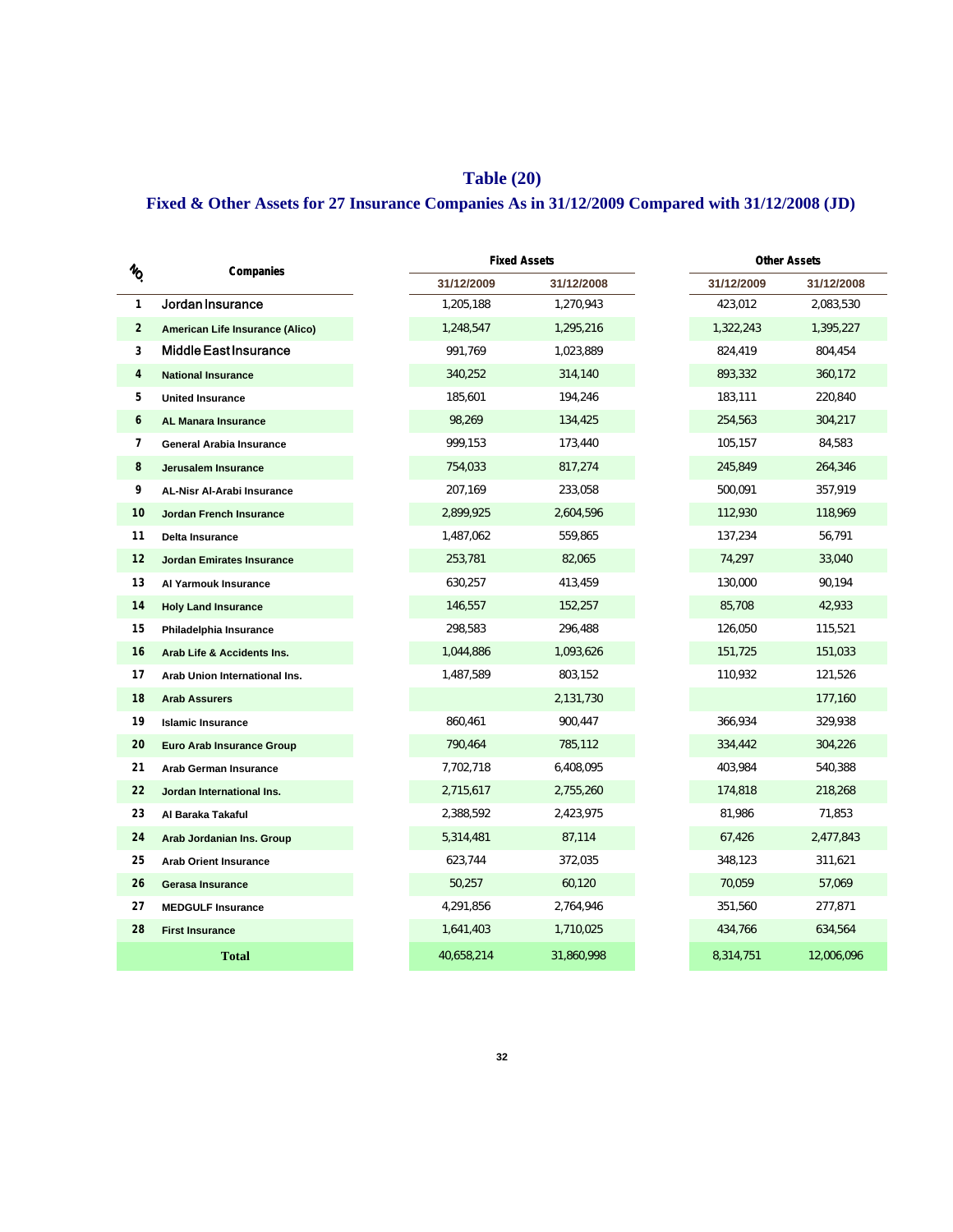# **Table (21) Reserves for 27 Insurance Companies As in 31/12/2009 Compared with 31/12/2008 (JD)**

| $\ensuremath{\mathnormal{v}}_{\!\!\mathnormal{Q}}$ | Companies                        |            | <b>Statutory Reserves</b> | <b>Voluntary Reserves</b> |            |  |  |
|----------------------------------------------------|----------------------------------|------------|---------------------------|---------------------------|------------|--|--|
|                                                    |                                  | 31/12/2009 | 31/12/2008                | 31/12/2009                | 31/12/2008 |  |  |
| $\mathbf{1}$                                       | Jordan Insurance                 | 6,889,271  | 6,484,627                 |                           |            |  |  |
| $\overline{2}$                                     | American Life Insurance (Alico)  |            |                           |                           |            |  |  |
| 3                                                  | Middle East Insurance            | 3,485,796  | 3,380,751                 | 1,200,000                 | 1,200,000  |  |  |
| 4                                                  | <b>National Insurance</b>        | 584,663    | 546,854                   | 11,000                    | 11,000     |  |  |
| 5                                                  | <b>United Insurance</b>          | 1,271,671  | 1,271,671                 | 164,472                   | 164,472    |  |  |
| 6                                                  | <b>AL Manara Insurance</b>       | 505,331    | 505,331                   |                           |            |  |  |
| 7                                                  | <b>General Arabia Insurance</b>  | 837,486    | 769,711                   | 170,650                   | 154,472    |  |  |
| 8                                                  | Jerusalem Insurance              | 1,497,467  | 1,357,486                 | 435,514                   | 155,552    |  |  |
| 9                                                  | AL-Nisr Al-Arabi Insurance       | 1,576,881  | 1,391,577                 | 1,463,407                 | 1,185,451  |  |  |
| 10                                                 | <b>Jordan French Insurance</b>   | 1,054,739  | 1,054,739                 | 2,000                     | 2,000      |  |  |
| 11                                                 | Delta Insurance                  | 978,501    | 903,051                   | 15,948                    | 15,948     |  |  |
| 12                                                 | <b>Jordan Emirates Insurance</b> | 196,228    | 196,228                   |                           |            |  |  |
| 13                                                 | Al Yarmouk Insurance             | 1,078,022  | 1,078,022                 |                           |            |  |  |
| 14                                                 | <b>Holy Land Insurance</b>       | 577,141    | 563,123                   | 22,561                    | 22,561     |  |  |
| 15                                                 | Philadelphia Insurance           | 578,455    | 578,455                   |                           |            |  |  |
| 16                                                 | Arab Life & Accidents Ins.       | 1,419,048  | 1,391,649                 |                           |            |  |  |
| 17                                                 | Arab Union International Ins.    | 833,827    | 801,265                   | 21,085                    | 21,085     |  |  |
| 18                                                 | <b>Arab Assurers</b>             |            | 549,773                   |                           | 124,682    |  |  |
| 19                                                 | <b>Islamic Insurance</b>         | 1,302,964  | 1,281,168                 | 562,593                   | 1,519,000  |  |  |
| 20                                                 | Euro Arab Insurance Group        | 611,928    | 548,076                   | 15,676                    | 15,676     |  |  |
| 21                                                 | Arab German Insurance            | 660,799    | 660,799                   |                           | 222,041    |  |  |
| 22                                                 | Jordan International Ins.        | 2,184,965  | 2,026,916                 |                           |            |  |  |
| 23                                                 | Al Baraka Takaful                | 243,653    | 241,851                   |                           |            |  |  |
| 24                                                 | Arab Jordanian Ins. Group        | 735,257    | 735,257                   | 12,803                    | 12,803     |  |  |
| 25                                                 | <b>Arab Orient Insurance</b>     | 1,514,200  | 1,187,877                 |                           | 173,636    |  |  |
| 26                                                 | Gerasa Insurance                 | 195,347    | 195,347                   |                           |            |  |  |
| 27                                                 | <b>MEDGULF Insurance</b>         | 42,600     | 42,600                    |                           |            |  |  |
| 28                                                 | <b>First Insurance</b>           | 340,413    | 203,515                   |                           |            |  |  |
|                                                    | Total                            | 31,196,653 | 29.947.719                | 4,097,709                 | 5.000.379  |  |  |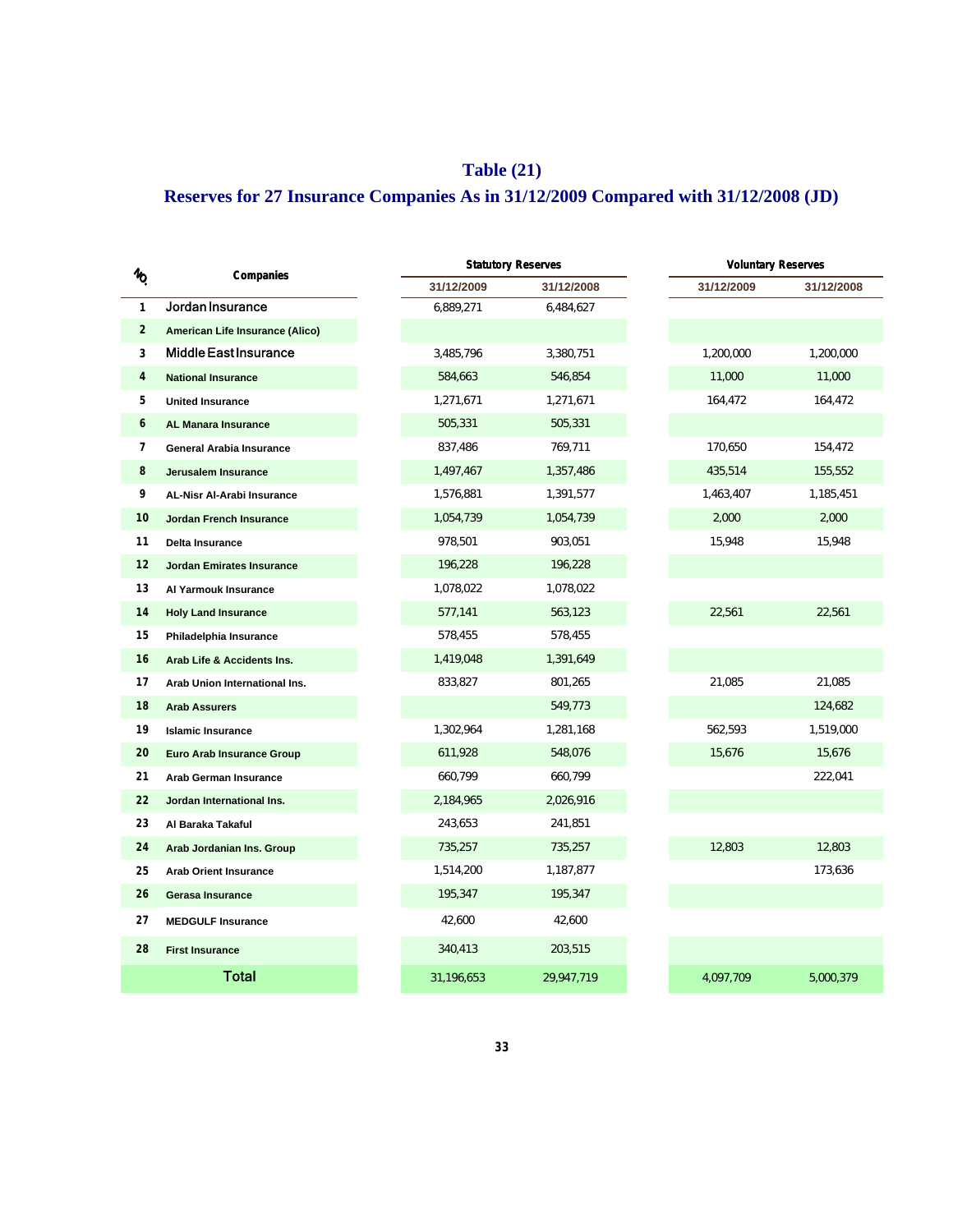# **Insurance Companies Balance Sheet Indicators as in 31/12/2009 (JD) Table (22)**

| NO.              | <b>Companies</b>                  | Paid Up Capital | Statutory<br>Reserve | Voluntary<br>Reserve | <b>Other Capital</b><br>Reserves | Retained<br>Earnings<br>Accumulated<br>Profit & Loss | Premiums<br>(Discount) on<br>Paid Up Capital | Change in Fair<br>Value for Property<br>Investments | Accumulated<br>Change in<br><b>Evaluating Financial</b><br>Assets Availabel for<br>Sale | Total<br><b>Capital Base</b> |          | Total<br>Shareholders<br>Equity |
|------------------|-----------------------------------|-----------------|----------------------|----------------------|----------------------------------|------------------------------------------------------|----------------------------------------------|-----------------------------------------------------|-----------------------------------------------------------------------------------------|------------------------------|----------|---------------------------------|
| $\mathbf{1}$     | Jordan Insurance                  | 30,000,000      | 6,889,271            |                      |                                  | 4,990,951                                            |                                              | 6,260,573                                           |                                                                                         | 48,140,795                   |          | 48,140,795                      |
| $\overline{2}$   | <b>Middle East Insurance</b>      | 18,000,000      | 3,485,796            | 1,200,000            |                                  | 8,322,116                                            |                                              | 154,105-                                            |                                                                                         | 30,853,807                   |          | 30,853,807                      |
| 3                | <b>National Insurance</b>         | 8,000,000       | 584,663              | 11,000               |                                  | 1,092,317-                                           |                                              |                                                     |                                                                                         | 7,503,346                    |          | 7,503,346                       |
| $\boldsymbol{4}$ | <b>United Insurance</b>           | 8,000,000       | 1,271,671            | 164,472              |                                  | 586,349                                              | 41,507                                       | 1,840,607                                           |                                                                                         | 11,904,606                   |          | 11,904,606                      |
| 5                | AL Manara Insurance               | 21,000,000      | 505,331              |                      |                                  | 6,854,448-                                           |                                              | 149,266                                             |                                                                                         | 14,800,149                   |          | 13,562,016                      |
|                  | <b>General Arabia Insurance</b>   | 8,000,000       | 837,486              | 170,650              |                                  | 731,631                                              |                                              | 408,783                                             |                                                                                         | 10,148,550                   |          | 10,148,550                      |
| $\overline{7}$   | Jerusalem Insurance               | 8,000,000       | 1,497,467            | 435,514              |                                  | 886,200                                              |                                              |                                                     |                                                                                         | 10,819,181                   |          | 10,819,181                      |
|                  | <b>AL-Nisr Al-Arabi Insurance</b> | 10,000,000      | 1,576,881            | 1,463,407            |                                  | 1,920,931                                            | 3,750,000                                    | 22,762-                                             |                                                                                         | 18,688,457                   |          | 18,688,457                      |
|                  | Jordan French Insurance           | 9,100,000       | 1,054,739            | 2,000                | 107,758                          | 4,413,607-                                           | 725,000                                      | 207,249                                             |                                                                                         | 6,783,139                    |          | 6,783,139                       |
| 10               | Arab Union International Ins.     | 6,000,000       | 833,827              | 21,085               |                                  | 396.539-                                             |                                              | 19,699-                                             |                                                                                         | 6,438,674                    |          | 6,438,674                       |
| 11               | Delta Insurance                   | 8,000,000       | 978,501              | 15,948               |                                  | 754,013                                              |                                              | 109,135-                                            |                                                                                         | 9,639,327                    |          | 9,639,327                       |
|                  | 12 Jordan Emirates Insurance      | 5,000,000       | 196,228              |                      |                                  | 259,617-                                             |                                              | 19,403-                                             |                                                                                         | 4,917,208                    |          | 4,917,208                       |
|                  | 13 Al Yarmouk Insurance           | 8,000,000       | 1,078,022            |                      |                                  | 514,545-                                             |                                              | 194,449                                             |                                                                                         | 8,757,926                    |          | 8,757,926                       |
|                  | 14 Holy Land Insurance            | 4,000,000       | 577,141              | 22,561               |                                  | 980,306-                                             | 38,221                                       |                                                     |                                                                                         | 3,657,617                    |          | 3,657,617                       |
| 15               | Arab Life & Accidents Ins.        | 8,000,000       | 1,419,048            |                      |                                  | 280,790                                              |                                              |                                                     |                                                                                         | 9,699,838                    |          | 9,699,838                       |
| 16               | Philadelphia Insurance            | 4,000,000       | 578,455              |                      |                                  | 375,226-                                             |                                              | 42,743                                              |                                                                                         | 4,245,972                    |          | 4,245,972                       |
| 17               | Jordan International Ins.         | 16,500,000      | 2,184,965            |                      | 2,225                            | 1,897,887                                            | 81,129                                       | 152,000-                                            |                                                                                         | 20,514,206                   |          | 20,514,206                      |
|                  | <b>Arab German Insurance</b>      | 10,400,680      | 660,799              |                      |                                  | 1,294,846-                                           |                                              | 128,022-                                            |                                                                                         | 9,638,611                    |          | 9,638,611                       |
| 19               | <b>Islamic Insurance</b>          | 12,000,000      | 1,302,964            | 562,593              |                                  | 2,651,172                                            |                                              | 1,268,368-                                          |                                                                                         | 15,248,361                   |          | 15,248,361                      |
| 20               | <b>Arab Assurers</b>              | 8,000,000       | n.a                  | n.a                  | n.a                              | n.a                                                  | n.a                                          | n.a                                                 | n.a                                                                                     | $\bf{0}$                     |          | 2,780,954                       |
| 21               | Al Baraka Takaful                 | 4,444,797       | 243,653              |                      |                                  | 749,957                                              | 473,750-                                     |                                                     |                                                                                         | 4,964,657                    |          | 4,964,657                       |
| 22               | Arab Jordanian Ins. Group         | 10,000,000      | 735,257              | 12,803               |                                  | 4,828,073-                                           |                                              |                                                     |                                                                                         | 5,919,987                    |          | 5,919,987                       |
| 23               | <b>Arab Orient Insurance</b>      | 12,850,000      | 1,514,200            |                      |                                  | 2,601,426                                            |                                              | 19,394                                              |                                                                                         | 16,985,020                   |          | 16,985,020                      |
| 24               | <b>Euro Arab Insurance Group</b>  | 8,000,000       | 611,928              | 15,676               |                                  | 466,278                                              |                                              | 392                                                 |                                                                                         | 9,094,274                    |          | 9,094,274                       |
| 25               | American Life Insurance(Alico)    | 4,000,000       |                      |                      |                                  |                                                      |                                              | 2,080,490                                           |                                                                                         | 6,080,490                    |          | 33,995,413                      |
| 26               | Gerasa Insurance                  | 4,000,000       | 195,347              |                      |                                  | 1,853,200-                                           |                                              | 12,772-                                             |                                                                                         | 2,329,375                    |          | 2,329,375                       |
| 27               | <b>MEDGULF Insurance</b>          | 10,000,000      | 42,600               |                      |                                  | 139,698-                                             |                                              | 95,072-                                             |                                                                                         | 9,807,830                    |          | 9,807,830                       |
|                  | 28 First Insurance                | 24,000,000      | 340,413              |                      |                                  | 2,099,202                                            |                                              | 89,088-                                             |                                                                                         | 26,350,527                   |          | 26,350,527                      |
|                  | <b>Total</b>                      | 287, 295, 477   | 31,196,653           | 4,097,709            | 109,983                          | 5,936,481                                            | 4,162,107                                    | 9,133,520                                           | $\bf{0}$                                                                                | 333,931,930                  | $\bf{0}$ | 363,389,674                     |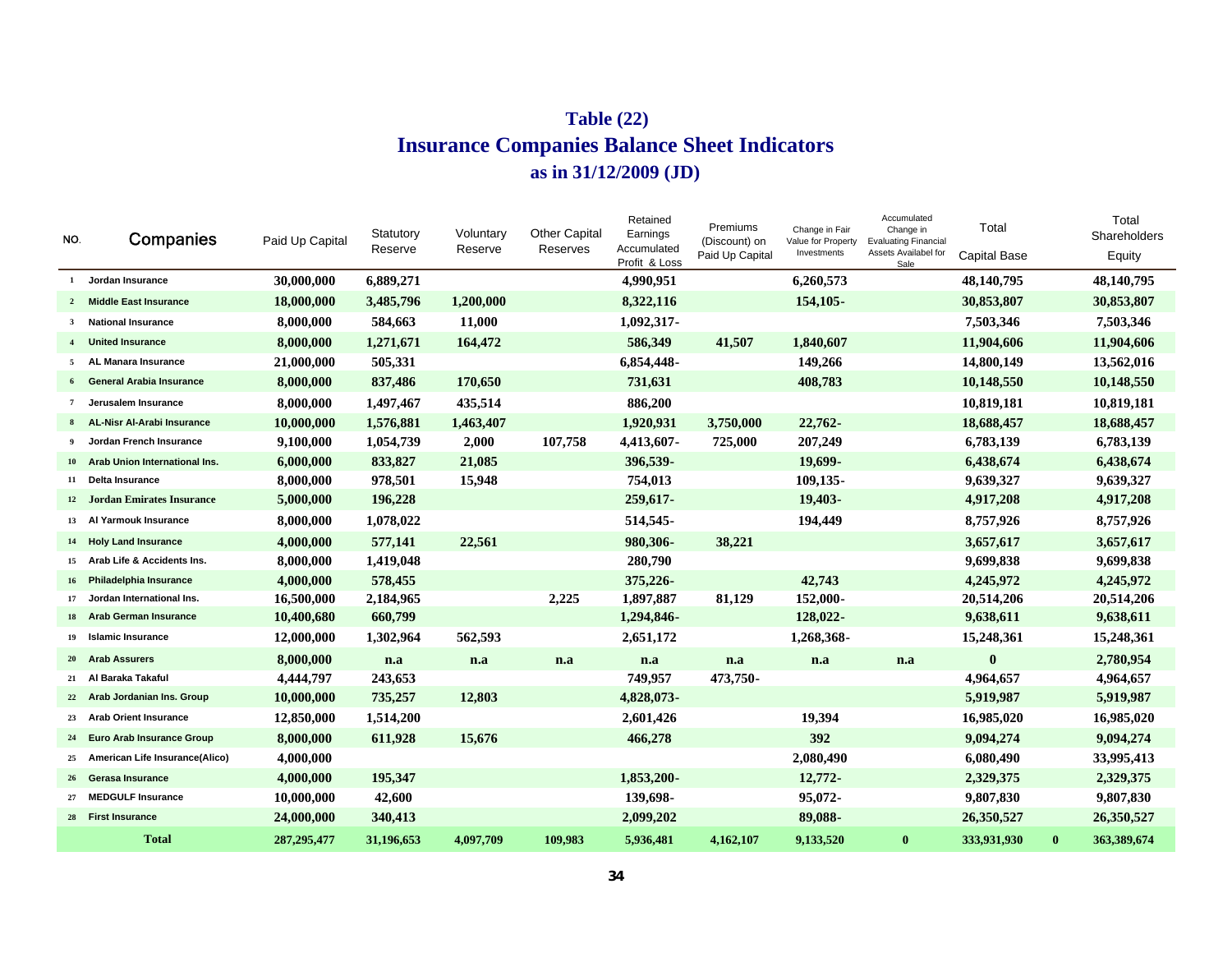# **Table (23) Insurance Companies Balance Sheet Indicators as in 31/12/2008 (JD)**

| NO.            | Companies                         | Paid Up<br>Capital | Statutory<br>Reserve | Voluntary<br>Reserve | <b>Other Capital</b><br>Reserves | Retained<br>Earnings<br>Accumulated<br>Profit & Loss | Premiums<br>(Discount) on<br>Paid Up Capital | Change in Fair<br>Value for Property<br>Investments | Accumulated<br>Change in<br><b>Evaluating Financial</b><br>Assets Availabel for<br>Sale | Total<br><b>Capital Base</b> | Total<br>Shareholders<br>Equity |
|----------------|-----------------------------------|--------------------|----------------------|----------------------|----------------------------------|------------------------------------------------------|----------------------------------------------|-----------------------------------------------------|-----------------------------------------------------------------------------------------|------------------------------|---------------------------------|
| $\mathbf{1}$   | Jordan Insurance                  | 30,000,000         | 6,484,627            |                      |                                  | 6,139,256                                            |                                              | 1,989,054-                                          |                                                                                         | 40,634,829                   | 40,634,829                      |
|                | 2 Middle East Insurance           | 18,000,000         | 3,380,751            | 1,200,000            |                                  | 9,642,845                                            |                                              | 536,454                                             |                                                                                         | 32,760,050                   | 32,760,050                      |
| 3              | <b>National Insurance</b>         | 8,000,000          | 546,854              | 11,000               |                                  | 1,220,360-                                           |                                              |                                                     |                                                                                         | 7,337,494                    | 7,337,494                       |
|                | <b>United Insurance</b>           | 8,000,000          | 1,271,671            | 164,472              |                                  | 1,503,208                                            | 41,507                                       | 1,961,922                                           |                                                                                         | 12,942,780                   | 12,942,780                      |
| 5              | AL Manara Insurance               | 21,000,000         | 505,331              |                      |                                  | 5,248,458-                                           |                                              | 130,344-                                            |                                                                                         | 16,126,529                   | 14,888,396                      |
|                | <b>General Arabia Insurance</b>   | 8,000,000          | 769,711              | 154,472              |                                  | 725,160                                              |                                              | 913,359                                             |                                                                                         | 10,562,702                   | 10,562,702                      |
| $\overline{7}$ | Jerusalem Insurance               | 8,000,000          | 1,357,486            | 155,552              |                                  | 887,935                                              |                                              |                                                     |                                                                                         | 10,400,973                   | 10,400,973                      |
|                | <b>AL-Nisr Al-Arabi Insurance</b> | 10,000,000         | 1,391,577            | 1,185,451            |                                  | 1,902,868                                            | 3,750,000                                    | 845,932-                                            |                                                                                         | 17,383,964                   | 17,383,964                      |
|                | Jordan French Insurance           | 9,100,000          | 1,054,739            | 2,000                | 107,758                          | 4,440,834-                                           | 725,000                                      | 477,977                                             |                                                                                         | 7,026,640                    | 7,026,640                       |
| 10             | Arab Union International Ins.     | 6,000,000          | 801,265              | 21,085               |                                  | 581,892-                                             |                                              | 26,004-                                             |                                                                                         | 6,214,454                    | 6,214,454                       |
| 11             | Delta Insurance                   | 8,000,000          | 903,051              | 15,948               |                                  | 241,956                                              |                                              | 246,384-                                            |                                                                                         | 8,914,571                    | 8,914,571                       |
|                | 12 Jordan Emirates Insurance      | 25,000,000         | 196,228              |                      |                                  | 8,704,839-                                           | 15,500,000-                                  | $5,032-$                                            |                                                                                         | 986,357                      | 986,357                         |
| 13             | Al Yarmouk Insurance              | 7,462,108          | 1,078,022            |                      |                                  | 220,958                                              |                                              | 114,713                                             |                                                                                         | 8,875,801                    | 8,875,801                       |
|                | 14 Holy Land Insurance            | 4,000,000          | 563,122              | 22,561               |                                  | 1,076,082-                                           | 38,221                                       |                                                     |                                                                                         | 3,547,822                    | 3,547,822                       |
|                | 15 Arab Life & Accidents Ins.     | 8,000,000          | 1,391,649            |                      |                                  | 613,340                                              |                                              |                                                     |                                                                                         | 10,004,989                   | 10,004,989                      |
| 16             | Philadelphia Insurance            | 4,000,000          | 578,455              |                      |                                  | 225,373-                                             |                                              | 47.179-                                             |                                                                                         | 4,305,903                    | 4,305,903                       |
| 17             | Jordan International Ins.         | 16,500,000         | 2,026,916            |                      | 2,225                            | 1,216,892                                            | 81,129                                       |                                                     |                                                                                         | 19,827,162                   | 19,827,162                      |
| 18             | <b>Arab German Insurance</b>      | 10,400,680         | 660,799              | 222,041              |                                  | 762,064-                                             | 254,128                                      | 144,713-                                            |                                                                                         | 10,630,871                   | 10,630,871                      |
| 19             | <b>Islamic Insurance</b>          | 10,000,000         | 1,281,168            | 1,519,000            |                                  | 5,036,167                                            |                                              | 2,184,535-                                          |                                                                                         | 15,651,800                   | 15,651,800                      |
| 20             | <b>Arab Assurers</b>              | 8,000,000          | 549,773              | 124,682              |                                  | 2,367,369-                                           |                                              | 7,875-                                              |                                                                                         | 6,299,211                    | 6,299,211                       |
|                | 21 Al Baraka Takaful              | 5,944,797          | 241,851              |                      |                                  | 156,858                                              | 473,750-                                     | 217,323                                             |                                                                                         | 6,087,079                    | 6,087,079                       |
|                | 22 Arab Jordanian Ins. Group      | 10,000,000         | 735,257              | 12,803               |                                  | 461,869-                                             |                                              |                                                     |                                                                                         | 10,286,191                   | 10,286,191                      |
| 23             | <b>Arab Orient Insurance</b>      | 11,000,000         | 1,187,877            | 173,636              |                                  | 2,339,040                                            |                                              | 255,535-                                            |                                                                                         | 14,445,018                   | 14,445,018                      |
|                | 24 Euro Arab Insurance Group      | 8,000,000          | 548,076              | 15,676               |                                  | 933,021                                              |                                              | $328 -$                                             |                                                                                         | 9,496,445                    | 9,496,445                       |
| 25             | American Life Insurance(Alico)    | 4,000,000          |                      |                      |                                  |                                                      |                                              | 1,983,416                                           |                                                                                         | 5,983,416                    | 29,307,071                      |
| 26             | <b>Gerasa Insurance</b>           | 4,000,000          | 195,347              |                      |                                  | 1,110,043-                                           |                                              | 820,386-                                            |                                                                                         | 2,264,918                    | 2,264,918                       |
| 27             | <b>MEDGULF Insurance</b>          | 10,000,000         | 42,600               |                      |                                  | 225,061                                              |                                              |                                                     |                                                                                         | 10,267,661                   | 10,267,661                      |
|                | 28 First Insurance                | 24,000,000         | 203,515              |                      |                                  | 1,234,512                                            |                                              | 131,655-                                            |                                                                                         | 25,306,372                   | 25,306,372                      |
|                | Total                             | 304,407,585        | 29,947,718           | 5,000,379            | 109,983                          | 6,819,894                                            | 11,083,765-                                  | 629,792-                                            | $\bf{0}$                                                                                | 334,572,002                  | 356,657,524                     |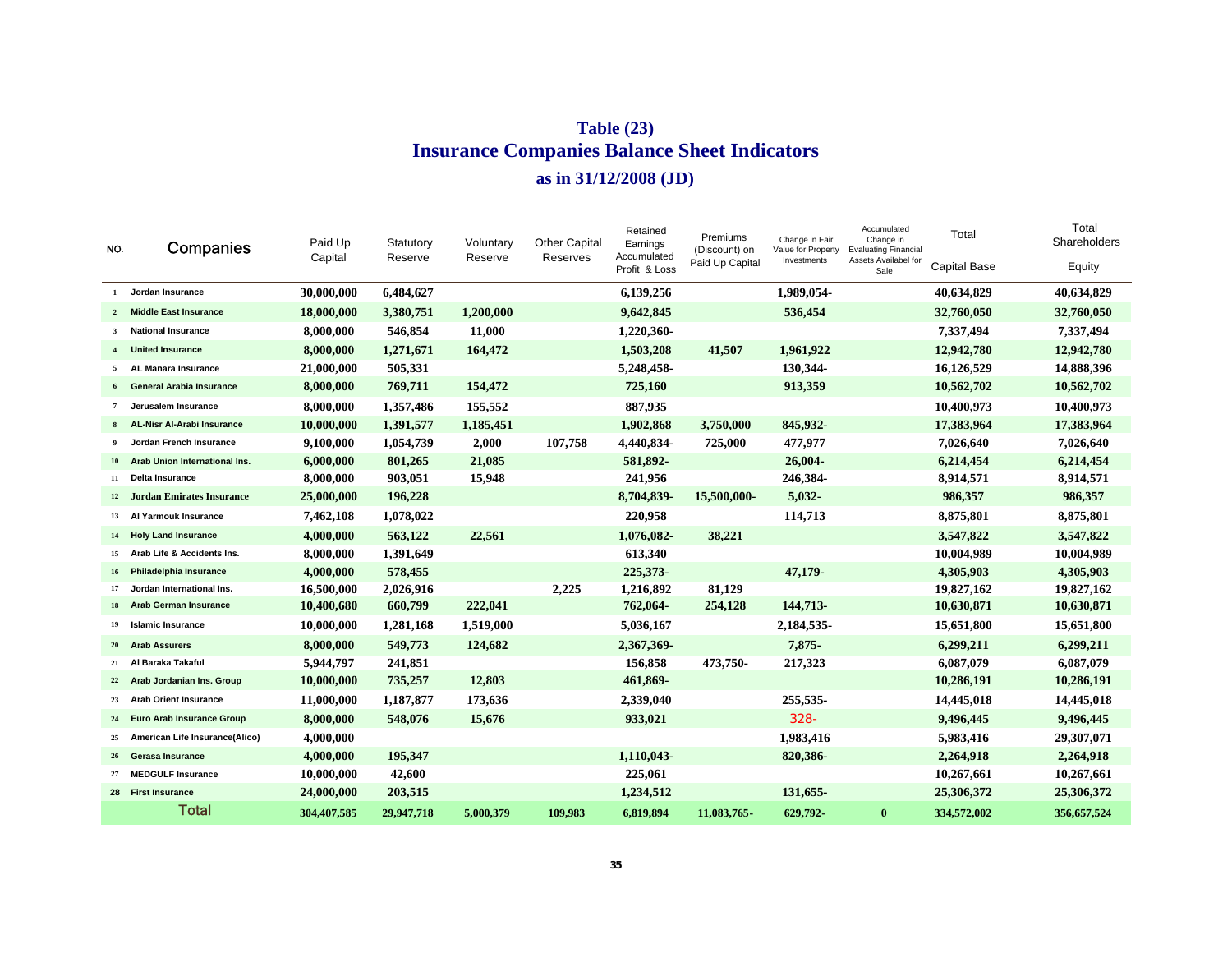# **Table (24)**

# **Gross Administrative Expenses For Insurance Companies Distributed on Insurance Underwritting Branches for the year 2009 (JD)**

|     |                                   |         |                               |         |                 |                        |             |                                |                |         |           |           |                       |         |         |                                                 | <b>Motor</b> |           |                                |
|-----|-----------------------------------|---------|-------------------------------|---------|-----------------|------------------------|-------------|--------------------------------|----------------|---------|-----------|-----------|-----------------------|---------|---------|-------------------------------------------------|--------------|-----------|--------------------------------|
| NO. | Companies                         |         | <b>Marine &amp; Transport</b> |         | <b>Aviation</b> | <b>Marine+Aviation</b> |             | <b>Fire&amp;Other Property</b> | <b>Damages</b> |         | Liability |           | <b>Other Branches</b> |         | Credit  | Compulsory (Third<br>Party Liability Insurance) |              |           | Comprehensive (Own<br>Damages) |
|     |                                   | 2009    | 2008                          | 2009    | 2008            | 2009                   | 2008        | 2009                           | 2008           | 2009    | 2008      | 2009      | 2008                  | 2009    | 2008    | 2009                                            | 2008         | 2009      | 2008                           |
|     | 1 Jordan Insurance                | 193,108 | 306,026                       |         |                 | 193.108                | 306.026     | 708,773                        | 950,467        | 154,910 | 156,457   | 6,695     | 5,388                 |         |         | 405.966                                         | 308.124      | 826,819   | 808.991                        |
|     | 2 Middle East Insurance           | 519,920 | 524,407                       | 52,420  | 47,391          | 572,340                | 571,798     | 647,714                        | 605,031        | 164,751 | 127,001   | 31,528    | 34,582                |         |         | 302,814                                         | 285,479      | 398,975   | 368,469                        |
|     | 3 National Insurance              | 29,289  | 118,022                       |         |                 | 29,289                 | 118,022     | 300,799                        | 342,360        | 12,924  | 25,473    | 405       | 603                   |         |         | 206,602                                         | 261,688      | 123,613   | 165,180                        |
|     | 4 United Insurance                | 29,453  | 39,203                        |         |                 | 29,453                 | 39,203      | 90,338                         | 80,905         | 17,059  | 12,683    | 1,151     | 1,519                 |         |         | 193,761                                         | 175,980      | 189,625   | 146,269                        |
|     | 5 AL Manara Insurance             | 43,503  | 31,942                        | 174.817 | 125,207         | 218,320                | 157,149     | 70,004                         | 68,151         | 18,313  | 46,208    | 6,761     | 3,770                 |         |         | 409,357                                         | 285,625      | 242,368   | 358,090                        |
|     | 6 General Arabia Insurance        | 124,546 | 339,409                       |         |                 | 124,546                | 339,409     | 313,509                        | 191,926        |         |           | 81,019    | 49,796                |         |         | 203,034                                         | 152,740      | 201,235   | 144,554                        |
|     | 7 Jerusalem Insurance             | 245,192 | 242,321                       |         |                 | 245,192                | 242,321     | 246,867                        | 230,564        | 10,507  | 23,771    | 19,018    | 34,647                |         |         | 381,897                                         | 395,955      | 382,401   | 373,724                        |
|     | 8 AL-Nisr Al-Arabi Insurance      | 90.230  | 116,171                       |         |                 | 90.230                 | 116,171     | 193,049                        | 183,745        | 43,262  | 36.913    | 45,479    | 49,834                |         |         | 251,768                                         | 217.501      | 222,320   | 204,084                        |
|     | 9 Jordan French Insurance         | 157.486 | 151.165                       | 30,066  | 30,345          | 187,552                | 181,510     | 80,595                         | 73,634         | 6,862   | 2,352     | 96,143    | 28,444                | 32,127  | 30,349  | 571,591                                         | 697,046      | 339,709   | 179,884                        |
|     | 10 Arab Union International Ins.  | 50,742  | 39,412                        |         |                 | 50,742                 | 39,412      | 25,676                         | 27,513         |         |           | 4,601     | 2,545                 |         |         | 505,971                                         | 408,939      | 38,386    | 56,890                         |
|     | 11 Delta Insurance                | 50,407  | 72,098                        |         |                 | 50,407                 | 72,098      | 190,144                        | 182,040        | 25,934  | 11,710    | 5,464     | 7,095                 |         |         | 223,468                                         | 191,953      | 83,858    | 71,658                         |
|     | 12 Jordan Emirates Insurance      | 7,288   | 18,148                        |         |                 | 7,288                  | 18,148      | 95,868                         | 129,704        | 1,224   | 6,925     | 3,151     | 5,315                 |         |         | 346,845                                         | 361,682      | 258,405   | 104,756                        |
|     | 13 Al Yarmouk Insurance           | 93,490  | 121,282                       |         |                 | 93,490                 | 121,282     | 284,677                        | 175,745        | 32,126  | 851       | 3,388     | 1,227                 |         |         | 149,863                                         | 214,735      | 29,957    | 18,061                         |
|     | 14 Holy Land Insurance            | 1,197   | 2,330                         |         |                 | 1,197                  | 2,330       | 44,543                         | 23,733         | 2,393   | 1,927     |           |                       |         |         | 792,231                                         | 768,357      | 198,058   | 80,043                         |
|     | 15 Arab Life & Accidents Ins.     | 141,334 | 183,510                       |         |                 | 141,334                | 183,510     | 202,363                        | 193,915        | 10,609  | 63,821    | 75,667    |                       | 65,003  | 58,370  | 536,010                                         | 512,730      | 591,342   | 634,318                        |
|     | 16 Philadelphia Insurance         | 12,898  | 11,168                        |         |                 | 12.898                 | 11.168      | 12,150                         | 10,767         | 962     | 2,972     | 1,787     | 701                   |         |         | 386,882                                         | 330,757      | 100.215   | 105,653                        |
|     | 17 American Life Insurance(Alico) |         |                               |         |                 | 0                      | $\mathbf 0$ |                                |                |         |           | 161,529   | 144,063               |         |         |                                                 |              |           |                                |
|     | 18 Jordan International Ins.      | 116,761 | 166,046                       | 25,451  | 39,519          | 142,212                | 205,565     | 129,664                        | 154,059        | 6,332   | 26,102    | 1,024     | 644                   |         |         | 393,498                                         | 312,487      | 153,028   | 220,210                        |
|     | 19 Arab German Insurance          | 118,783 | 108,469                       |         |                 | 118,783                | 108,469     | 366,379                        | 219,049        | 89,098  | 55,441    | 5,126     | 4,861                 |         |         | 525,317                                         | 475,182      | 423,300   | 509,760                        |
|     | 20 Euro Arab Insurance Group      | 104,935 | 55,791                        |         |                 | 104,935                | 55,791      | 126,179                        | 102,951        | 246,887 | 181,827   |           |                       |         |         | 235,766                                         | 341,045      | 322,062   | 255,578                        |
|     | 21 Islamic Insurance              | 157,971 | 221,865                       |         |                 | 157,971                | 221,865     | 213,688                        | 223,932        |         |           | 52,341    | 61,894                |         |         | 1,135,603                                       | 1,036,491    | 443,880   | 540,558                        |
|     | 22 Arab Assurers                  | 128,464 | 121,114                       |         |                 | 128,464                | 121,114     | 140,511                        | 149,152        | 4,408   | 4,143     | 29,230    | 26,188                | 19,131  | 14,254  | 586,387                                         | 599,419      | 415,345   | 401,366                        |
|     | 23 Al Baraka Takaful              | 48,133  | 34,358                        |         |                 | 48,133                 | 34,358      | 50,292                         | 48,913         |         |           | 6,651     | 9,312                 |         |         | 844,585                                         | 1,006,778    | 171.958   | 221,606                        |
|     | 24 Arab Jordanian Ins. Group      | 67,484  | 93,963                        |         |                 | 67.484                 | 93,963      | 104,746                        | 121,771        |         |           | 24,679    | 44,294                |         |         | 804,734                                         | 581,459      | 47.190    | 183,618                        |
|     | 25 Arab Orient Insurance          | 73,893  | 112,810                       | 34,902  | 95,756          | 108,795                | 208,566     | 344,166                        | 364,595        | 26,255  | 53,457    | 422,397   | 267,223               |         |         | 341,569                                         | 310,325      | 609,836   | 568,225                        |
|     | 26 Gerasa Insurance               | 1,670   | 4,688                         |         |                 | 1,670                  | 4,688       | 16,072                         | 23,406         | 650     | 440       | 501       | 511                   |         |         | 228,163                                         | 201,522      | 24,793    | 27,900                         |
|     | 27 MEDGULF Insurance              | 17,909  | 22,094                        |         |                 | 17,909                 | 22,094      | 135,868                        | 117,454        | 270     | 700       | 9,881     | 1,887                 |         |         | 68,372                                          | 62,693       | 98,067    | 76,715                         |
|     | 28 First Insurance                | 68,680  | 52,149                        |         |                 | 68,680                 | 52,149      | 134,269                        | 233,342        | 13,758  | 18,342    | 37,592    | 21,947                |         |         | 276,887                                         | 163,972      | 191,589   | 126,255                        |
|     | <b>Total</b>                      |         | 2,694,766 3,309,961 317,656   |         | 338,218         | 3,012,422              | 3,648,179   | 5,268,903                      | 5,228,824      | 889,494 | 859,516   | 1,133,208 | 808,290               | 116,261 | 102,973 | 11,308,941                                      | 10,660,664   | 7,128,334 | 6,952,415                      |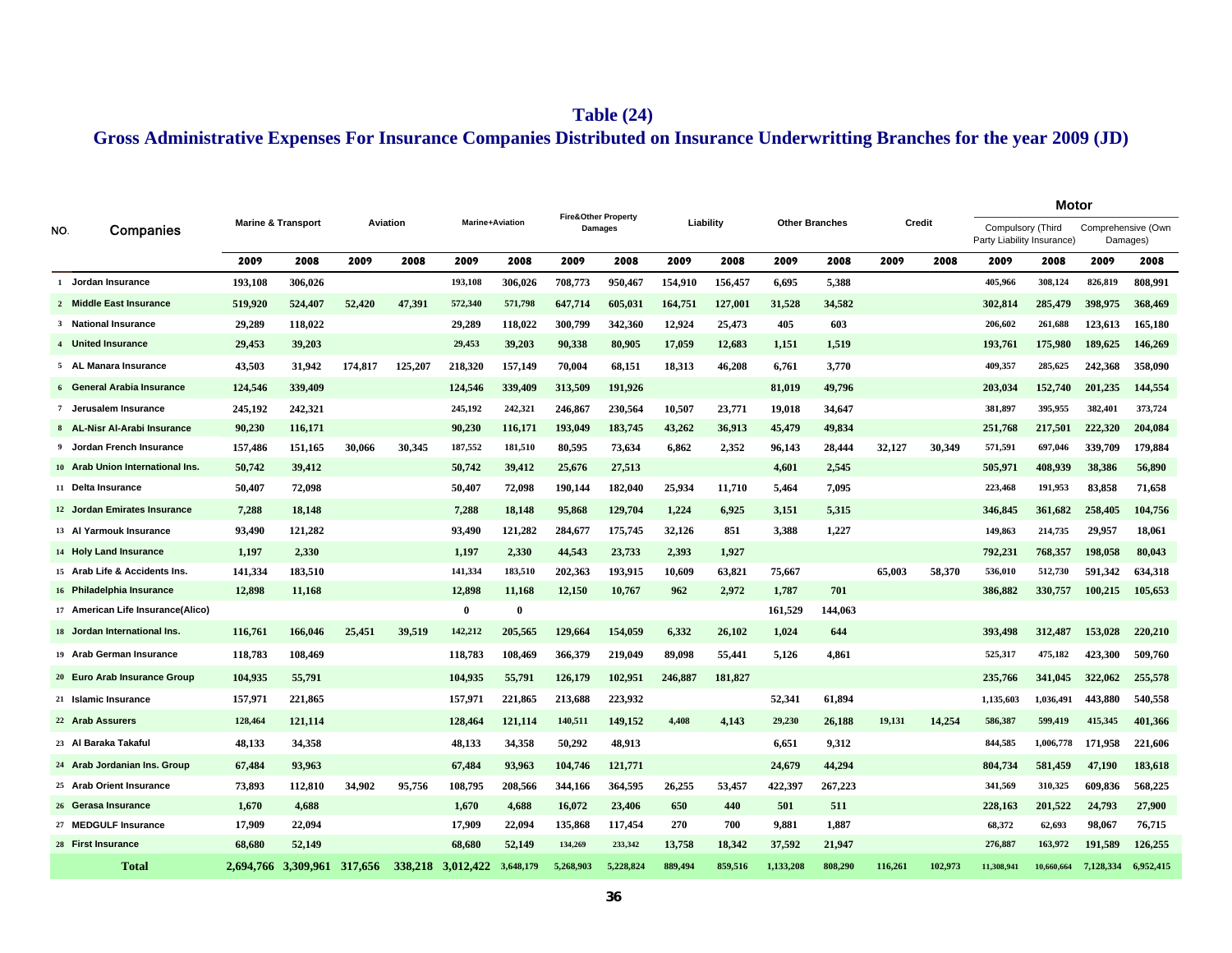# **Tabel (24)**

# **Gross Administrative Expenses For Insurance Companies Distributed on Insurance Underwritting Branches for the year 2009 (JD)**

#### **Cont.-2**

|     |                                   | Motor                                                                     |                |            |                     |           |                |           |           |            |              |            |                       |
|-----|-----------------------------------|---------------------------------------------------------------------------|----------------|------------|---------------------|-----------|----------------|-----------|-----------|------------|--------------|------------|-----------------------|
| NO. | Companies                         | <b>Motor (Compulsory (Third Party)</b><br>Liability Ins.) & Comprehensive | (Own Damages)) |            | Non Life Insurances |           | <b>Medical</b> |           | Life      |            | Medical+Life |            | <b>Gross Expenses</b> |
|     |                                   | 2009                                                                      | 2008           | 2009       | 2008                | 2009      | 2008           | 2009      | 2008      | 2009       | 2008         | 2009       | 2008                  |
|     | 1 Jordan Insurance                | 1,232,785                                                                 | 1,117,115      | 2,296,271  | 2,535,453           | 407,449   | 212,704        | 628,136   | 318,738   | 1,035,585  | 531,442      | 3,331,856  | 3,066,895             |
|     | 2 Middle East Insurance           | 701,789                                                                   | 653,948        | 2,118,122  | 1,992,360           | 178,279   | 204,789        | 226,463   | 226,103   | 404,742    | 430,892      | 2,522,864  | 2,423,252             |
|     | 3 National Insurance              | 330,215                                                                   | 426,868        | 673,632    | 913,326             | 80,131    | 90,736         | 26,207    | 27,667    | 106,338    | 118,403      | 779,970    | 1,031,729             |
|     | 4 United Insurance                | 383,386                                                                   | 322,249        | 521,387    | 456,559             | 102,253   | 58,458         | 10,499    | 5,233     | 112,752    | 63,691       | 634,139    | 520,250               |
|     | 5 AL Manara Insurance             | 651,725                                                                   | 643,715        | 965,123    | 918,993             | 47,816    | 25,309         |           |           | 47,816     | 25,309       | 1,012,939  | 944,302               |
|     | 6 General Arabia Insurance        | 404,269                                                                   | 297,294        | 923,343    | 878,425             | 250,158   | 236,393        | 116,328   | 108,620   | 366,486    | 345,013      | 1,289,829  | 1,223,438             |
|     | 7 Jerusalem Insurance             | 764,298                                                                   | 769,679        | 1,285,882  | 1,300,982           | 257,338   | 195,337        | 39,068    | 83,628    | 296,406    | 278,965      | 1,582,288  | 1,579,947             |
|     | 8 AL-Nisr Al-Arabi Insurance      | 474,088                                                                   | 421,585        | 846,108    | 808,248             | 583,168   | 482,886        | 672,922   | 609,556   | 1,256,090  | 1,092,442    | 2,102,198  | 1,900,690             |
|     | 9 Jordan French Insurance         | 911,300                                                                   | 876,930        | 1,314,579  | 1,193,219           | 574,279   | 576,525        | 66,830    | 81,860    | 641,109    | 658,385      | 1,955,688  | 1,851,604             |
|     | 10 Arab Union International Ins.  | 544,357                                                                   | 465,829        | 625,376    | 535,299             | 88,454    | 48,074         |           |           | 88,454     | 48,074       | 713,830    | 583,373               |
|     | 11 Delta Insurance                | 307,326                                                                   | 263,611        | 579,275    | 536,554             | 88,836    | 75,035         | 1,619     | 1,666     | 90,455     | 76,701       | 669,730    | 613,255               |
|     | 12 Jordan Emirates Insurance      | 605,250                                                                   | 466,438        | 712,781    | 626,530             | 81,222    | 48,940         |           |           | 81,222     | 48,940       | 794,003    | 675,470               |
|     | 13 Al Yarmouk Insurance           | 179,820                                                                   | 232,796        | 593,501    | 531,901             | 145,344   | 109,611        | 3,880     | 3,227     | 149,224    | 112,838      | 742,725    | 644,739               |
|     | 14 Holy Land Insurance            | 990,289                                                                   | 848,400        | 1,038,422  | 876,390             |           |                |           |           | $\bf{0}$   | $\bf{0}$     | 1,038,422  | 876,390               |
|     | 15 Arab Life & Accidents Ins.     | 1,127,352                                                                 | 1,147,048      | 1,622,328  | 1,646,664           | 173,147   | 110,560        | 288,669   | 392,573   | 461,816    | 503,133      | 2,084,144  | 2,149,797             |
|     | 16 Philadelphia Insurance         | 487,097                                                                   | 436,410        | 514,894    | 462,018             | 14,204    |                |           |           | 14,204     | $\bf{0}$     | 529,098    | 462,018               |
|     | 17 American Life Insurance(Alico) |                                                                           | $\bf{0}$       | 161,529    | 144,063             | 252,607   | 212,720        | 1,206,411 | 1,067,537 | 1,459,018  | 1,280,257    | 1,620,547  | 1,424,320             |
|     | 18 Jordan International Ins.      | 546,526                                                                   | 532,697        | 825,758    | 919,067             | 414,006   | 500,349        | 64,169    | 92,885    | 478,175    | 593,234      | 1,303,933  | 1,512,301             |
|     | 19 Arab German Insurance          | 948,617                                                                   | 984,942        | 1,528,003  | 1,372,762           | 374,841   | 358,933        | 46,545    | 41,990    | 421,386    | 400,923      | 1,949,389  | 1,773,685             |
|     | 20 Euro Arab Insurance Group      | 557,828                                                                   | 596,623        | 1,035,829  | 937,192             | 437,192   | 377,465        | 73,461    | 32,893    | 510,653    | 410,358      | 1,546,482  | 1,347,550             |
|     | 21 Islamic Insurance              | 1,579,483                                                                 | 1,577,049      | 2,003,483  | 2,084,740           | 618,481   | 722,256        | 344,009   | 330,091   | 962,490    | 1,052,347    | 2,965,973  | 3,137,087             |
|     | 22 Arab Assurers                  | 1,001,732                                                                 | 1,000,785      | 1,323,476  | 1,315,636           | 149,243   | 110,478        | 111,224   | 59,850    | 260,467    | 170,328      | 1,583,943  | 1,485,964             |
|     | 23 Al Baraka Takaful              | 1,016,543                                                                 | 1,228,384      | 1,121,619  | 1,320,967           | 236,514   | 278,976        |           |           | 236,514    | 278,976      | 1,358,133  | 1,599,943             |
|     | 24 Arab Jordanian Ins. Group      | 851,924                                                                   | 765,077        | 1,048,833  | 1,025,105           | 119,782   | 98,685         | 36,182    | 34,433    | 155,964    | 133,118      | 1,204,797  | 1,158,223             |
|     | 25 Arab Orient Insurance          | 951,405                                                                   | 878,550        | 1,853,018  | 1,772,391           | 1,963,777 | 1,326,937      |           |           | 1,963,777  | 1,326,937    | 3,816,795  | 3,099,328             |
|     | 26 Gerasa Insurance               | 252,956                                                                   | 229,422        | 271,849    | 258,467             | 26,232    | 26,908         |           |           | 26,232     | 26,908       | 298,081    | 285,375               |
|     | 27 MEDGULF Insurance              | 166,439                                                                   | 139,408        | 330,367    | 281,543             | 332,260   | 243,571        |           |           | 332,260    | 243,571      | 662,627    | 525,114               |
|     | 29 First Insurance                | 468,476                                                                   | 290,227        | 722,775    | 616,007             | 279,208   | 141,630        |           |           | 279,208    | 141,630      | 1,001,983  | 757,637               |
|     | <b>Total</b>                      | 18,437,275                                                                | 17,613,079     | 28,857,563 | 28,260,861          | 8,276,221 | 6,874,265      | 3,962,622 | 3,518,550 | 12,238,843 | 10,392,815   | 41,096,406 | 38,653,676            |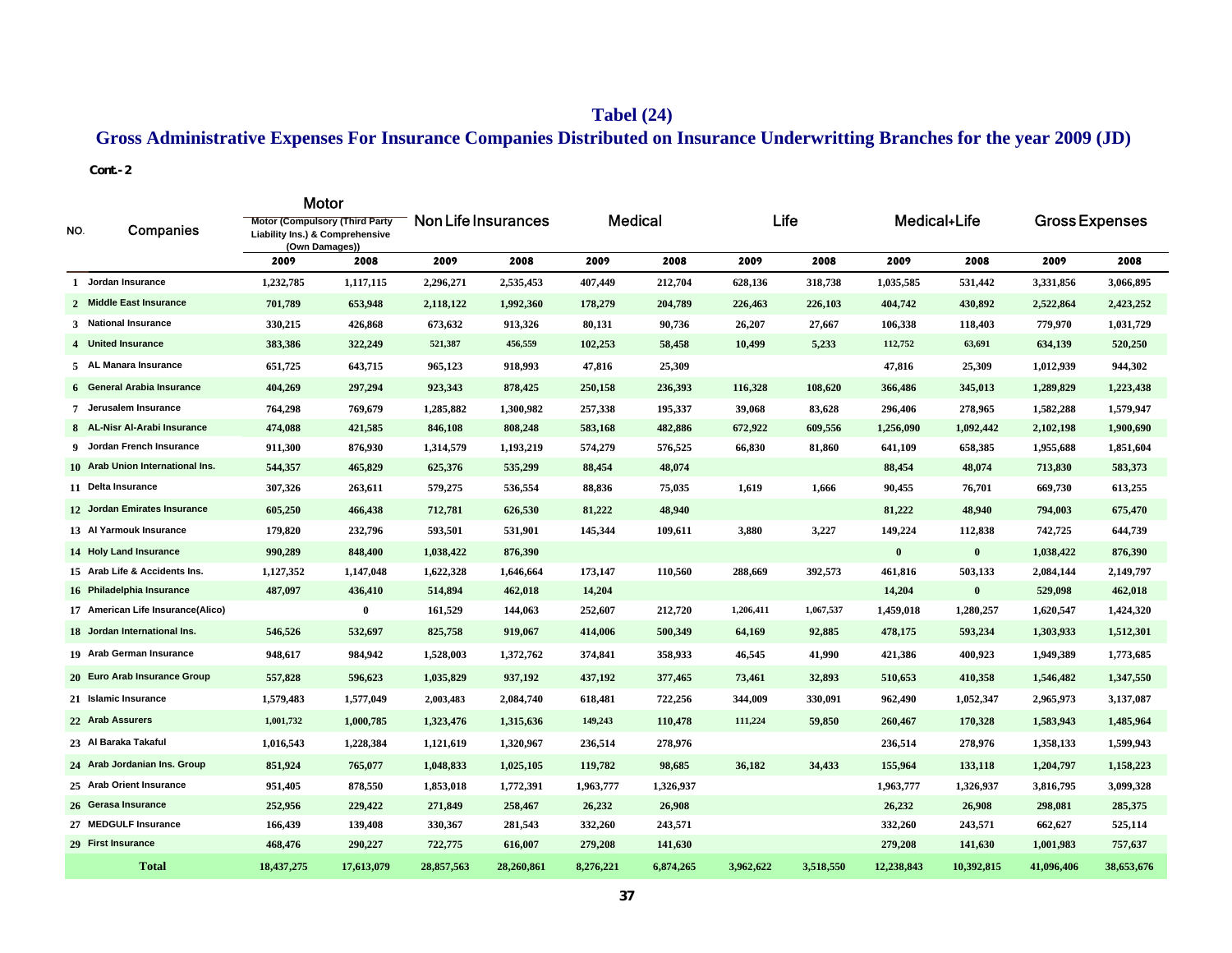### **Table (25)**

# **Jordan Insurance Companies Gross Administrative & General Expenses For Jordan Insurance Companies As in 31/12/2009 Compared with 31/12/2008 (JD)**

|               |                                   | <b>Administrative Expenses</b>            |            |  | Salaries, Wages |                 |            | <b>Insurance Commission's</b> | <b>Gross Administrative</b> |            |            |  |  |
|---------------|-----------------------------------|-------------------------------------------|------------|--|-----------------|-----------------|------------|-------------------------------|-----------------------------|------------|------------|--|--|
| $\frac{1}{2}$ | Companies                         | <b>Allocated on Underwriting Accounts</b> |            |  |                 | & Remunerations |            | Fees                          |                             | Expenses*  |            |  |  |
|               |                                   | 31/12/2009                                | 31/12/2008 |  | 31/12/2009      | 31/12/2008      | 31/12/2009 | 31/12/2008                    |                             | 31/12/2009 | 31/12/2008 |  |  |
|               | Jordan Insurance                  | 3.331.856                                 | 3,066,895  |  | 2,170,120       | 2,034,240       | 5,129      | 8,808                         |                             | 4,164,820  | 3,833,619  |  |  |
|               | 2 American Life Insurance (Alico) | 1,620,547                                 | 1,424,320  |  | 1,187,711       | 999,077         | 99,053     | 114,846                       |                             | 2,025,684  | 1,780,401  |  |  |
| 3             | Middle East Insurance             | 2,522,864                                 | 2,423,252  |  | 1,675,656       | 1,566,455       | 115,777    | 117,925                       |                             | 3,005,398  | 2,849,406  |  |  |
| 4             | <b>National Insurance</b>         | 779,970                                   | 1,031,729  |  | 496,462         | 649,902         | 3,284      | 4,807                         |                             | 974,963    | 1,289,662  |  |  |
| 5             | <b>United Insurance</b>           | 634,140                                   | 520,250    |  | 384,855         | 315,367         | 47,367     | 47,863                        |                             | 792,675    | 650,312    |  |  |
| 6             | <b>AL Manara Insurance</b>        | 1,012,939                                 | 944,302    |  | 700,694         | 644,853         | 43,939     | 44,254                        |                             | 1,266,174  | 1,180,377  |  |  |
| 7             | <b>General Arabia Insurance</b>   | 1,289,829                                 | 1,223,438  |  | 802,065         | 831,854         | 49,915     | 76,923                        |                             | 1,612,287  | 1,529,301  |  |  |
| 8             | Jerusalem Insurance               | 1,582,288                                 | 1,579,947  |  | 965,248         | 962,780         | 104,800    | 69,429                        |                             | 1,772,632  | 1,784,009  |  |  |
| 9             | AL-Nisr Al-Arabi Insurance        | 2,102,198                                 | 1,900,690  |  | 1,537,328       | 1,360,235       | 92,323     | 78,427                        |                             | 2,627,747  | 2,375,863  |  |  |
|               | 10 Jordan French Insurance        | 1,955,688                                 | 1,851,604  |  | 1,306,776       | 1,138,320       | 103,882    | 70,395                        |                             | 2,444,610  | 2,314,505  |  |  |
|               | 11 Delta Insurance                | 669,730                                   | 613,255    |  | 566,661         | 477,068         | 25,984     | 27,464                        |                             | 837,163    | 766,152    |  |  |
|               | 12 Jordan Emirates Insurance      | 794,003                                   | 675,470    |  | 457,275         | 405,485         | 50,867     | 22,273                        |                             | 992,505    | 844,338    |  |  |
|               | 13 Al Yarmouk Insurance           | 742,725                                   | 644,739    |  | 455,568         | 389,054         | 32,980     | 42,135                        |                             | 886,620    | 763,508    |  |  |
|               | 14 Holy Land Insurance            | 1,038,422                                 | 876,390    |  | 612,303         | 495,532         | 164,744    | 182,710                       |                             | 1,298,528  | 1,114,568  |  |  |
|               | 15 Philadelphia Insurance         | 529,098                                   | 462,018    |  | 379,520         | 340,202         | 20,940     | 2,453                         |                             | 661,373    | 577,522    |  |  |
|               | 16 Arab Life & Accidents Ins.     | 2,084,144                                 | 2,149,797  |  | 1,490,360       | 1,607,649       | 67,280     | 102,500                       |                             | 2,420,617  | 2,497,830  |  |  |
|               | 17 Arab Union International Ins.  | 713,830                                   | 583,373    |  | 390,378         | 345,900         | 51,778     | 43,632                        |                             | 838,530    | 716,496    |  |  |
|               | 18 Arab Assurers                  |                                           | 1,485,964  |  |                 | 926,946         |            | 72,577                        |                             |            | 2,121,657  |  |  |
|               | 19 Islamic Insurance              | 2,965,973                                 | 3,137,087  |  | 1,193,312       | 995,887         | 90,138     | 84,742                        |                             | 4,814,934  | 4,771,336  |  |  |
|               | 20 Euro Arab Insurance Group      | 1,546,482                                 | 1,347,550  |  | 1,013,580       | 912,291         | 103,017    | 105,481                       |                             | 1,933,103  | 1,676,403  |  |  |
|               | 21 Arab German Insurance          | 1,949,389                                 | 1,773,685  |  | 1,295,346       | 1,289,706       | 1,474,401  | 177,707                       |                             | 2,303,309  | 2,217,106  |  |  |
|               | 22 Jordan International Ins.      | 1,303,933                                 | 1,512,301  |  | 1,049,204       | 1,160,278       | 97,376     | 100,316                       |                             | 2,043,474  | 2,353,815  |  |  |
|               | 23 Al Baraka Takaful              | 1,358,133                                 | 1,599,943  |  | 398,470         | 389,166         | 61,610     | 38,056                        |                             |            | 1,918,244  |  |  |
|               | 24 Arab Jordanian Ins. Group      | 1,204,796                                 | 1,158,223  |  | 927,758         | 810,444         | 111,221    | 53,102                        |                             | 1,505,995  | 1,447,780  |  |  |
|               | 25 Arab Orient Insurance          | 3,816,795                                 | 3,099,328  |  | 2,392,229       | 1,908,685       | 282,911    | 218,698                       |                             | 4,770,994  | 3,874,160  |  |  |
|               | 26 Gerasa Insurance               | 298,081                                   | 285,375    |  | 153,170         | 167,776         | 13,989     | 17,561                        |                             | 372,602    | 356,719    |  |  |
|               | 27 MEDGULF Insurance              | 662,627                                   | 525,114    |  | 368,120         | 283,565         | 61,994     | 48,158                        |                             | 1,065,798  | 843,450    |  |  |
|               | 28 First Insurance                | 1,001,983                                 | 757,637    |  | 347,415         | 260,785         | 76,089     | 19,798                        |                             | 1,237,794  | 1,447,633  |  |  |
|               | <b>Total</b>                      | 36,180,607                                | 38,653,676 |  | 24,717,584      | 23,408,717      | 3,452,788  | 1,973,242                     |                             | 47,432,535 | 49,896,172 |  |  |

Gross administrative expenses include the amounts paid for salaries, wages, remunerations and Insurance Commission's fees in addition to other items shown in the notes of the financial statements for

**the administrative expenses in insurance companies annual reports** 

**\***